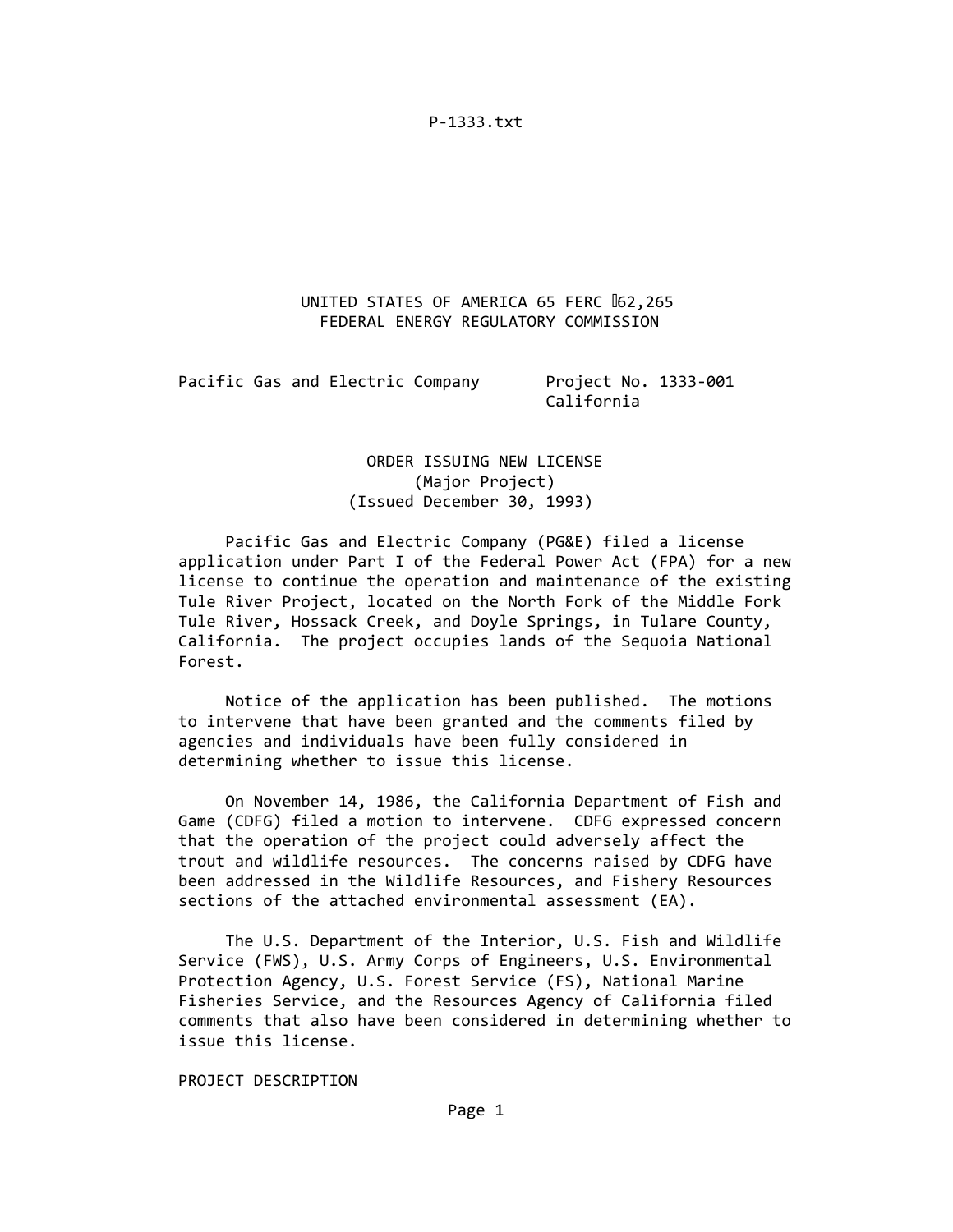The project consists of the 6‐foot‐high and 98‐foot‐long Tule diversion dam, the 7.5‐foot‐high and 17‐foot‐long Hossack diversion dam, a 98‐foot‐long pipe and a 8‐foot‐long flume from Hossak Creek to the Tule River conduit, the 4‐foot‐high and 70‐ foot‐long Doyle Springs diversion dam, a 1,250‐foot‐long pipe from the diversion to the Tule River conduit, the 3.2-mile-long Tule River conduit, the 3,600‐foot‐long Tule River penstock, a powerhouse with a combined capacity of 6,400 kilowatts (kW) to be upgraded to 7,900 kW, a tailrace, and a 15.27‐mile‐long transmission line. A more detailed project description can be found in ordering paragraph B(2) and in the EA.

2

#### APPLICANT'S PLANS AND CAPABILITIES

PG&E's Record as a Licensee

♠

 In accordance with Sections 10 and 15 of the FPA, the staff evaluated PG&E's record as a licensee for these areas: (1) conservation efforts; (2) compliance history and ability to comply with the new license; (3) safe management, operation, and maintenance of the project; (4) ability to provide efficient and reliable electric service; (5) need for power; (6) transmission line improvements; and (7) project modifications. I accept the staff's findings in each of these areas.

Here are the findings:

1. Conservation Efforts

 The staff reviewed PG&E's efforts to conserve and help its customers to conserve electricity and finds that: (1) PG&E has made extensive efforts to promote the conservation of electric energy and to reduce the peak demand for generating capacity; and (2) the California Public Utilities Commission, which rated the conservation efforts of the largest California utilities, says PG&E has been a leader in carrying out effective energy conservation programs. Therefore, PG&E is making a good faith effort to conserve electricity.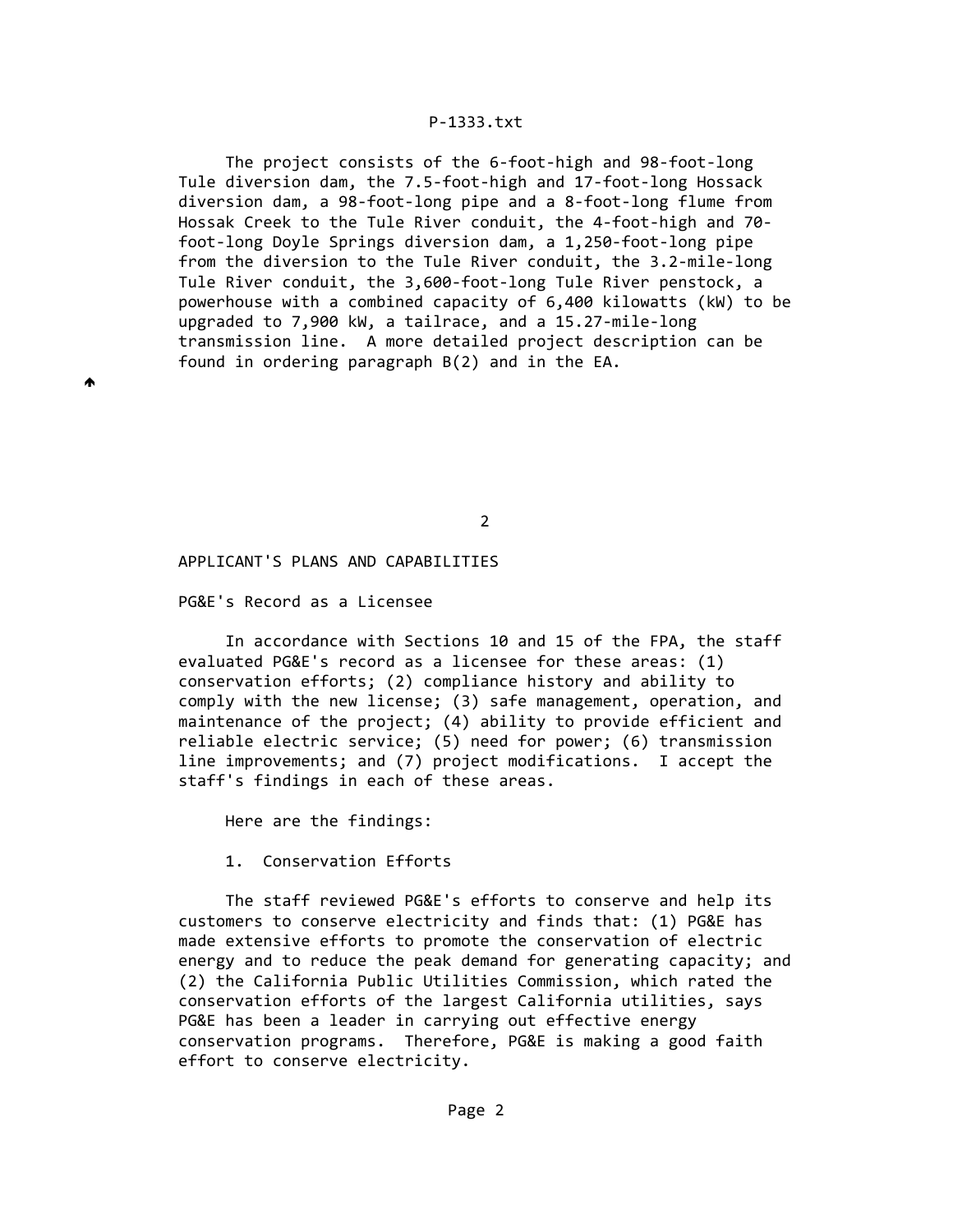2. Compliance History and Ability to Comply with the New License

 The staff reviewed PG&E's record of compliance with the terms and conditions of the existing license, and plans to comply with the conditions of a new license. The staff found that PG&E's compliance record shows a good faith effort to comply with all license conditions; therefore, PG&E has the ability to comply with the terms of a new license.

 3. Safe Management, Operation, and Maintenance of the Project

 The staff reviewed PG&E's plans to manage, operate, and maintain the project safely. PG&E proposes no change in project operation that would adversely affect project safety. Based on PG&E's public safety records, the plans are adequate.

 In March 1981, PG&E was exempted from filing an emergency action plan (EAP) for the diversion dams at Tule River, Hossack Creek, and Doyle Springs diversion dams. As required in section  $12.21(c)(1)$  of our regulations, PG&E continues to review the conditions that allow them the exemption.

♠

 $\sim$  3

 Section 12.21(c)(2) of our regulations also requires PG&E to promptly notify the Commission of any changes that might cause a project emergency endangering life, health, or property and requiring PG&E to prepare and file an EAP if such a change occurs.

 PG&E practices safe management, operation, and maintenance of the Tule River Project.

 4. Ability to Provide Efficient and Reliable Electric Service

 The staff reviewed PG&E's operating plans and its ability to provide efficient and reliable electric service. From PG&E's record of forced outages, the staff concludes that the generation lost generation was not significant compared to the total annual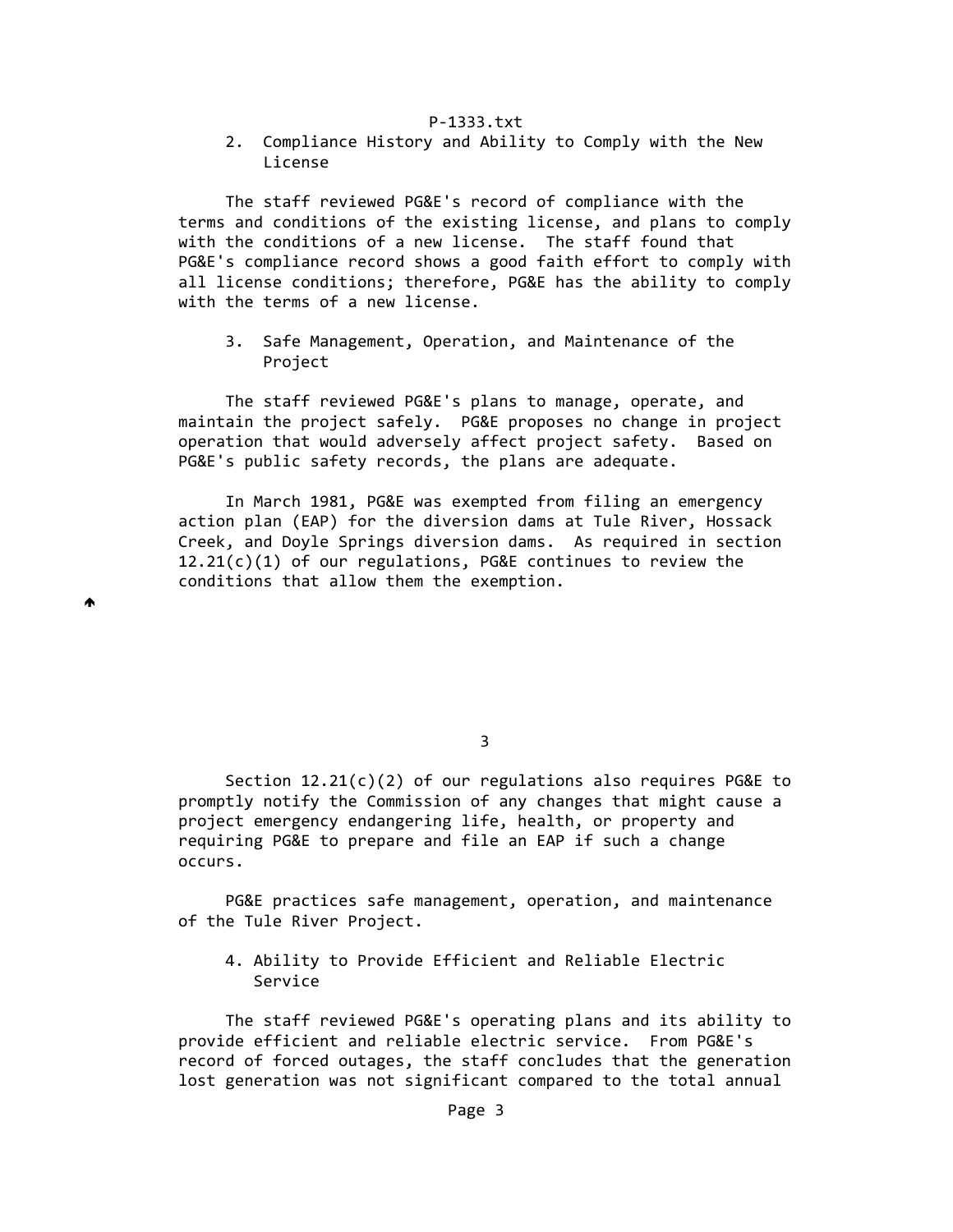generation for this project.

 To make efficient use of project power, PG&E delivers any energy they generate at the Tule River powerhouse in excess of local needs, to the Southern California Edison Company (SCE) under a 1968 exchange agreement. SCE makes an equal amount of energy available to PG&E at mutually agreed‐upon times and delivery rates.

 PG&E has the ability to provide efficient and reliable electric service with the Tule River Project.

5. Need for Power

 The staff considered the short‐ and long‐term need for the power generated by the Tule River Project and the cost of alternative power if PG&E does not receive a new license for the project. The staff concluded that: (1) PG&E needs the power from the existing Tule River Project; and (2) over the 40‐year term of a new license, replacing project power would cost PG&E about \$2.6 million annually.

 In the 1986, 1988, 1990, and the 1992 Electric Reports (ER), the California Energy Commission (CEC) strongly supports the need to continue operating existing hydroelectric facilities. The CEC and the California Public Utility Commission (CPUC) also support the need for economic improvements of existing hydroelectric facilities.

 The staff's conclusions are in complete accord with the state regulatory position that existing hydroelectric projects and their improvements are, respectively, nondisplaceable and nondeferrable resources in the state's resource core (1986 ER), the state's basic system (1988 ER), the state's competitive processes (1990 ER), and the state's environmental and other concerns in resource planning (1992 ER).

♠

 The CEC also says, in the 1988 ER, that the California Public Utility Commission (CPUC) has included hydro relicensing improvements in the nondeferrable resource category. In its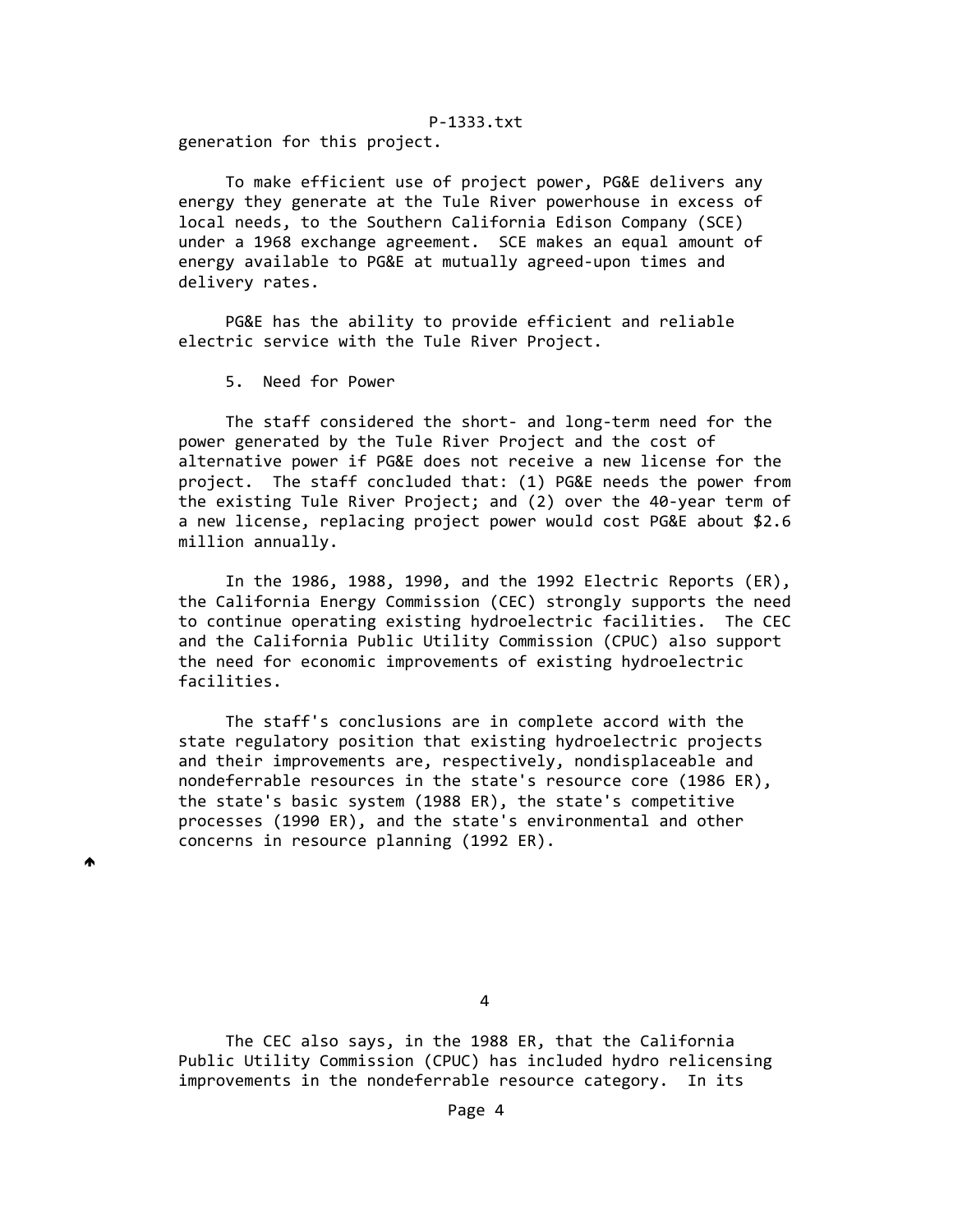Order Instituting Rulemaking‐2 proceeding, the CPUC says that a hydroelectric improvement is "generically unavoidable" by qualifying facilities (QF).

 The 1990 ER long range outlook shows no growth in QF development, which is primarily determined by the level and degree of certainty of avoided energy and capacity costs. The only contract available in California is Standard Offer 1 (SO1). Under SO1, financing cost and investor hurdle rates are high and would preclude any significant QF development. Therefore, QF's may not bid to defer or replace PG&E's proposed economic improvement of existing hydroelectric projects that are up for relicense.

 The 1992 ER focuses on these issues and their possible effects on future resource needs: environmental concerns in resource planning; problems with the state's resource planning and acquisition process; potential changes in long-term trends in electricity demand; natural gas supply and price risks; the future role of energy efficiency; the potential benefits of advanced and noncommercial generation options; and the effects of changes in transmission system regulation and long‐run electricity planning.

 PG&E has had a past need and has now a future need for power. Therefore, the Tule River Project provides a necessary source of power for PG&E.

6. Transmission Line Improvements

 Whether the Commission issues a license for the project or not, PG&E doesn't see any need to change the transmission network affected by project operation.

7. Project Modifications

 PG&E proposes to increase the operating capacity from 6.4 MW to 7.9 MW by replacing the existing turbine runners. The new turbines would be more efficient and increase the rated hydraulic flow to 73 cfs, although the maximum monthly average flow through the Tule conduit would remain at 66 cfs. The average annual generation would increase by 3.4 GWh.

 Since the existing turbines are nearing the end of the normal replacement period for this type of equipment, and since the value of the additional energy produced by the new turbines would exceed the cost of replacement over the new license period, the proposed modification would be cost‐effective.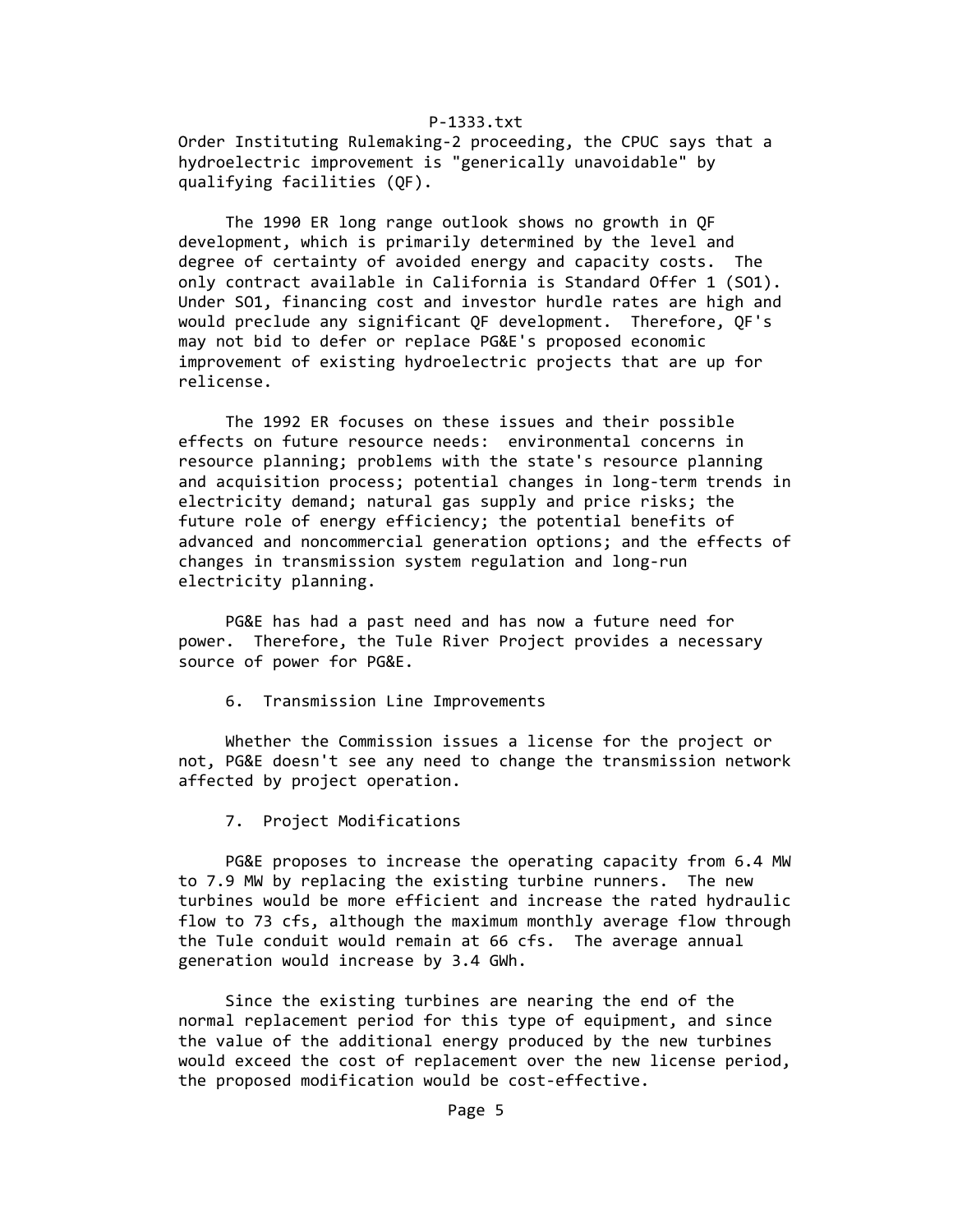the contract of the contract of the contract of the contract of the contract of the contract of the contract o

#### WATER QUALITY CERTIFICATION

 PG&E applied to the California State Water Quality Resources Control Board (WRC) for water quality certification on November 14, 1985. On December 30, 1985, the WRC waived water quality certification of the project under Section 401 of the Clean Water Act.

## RECOMMENDATIONS OF FEDERAL AND STATE FISH AND WILDLIFE AGENCIES

Section  $10(j)(1)$  of the FPA, 16 U.S.C.  $\sqrt{1803(j)(1)}$ , requires the Commission to include license conditions based on recommendations of federal and state fish and wildlife agencies submitted pursuant to the Fish and Wildlife Coordination Act for the protection, mitigation, and enhancement of fish and wildlife. The EA (December 10, 1991) and this order address these concerns. This license provides conditions consistent with these recommendations, with one exception, as discussed below.

## Summary

 In the EA, staff determined that minimum flow and screening recommendations of CDFG and FWS were inconsistent with sections 4(e) and 10(a) of the FPA. Staff wrote a letter to the agencies and held a meeting in an attempt to resolve the inconsistencies. Since FS's requirement for passive modifications to the existing diversion facilities must be included in any license issued, the inconsistency dealing with the screening issue no longer exists. With respect to minimum flow, staff was unable to resolve the inconsistency; thus appropriate findings are made under section  $10(j)(2)$ . A detailed discussion of the section  $10(j)$  process follows.

#### Recommendations in the EA

Minimum flow

 In the EA, the staff did not recommend adopting FWS's and CDFG's recommended minimum flow release downstream of the Tule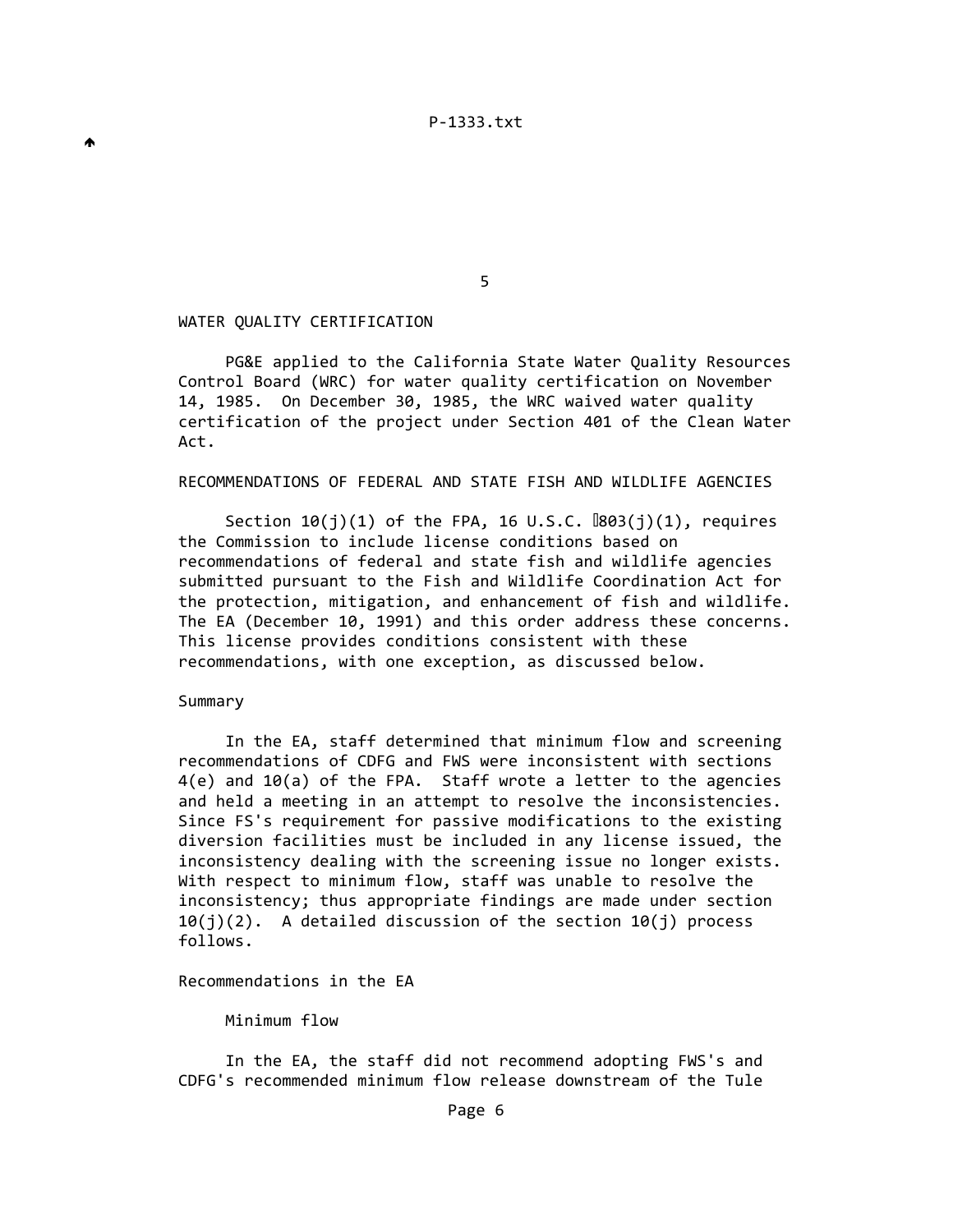and Doyle Springs diversion dams (set out in table 1). Instead, staff recommended that PG&E release the flows required by FS.

 The FS flow would substantially improve the fishery and would provide 20 percent more adult trout habitat than PG&E's proposal at a cost of \$50,000 per year. The agencies' flow recommendation would increase adult trout habitat by 13 percent at a cost of \$150,000 per year as compared to the FS flow requirement.

 Staff did not believe that the increased cost of the agencies' recommendation would be justified by the small increases in fish habitat and the expected recreation benefits.

 $\sim$  6

 Table 1. PG&E and resource agencies alternative flow recommendations (in cfs) below the Tule River diversion dam and the Doyle Springs diversion dam.

|           | TULE RIVER DIVERSION DAM |        |             |  |
|-----------|--------------------------|--------|-------------|--|
|           | PG&E normal year         | FS wet | <b>CDFG</b> |  |
| Month     | and FS dry year1         | year   | and FWS     |  |
| January   | 4                        | 4      | 8           |  |
| February  | 4                        | 4      | 8           |  |
| March     | 4                        | 4      | 10          |  |
| April     | 4                        | 4      | 12          |  |
| May       | 4                        | 72     | 12          |  |
| June      | 4                        |        | 10          |  |
| July      | 4                        |        | 10          |  |
| August    | 4                        |        | 10          |  |
| September | 4                        |        | 10          |  |
| October   | 4                        | 4      | 8           |  |
| November  | 4                        | 4      | 8           |  |
| December  |                          |        | 8           |  |

|                  | DOYLE SPRINGS DIVERSION DAM |            |
|------------------|-----------------------------|------------|
| <b>PG&amp;E3</b> | CDFG4                       | <b>FWS</b> |

Month **Month** and the second contract of the second contract of the second contract of the second contract of the second contract of the second contract of the second contract of the second contract of the second contract

₳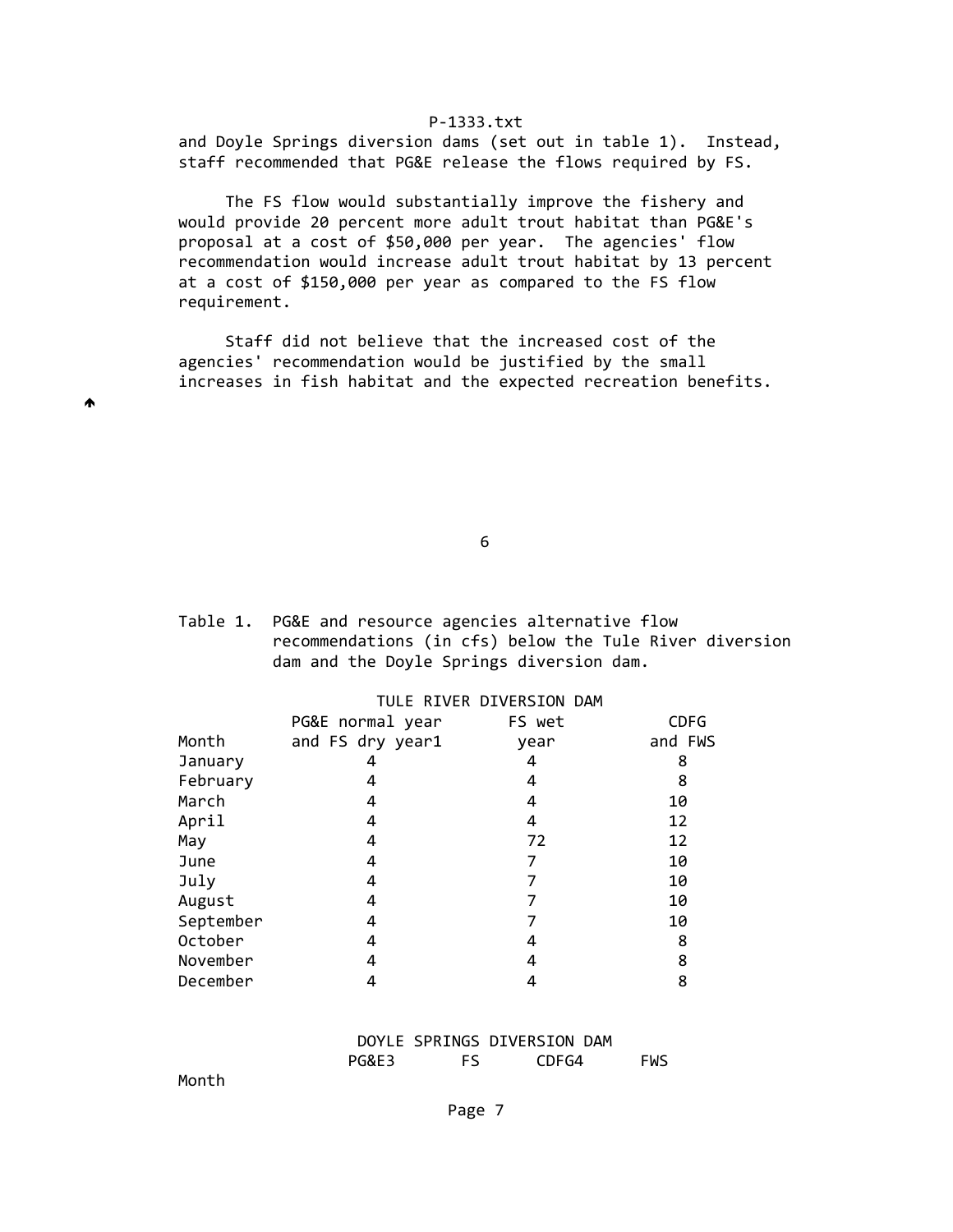|           | P-1333.txt |  |  |   |  |
|-----------|------------|--|--|---|--|
| January   |            |  |  |   |  |
| February  |            |  |  | 3 |  |
| March     |            |  |  |   |  |
| April     |            |  |  |   |  |
| May       |            |  |  | 4 |  |
| June      |            |  |  | 4 |  |
| July      |            |  |  | 4 |  |
| August    |            |  |  | 4 |  |
| September |            |  |  | 4 |  |
| October   |            |  |  |   |  |
| November  |            |  |  |   |  |
| December  |            |  |  |   |  |
|           |            |  |  |   |  |

1 PG&E proposes a dry-year release of 2 cfs.

2 May 15 to September 15.

♠

- 3 Proposed dry-year release is 2 cfs.
- 4 CDFG recommends that if the results of a water temperature verification study shows that their thermal criteria can't be achieved on a long‐term basis, the 2 cfs between July and September should be increased.

7

 Staff concluded that the FS flow recommendation provides a better balance of fishery and power benefits. Thus, the staff concluded in the EA that the FWS and CDFG's recommended flow releases were inconsistent with the public interest standard of section 4(e) and comprehensive planning standard of section 10(a) of the FPA.

Fish screens

 Staff also did not recommend installing screens to prevent fish entrainment. Unless PG&E could show that other measures would prevent entrainment‐related fishery losses, CDFG recommended that screens be installed that meet their standard fish screening criteria. FWS commented that they would not object to a site‐specific, post‐relicensing entrainment study to evaluate the passive modifications developed during post‐ application consultations between PG&E and the agencies. The results of the evaluation would be used to determine the need for a positive screen and bypass system at the Tule River diversion.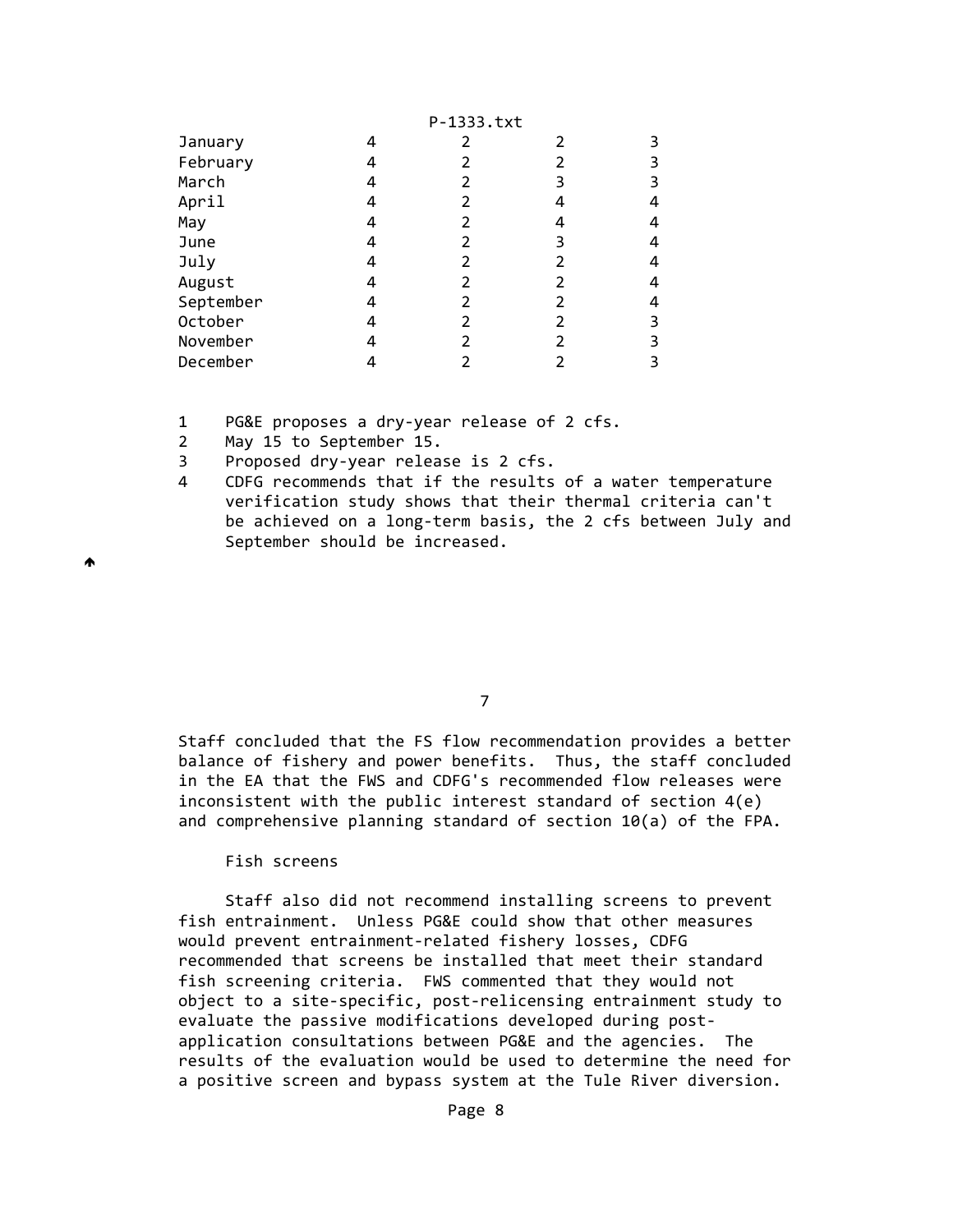To mitigate for fish entrainment losses, the staff examined the following options in the EA: (1) stocking catchable size rainbow trout; (2) constructing agency‐recommended passive modifications to the existing diversion facilities‐‐followed by a post‐monitoring study; and (3) installing positive fish screens. Because water temperatures a short distance below the project are too high to sustain trout during the summer months, the staff believes that stocking catchable trout provides the best balance because: (1) stocking provides comparative fishery numbers at substantially less cost than the other alternatives; (2) screening would only provide additional juvenile seeding to a 4‐ to 5‐mile‐long section of stream; (3) the expected recreation benefits would not justify the costs. Thus, the staff concluded in the EA that the FWS and CDFG's recommended fish screens were inconsistent with the public interest standard of section 4(e) and comprehensive planning standard of section 10(a) of the FPA.

Preliminary Determination of Inconsistency Letter

₳

Under section  $10(j)(2)$  of the FPA, whenever the Commission believes that any recommendations of federal and state fish and wildlife agencies may be inconsistent with the FPA or other applicable law, the Commission shall attempt to resolve such inconsistencies.

 By letters dated December 10, 1991, (attached to copies of the EA) the staff asked FWS and CDFG to consider other options that would (1) be agreeable to FWS and CDFG, (2) adequately protect resident trout and their habitat, and (3) be consistent with other project purposes. The staff requested that FWS and CDFG submit these options to the Commission within 45 days of the date of the letters.

<u>88 and 2008 and 2008 and 2008 and 2008 and 2008 and 2008 and 2008 and 2008 and 2008 and 2008 and 2008 and 200</u>

 FWS commented on the EA by letter dated January 13, 1992, and offered no alternative flow recommendation, but recommended that PG&E install and operate the passive modifications designed during post‐application consultations.

CDFG commented on the EA by letter dated January 23, 1992,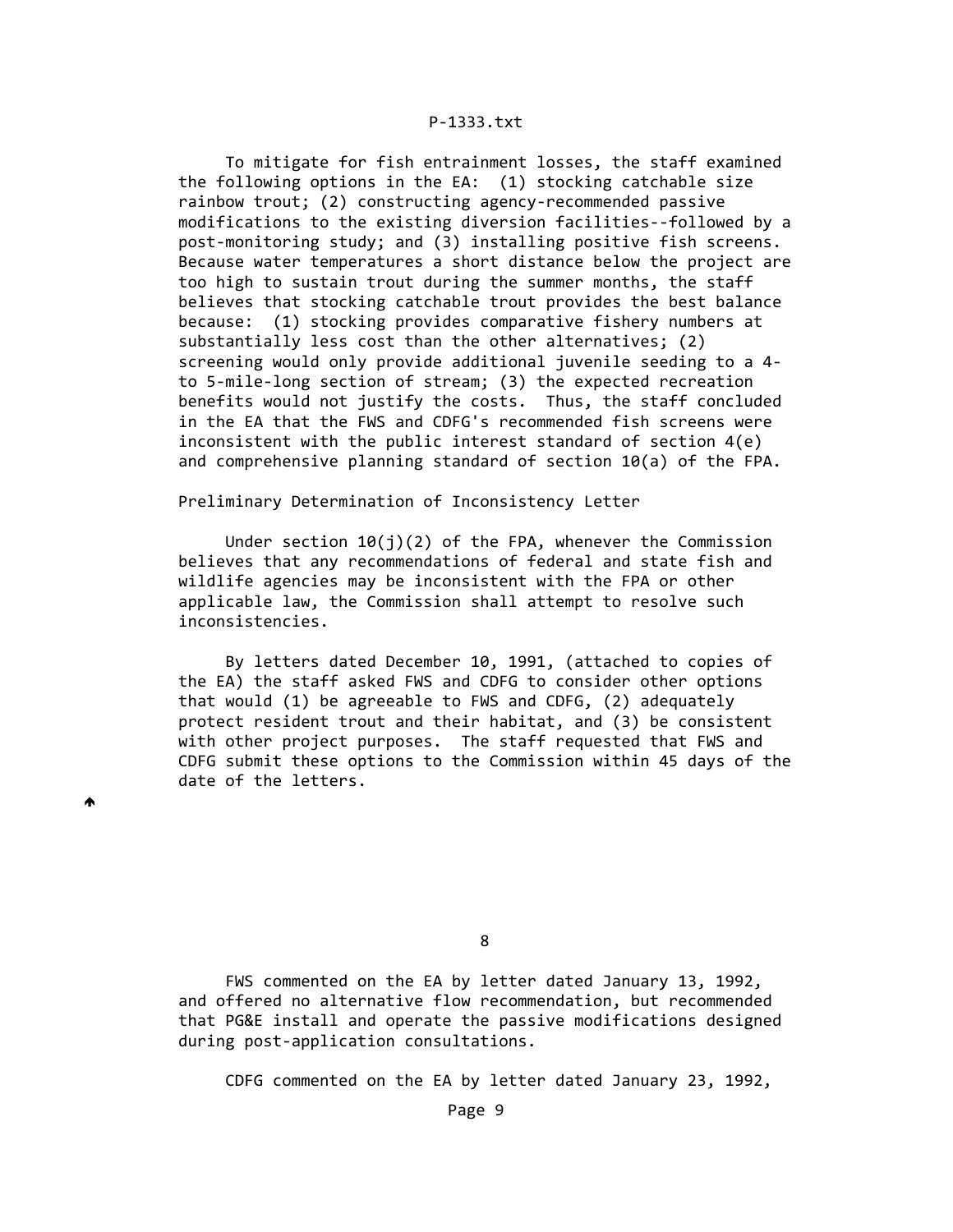and offered to concur with the FS‐recommended minimum flows, provided the flows maintain a water temperature less than 21è C in the entire bypass reach below Doyle Springs diversion dam. They said their earlier offer of agreeing to the installation of passive modifications designed during post‐application consultations, was acceptable, provided monitoring and evaluation is conducted.

#### 10(j) Meeting

On March 3, 1992, the staff held a  $10(j)$  meeting, via telephone conference call, with the FWS and CDFG to discuss the minimum flows and fish screening inconsistencies. The CDFG proposed an alternative streamflow recommendation of 8 cubic feet per second (cfs) yearlong below the Tule River diversion dam for a 6‐year study period. The FWS supported this study‐flow proposal, and suggested an additional 6‐year period be studied at flows between 10 cfs and 12 cfs during the spring spawning months.

#### Minimum flow

 The agencies did not provide any information to dispute our balancing call, but instead recommended a long‐term research project. The agency 6‐year study recommendation is similar to a study PG&E is currently conducting. As part of an ongoing instream flow study, PG&E is evaluating minimum flows up to 4 to 5 cfs‐‐compared to its historic voluntary flow release of 1 to 2 cfs‐‐below the Tule River diversion dam for a 3‐ to 4‐year period starting in 1993. 1/ The study is designed to test the relationship between fish habitat (weighted useable area) and fish production in the Tule River, which is a premise of the Instream Flow Incremental Methodology.

 We believe the current study will provide valuable information and would help advance the state‐of‐the‐science and may be useful in evaluating other projects. We see no reason for additional studies at this time. If the results of PG&E's study show that there is a need to increase flows or to conduct further studies, the agencies can request that the Commission reopen the license in the future.

 1/ Letter from Shan Bhattacharya, Manager, Hydro Generation, PG&E, San Francisco, California, to Lois Cashell, Secretary, FERC, Washington, D.C., March 4, 1993.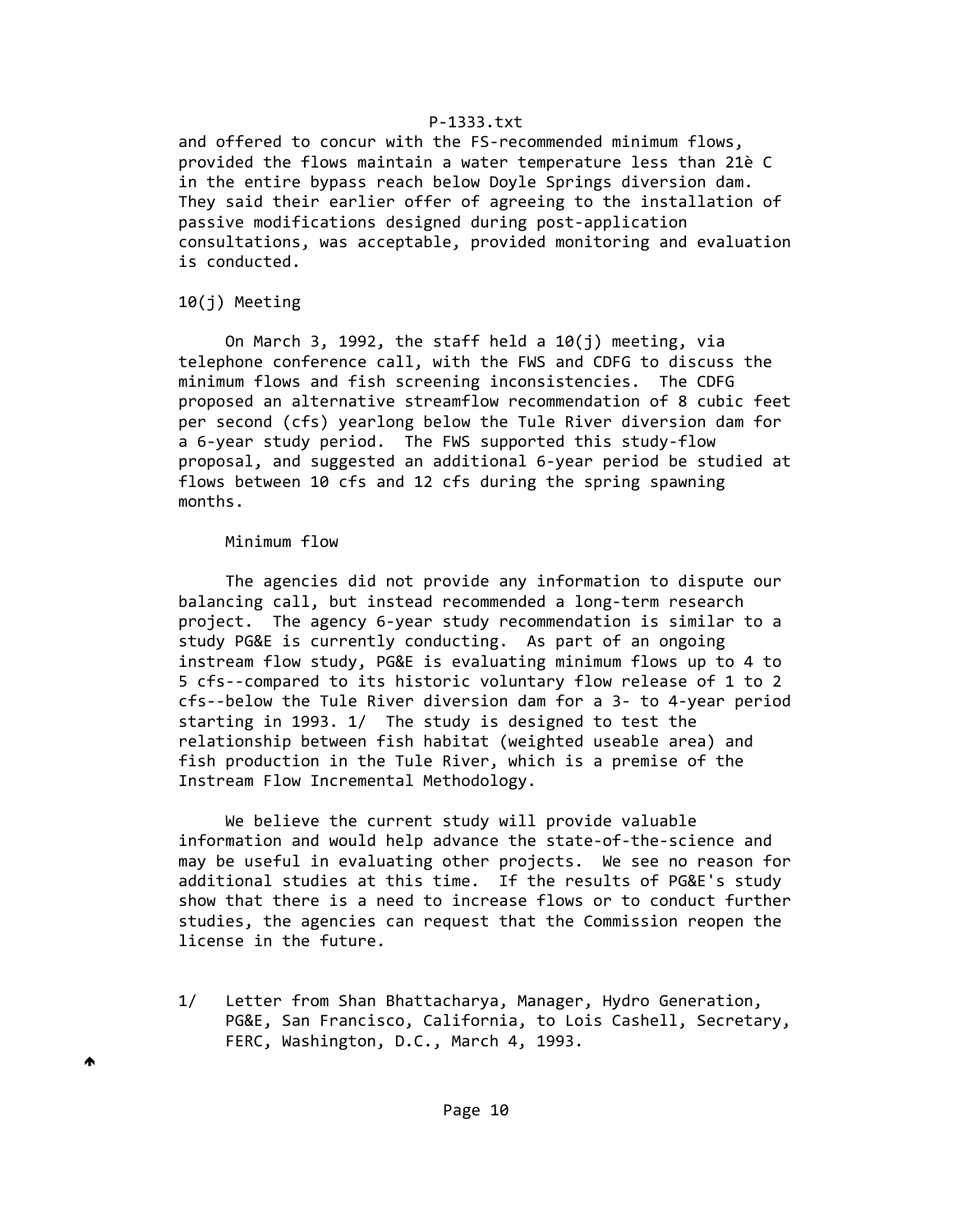en de la provincia de la provincia de la provincia de la provincia de la provincia de la provincia de la provi<br>1990 : la provincia de la provincia de la provincia de la provincia de la provincia de la provincia de la prov

# Screening

 Following the 10(j) conference call meeting, CDFG provided an updated cost estimate of \$2.97 per pound to stock catchable‐ sized trout in the North Fork Tule River. 2/ In the EA, the staff used a value of \$2.60 per pound. The new information would only change the cost of our recommended annual stocking mitigation measure from \$3,100 to \$3,550.

 Also following the 10(j) conference call, PG&E provided revised estimates for the cost of both passive modifications and fixed fish screening alternatives. 3/ Based on these revised estimates, the levelized annual cost to the ratepayers would be \$62,300 and \$103,000, respectively, for the two screening options.

 These cost changes are not great enough to change the staff's recommendation from stocking catchable‐sized trout to requiring: (1) installation of screens; or (2) making modifications to the existing diversion structures to passively divert fish away from the intakes, which is required by the FS. However, since we must include the FS 4(e) condition requiring modifications to the diversion, the license will require screening measures that are consistent with the agencies' recommendation for passive modifications. Articles 105 and 404 require PG&E to construct and monitor passive fish passage modifications. Our recommendation for PG&E to fund stocking of fish is no longer necessary because we will require passive modifications of the diversion.

# Section 10(j)(2) Findings

In accordance with section  $10(j)$  of the FPA, if the Commission, after attempting to resolve inconsistencies, does not adopt a recommendation of a fish and wildlife agency, the Commission is required to publish findings that: (1) an agency recommendation is inconsistent with the purposes and requirements of Part I of the FPA or other applicable law [section  $10(j)(2)(A)$ ; and (2) conditions selected by the Commission comply with the requirements of section  $10(j)(1)$  of the FPA (i.e., that the license conditions will adequately and equitably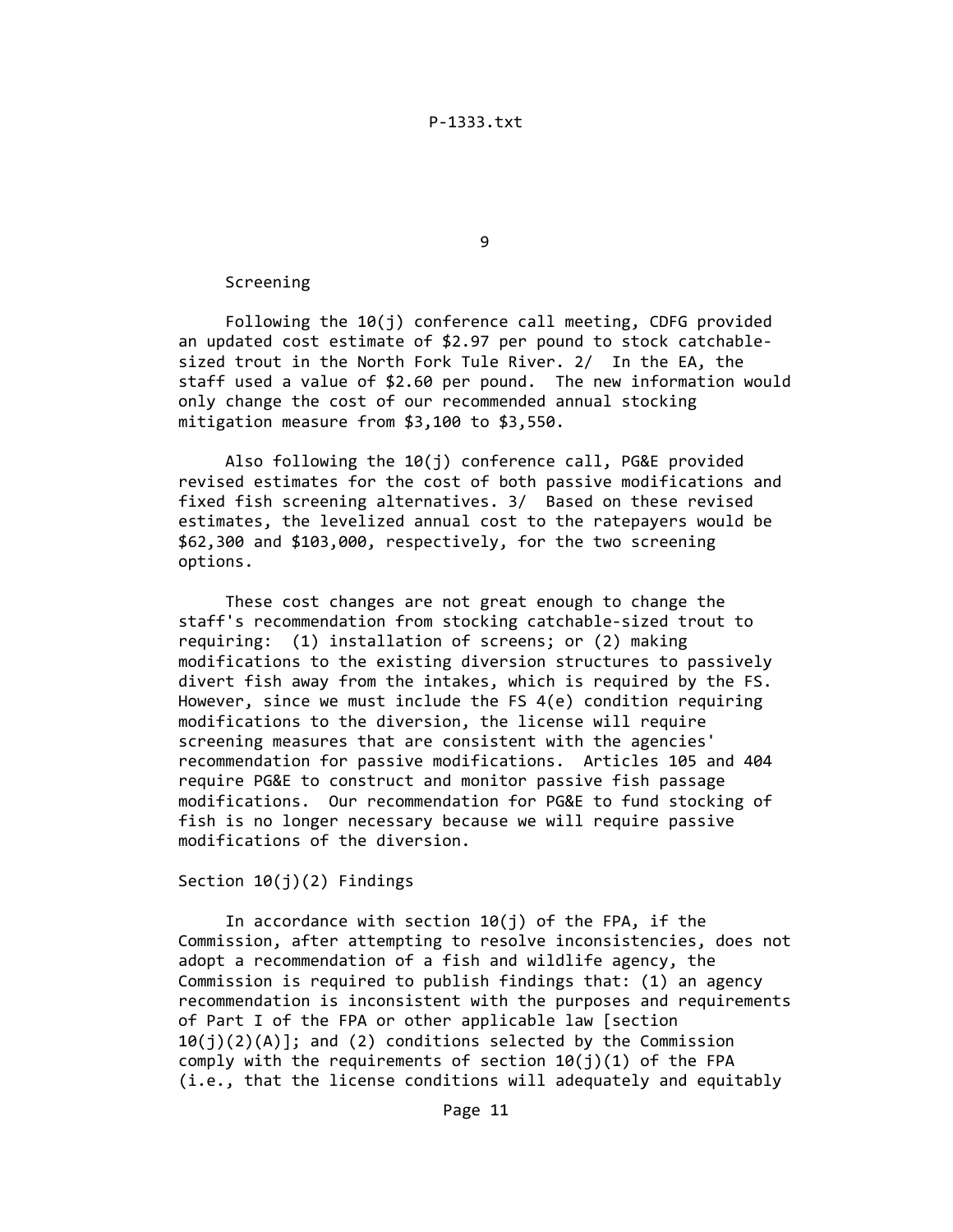- 2/ Letter from George Nokes, Regional Manager, CDFG, Fresno, California, to Dean Shumway, Director, Division of Project Review, FERC, Washington, D.C., May 1, 1992.
- 3/ In a letter dated April 26, 1992, PG&E says the cost for modifications to the intake needed to provide passive screening for downstream fish passage is \$398,000; for a conventional fixed screen, PG&E estimates the cost would be \$663,000.

10

 protect, mitigate damages to, and enhance fish and wildlife) [section  $10(j)(2)(B)$ ]. Our findings are as follows.

 $10(j)(2)(A)$  finding

Ѧ

 As discussed in the EA, the North Fork of the Middle Fork Tule River already receives annual stocking allotments of catchable‐sized rainbow trout. The flows recommended by the FWS and the CDFG are designed to promote naturally sustaining populations of rainbow trout in and below the project area. With the high amount of angler use the area receives, natural production can't provide enough fish to sustain the current hatchery-dependent catch rates under any streamflow regime. Based on our analysis, the FS flow recommendation is the least expensive of the three flow alternatives, in terms of cost per additional rainbow trout habitat unit, and would provide enhanced angling and visual quality.

 In light of the above, I find that the FWS's and the CDFG's flow recommendations are inconsistent with the provisions of section  $4(e)$  and  $10(a)$  of the FPA.

 $10(j)(2)(B)$  finding

Pursuant to section  $10(j)(2)(B)$ , I find that the conditions included in this license comply with the requirements of section  $10(j)(1)$ .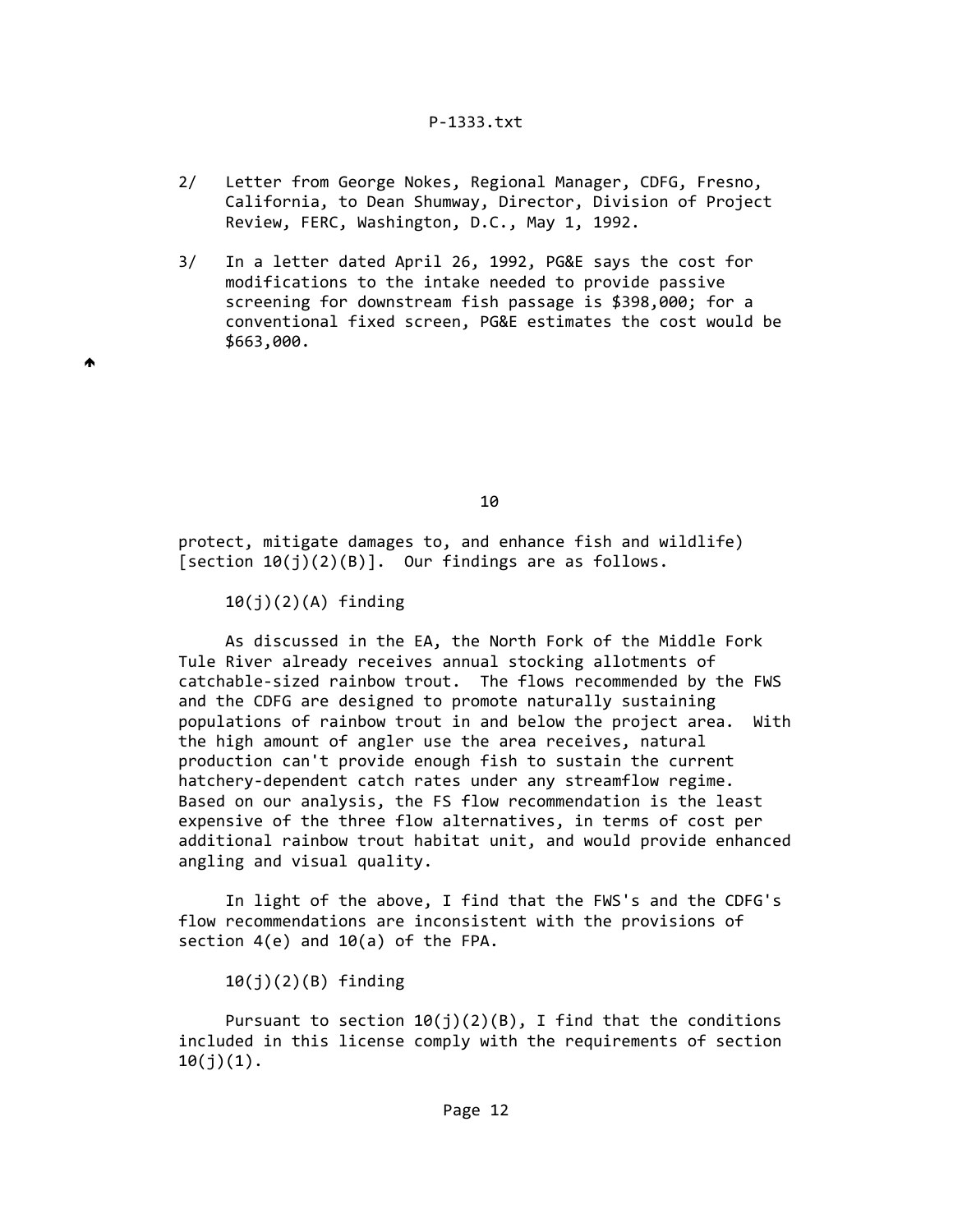This license (specifically Articles 401 and 402) requires PG&E to release the FS‐recommended streamflows below the project diversion dams and monitor the temperatures in the North Fork Tule River below the Doyle Springs diversion dam. These flows would substantially increase existing trout habitat. Articles 105 and 404 require PG&E to modify the diversion structure to passively divert fish away from the intake. These protection measures provide enhanced flows and protect downstream migrating trout.

 Thus, I conclude that our recommendations adequately and equitably protect, mitigate damage to, and enhance fish and wildlife affected by the project.

 I conclude that the fish and wildlife measures required in this license are consistent with the requirements of section 10(j) of the FPA.

## FOREST SERVICE CONDITIONS

₳

 The FS filed 6 conditions under the provisions of section 4(e) of the FPA. PG&E appealed the FS's conditions alleging that section 4(e) does not apply to relicensing. The Commission has

 $11$ 

 ruled that the 4(e) mandatory conditioning authority applies to new licenses. 4/

The FS conditions under appeal are:

- Condition 1 (Article 101) requires the licensee to obtain a special use authorization from the FS for the occupancy and use of National Forest Service System lands.
- Condition 2 (Article 102) requires the licensee to consult annually with the FS with regard to measures needed to ensure protection and development of the natural resources in the project area.
- Condition 3 (Article 103) requires the licensee to get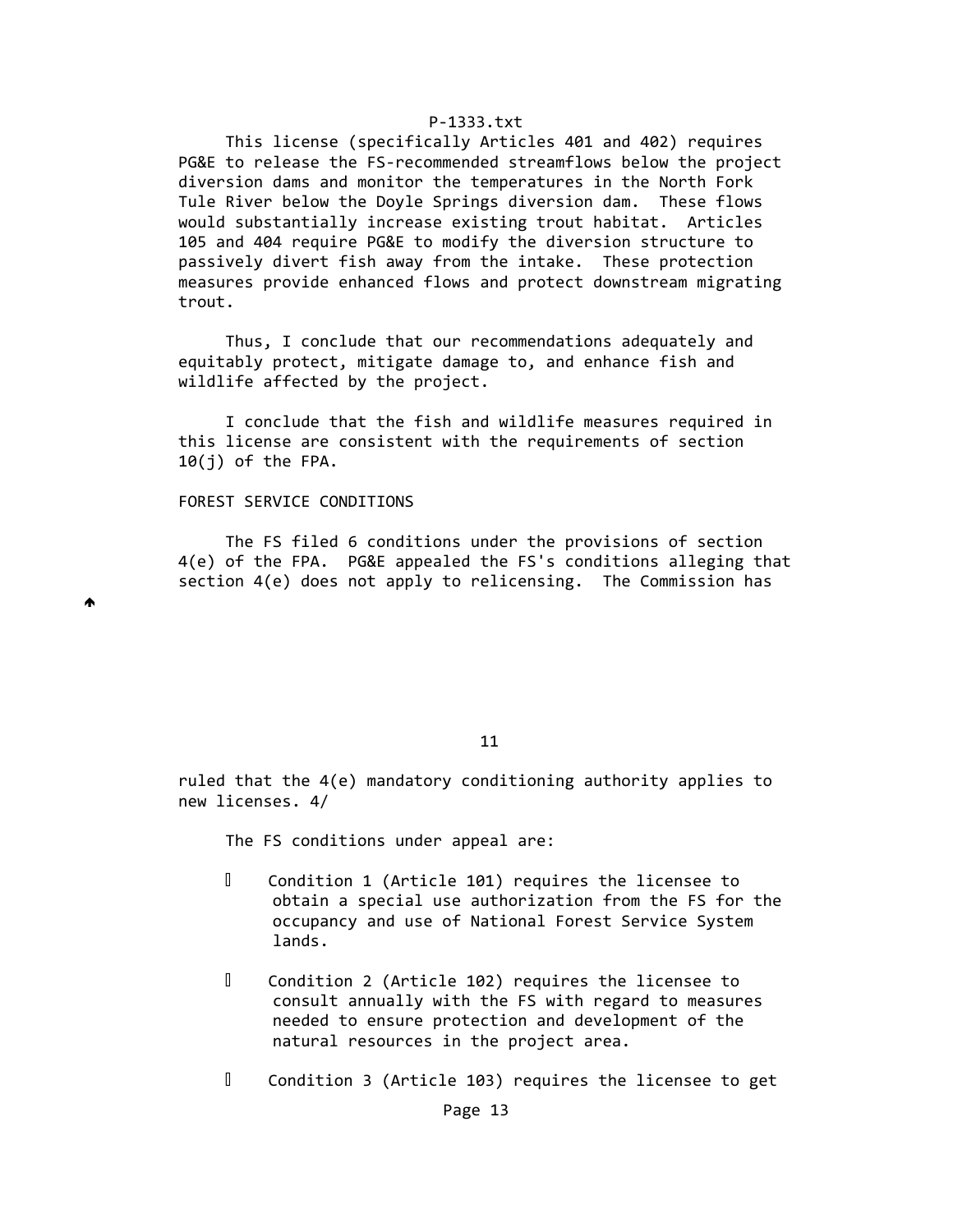written approval from the FS prior to making any project changes.

- Condition 4 (Article 104) specifies that before any construction occurs on National Forest System land the licensee will get written approval from the FS.
- Condition 5 (Article 105) requires a specific minimum flow regime and passive fish screening with downstream passage. PG&E does not object to the minimum flows required and requests that FS submit them as recommendations under section 10(a).
- Condition 6 (Article 106) requires PG&E to pay for the operation and maintenance expense associated with project‐related recreation use. PG&E does not object to the requirements under this condition and requests that FS submit them as recommendations under section  $10(a)$ .

 FS appeal is not likely to be resolved any time soon. Furthermore, PG&E does not have any problems with the requirements of conditions 5 and 6, only the 4 standard conditions (conditions 1 through 4) are subject to possible modifications. Because the standard conditions are not flow related, any potential change in these conditions would not substantially affect project economics. Therefore, issuance of this license will not be delayed pending resolution of the FS appeal. If any of the FS conditions are modified, under the appeal, the licensee must file an application for amendment of license to reflect the changes.

4/ City of Pasadena, January 5, 1989, 46 FERC 061,004.

♠

# COMPREHENSIVE PLANS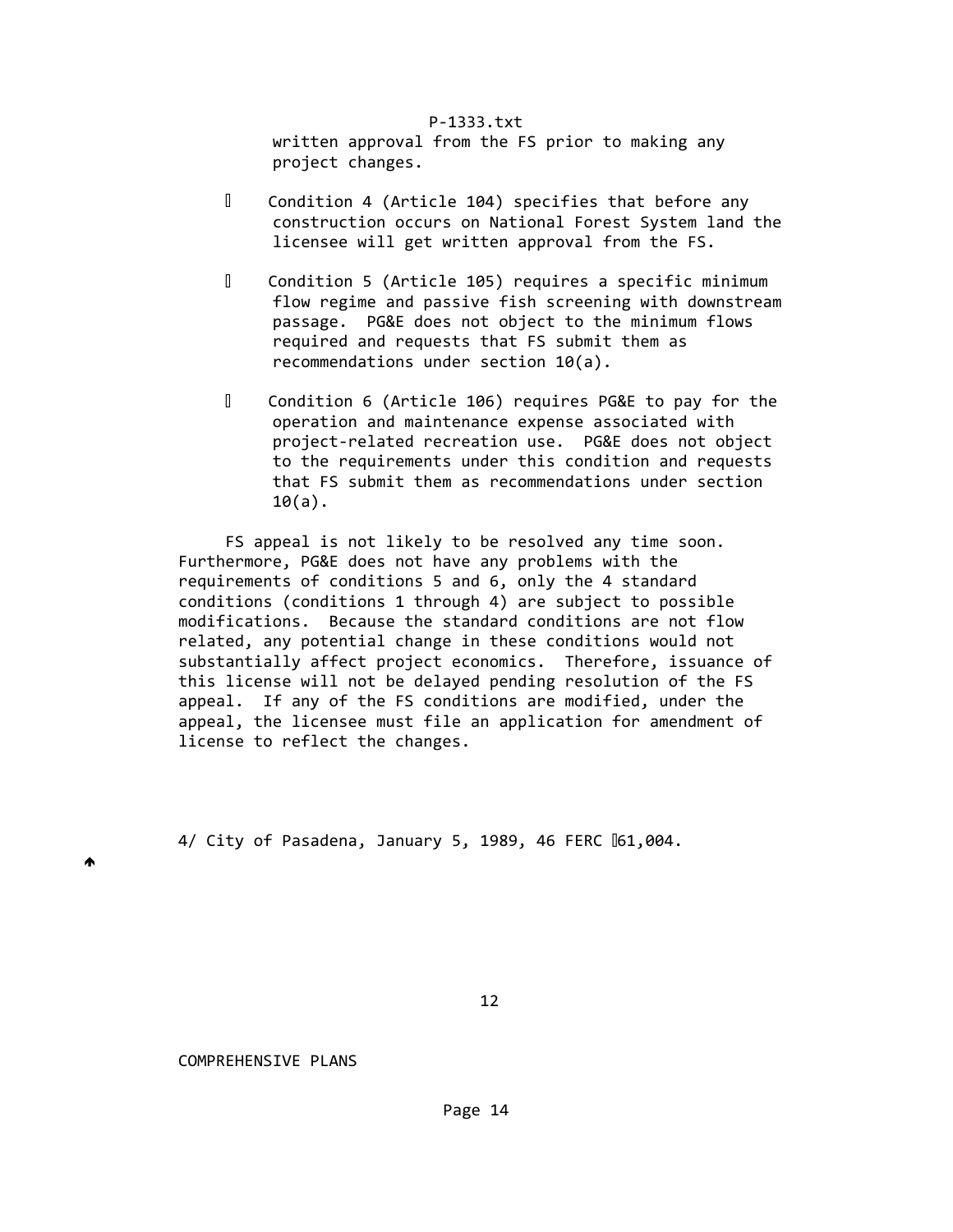Section 10(a)(2) of the FPA requires the Commission to consider the extent to which a project is consistent with federal or state comprehensive plans for improving, developing, or conserving a waterway or waterways affected by the project.

Under Section  $10(a)(2)$ , federal and state agencies filed 31 plans that address various resources in California. Of these, the staff identified 4 plans relevant to this project. 5/ No conflicts were found.

 Based on our review of agency and public comments filed in this proceeding and on our independent analysis, the Tule River Project is best adapted to a comprehensive plan for the North Fork of the Middle Fork of the Tule River.

#### COMPREHENSIVE DEVELOPMENT

Sections  $4(e)$  and  $10(a)$  of the FPA state that in deciding whether to issue a license, the Commission, in addition to the power and developmental purposes of the project, shall give equal consideration to: (1) energy conservation, (2) the protection, mitigation or damage to, and enhancement of fish and wildlife, (3) the protection of recreational opportunities, and (4) the preservation of other aspects of environmental quality. These purposes are fully considered in the attached EA for the Tule River Project.

 In the EA, staff analyzed the following three alternatives for the Tule River Project: (1) the project as proposed by PG&E; (2) the project as proposed by PG&E with staff‐recommended enhancement measures; and (3) the no-action alternative. Staff recommended the second alternative ‐‐ the project as proposed by PG&E with staff‐recommended enhancement measures, which includes the FS's recommended instream flows‐‐ as the preferred alternative. The reasons for their recommendation are explained below.

 In order to protect and enhance environmental resources at the project, staff recommended adoption of the following 3 measures proposed by PG&E:

 5/ The California Water Plan: projected use and available water supplies to 2010, 1983, California Department of Water Resources; California water: looking to the future, 1987, California Department of Water Resources; Water Quality Control Plan Report, 1975, California State Water Resources Control Board; and Recreation needs in California, 1983,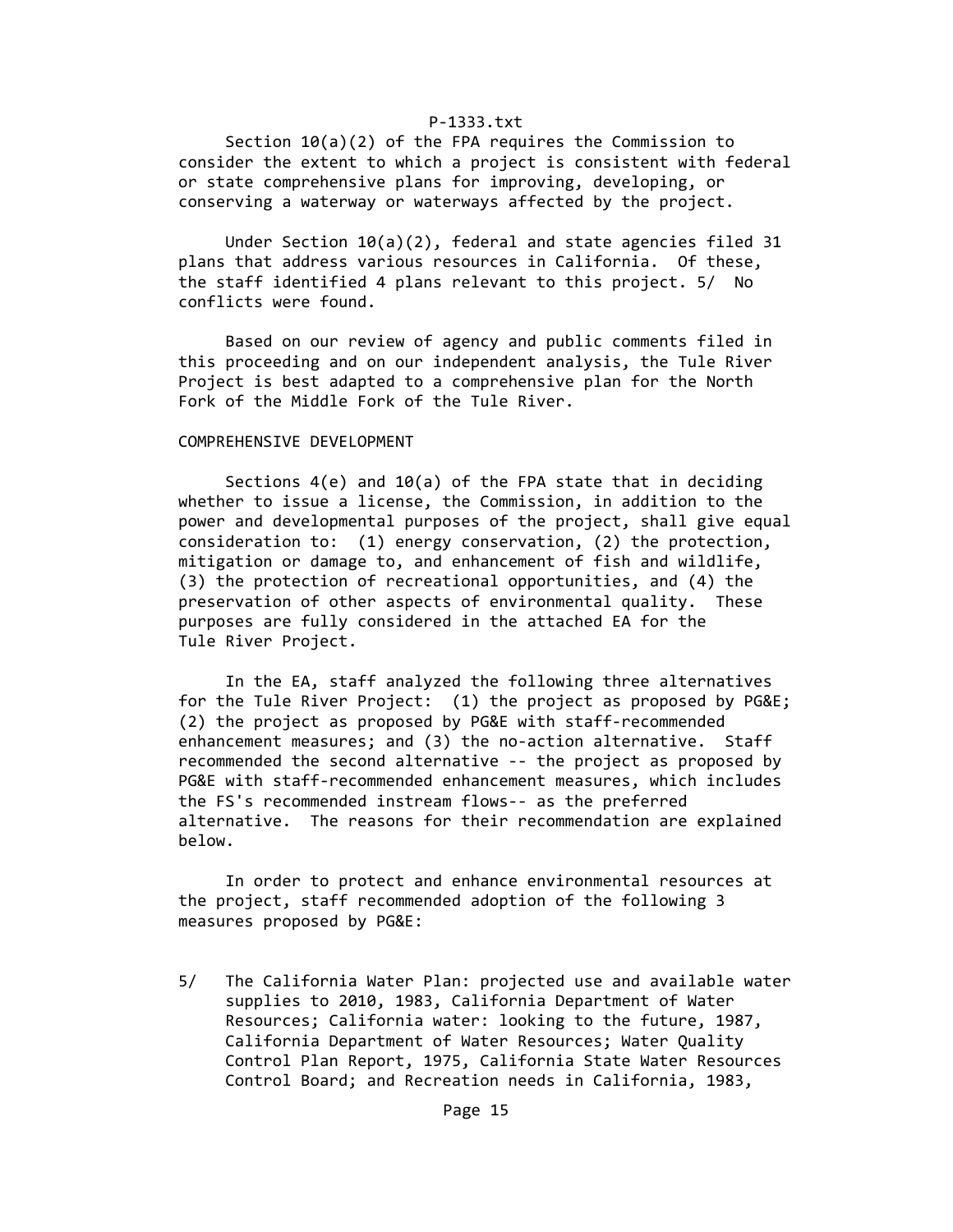13

- (1) make an agreement with the FS to fund 10 percent of the cost of operation and maintenance of the Wishon Campground, estimated at \$3,800 annually;
- (2) protect the three identified populations of the plant species Springville farewell-to-spring (Clarkia springvillensis) by fencing with barbed wire to prevent livestock grazing and inadvertent impacts from routine maintenance activities, and inform project personnel of the location and importance of the sites;
- (3) paint all buildings in the powerhouse complex to blend with the surrounding landscape.

 The staff also recommended implementation of the following five additional measures:

- (1) release of 7 cfs (4 cfs in a dry year) from May 15 to September 15 and 4 cfs from September 16 to May 14 below Tule River Diversion Dam; and 2 cfs year round below Doyle Springs Diversion Dam;
- (2) a plan to monitor water temperature in the North Fork Tule River between the Doyle Springs Diversion Dam and the Project tailrace;
- (3) ramping rates below the dams of not more than 30 percent per hour;
- (4) monitor and record the continuous streamflows at gaging stations located: (a) above the Tule River Diversion Dam; (b) below the Tule River Diversion Dam; and (c) below the Doyle Springs Diversion Dam;
- (5) build a passive fish screen and bypass at the Tule diversion dam.

₳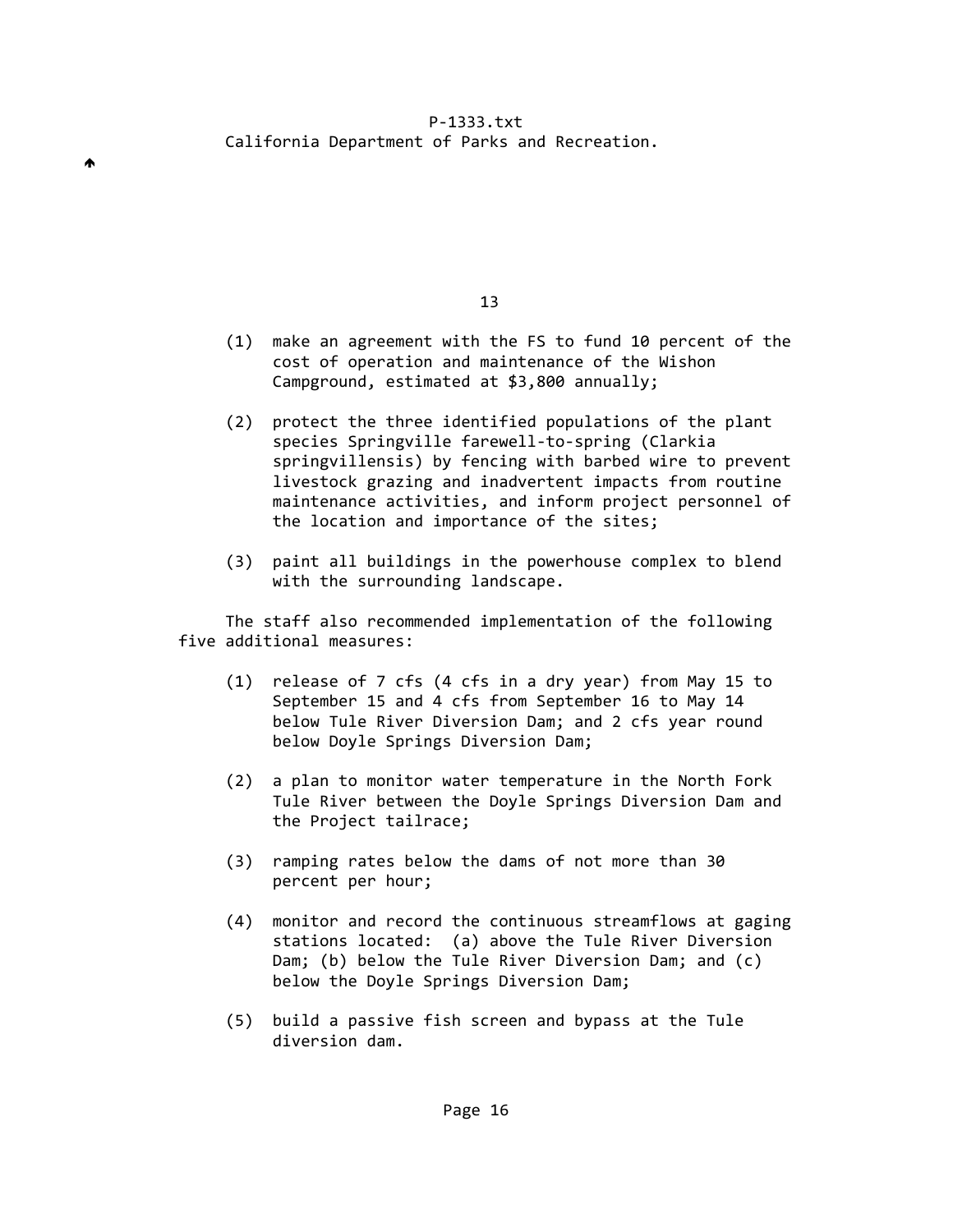The total effect of the environmental enhancements required by FS 4(e) conditions and recommended by Commission staff in its environmental analysis, would reduce the net annual benefits by about \$270,000. About \$183,000 of this total is for minimum flows; \$62,300 is for downstream fish passage (passive screens); \$20,900 for streamflow monitoring and temperature monitoring; and \$3,800 for helping maintain the Wishon Campground.

 The minimum flows, which are two‐thirds of the total cost, would nearly double the available habitat for adult rainbow trout in the North Fork of the Middle Fork Tule River between the Tule River diversion and Doyle Springs. The cost per unit of additional habitat is the lowest of 3 minimum flow proposals staff considered. The 0.7-mile-long reach enhanced by this

₳

#### 14

 measure is used by recreationists visiting the nearby Wishon Campground.

 I agree with the staff's recommendation that the significant environmental benefits derived from these enhancement measures outweigh the cost to PG&E. Therefore, I agree that PG&E should adopt these measures.

 PG&E's plan to replace the turbine runners‐‐ thereby increasing project generation‐‐ produces economic benefits exceeding the estimated costs. This proposal would increase the installed capacity to 7.9 MW, the average annual generation by 3.4 GWh to 31.8 GWh, and the dependable capacity by 0.1 MW to 0.5 MW.

 The project would continue to provide 29.6 gigawatthours (GWh) annually. The clean energy that would be produced by the project would continue to displace fossil‐fuel power generation, thereby conserving nonrenewable energy resources and reducing the emissions of noxious gases that contribute to atmospheric pollution and global warming.

 Based an our review of agency and public comments filed in this proceeding and on the staff independent analysis, the Tule River Project is best adapted to a comprehensive plan for the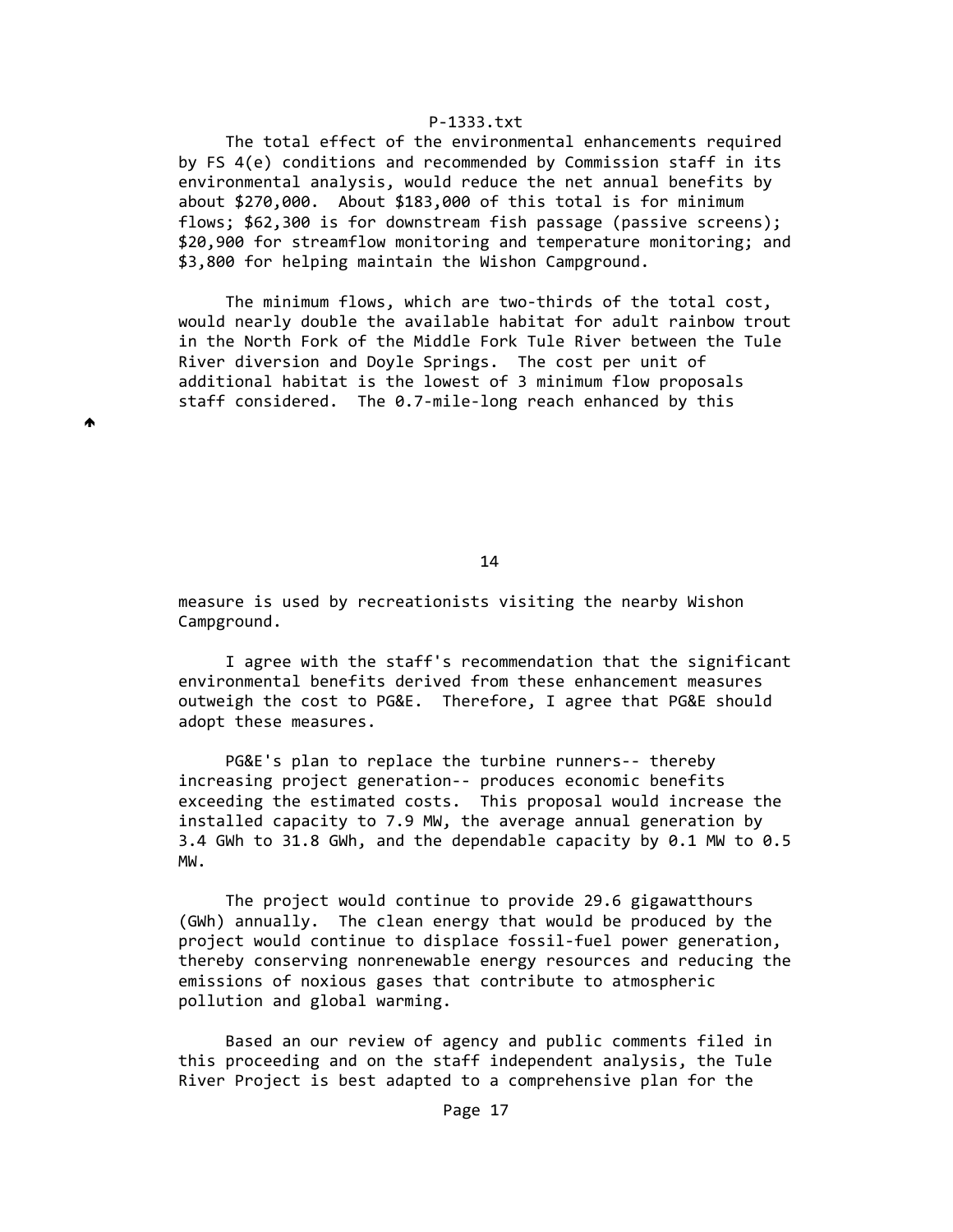P‐1333.txt North Fork of the Middle Fork of the Tule River.

## PROJECT RETIREMENT

 The Commission has issued a Notice of Inquiry (NOI), dated September 15, 1993, requesting comments that address the decommissioning of licensed hydropower projects 6/. The NOI states that the Commission is not proposing new regulations at this time, but is inviting comments on whether new regulations may be appropriate. Alternatively, the Commission may consider issuing a statement of policy addressing the decommissioning of licensed hydropower projects, or take other measures. The Tule River Project may be affected by future actions that the Commission takes with respect to issues raised in the NOI. Therefore, I have included Article 204, which reserves authority to the Commission to require the licensee to conduct studies, make financial provisions, or otherwise make reasonable provisions for decommissioning the project.

TERM OF LICENSE

 $\blacktriangle$ 

 Section 15 of the FPA specifies that any license shall be for a term that the Commission determines to be in the public

 6/ Notice of Inquiry, Project Decommissioning at Relicensing, Docket No. RM93‐23‐000, September 15, 1993.

15

interest, but not less than 30 years, nor more than 50 years.

 There are two licensed projects downstream of the Tule River Project, the Lower Tule Project No. 372, immediately downstream of Tule, with license expiration date of June 2000 and the Success Project No. 3038, with license expiration date of July 31, 2033. The Success Project is about 15 miles downstream of Tule. It is in the public interest to issue this license to expire on July 31, 2033, to coincide with the expiration date of the Success Project license. This will give the Commission the opportunity to consider and analyze these projects at the same time.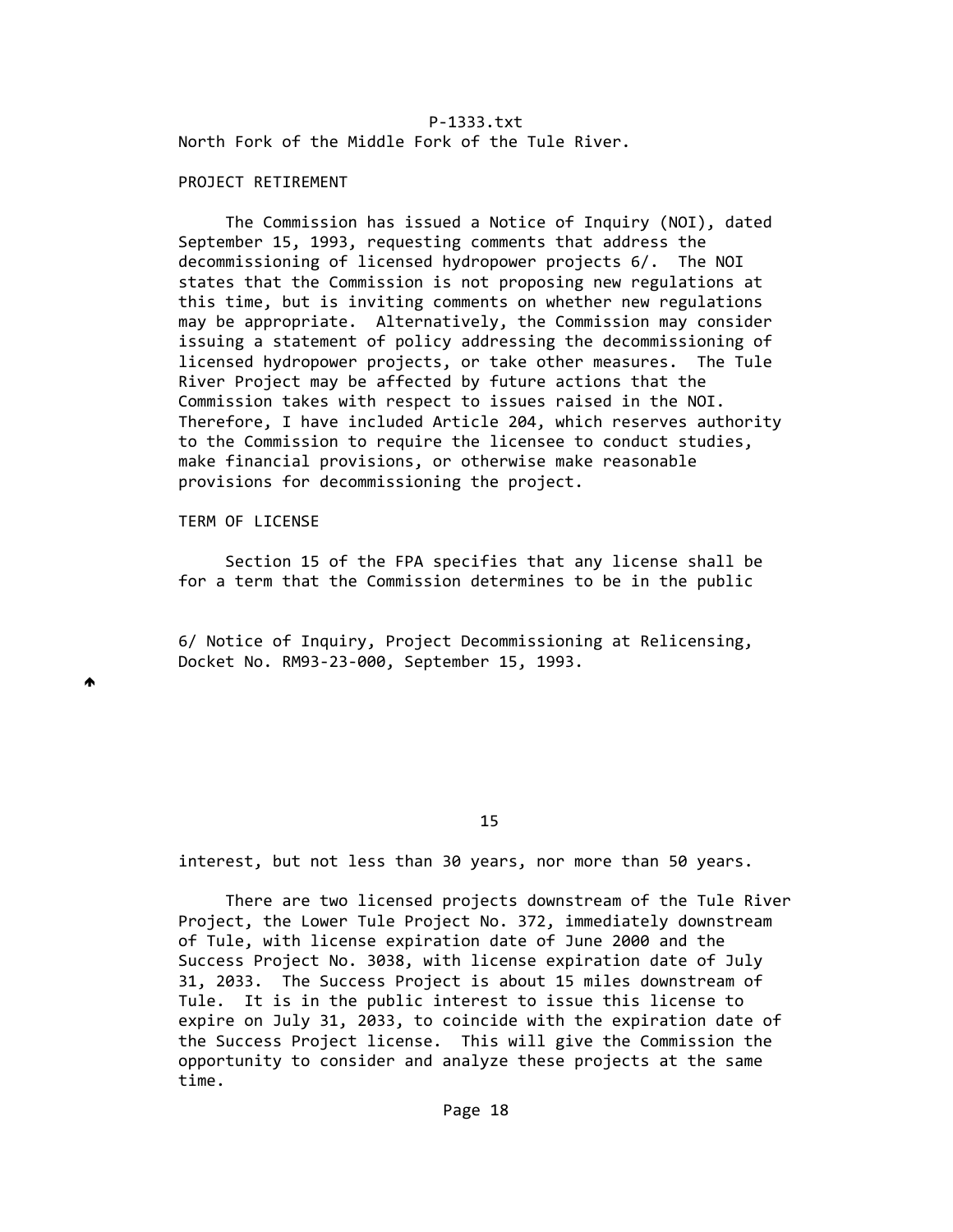SUMMARY OF FINDINGS

 Background information, analysis of impacts, support for related license articles, and the basis for a finding of no significant impact on the environment are contained in the EA. Issuance of this license is not a major federal action significantly affecting the quality of the human environment.

 The design of this project is consistent with the engineering standards governing dam safety. The project will be safe if constructed, operated, and maintained in accordance with the requirements of this license. Related issues are analyzed in the Safety and Design Assessment (S&DA) prepared by the staff, which is part of the public record.

 I conclude that the project would not conflict with any planned or authorized development and would be best adapted to comprehensive development of the waterway for beneficial public uses.

THE DIRECTOR ORDERS:

 (A) This license is issued to Pacific Gas and Electric Company (licensee) effective the first day of the month in which this order is issued to expire on July 31, 2033, to continue to operate and maintain the Tule River Project. This license is subject to the terms and conditions of the FPA, which is incorporated by reference as part of this license, and to the regulations the Commission issues under the provisions of the FPA.

(B) The project consists of:

 (1) All lands, to the extent of the licensee's interests in those lands, enclosed by the project boundary shown by exhibit G:

| Exhibit G- | FERC Drawing No. 1333- | Showing     |
|------------|------------------------|-------------|
|            |                        | General Map |

 $\blacktriangle$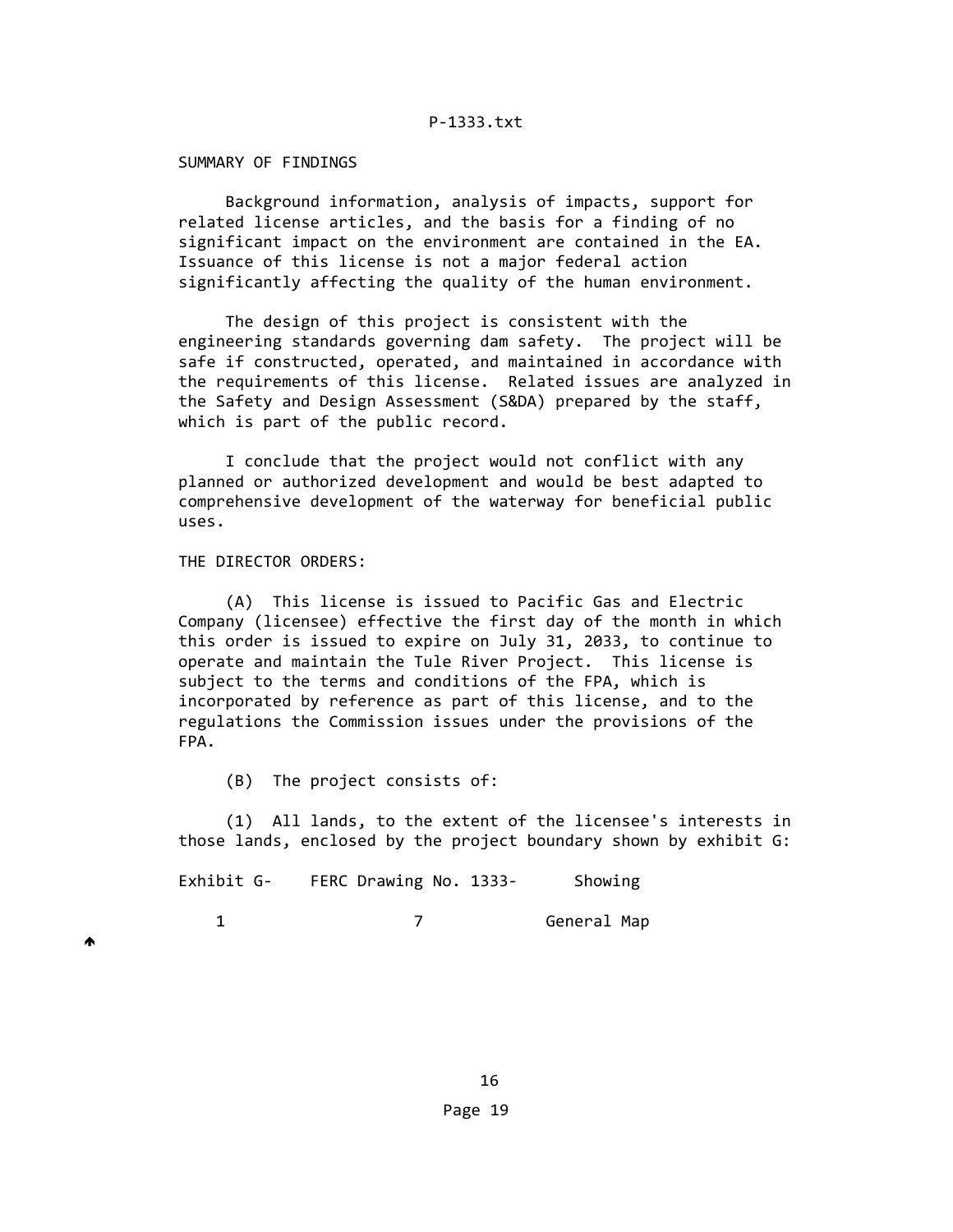| 2 | 8  | Tunnel, Pipeline,<br>Diversions, 12-kV<br>Pole Line, Assess Road |
|---|----|------------------------------------------------------------------|
| 3 | 9  | Pole Line and Tunnel                                             |
| 4 | 10 | Tunnel, Penstock,<br>Spillway, 12-kV Pole<br>Line & Access Road  |
| 5 | 11 | 70-kV Transmission<br>Line and Powerhouse                        |
| 6 | 12 | 70-kV Transmission<br>Line                                       |
| 7 | 13 | 70-kV Transmission Line                                          |
| 8 | 14 | 70-kV Transmission Line                                          |
| 9 | 15 | 70-kV Transmission Line                                          |

 (2) Project works consisting of: (a) the 6‐foot‐high, 98‐ foot‐long Tule diversion dam; (b) the 7.5‐foot‐high, 17‐foot‐long Hossack diversion dam; (b) a 98‐foot‐long, 12‐inch‐diameter pipe and a 8‐foot‐long, 12‐inch by 13‐inch flume; (c) the 4‐foot‐high, 70‐foot‐long Doyle Springs diversion dam; (d) a 1,250‐foot‐long, 18-inch-diameter pipe; (e) the 3.2-mile-long Tule River conduit, consisting of an open channel, a 2.7‐mile‐long tunnel, and a 3,600‐foot‐long, 30‐inch‐ to 48‐inch‐diameter penstock; (f) a powerhouse containing two generating units with a combined capacity of 6,400 kilowatts (kW) to be upgraded to 7,900 kW;  $(g)$  a tailrace; (h) a 70‐kilovolt (kV) transmission line, 15.27 miles long; and (i) appurtenant facilities.

 The project works generally described above are more specifically described in exhibit A, section 3, titled "Turbine‐ generator," page A‐4, and section 5, titled "Additional Equipment" of the application and shown by the following exhibits:

| Drawing | FERC No.<br>$1333 -$ | Showing                 |
|---------|----------------------|-------------------------|
| $F - 1$ | 1.                   | diversion works         |
| $F - 2$ | 2                    | diversion works details |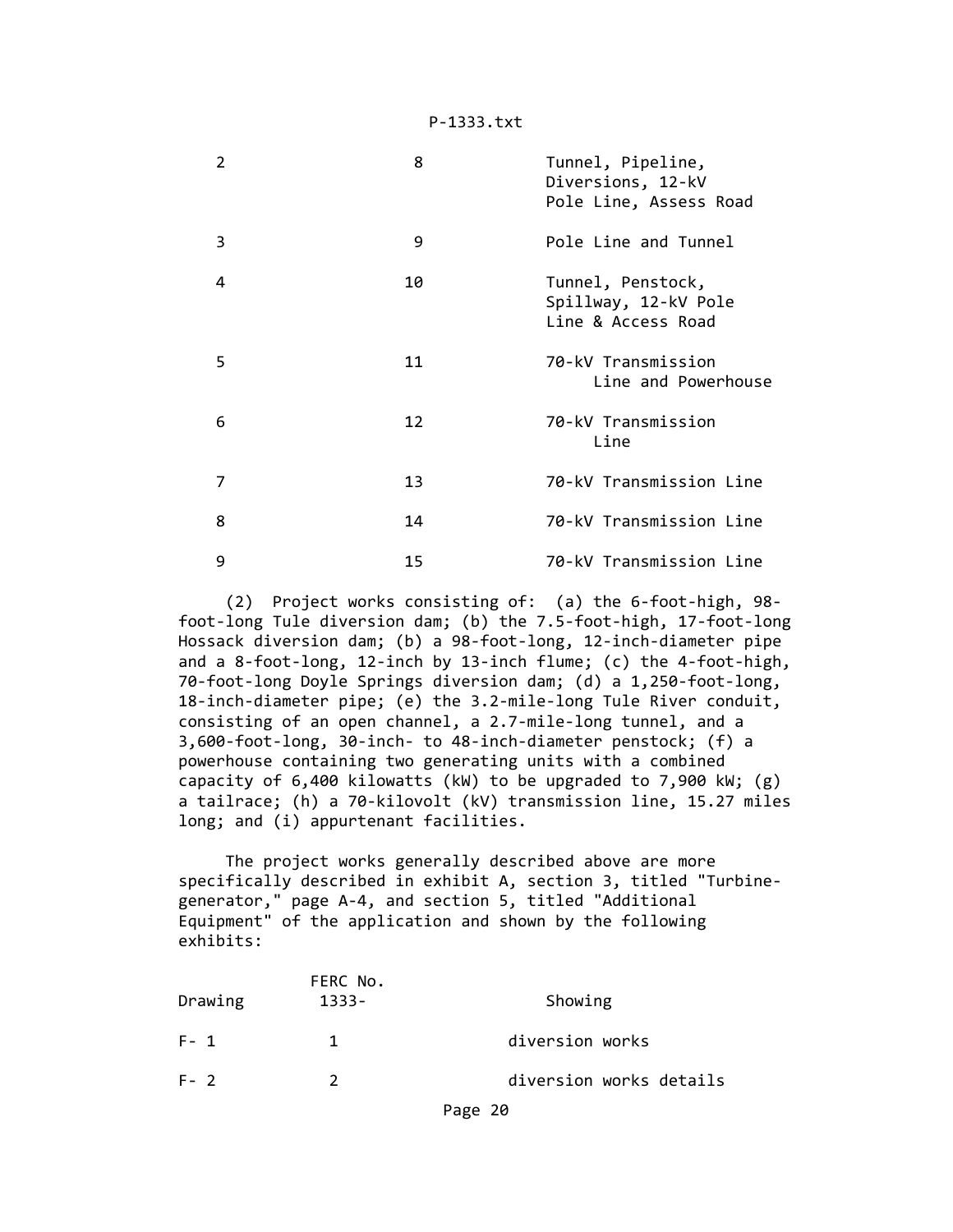|   | $F - 3$ | 3 | Hossack Creek diversion                    |
|---|---------|---|--------------------------------------------|
|   | $F - 4$ | 4 | Doyle Springs diversion dam                |
| ₳ |         |   |                                            |
|   |         |   |                                            |
|   |         |   |                                            |
|   |         |   |                                            |
|   |         |   | 17                                         |
|   |         |   |                                            |
|   | $F - 5$ | 5 | penstock profile and surge<br>tank details |
|   | $F - 6$ | 6 | powerhouse plan and sections               |

 $\blacktriangle$ 

 (3) All of the structures, fixtures, equipment, or facilities used to operate or maintain the project and located within the project boundary, all portable property that may be employed in connection with the project and located within or outside the project boundary, and all riparian or other rights that are necessary or appropriate in the operation or maintenance of the project.

 (C) Exhibit A, section 3, titled "Turbine‐generator," page A‐4, and section 5, titled "Additional Equipment" and exhibits G and F described above are approved and made part of the license.

 (D) This license is subject to the articles set forth in Form L‐1, (October 1975), entitled "Terms and Conditions of License for Constructed Major Project Affecting Lands of the United States", and the following additional articles (articles 101 through 106 were submitted by FS under section 4(e) of the FPA):

 Article 101. Within 6 months following the date of issuance of this license and before starting any activities the Forest Service determines to be of a land‐disturbing nature, the Licensee shall obtain from the Forest Service a special use authorization for the occupancy and use of National Forest System lands, and that authorization shall be filed with the Director, Office of Hydropower Licensing.

 The Licensee may commence land disturbing activities authorized by the license and special use authorization 60 days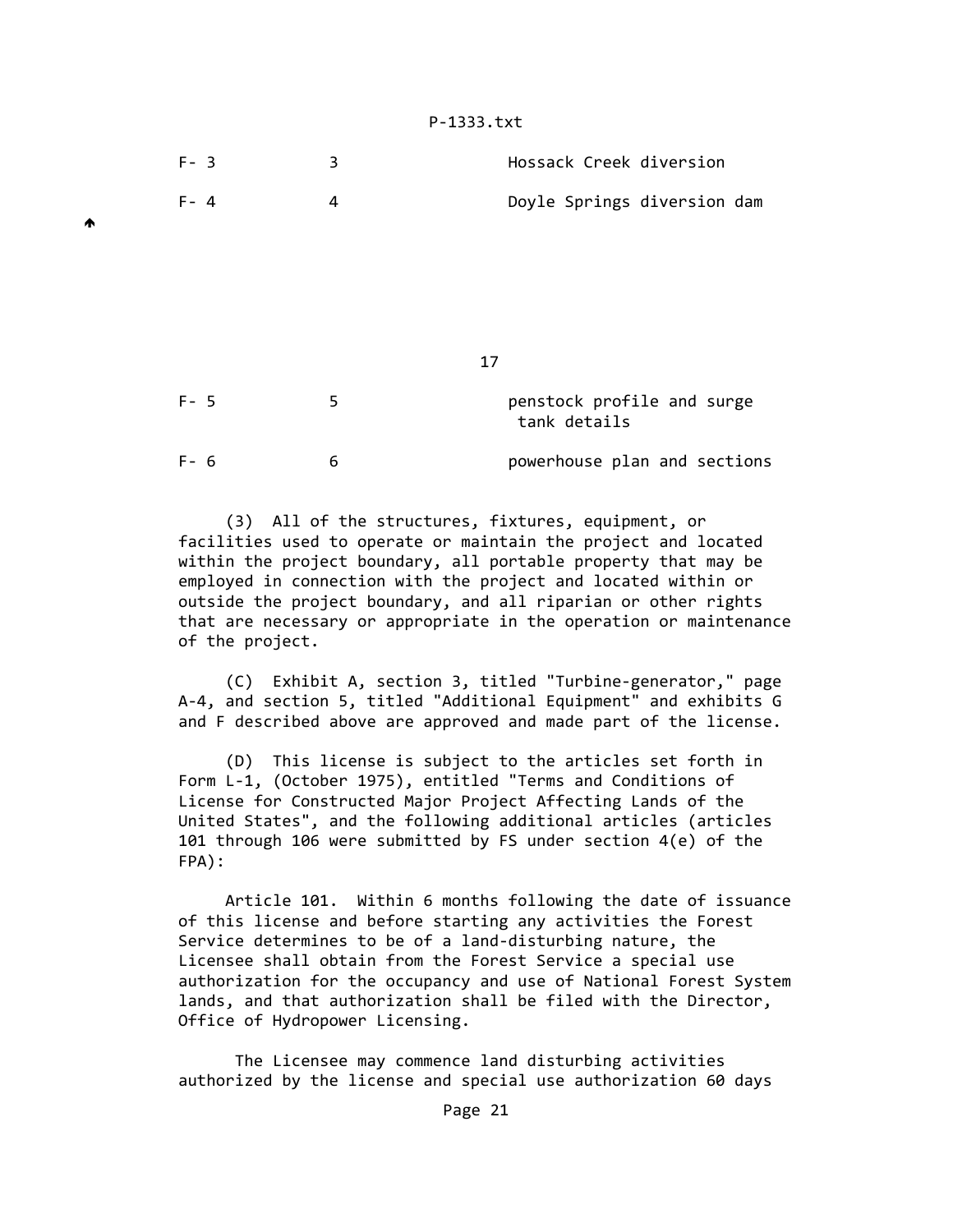following the filing date of such authorization, unless the Director, Office of Hydropower Licensing, prescribes a different commencement schedule.

 Notwithstanding the authorizations granted under the Federal Power Act, National Forest System lands within the project boundaries shall be managed by the Forest Service under the laws, rules and regulations applicable to the National Forest System. The terms and conditions of the Forest Service special use authorization are enforceable by the Forest Service under the laws, rules and regulations applicable to the National Forest System. The violation of such terms and conditions also shall be subject to such sanctions and enforcement procedures of the Commission at the request of the Forest Service. In the event there is a conflict between any provisions of the license and Forest Service special use authorization, the special use

♠

18

 authorization shall prevail on matters which the Forest Service deems to affect National Forest System resources.

 Article 102. Each year during the 60 days preceding the anniversary of the license, the Licensee shall consult with the Forest Service with regard to measures needed to ensure protection and development of the natural resource values of the project area. Within 60 days following such consultation, the Licensee shall file with the Commission, evidence of the consultation with any recommendations made by the Forest Service. The Commission reserves the right, after notice and opportunity for hearing, to require changes in the project and its operation that may be necessary to accomplish natural resource protection.

 Article 103. Notwithstanding any license authorization to make changes to the project, the Licensee shall get written approval from the Forest Service prior to making any changes in the location of any constructed project features or facilities, or in the uses of project lands and waters, or any departure from the requirements of any approved exhibits filed with the Commission. Following receipt of such approval from the Forest Service, and at least 60 days prior to initiating any such changes of departure, the Licensee shall file a report with the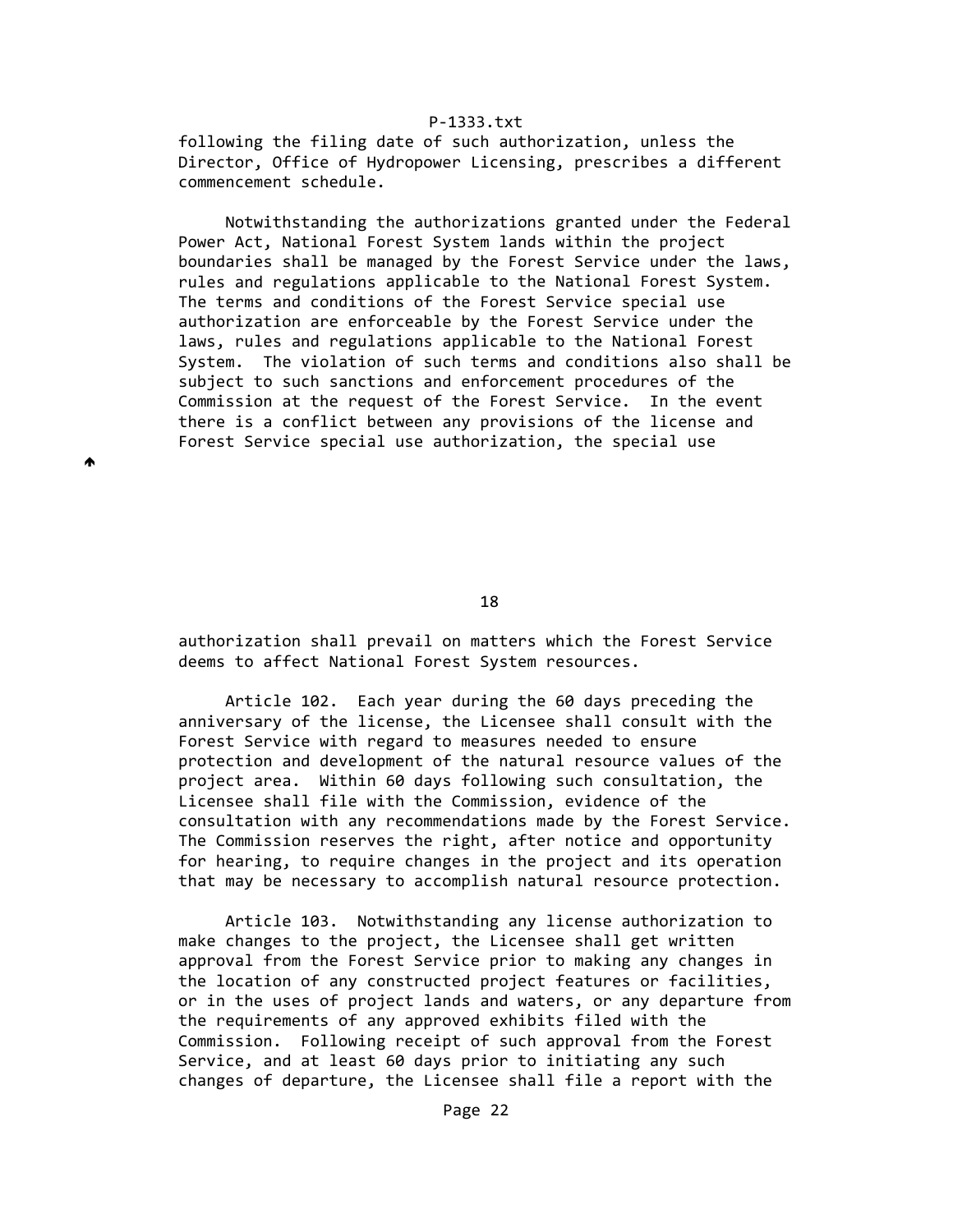Commission describing the changes, reasons for the changes, and showing the approval of the Forest Service for such changes. The Licensee shall file an exact copy of this report with the Forest Service at the same time it is filed with the Commission. This article does not relieve the Licensee from the amendment or other requirements of Article 102 or any article of this license.

 Article 104. Before any construction of the project occurs on National Forest System land, the Licensee shall obtain the prior written approval of the Forest Service for all final design plans for project components which the Forest Service deems as affecting or potentially affecting National Forest System resources. The Licensee shall follow the schedules and procedures for design review and approval specified in the Forest Service special use authorization. As part of such prior written approval, the Forest Service may require adjustments in final plans and facility location to preclude or mitigate impacts and to assure that the project is compatible with on‐the‐ground conditions. Should such necessary adjustments be deemed by the Forest Service, the Commission, or the Licensee to be a substantial change, the Licensee shall follow the procedure of Article 102 of the license. Any changes to the license made for any reason pursuant to Article 102 or Article 103 shall be made subject to any new terms and conditions of the Secretary of Agriculture made pursuant to section 4(e) of the Federal Power Act.

19

Article 105. Instream Flows

₳

| Location                    | May 15-Sept.15 7/ Sept.16-May 14 3/<br>(cfs) | (cfs) |  |
|-----------------------------|----------------------------------------------|-------|--|
| Tule River Diversion Dam    | 7/48/                                        |       |  |
| Doyle Springs Diversion Dam |                                              |       |  |

 The above "target" minimum instream flow criteria is defined as the daily average flow. Compliance with this flow criteria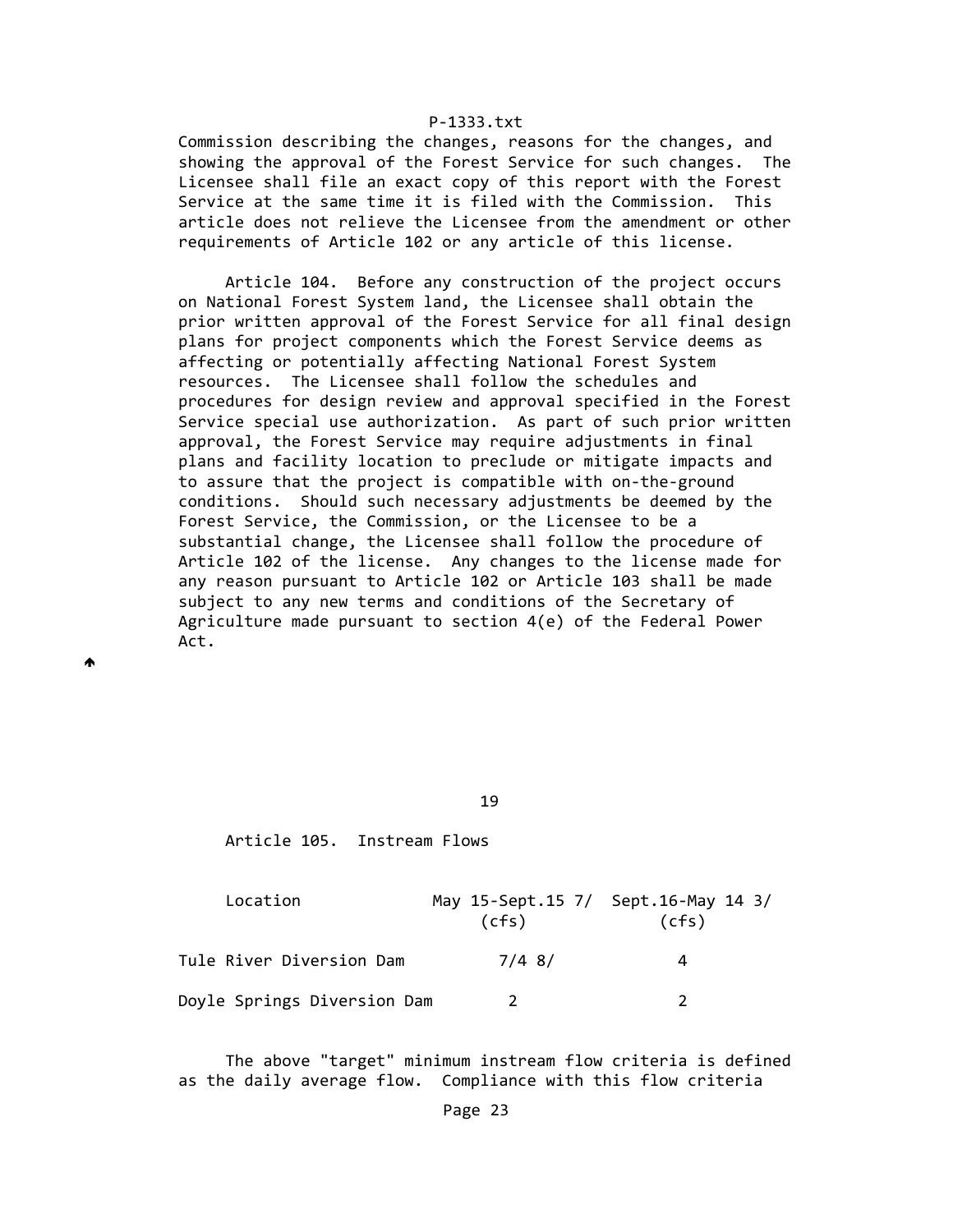shall include variations of not more than 10% less than the target minimum flows listed above. Temporary departures from the provisions of this criteria may occur: (1) during emergencies (including unplanned pump outages); (2) in the interest of public safety; (3) upon request of CDFG, FS, or FWS; or (4) for scheduled maintenance work, as regulated below. During emergencies, PG&E shall notify the manager of Region IV, CDFG, FS District Ranger or their authorized representatives as soon as possible.

 If during a designated dry year, the February 1 or March 1 Department of Water Resources forecast indicates that dry year conditions no longer prevail, normal year flow releases will resume within 30 days of the forecast date.

 For scheduled maintenance work which will either affect flow release or result in deviation from the criteria herein set forth, PG&E shall notify the manager of Region IV CDFG, District Ranger or their authorized representatives, at least seven days prior to conducting the work. It is the intent that, to the extent possible, such scheduled maintenance work shall not interrupt or diminish the quality or quantity of flow releases.

 Fluctuations in flow vary widely, from high spring runoff to "dry years", such as this past year. Upping the flow from its present state to 4 and 7 cfs will increase fish habitat and provide anglers with a greater opportunity to catch fish.

- 7/ Or the total natural instream flow, whichever is less.
- 8/ Dry year flow ‐ a dry year flow is any 12‐month period beginning May 1 in which the inflow to Lake Success for the water year, as forecast on April 1 by the State of California Department of Water Resources, and as may be adjusted by the State on May 1 or June 1, will be 50 percent or less of the average for such water year, as computed by the State for the 50‐year period used at the time.

A

 $20$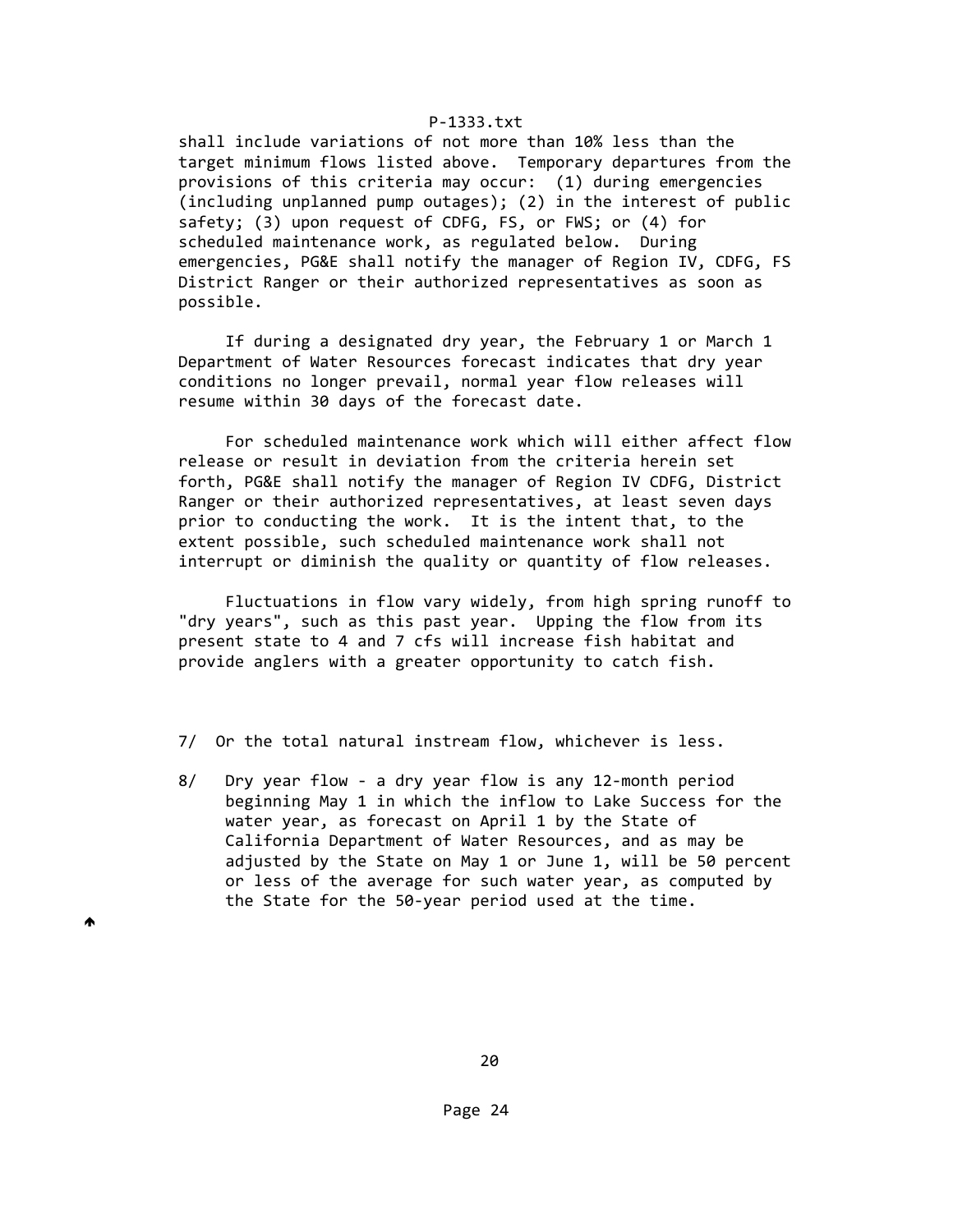Recreationists in the Wishon Campground area will benefit from the increased water flow because or its greater attractiveness.

A structural screening device is not required if:

 1. The bypass release structure is located where fish have a viable avenue of escape back to the stream.

 2. The walls and floor are painted only on the side of the sand trap nearest the fish bypass structure with a disruptive pattern to provide visual cover and attract fish away from the intake side. Cover the painted area to provide shade attraction.

 3. A longitudinal overspill weir (divider) is constructed in the downstream 1/2 of the sand trap to increase the likelihood that fish will not swim in close proximity to the conduit intake.

 4. The diversion side of the sand trap is clear of cover and has lighting provided in order to repel fish to the bypass side.

 5. The sand trap is maintained free of sand and other deposition to prevent the obscuring of the painted "cover pattern".

 Article 106. PG&E shall, upon acceptance of the license, commence payment of funds to the Forest Service, in the initial amount of \$3,800 (1985 cost base, escalated annually by the Gross National Product Deflator) to cover the operation and maintenance expense associated with the project‐related recreation use at the Wishon Campground recreation facility, through the term of the license.

 PG&E will enter into a collection agreement with the Forest Service which will set forth the details of the payment.

 Article 201. The licensee shall pay the United States the following annual charge, effective the first day of the month in which this license is issued:

- a. For the purpose of reimbursing the United States for the cost of administration of Part I of the FPA, a reasonable amount, as determined in accordance with the provisions of the Commission's regulations in effect from time to time. The authorized installed capacity for that purpose is 10,500 horsepower.
- b. For the purpose of recompensing the United States for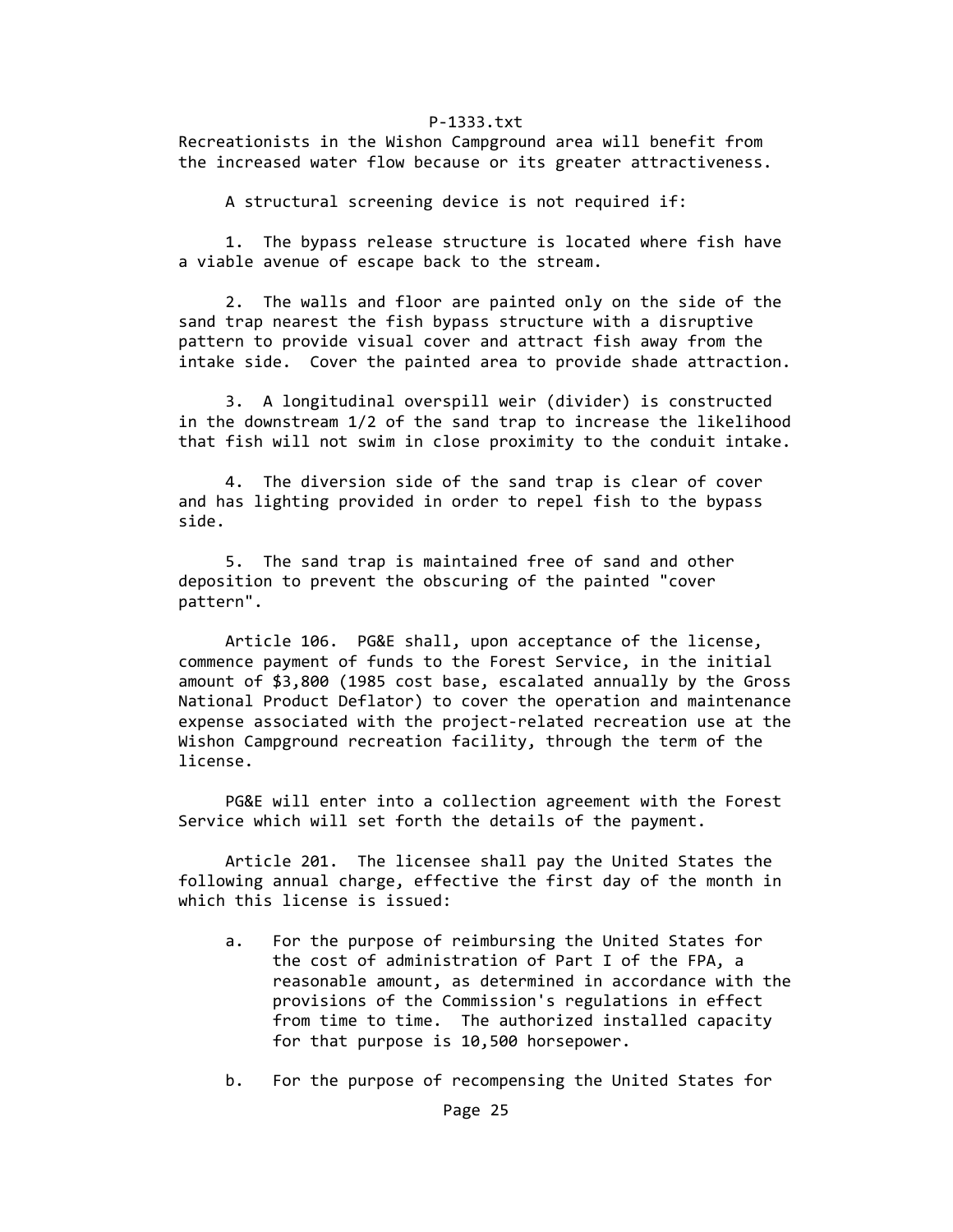$\blacktriangle$ 

 the use, occupancy, and enjoyment of 71.8 acres of its lands, a reasonable amount as determined in accordance with the provisions of the Commission's regulations, in effect from time to time.

 c. For the purpose of recompensing the United States for the use, occupancy, and enjoyment of 50.7 acres of its lands for transmission line right‐of‐way, a reasonable amount as determined in accordance with the provisions of the Commission's regulations in effect from time to time.

 Article 202. (a) In accordance with the provisions of this article, the licensee shall have the authority to grant permission for certain types of use and occupancy of project lands and waters and to convey certain interests in project lands and waters for certain types of use and occupancy, without prior Commission approval. The licensee may exercise the authority only if the proposed use and occupancy is consistent with the purposes of protecting and enhancing the scenic, recreational, and other environmental values of the project. For those purposes, the licensee shall also have continuing responsibility to supervise and control the use and occupancies for which it grants permission, and to monitor the use of, and ensure compliance with the covenants of the instrument of conveyance for, any interests that it has conveyed, under this article. If a permitted use and occupancy violates any condition of this article or any other condition imposed by the licensee for protection and enhancement of the project's scenic, recreational, or other environmental values, or if a covenant of a conveyance made under the authority of this article is violated, the licensee shall take any lawful action necessary to correct the violation. For a permitted use or occupancy, that action includes, if necessary, canceling the permission to use and occupy the project lands and waters and requiring the removal of any non‐complying structures and facilities.

 (b) The type of use and occupancy of project lands and water for which the licensee may grant permission without prior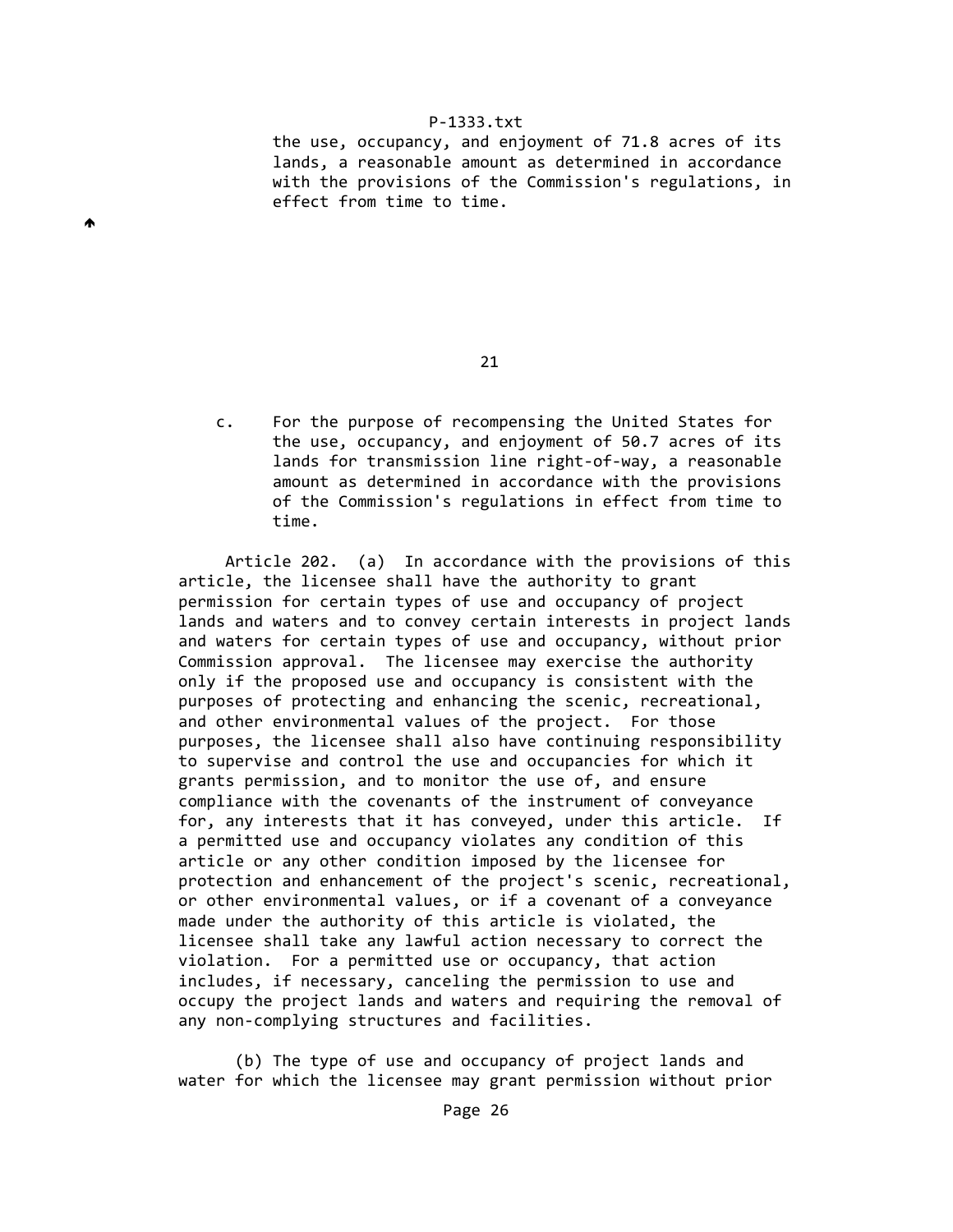Commission approval are: (1) landscape plantings; (2) non‐ commercial piers, landings, boat docks, or similar structures and facilities that can accommodate no more than 10 watercraft at a time and where said facility is intended to serve single‐family type dwellings; (3) embankments, bulkheads, retaining walls, or similar structures for erosion control to protect the existing shoreline; and (4) food plots and other wildlife enhancement. To the extent feasible and desirable to protect and enhance the project's scenic, recreational, and other environmental values, the licensee shall require multiple use and occupancy of facilities for access to project lands or waters. The licensee shall also ensure, to the satisfaction of the Commission's authorized representative, that the use and occupancies for which it grants permission are maintained in good repair and comply with applicable state and local health and safety requirements. Before granting permission for construction of bulkheads or retaining walls, the licensee shall: (1) inspect the site of the

<u>22</u>

♠

 proposed construction, (2) consider whether the planting of vegetation or the use of riprap would be adequate to control erosion at the site, and (3) determine that the proposed construction is needed and would not change the basic contour of the reservoir shoreline. To implement this paragraph (b), the licensee may, among other things, establish a program for issuing permits for the specified types of use and occupancy of project lands and waters, which may be subject to the payment of a reasonable fee to cover the licensee's costs of administering the permit program. The Commission reserves the right to require the licensee to file a description of its standards, guidelines, and procedures for implementing this paragraph (b) and to require modification of those standards, guidelines, or procedures.

 (c) The licensee may convey easements or rights‐of‐way across, or leases of, project lands for: (1) replacement, expansion, realignment, or maintenance of bridges or roads where all necessary state and federal approvals have been obtained; (2) storm drains and water mains; (3) sewers that do not discharge into project waters; (4) minor access roads; (5) telephone, gas, and electric utility distribution lines; (6) non‐project overhead electric transmission lines that do not require erection of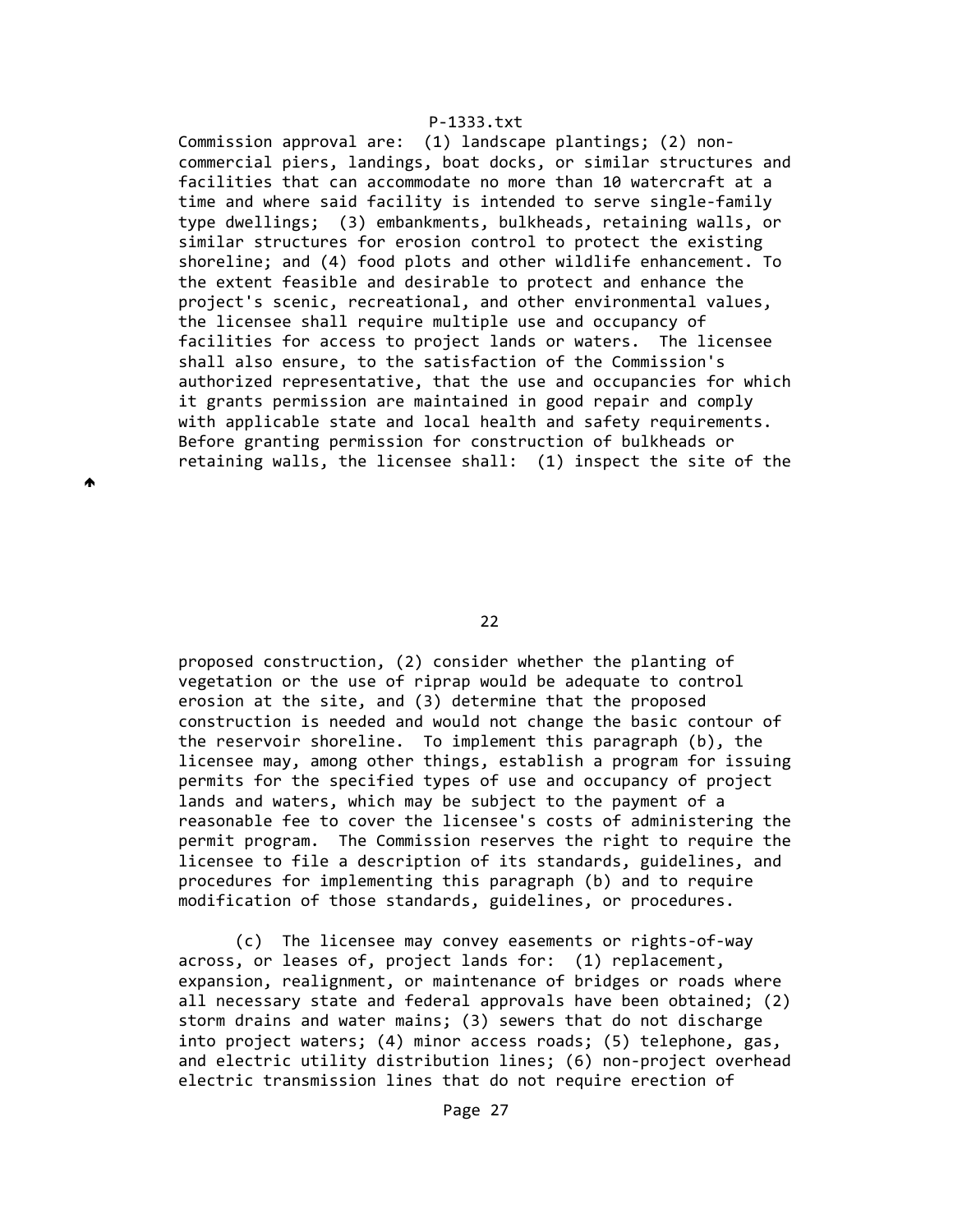support structures within the project boundary; (7) submarine, overhead, or underground major telephone distribution cables or major electric distribution lines (69‐kV or less); and (8) water intake or pumping facilities that do not extract more than one million gallons per day from a project reservoir. No later than January 31 of each year, the licensee shall file three copies of a report briefly describing for each conveyance made under this paragraph (c) during the prior calendar year, the type of interest conveyed, the location of the lands subject to the conveyance, and the nature of the use for which the interest was conveyed.

 (d) The licensee may convey fee title to, easements or rights‐of‐way across, or leases of project lands for: (1) construction of new bridges or roads for which all necessary state and federal approvals have been obtained; (2) sewer or effluent lines that discharge into project waters, for which all necessary federal and state water quality certification or permits have been obtained; (3) other pipelines that cross project lands or waters but do not discharge into project waters; (4) non‐project overhead electric transmission lines that require erection of support structures within the project boundary, for which all necessary federal and state approvals have been obtained; (5) private or public marinas that can accommodate no more than 10 watercraft at a time and are located at least one‐ half mile (measured over project waters) from any other private or public marina; (6) recreational development consistent with an approved Exhibit R or approved report on recreational resources of an Exhibit E; and (7) other uses, if: (i) the amount of land conveyed for a particular use is five acres or less; (ii) all of

♠

<u>23 and 23 and 23 and 23 and 23 and 23 and 23 and 23 and 23 and 23 and 23 and 23 and 23 and 23 and 23 and 23 and 23 and 23 and 23 and 23 and 23 and 23 and 23 and 23 and 23 and 23 and 23 and 23 and 23 and 23 and 23 and 23 a</u>

 the land conveyed is located at least 75 feet, measured horizontally, from project waters at normal surface elevation; and (iii) no more than 50 total acres of project lands for each project development are conveyed under this clause  $(d)(7)$  in any calendar year. At least 60 days before conveying any interest in project lands under this paragraph (d), the licensee must submit a letter to the Director, OHL, stating its intent to convey the interest and briefly describing the type of interest and location of the lands to be conveyed (a marked exhibit G or K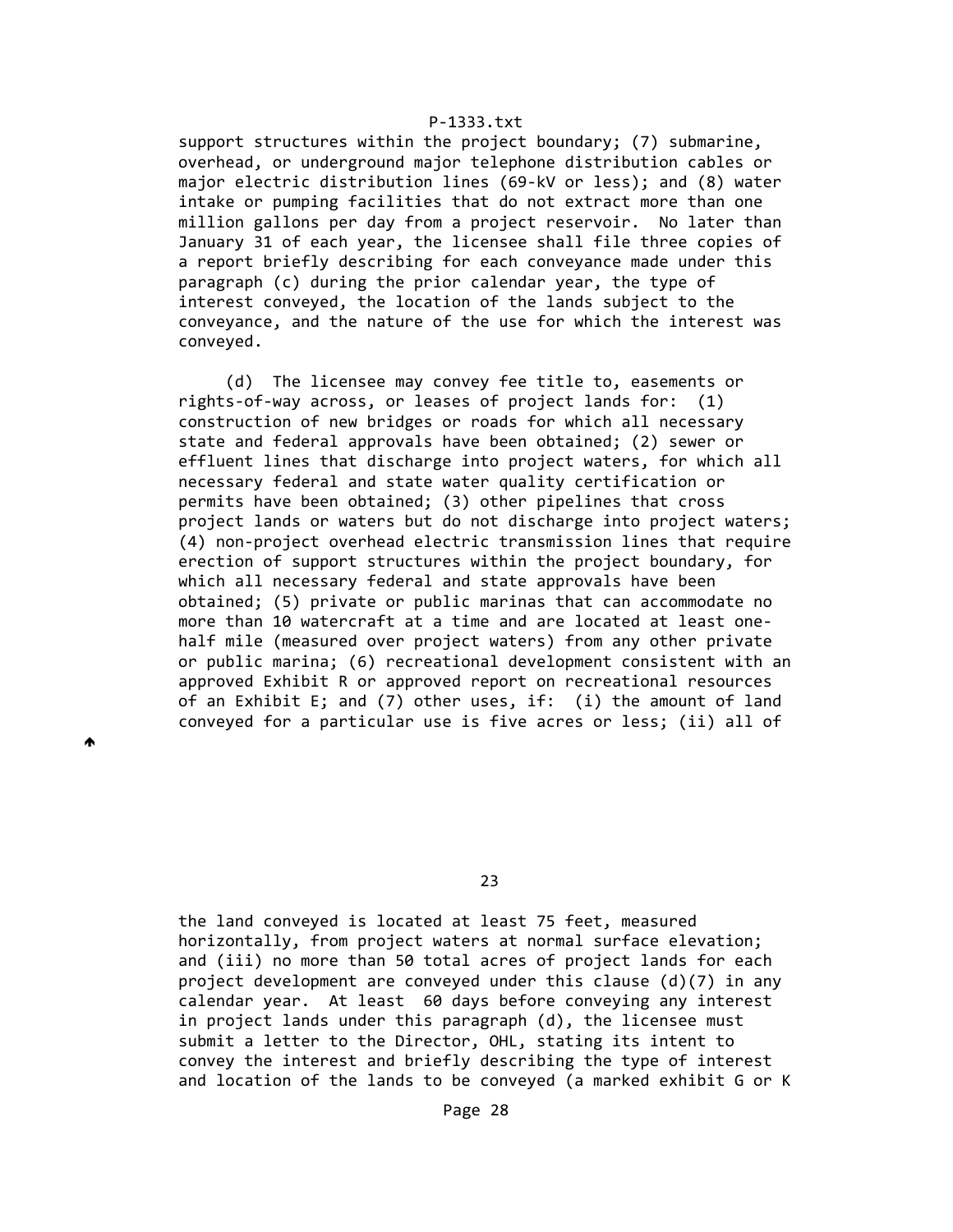map may be used), the nature of the proposed use, the identity of any federal or state agency official consulted, and any federal or state approvals required for the proposed use. Unless the Director, within 45 days from the filing date, requires the licensee to file an application for prior approval, the licensee may convey the intended interest at the end of that period.

 (e) The following additional conditions apply to any intended conveyance under paragraph (c) or (d) of this article:

 (1) Before conveying the interest, the licensee shall consult with federal and state fish and wildlife or recreation agencies, as appropriate, and the State Historic Preservation Officer.

 (2) Before conveying the interest, the licensee shall determine that the proposed use of the lands to be conveyed is not inconsistent with any approved exhibit R or approved report on recreational resources of an exhibit E; or, if the project does not have an approved exhibit R or approved report on recreational resources, that the lands to be conveyed do not have recreational value.

 (3) The instrument of conveyance must include the following covenants running with the land : (i) the use of the lands conveyed shall not endanger health, create a nuisance, or otherwise be incompatible with overall project recreational use; (ii) the grantee shall take all reasonable precautions to insure that the construction, operation, and maintenance of structures or facilities on the conveyed lands will occur in a manner that will protect the scenic, recreational, and environmental values of the project; and (iii) the grantee shall not unduly restrict public access to project waters.

 (4) The Commission reserves the right to require the licensee to take reasonable remedial action to correct any violation of the terms and conditions of this article, for the protection and enhancement of the project's scenic, recreational, and other environmental values.

 (f) The conveyance of an interest in project lands under this article does not in itself change the project boundaries. The project boundaries may be changed to exclude land conveyed

Ѧ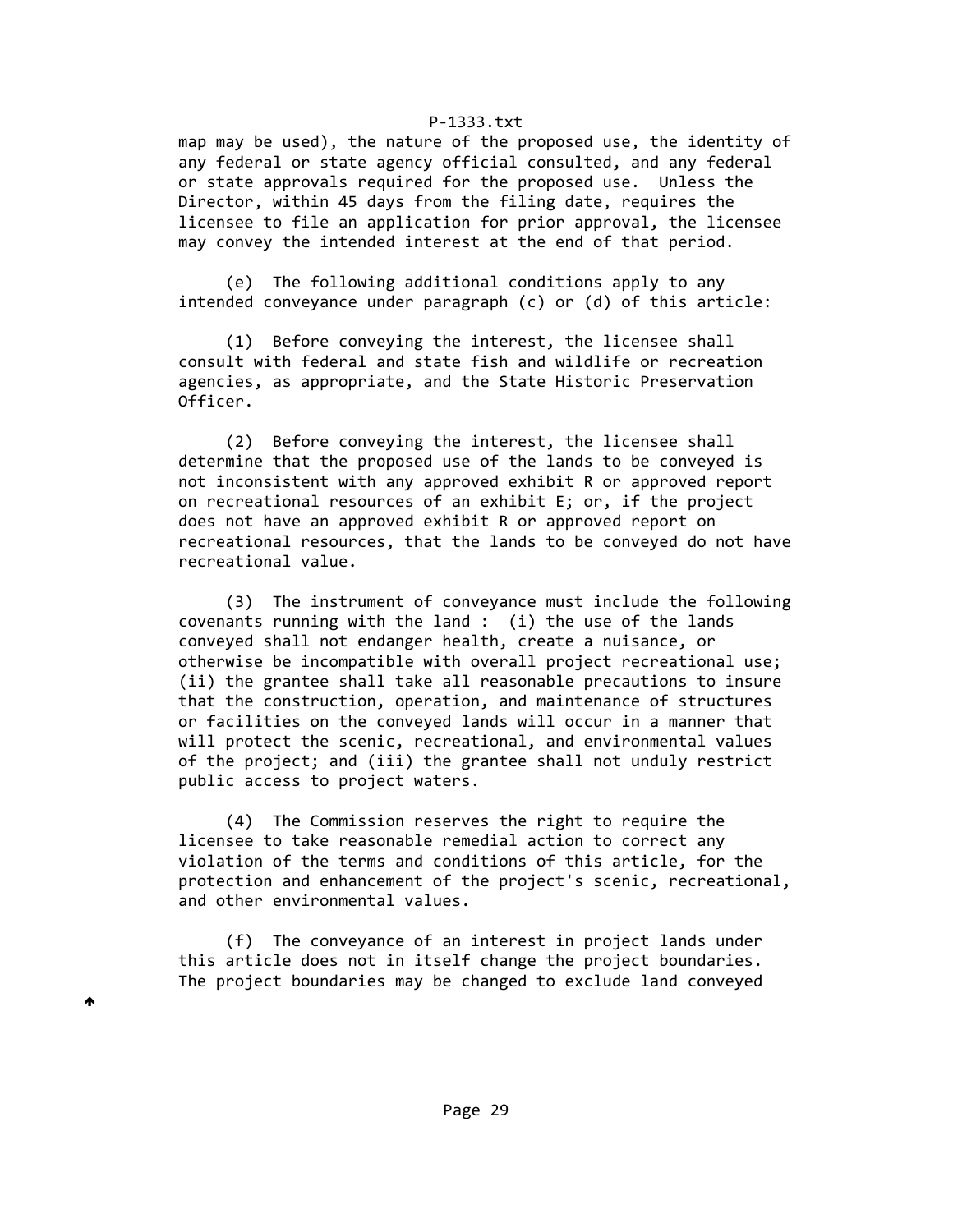under this article only upon approval of revised exhibit G or K drawings (project boundary maps) reflecting exclusion of that land. Lands conveyed under this article will be excluded from the project only upon a determination that the lands are not necessary for project purposes, such as operation and maintenance, flowage, recreation, public access, protection of environmental resources, and shoreline control, including shoreline aesthetic values. Absent extraordinary circumstances, proposals to exclude lands conveyed under this article from the project shall be consolidated for consideration when revised exhibit G or K drawings would be filed for approval for other purposes.

 (g) The authority granted to the licensee under this article shall not apply to any part of the public lands and reservations of the United States included within the project boundary.

 Article 203. Pursuant to Section 10(d) of the FPA, a specified reasonable rate of return upon the net investment in the project shall be used for determining surplus earnings of the project for the establishment and maintenance of amortization reserves. The licensee shall set aside in a project amortization reserve account at the end of each fiscal year one half of the project surplus earnings, if any, in excess of the specified rate of return per annum on the net investment. To the extent that there is a deficiency of project earnings below the specified rate of return per annum for any fiscal year, the licensee shall deduct the amount of that deficiency from the amount of any surplus earnings subsequently accumulated, until absorbed. The licensee shall set aside one‐half of the remaining surplus earnings, if any, cumulatively computed, in the project amortization reserve account. The licensee shall maintain the amounts established in the project amortization reserved account until further order of the Commission.

 The specified reasonable rate of return used in computing amortization reserves shall be calculated annually based on current capital ratios developed from an average of 13 monthly balances of amounts properly includible in the licensee's long‐ term debt and proprietary capital accounts as listed in the Commission's Uniform System of Accounts. The cost rate for such ratios shall be the weighted average cost of long‐term debt and preferred stock for the year, and the cost of common equity shall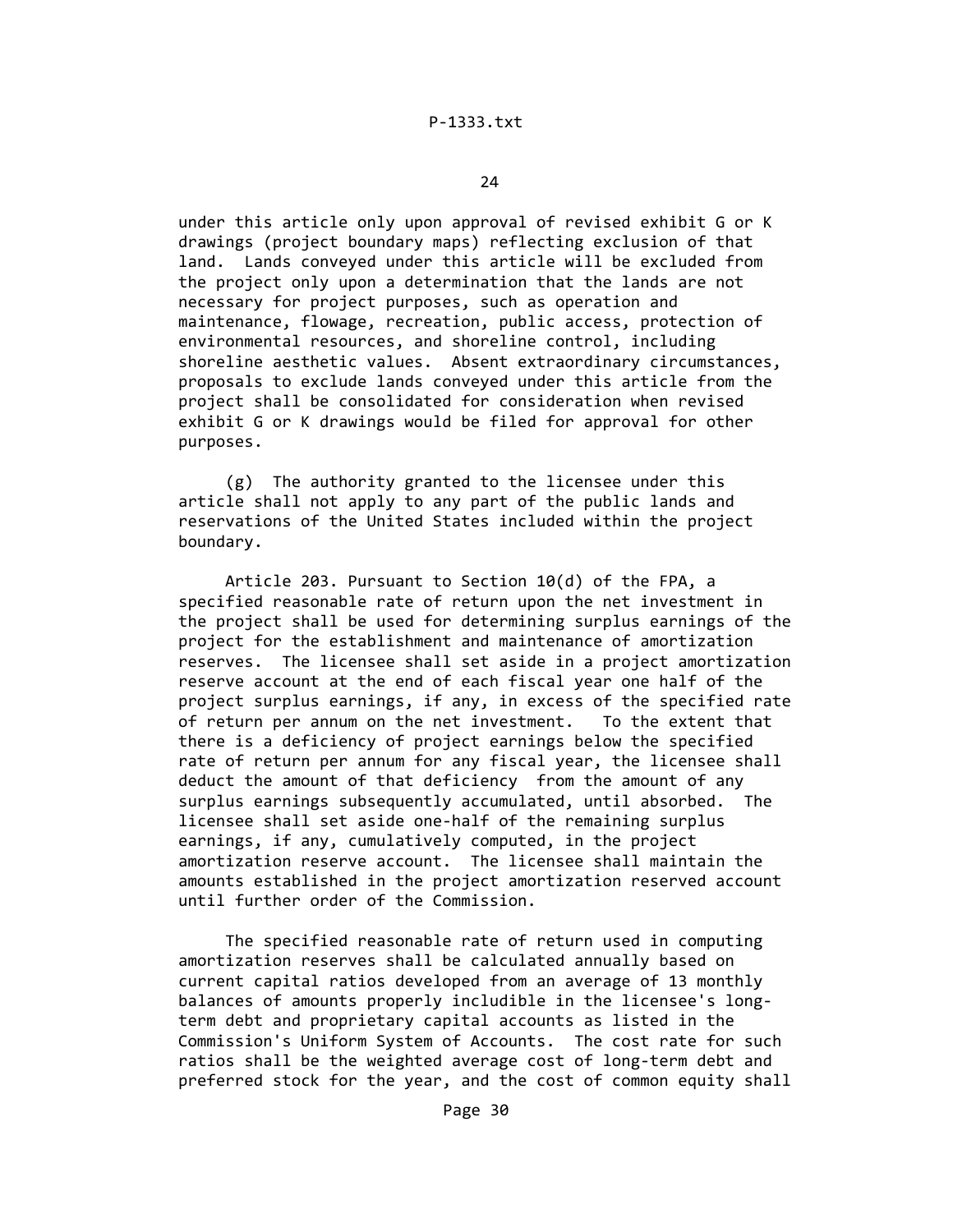be the interest rate on 10‐year government bonds (reported as the Treasury Department's 10 year constant maturity series) computed on the monthly average for the year in question plus four percentage points (400 basis points).

 Article 204. The Commission reserves authority to require the licensee, in the context of a rulemaking proceeding, a statement of policy, or a proceeding specific to this license, to

 conduct studies, make financial provisions, or otherwise make reasonable provisions for decommissioning the project.

 Article 301. Within 6 months after finishing construction, the licensee shall file for the Commission approval revised exhibits A and F to describe and show the project as built.

 Article 401. The licensee shall release from the project diversion dams the following continuous minimum streamflows, or inflow to the project, whichever is less, as measured at the gages required by Article 403 for enhancement of the river's resident trout fishery resources:

| YearDry Year 1/ | Flow Release<br>Period, in<br>cubic feet per<br>second (cfs) | Below the Tule River<br>Diversion Dam |       | Below Doyle<br>Springs<br>Diversion DamNormal |
|-----------------|--------------------------------------------------------------|---------------------------------------|-------|-----------------------------------------------|
|                 | May 15 -<br>September 15                                     | 7 cfs                                 | 4 cfs | 2 cfs                                         |
|                 | September 16 -<br>May 14                                     | 4 cfs                                 | 4 cfs | 2 cfs                                         |

1/ Dry year definition: any 12-month period beginning May 1 in which the inflow to Lake Success for the water year, as forecast on April 1 by the State of California Department of Water Resources (DWR), and as may be adjusted by the State on May 1 or June 1, will be 50 percent or less of the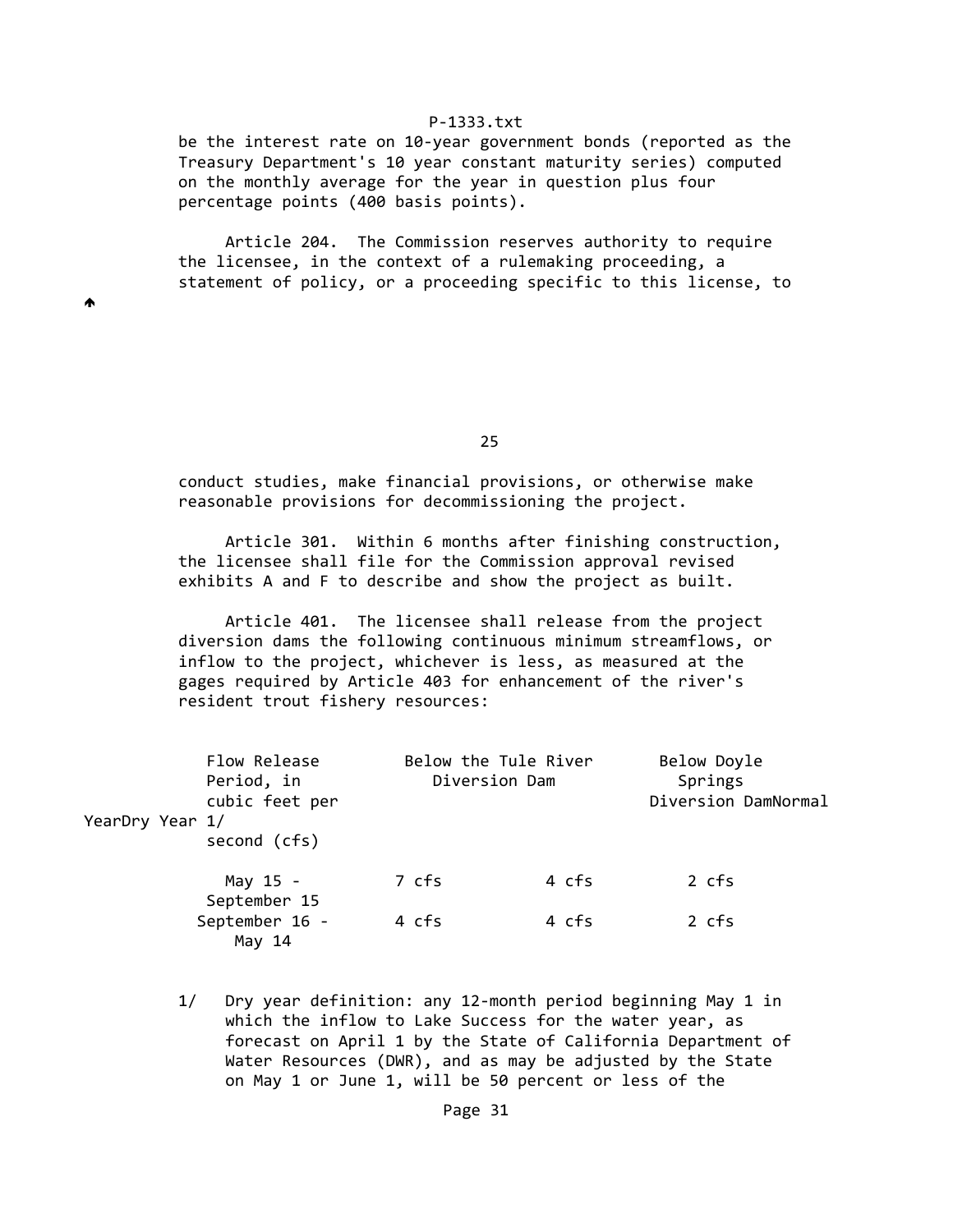average for such water year, as computed by the State for the 50‐year period used at the time. If during a designated dry year, the February 1 or March 1 DWR forecast indicates that dry year conditions no longer prevail, normal year flow releases will resume within 30 days of the forecast date.

 These flows may be temporarily modified if required by operating emergencies beyond the control of the licensee, and for short periods upon mutual agreement among the licensee, the U.S. Forest Service, the U.S. Fish and Wildlife Service, and the California Department of Fish and Game. If the flow is so modified, the licensee shall notify the Commission as soon as possible, but not later than 10 days after each such incident.

 Article 402. At least 6 months from issuance of the license, the licensee shall file with the Commission, for approval, a plan to monitor the water temperature in the North Fork Tule River between the Doyle Springs diversion dam and the project tailrace.

 $26$ 

 The purpose of the monitoring plan is to verify the relationship between the streamflow release required by Article 401 and the downstream water temperature.

The monitoring plan shall include a schedule for:

- (1) implementation of the program;
- (2) consultation with the appropriate federal and state agencies concerning the results of the monitoring; and
- (3) filing the results, agency comments, and licensee's response to agency comments with the Commission.

 The licensee shall prepare the plan after consultation with the U.S Forest Service, the U.S. Fish and Wildlife Service, and the California Department of Fish and Game. The licensee shall include with the plan, documentation of consultation, copies of comments and recommendations on the completed plan after it has been prepared and provided to the agencies, and specific

₳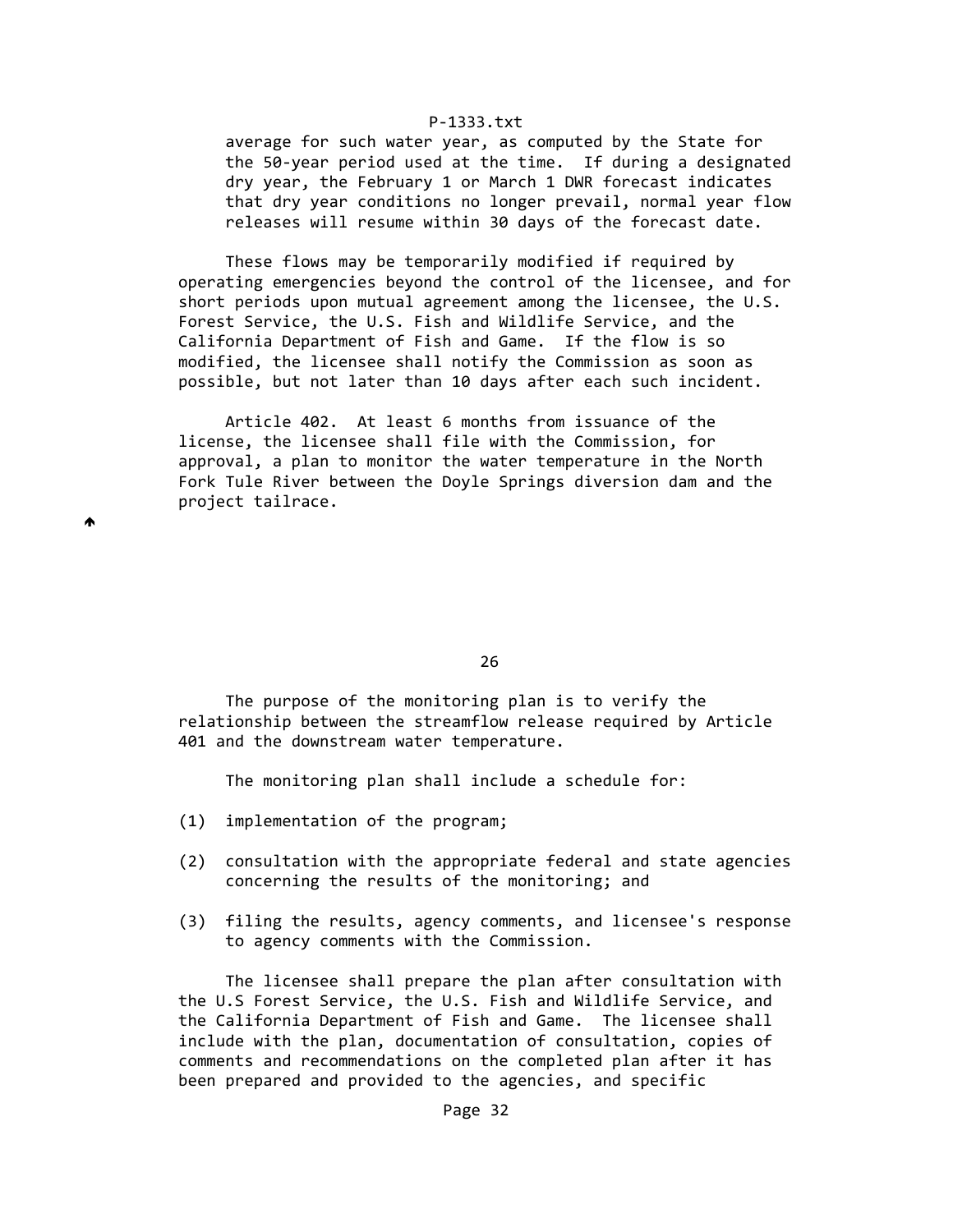descriptions of how the agencies' comments are accommodated by the plan. The licensee shall allow a minimum of 30 days for the agencies to comment and to make recommendations before filing the plan with the Commission. If the licensee does not adopt a recommendation, the filing shall include the licensee's reasons, based on project‐specific information.

 The Commission reserves the right to require changes to the plan. Upon Commission approval, the licensee shall implement the plan, including any changes required by the Commission.

 Article 403. Within 6 months from issuance of the license, the licensee shall file with the Commission, for approval, a plan to install, operate, and maintain streamflow gages necessary to monitor the minimum flow releases and ramping rate required in Articles 401 and 405. The plan shall include the method of collecting and recording the minimum flows and ramping rate data, and a provision for providing the information to the agencies.

 The licensee shall prepare the plan after consultation with the U.S. Forest Service, the U.S. Fish and Wildlife Service, and the California Department of Fish and Game. The licensee shall include with the plan documentation of consultation, copies of comments and recommendations on the completed plan after it has been prepared and provided to the agencies, and specific descriptions of how the agencies' comments are accommodated by the plan. The licensee shall allow a minimum of 30 days for the agencies to comment and to make recommendations before filing the plan with the Commission. If the licensee does not adopt a recommendation, the filing shall include the licensee's reasons, based on project‐specific information.

₳

<u>27 and 27</u>

 The Commission reserves the right to require changes to the plan. Upon Commission approval, the licensee shall implement the plan, including any changes required by the Commission.

 Article 404. Within 6 months of the issuance of the license, the licensee shall file with the Commission, for approval, a plan to construct and monitor the passive fish passage measures at the project as required by article 105.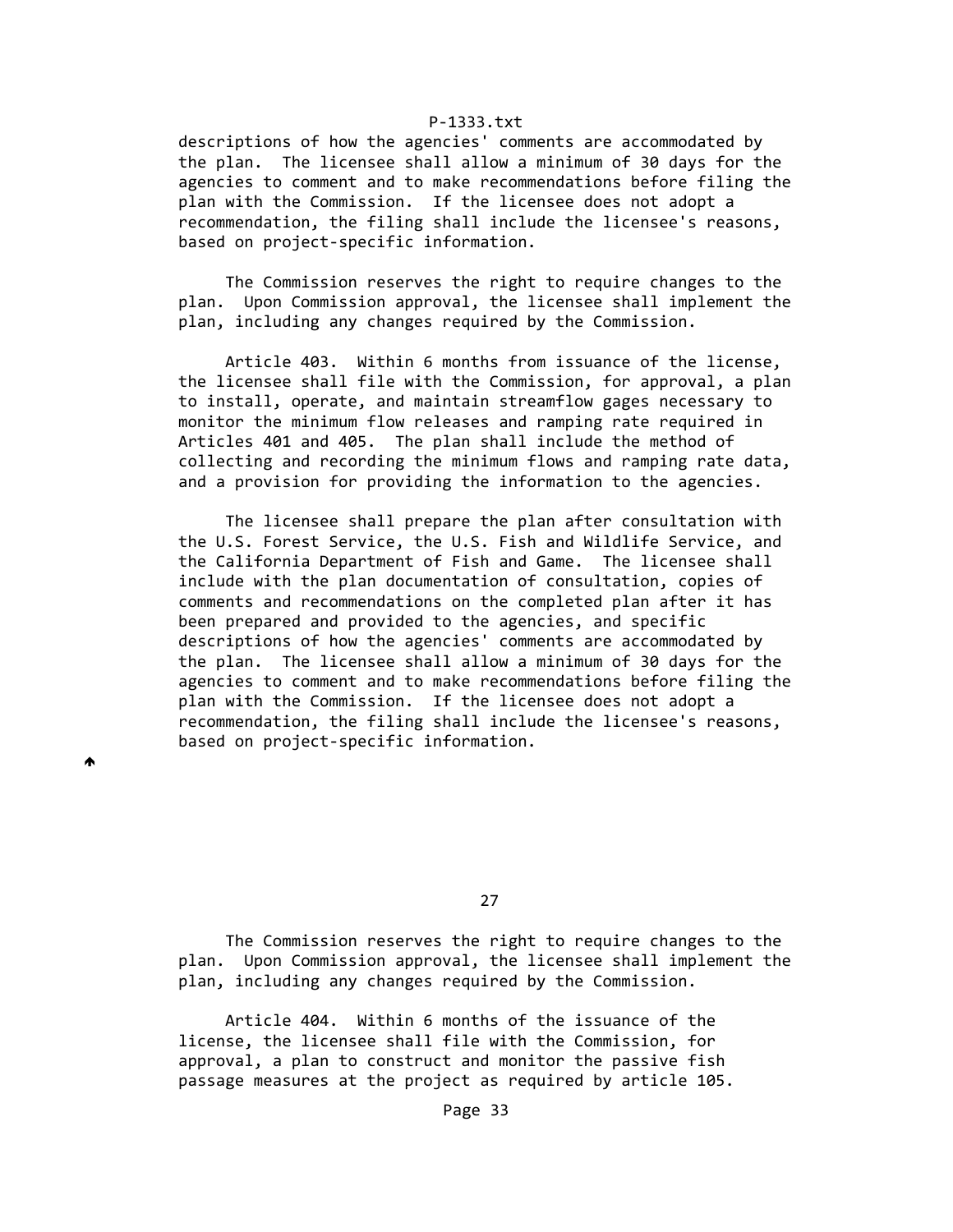The monitoring plan shall include a schedule for: (1) implementation of the plan; (2) consultation with the appropriate federal and state agencies; and (3) filing the results, agency comments, and licensee's response to agency comments with the Commission.

 The licensee shall prepare the plan after consultation with the U.S. Forest Service, the U.S. Fish and Wildlife Service, and the California Department of Fish and Game. The licensee shall include with the plan documentation of consultation, copies of comments and recommendations on the completed plan after it has been prepared and provided to the agencies, and specific descriptions of how the agencies' comments are accommodated by the plan. The licensee shall allow a minimum of 30 days for the agencies to comment and to make recommendations before filing the plan with the Commission. If the licensee does not adopt a recommendation, the filing shall include the licensee's reasons, based on project‐specific information.

 The Commission reserves the right to require changes to the plan. Upon Commission approval, the licensee shall implement the plan, including any changes required by the Commission.

 Article 405. The licensee shall limit the maximum rate of change in river flow (ramping rate) below the project diversion dams to no more than 30 percent per hour of each project‐related flow change for the protection of the fish resources in the North Fork of the Middle Fork Tule River.

 This ramping rate may be temporarily modified if required by operating emergencies beyond the control of the licensee, and for short periods upon agreement between the licensee and the California Department of Fish and Game. If the rate is so modified, the licensee shall notify the Commission as soon as possible, but no later than 10 days after each such incident.

 Article 406. Within 6 months of the issuance of the license, the licensee shall fence the three populations of Clarkia springvillensis known to occur in the project area and shall inform project personnel of the location and importance of the sites. A qualified biologist shall be present to ensure that the construction of the fences do not destroy any of the plants.

♠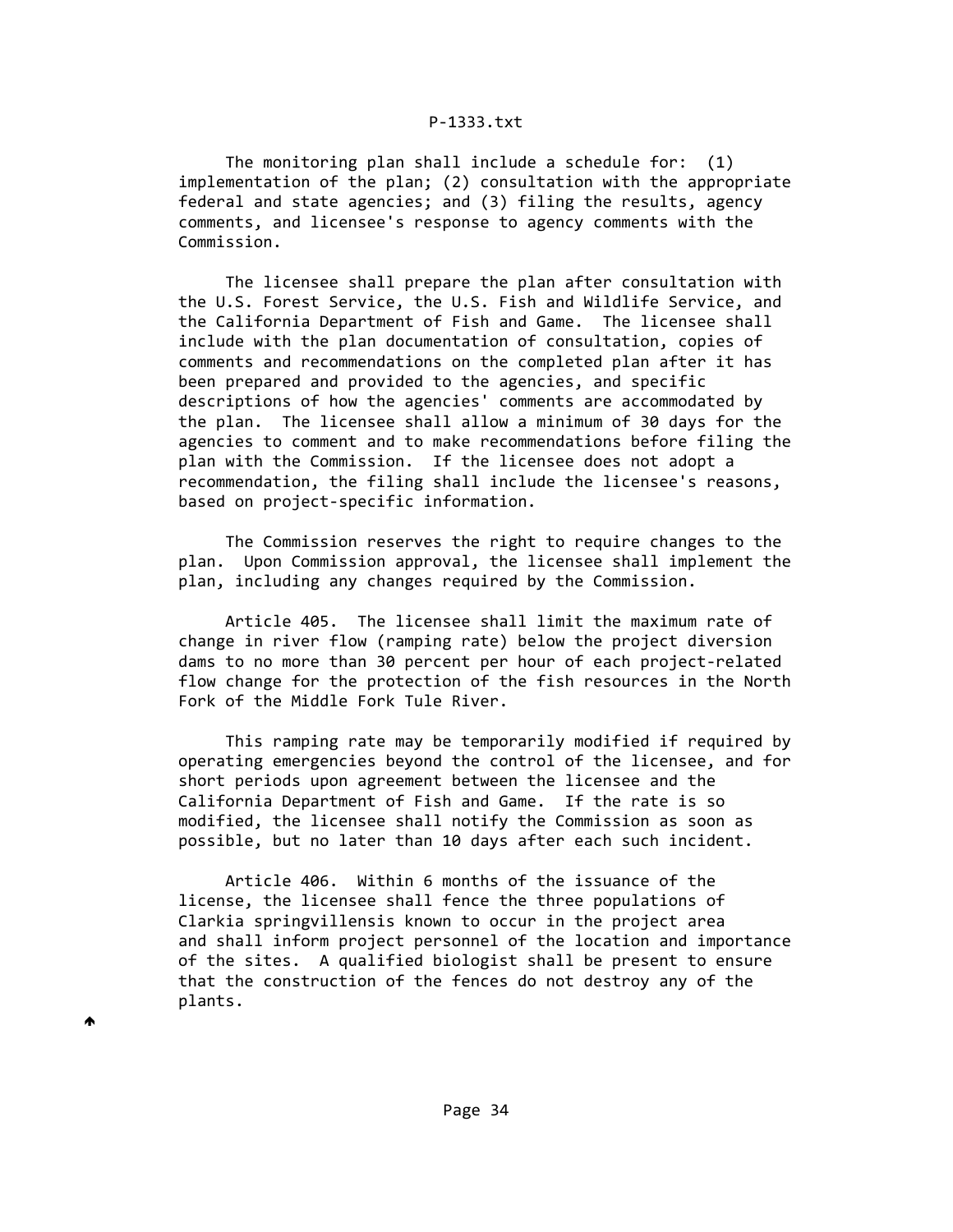In the event that future land‐clearing or land‐disturbing activities are planned at or near the sites or additional populations of Clarkia are identified in the project area, the licensee shall file with the Commission, for approval, at least 60 days before the start of land‐disturbing activities, a plan to protect the Clarkia populations from planned activities. Agency comments shall be included in the filing.

 The licensee shall prepare the plan after consultation with the U.S. Fish and Wildlife Service, the Forest Service, and the California Department of Fish and Game. The licensee shall include with the plan documentation of consultation, copies of comments and recommendations on the completed plan after it has been prepared and provided to the agencies, and specific descriptions of how the agencies' comments are accommodated by the plan. The licensee shall allow a minimum of 30 days for the agencies to comment and to make recommendations before filing the plan with the Commission. If the licensee does not adopt a recommendation, the filing shall include the licensee's reasons, based on project‐specific information.

 The Commission reserves the right to require changes to the plan. Upon Commission approval, the licensee shall implement the plan, including any changes required by the Commission.

 Article 407. If archeological or historic sites are discovered during project operation, the licensee shall: (1) consult with the California State Historic Preservation Officer (SHPO) and the Forest Service, Sequoia National Forest (FS); (2) prepare a cultural resources management plan and a schedule to evaluate the significance of the sites and to avoid or mitigate any impacts to any sites found eligible for inclusion in the National Register of Historic Places; (3) base the plan on the recommendations of the SHPO and the FS and the Secretary of the Interior's Standards and Guidelines for Archeology and Historic Preservation; (4) file the plan for Commission approval, together with the written comments of the SHPO and the FS on the plan; and (5) take the necessary steps to protect the discovered sites from further impact until notified by the Commission that all of these requirements have been satisfied.

 The Commission may require cultural resources survey and changes to the cultural resources management plan based on the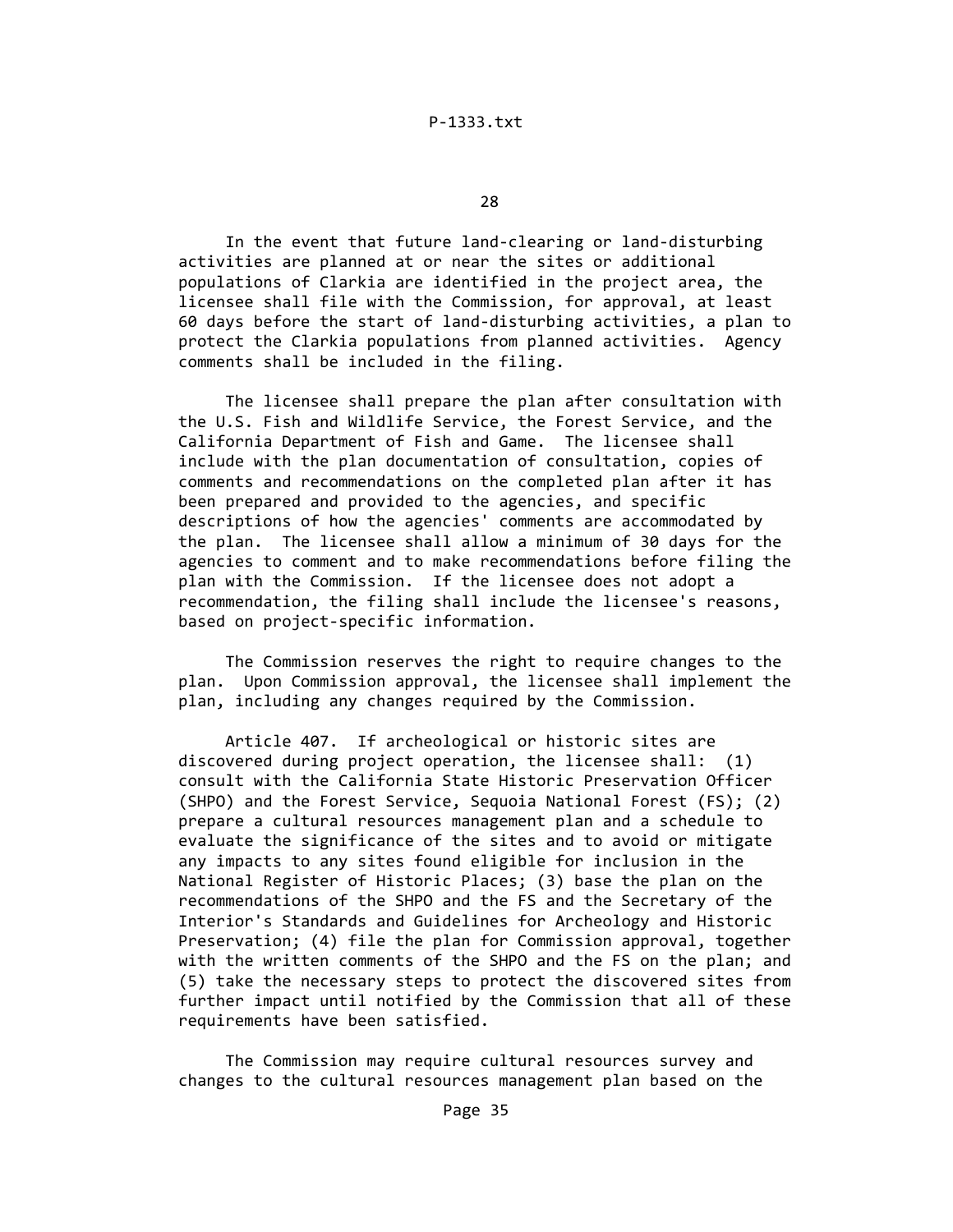filings. The licensee shall not implement a cultural resources management plan or begin any land‐clearing or land‐disturbing activities in the vicinity of any discovered sites until informed by the Commission that the requirements of this article have been fulfilled.

 Article 501. If the licensee's project was directly benefitted by the construction work of another licensee, a

♠

<u>29 and 20 and 20 and 20 and 20 and 20 and 20 and 20 and 20 and 20 and 20 and 20 and 20 and 20 and 20 and 20 and 20 and 20 and 20 and 20 and 20 and 20 and 20 and 20 and 20 and 20 and 20 and 20 and 20 and 20 and 20 and 20 a</u>

 permittee, or the United States on a storage reservoir or other headwater improvement during the term of the original license (including extensions of that term by annual licenses), and if those headwater benefits were not previously assessed and reimbursed to the owner of the headwater improvement, the licensee shall reimburse the owner of the headwater improvement for those benefits, at such time as they are assessed, in the same manner as for benefits received during the term of this new license.

 (E) The licensee shall serve copies of any Commission filing required by this order on any entity specified in this order to be consulted on matters related to the Commission filing. Proof of service on these entities must accompany the filing with the Commission.

 (F) This order is issued under authority delegated to the Director and constitutes final agency action. Request for rehearing by the Commission may be filed within 30 days of the date of this order, pursuant to 18 C.F.R.  $\mathbb I$  385.713.

> Fred E. Springer Director, Office of Hydropower Licensing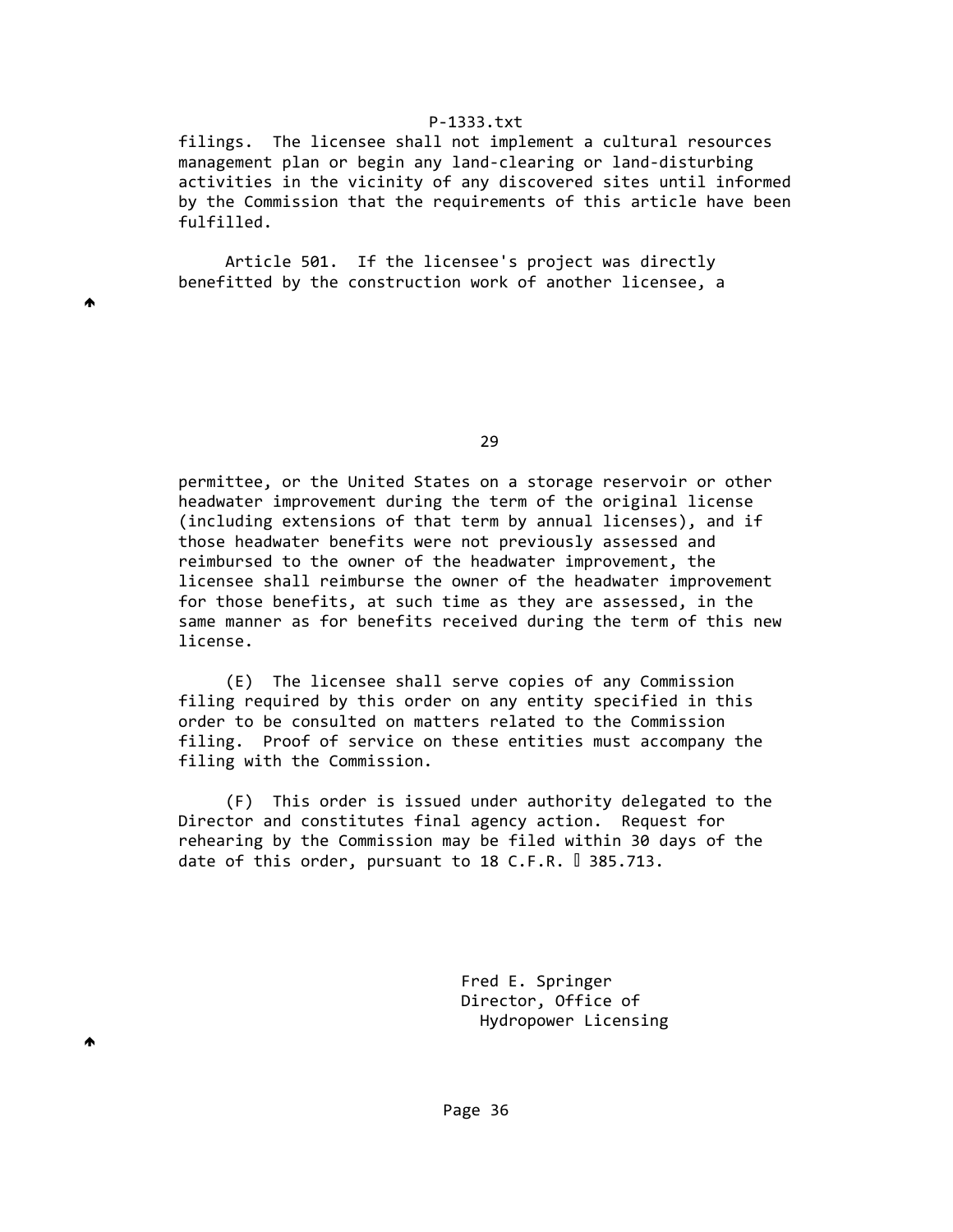ENVIRONMENTAL ASSESSMENT FOR HYDROPOWER LICENSE

Tule River Project

FERC Project No. 1333‐001

California

 Federal Energy Regulatory Commission Office of Hydropower Licensing Division of Project Review 825 North Capitol Street, NE Washington, DC 20426

Page 37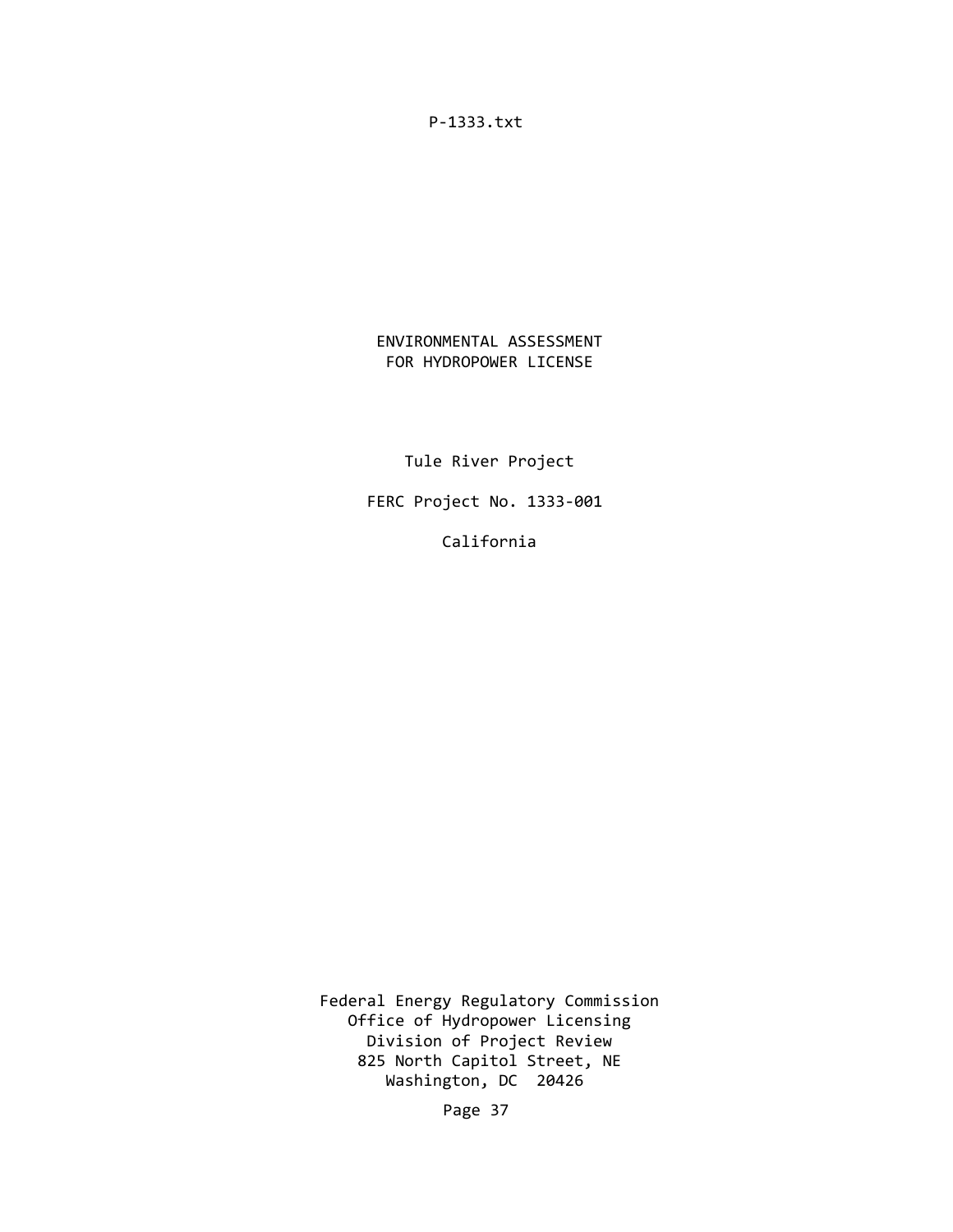ii

# TABLE OF CONTENTS

| <b>SUMMARY</b> |                                                                   | Page<br>v      |
|----------------|-------------------------------------------------------------------|----------------|
| Ι.             | APPLICATION                                                       | $\mathbf 1$    |
| II.            | PURPOSE AND NEED FOR ACTION<br>Purpose<br>А.                      | $\overline{2}$ |
|                | Need for Power<br><b>B</b> .                                      | $\overline{2}$ |
|                | III. PROPOSED PROJECT                                             |                |
|                | Project Description<br>А.                                         | 3              |
|                | Proposed Enhancement Measures<br>B.,                              | 5              |
|                | C.<br>Federal Land Management Conditions                          | 6              |
| IV.            | CONSULTATION AND COMPLIANCE                                       |                |
|                | Agency Consultation<br>А.                                         | 6              |
|                | Water Quality Certification<br>В.                                 | $\overline{7}$ |
| V.             | ENVIRONMENTAL ANALYSIS                                            |                |
|                | General Description of the Locale<br>А.                           |                |
|                | Tule River Geographic Region<br>1.                                | 7              |
|                | 2.<br>Proposed Projects and Existing<br>Hydroelectric Development | 9              |
|                | Target Resources<br>3.                                            | 9              |
|                | Cumulative Impacts<br>4.                                          | 9              |
|                | Proposed Project<br>В.                                            |                |
|                | Geology and Soils<br>1.                                           | 10             |
|                | 2.<br>Water Resources                                             | 10             |
|                | 3.<br>Fishery Resources                                           | 13             |
|                | Terrestrial Resources<br>4.                                       | 30             |
|                | 5.<br>Recreation and Land Use                                     | 32             |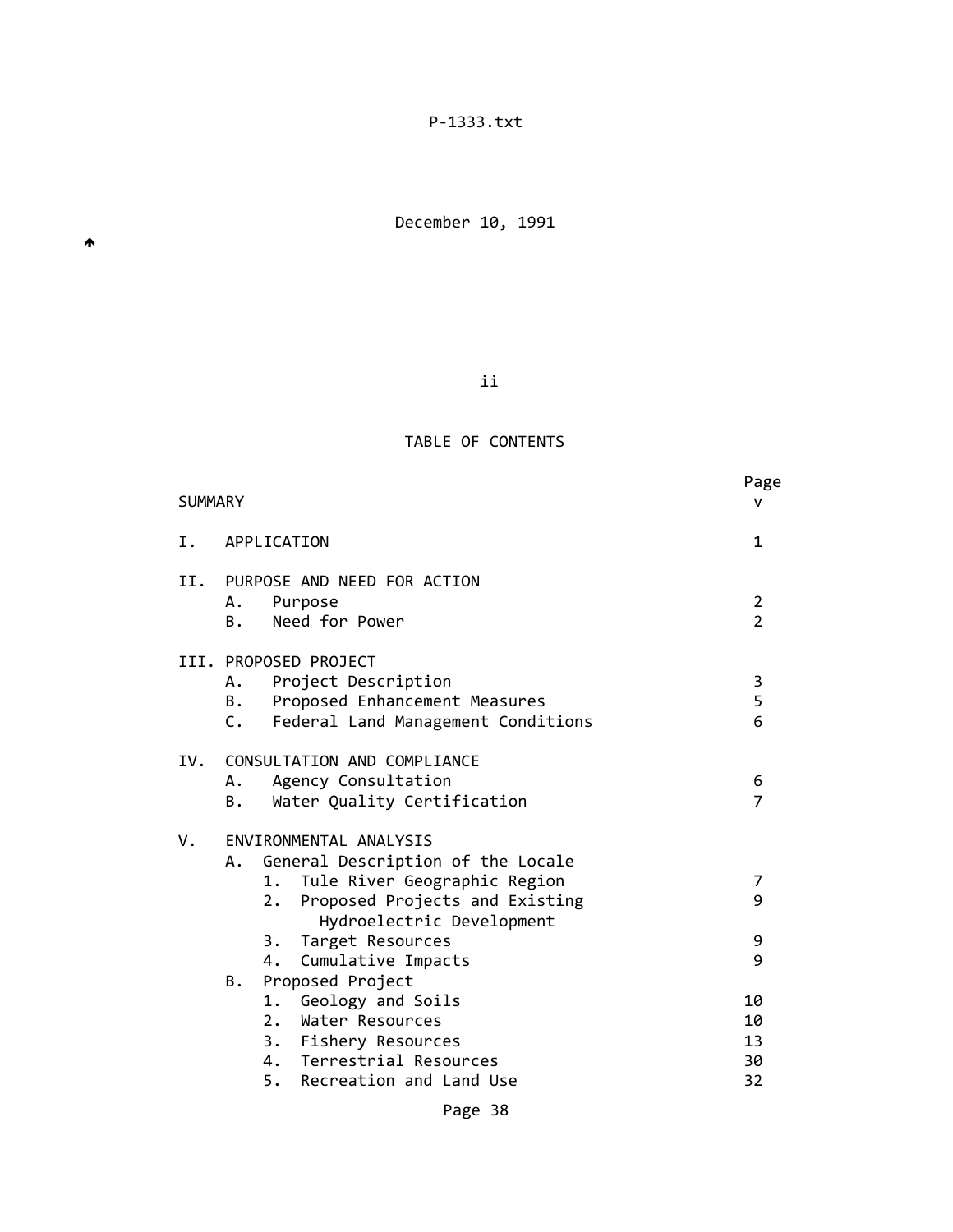|     | P-1333.txt                                                                                                                             |     |
|-----|----------------------------------------------------------------------------------------------------------------------------------------|-----|
|     | 6. Visual Resources                                                                                                                    | 33  |
|     | 7. Cultural Resources                                                                                                                  | 33  |
|     | Alternative of No Action<br>C.                                                                                                         | 35  |
|     | Comprehensive Development<br>D.                                                                                                        | 35  |
| VT. | FINDING OF NO SIGNIFICANT IMPACT                                                                                                       | 36  |
|     | VII. PRELIMINARY DETERMINATION OF CONSISTENCY OF<br>FISH AND WILDLIFE RECOMMENDATIONS WITH THE<br>FEDERAL POWER ACT AND APPLICABLE LAW | 36  |
|     | VIII. LITERATURE CITED                                                                                                                 | 37  |
| IX. | LIST OF PREPARERS                                                                                                                      | 40  |
|     | APPENDIX A: INSTREAM FLOW NEEDS ANALYSIS                                                                                               | A-1 |

 $\blacktriangle$ 

iii

# LIST OF FIGURES

| Figure |                                                                                                                                   | Page |
|--------|-----------------------------------------------------------------------------------------------------------------------------------|------|
|        | 1. Location of the Tule River Project, FERC No.<br>1333, California, and other hydroelectric<br>projects in the Tule River Basin. | 2    |
|        | 2. Location of the project features of the<br>Tule River Project, FERC No. 1333, California.                                      | 4    |
| 3.     | Changes in Tule River stream width with<br>changes in flow.                                                                       | 29   |
|        | LIST OF TABLES                                                                                                                    |      |

| 1. Average monthly flows (cfs) in the North Fork |  |  |  |  |
|--------------------------------------------------|--|--|--|--|

Table Page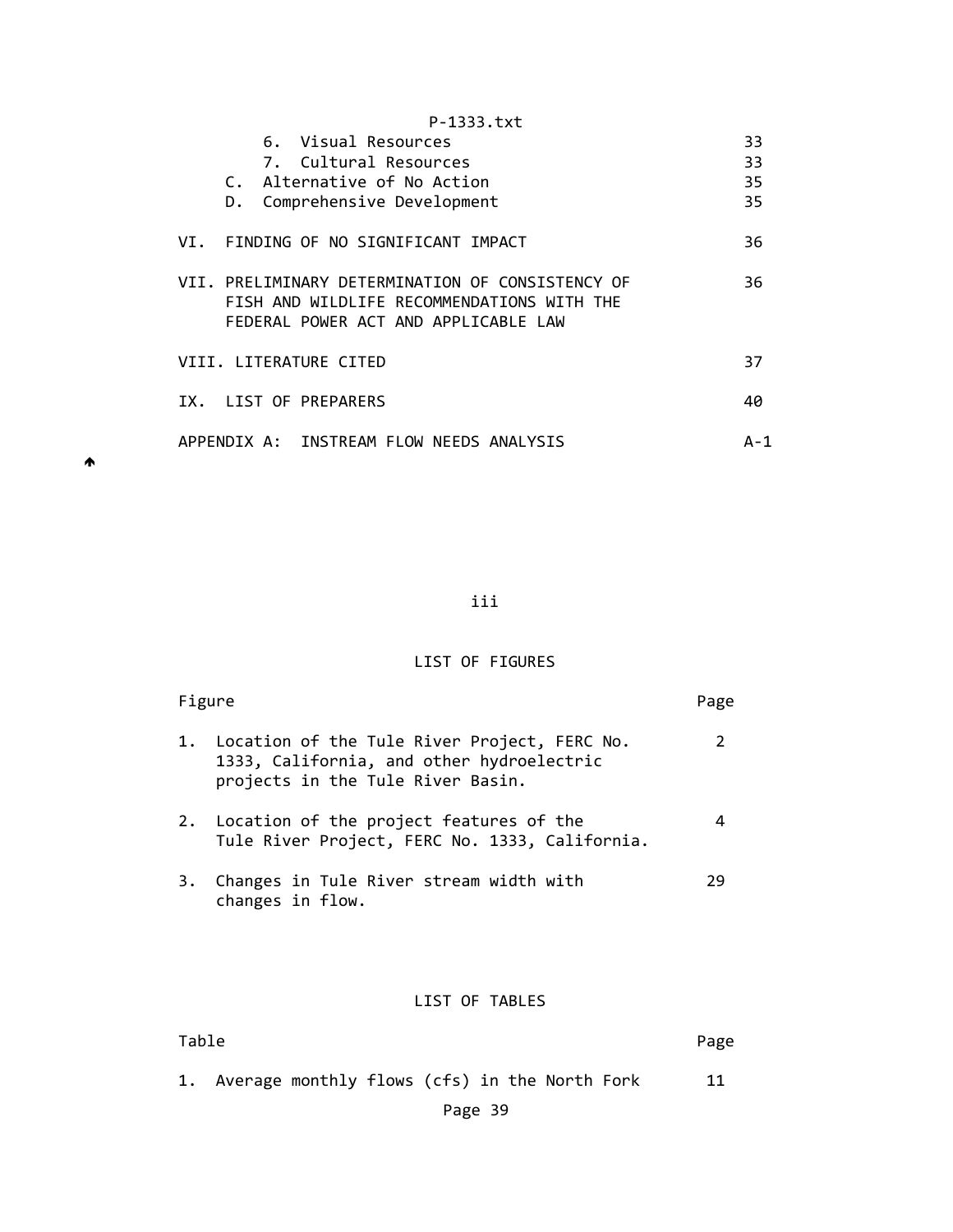of the Middle Fork Tule River.

 $\spadesuit$ 

|    | 2. Water quality parameters measured in stream<br>segments of the Tule River Project.                                                                  | 12 |
|----|--------------------------------------------------------------------------------------------------------------------------------------------------------|----|
|    | 3. Tule River water temperatures (èC) recorded<br>during 1984.                                                                                         | 13 |
|    | 4. Low flow habitat values (WUA) and fall<br>electrofishing data from the R&D study sites,<br>located above and below the Tule River<br>Diversion Dam. | 15 |
|    | 5. PG&E and resource agencies alternative flow<br>recommendation (in cfs) below Tule River<br>Diversion Dam.                                           | 18 |
| 6. | Rainbow and brown trout WUA habitat values for<br>the North Fork of the Middle Fork Tule River.                                                        | 19 |
|    | 7. Change in summer WUA for three life stages of<br>rainbow trout with alternative minimum flows<br>below the Tule River Diversion Dam.                | 20 |
| 8. | PG&E and resource agencies alternative flow<br>recommendations (in cfs) below Doyle Springs<br>Diversion Dam.                                          | 22 |

#### iv

| 9. Percent change of temperature usable habitat in<br>the North of the Middle Fork Tule River under<br>different minimum flow regimes, during extreme<br>summer conditions. | 24      |
|-----------------------------------------------------------------------------------------------------------------------------------------------------------------------------|---------|
| 10. Tule River creel census data.                                                                                                                                           | 26      |
| A-1. Effect of flow alternatives on power benefits<br>and WUA.                                                                                                              | $A - 2$ |
| A-2. Data used to estimate economic value of                                                                                                                                | $A - 3$ |
| Page 40                                                                                                                                                                     |         |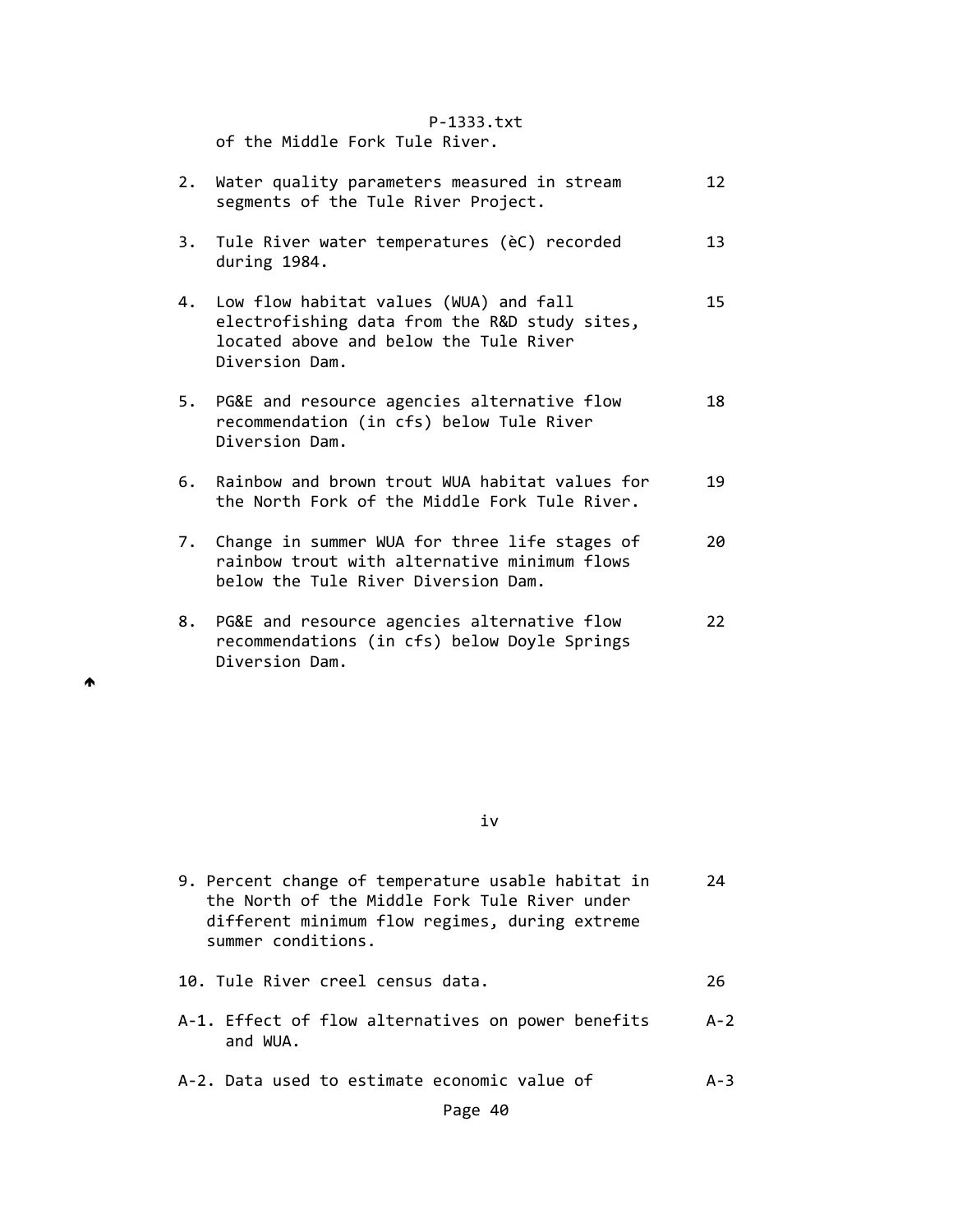nonpower benefits.

♠

## **ATTACHMENTS**

- 1. Letter from Paul F. Barker, Regional Forester, Forest Service, Pacific Southwest Region, San Francisco, California, October 26, 1989.
- 2. Letter from Gordon H. Small, Director of Lands, Forest Service, Washington, D.C., May 25, 1990.

version of the contract of the contract of the contract of the contract of the contract of the contract of the<br>The contract of the contract of the contract of the contract of the contract of the contract of the contract o

#### SUMMARY

 The applicant, Pacific Gas and Electric Company (PG&E), proposes to continue operation of the existing Tule River Project facilities, and to increase the installed capacity of the powerhouse from 6.4 to 7.9 MW by replacing the existing turbine runners. PG&E also proposes certain enhancement measures, including: (1) the enhancement of trout habitat by increasing minimum flows below Tule River Diversion Dam; (2) the reimbursement of the California Department of Fish and Game's (DFG) costs of stocking trout and 10 percent of the Forest Service's (FS) costs of maintaining Wishon Campground; and (3) the protection of a rare plant species. This proposal, including the loss in generation from raising instream flow, would increase the average annual generation of the existing project about 1.2 gigawatthour (GWh) from 28.4 to 29.6 GWh.

 In addition to PG&E's proposal, we consider two alternative actions: (1) PG&E's proposal with our environmental recommendations, or (2) no action. Under our alternative, we consider the tradeoff of reducing the power value of the proposed project by providing higher minimum flows recommended by the FS, the DFG, and the U.S. Fish and Wildlife Service to further enhance the trout fishery. Under the no action alternative, PG&E would stop operating the project for power generation, and find other sources of capacity and energy they could develop to meet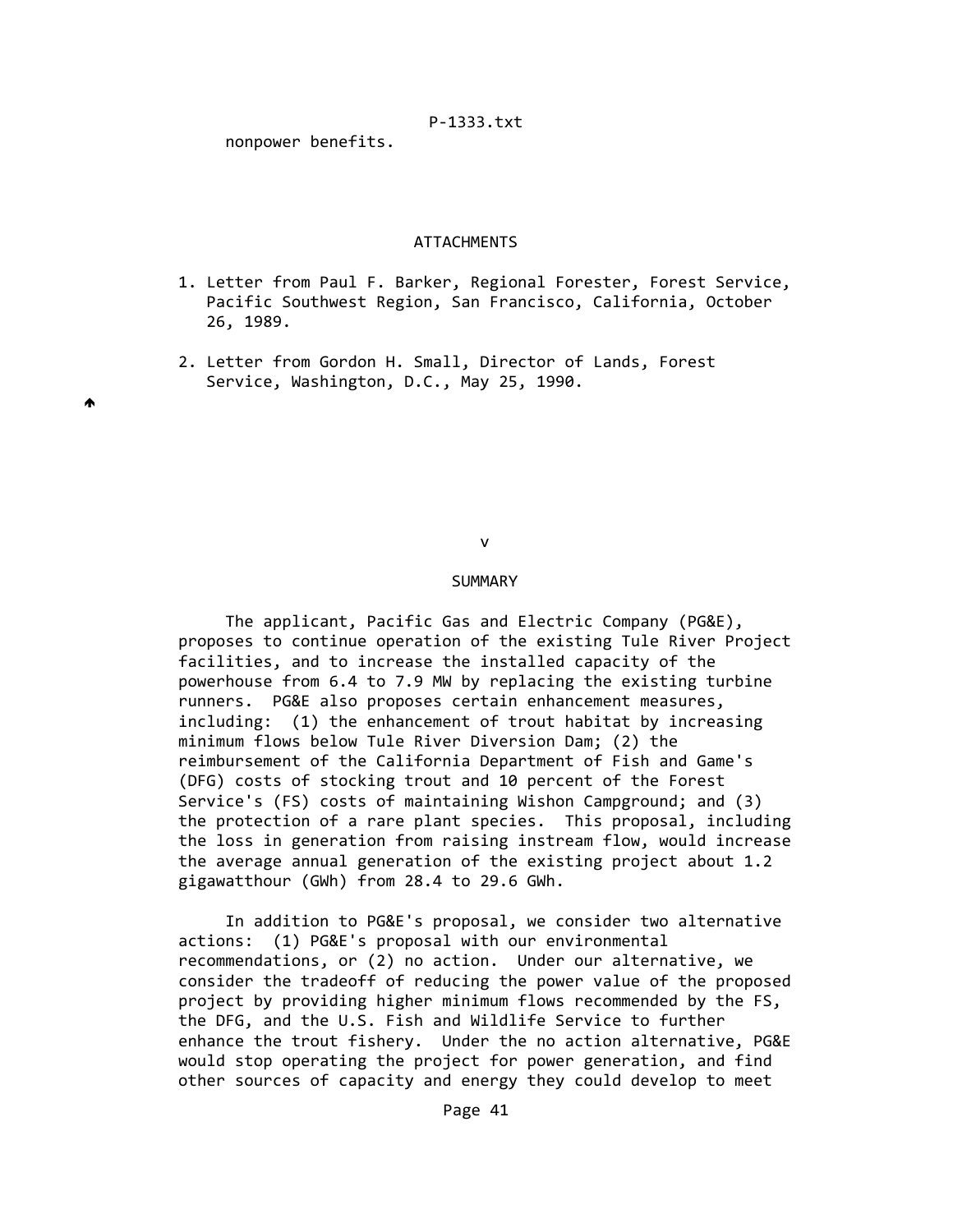P‐1333.txt their existing and forecasted load growth.

♠

 Based on our review of the proposed action and the alternatives under sections 4(e) and 10(a) of the Federal Power Act (Act), we recommend the proposed action with our environmental measures, which includes the FS's recommended minimum flows. These measures would enhance fishery habitat more than PG&E's proposal, and reduce the average annual generation a small amount, by about 0.9 GWh, from 29.6 to 28.7 GWh. If PG&E must replace the capacity and energy of the project as proposed under the no‐action alternative, our estimate of the levelized annual impact on PG&E's ratepayers would be substantial, specifically about \$1.6 million or about 56 mills per kilowatthour. We conclude that the proposed action, with the environmental measures we recommend, would best adapt the project to a comprehensive plan for the Tule River Basin.

 Based on our independent environmental analysis, issuance of an order approving the proposed action with our recommendations is not a major federal action significantly affecting the quality of the human environment.

#### ENVIRONMENTAL ASSESSMENT

 FEDERAL ENERGY REGULATORY COMMISSION OFFICE OF HYDROPOWER LICENSING, DIVISION OF PROJECT REVIEW

### Tule River Project

FERC Project No. 1333‐001‐‐California

December 10, 1991

## I. APPLICATION

 On February 26, 1986, the applicant, Pacific Gas & Electric Company (PG&E), filed an application for a new license for the existing Tule River Project. The project is located on the North Fork of the Middle Fork Tule River in Tulare County, California, on the western slope of the Sierra Mountains, approximately 25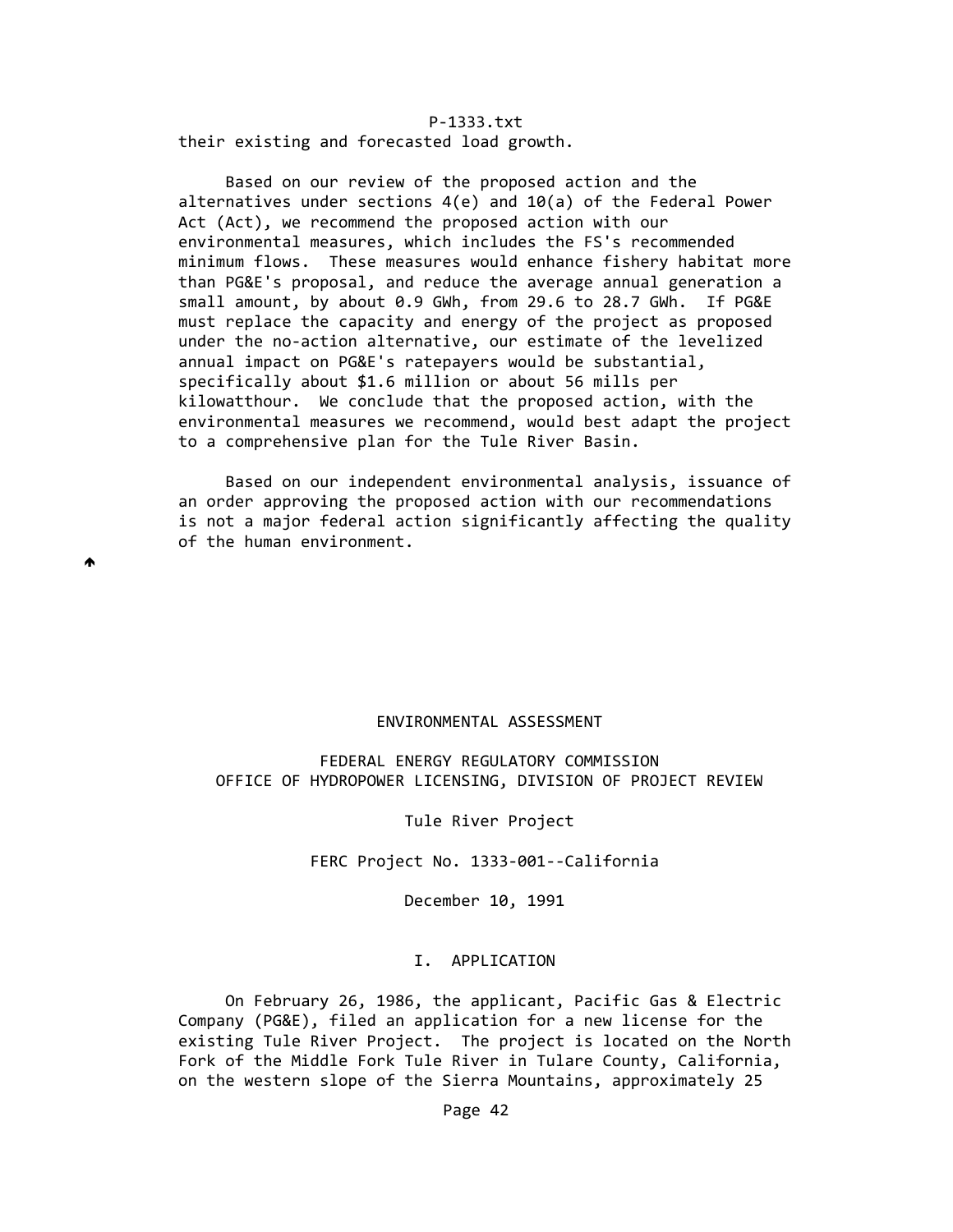miles northeast of the town of Porterville. The project, with the exception of the western half of the transmission line, is located on lands of the Sequoia National Forest (figure 1).

#### II. PURPOSE AND NEED FOR ACTION

#### A. Purpose

 The Tule River Project, which has a dependable capacity of 0.4 megawatts (MW), historically produces about 28.4 gigawatthours (GWh) of energy. As in the past, PG&E would use the power to meet its system load needs. Because of PG&E's proposed project changes and enhancements, the project's energy output over the next license period would probably differ from the historical output.

#### B. Need For Power

We conclude that power from the Tule River Project--including PG&E's proposed improvements‐‐would be needed.

 To consider the need for power in California, we reviewed the California Energy Commission's (CEC) Electricity Reports (ER's) for 1988 and 1990.

 In the ER's, CEC projects the state's expected electrical needs for the next 20 years and evaluates: (1) air pollutant emissions; (2) fuel use; (3) diversity and system operating cost; and (4) cost‐effectiveness to reduce adverse environmental or social impacts.

2

insert figure 1

₳

₳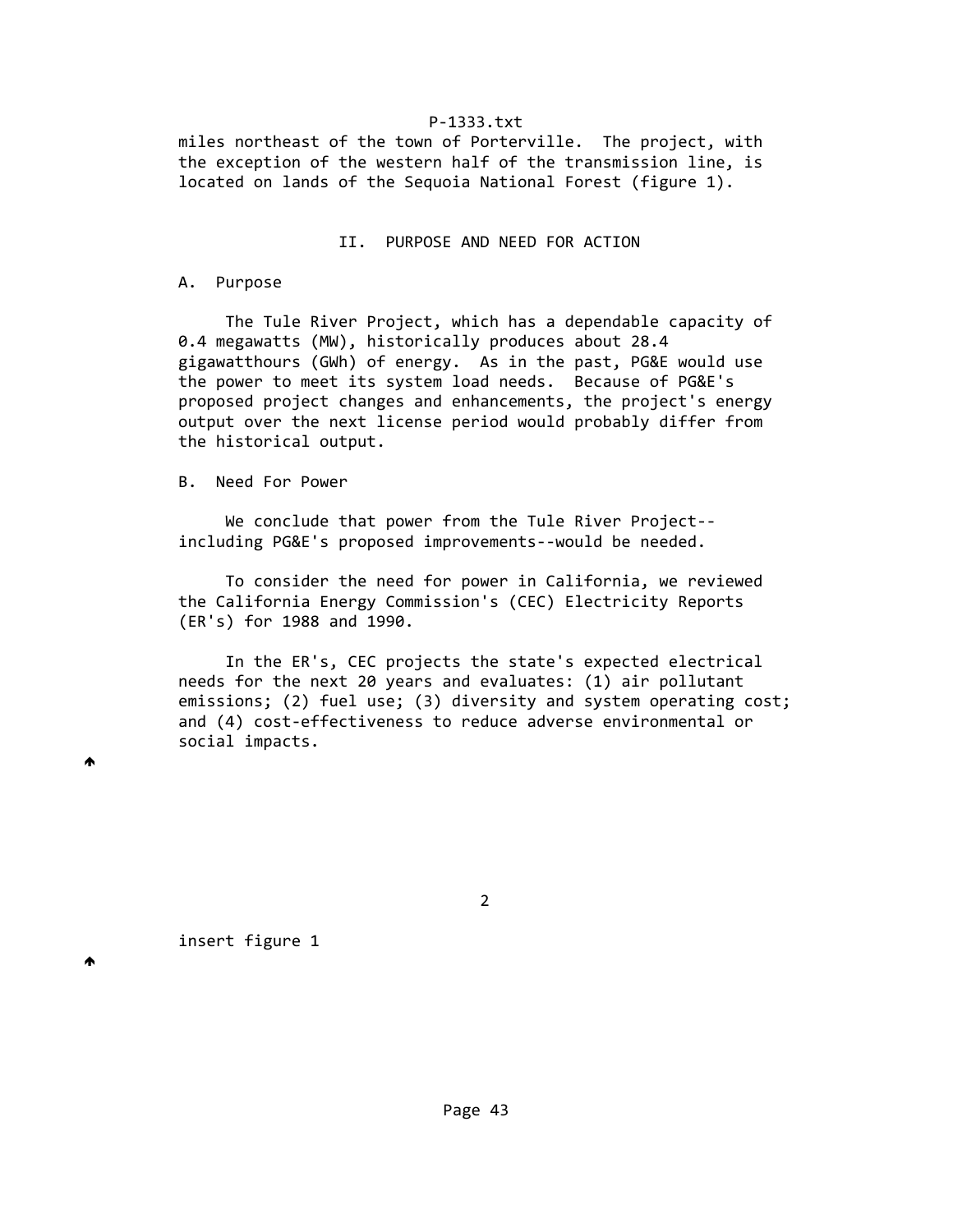In the ER's, CEC says existing hydropower projects and their improvements are "nondisplaceable and nondeferrable resources" in the state's "Basic resource system"‐‐which includes all existing hydro facilities and proposed improvements. CEC also says the California Public Utility Commission classifies hydro relicensing improvements as nondeferrable resources.

 CEC says existing hydro facilities should continue operating and be improved economically.

CEC's forecasts:

- è The Basic system's capacity‐‐committed resources‐‐would meet projected statewide capacity needs only until 1993.
- è Adding uncommitted resources to the Basic resources means the Basic system wouldn't need more capacity until 1996.
- è Adding uncommitted resources to the Basic system would meet statewide energy needs until after 1999‐‐but only if producers continue to use displaceable portions of existing oil‐fired and gas‐fired power plants to supply energy.

# III. PROPOSED PROJECT

A. Project Description

The proposed project (figure 2) consists of:

- (1) Tule River Diversion Dam, 6 feet high and 98 feet long, that diverts water from the North Fork of the Middle Fork Tule River into the Tule River Conduit;
- (2) Hossack Creek Diversion Dam, 7.5 feet high and 17 feet long, that diverts water through a 12‐inch‐ diameter, 98‐foot‐long pipe and a 12‐inch by 13‐ inch 8‐foot‐long flume from Hossack Creek into the Tule River Conduit;
- (3) Doyle Springs Diversion Dam, 4 feet high and 70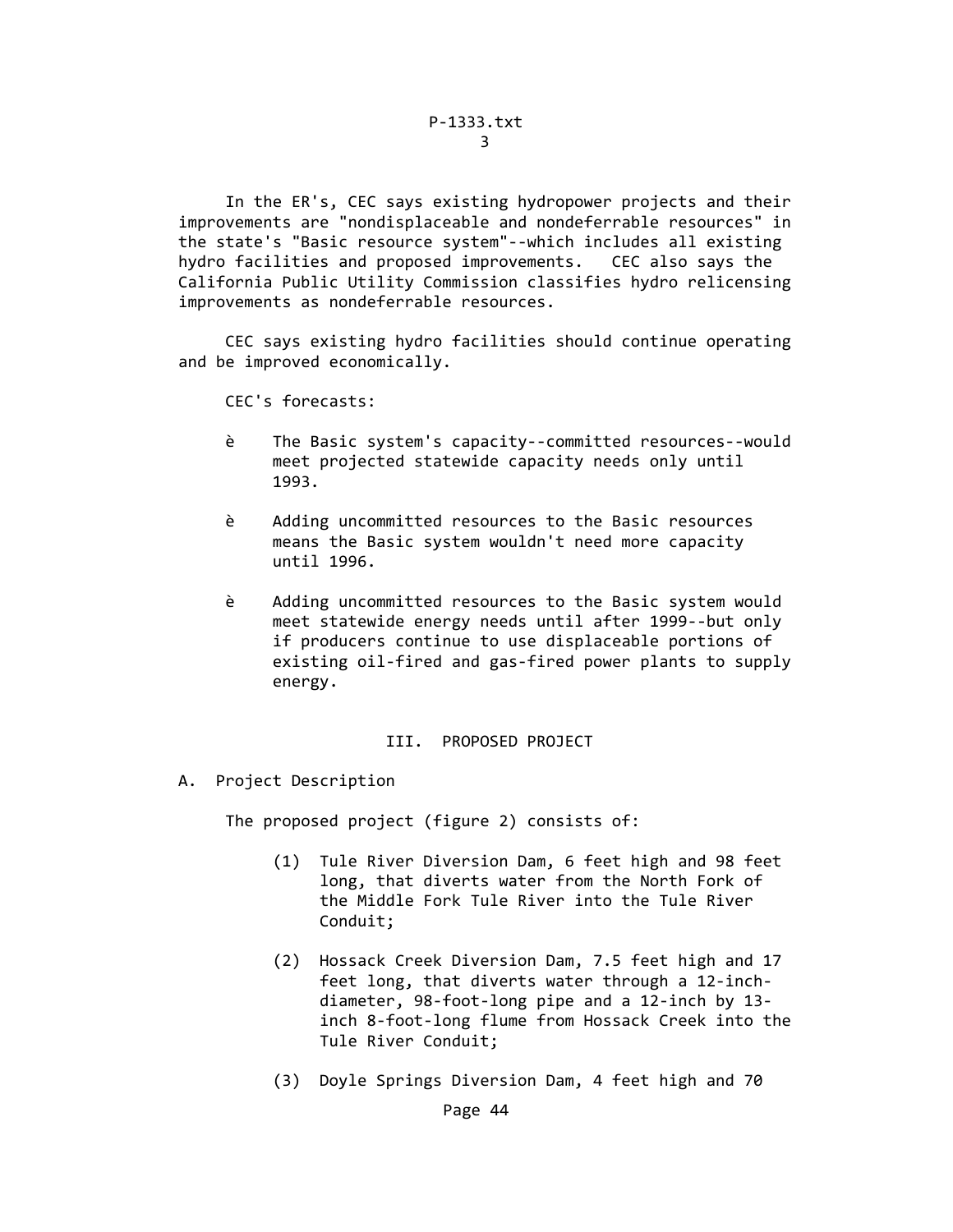feet long, with the Wishon plant, that pumps water through an 18‐inch‐diameter, 1,250‐foot‐long pipe from Doyle Springs and the North Fork of the Middle Fork Tule River into the Tule River Conduit;

4

insert figure 2

₳

the contract of the contract of the contract of the contract of the contract of the contract of the contract o

- (4) Tule River Conduit, 3.2 miles long, that consists of an open channel, tunnel, and pipe connecting to a surge tank;
- (5) Tule River Penstock, with a length of 3,600 feet;
- (6) Tule River Powerhouse on the North Fork of the Middle Fork Tule River, with an installed capacity of 6.4 MW to be upgraded to 7.9 MW, under a gross head of 1,544 feet;
- (7) a tailrace that returns flow to the North Fork of the Middle Fork Tule River;
- (8) a 70‐kilovolt (kV) transmission line 15.27 miles long; and
- (9) appurtenant facilities.

 PG&E proposes to increase the installed capacity of the powerhouse to 7.9 MW by replacing the existing turbine runners. This proposal, including an allowance for the loss in generation from their instream flow enhancement, would increase the average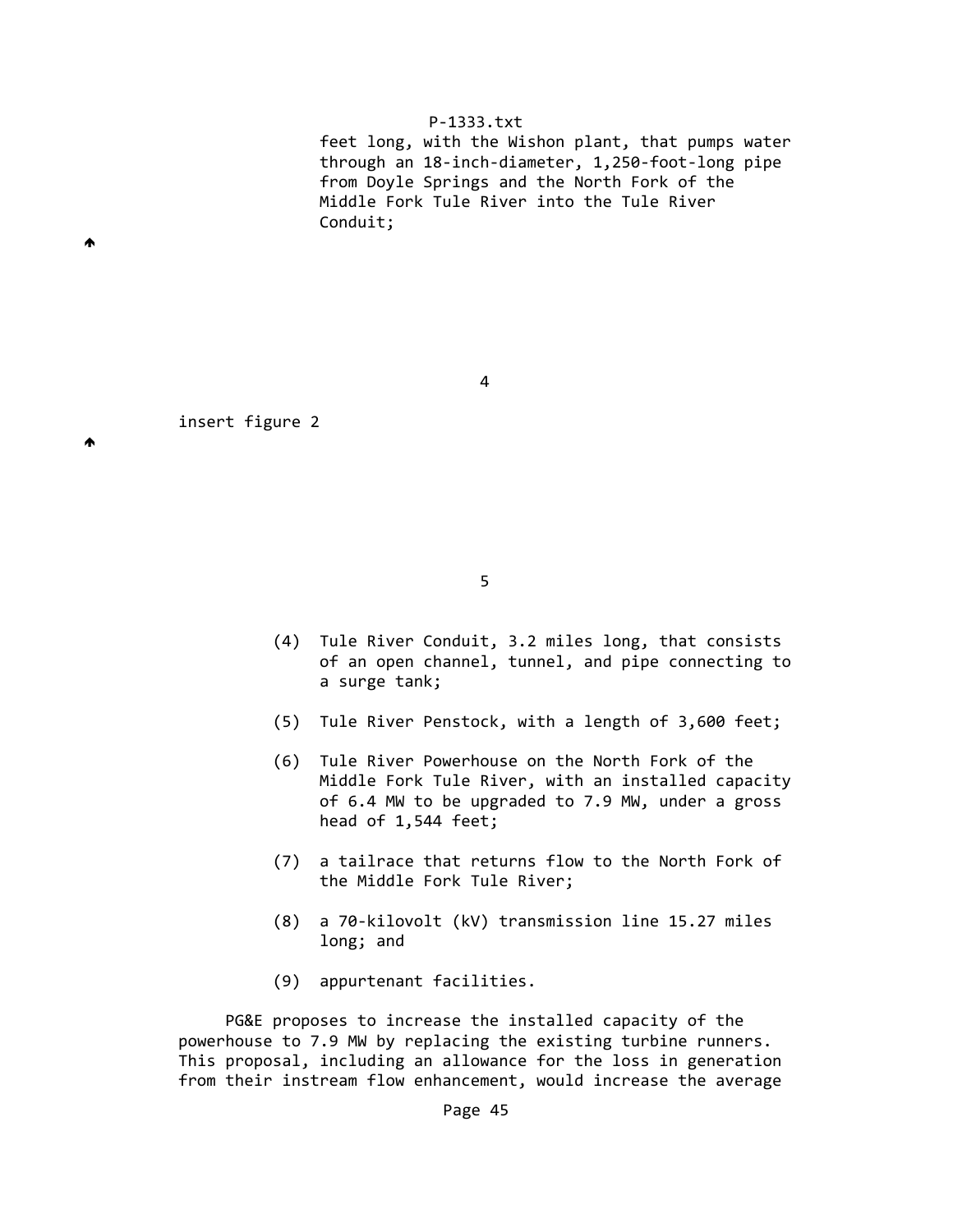annual generation of the project by about 1.2 GWh to 29.6 GWh.

 The project facilities were constructed between about 1902 and 1914 and have operated continuously since this period. The project diverts water from the North Fork of the Tule River and Hossack Creek, a North Fork tributary, into the Tule River Conduit where the water flows to the Tule River Powerhouse and then returns to the North Fork. The transmission line transports the electric power generated at the powerhouse to another transmission line at PG&E's Springerville substation located immediately northwest of Lake Success and about 3 miles northeast of Porterville. The project is operated in a run-of-river mode.

B. Proposed Enhancement Measures

Ѧ

PG&E proposes the following:

- (1) increase its 1 to 2 cubic feet per second (cfs) voluntary minimum streamflow below the Tule River Diversion Dam to 4 cfs in a normal water year and 2 cfs in a dry year;
- (2) make structural modifications designed to guide fish to the dam's minimum bypass releases;
- (3) make an agreement with the Forest Service (FS) to fund 10 percent of the cost of operation and maintenance of the Wishon Campground, estimated at \$3,800 annually;

- (4) protect the three identified populations of the plant species Springville farewell-to-spring (Clarkia springvillensis) by fencing with barbed wire prevent livestock grazing and inadvertent impacts from routine maintenance activities, and inform project personnel of the location and importance of the sites;
- (5) paint all buildings in the powerhouse complex to blend with the surrounding landscape.
- C. Federal Land Management Conditions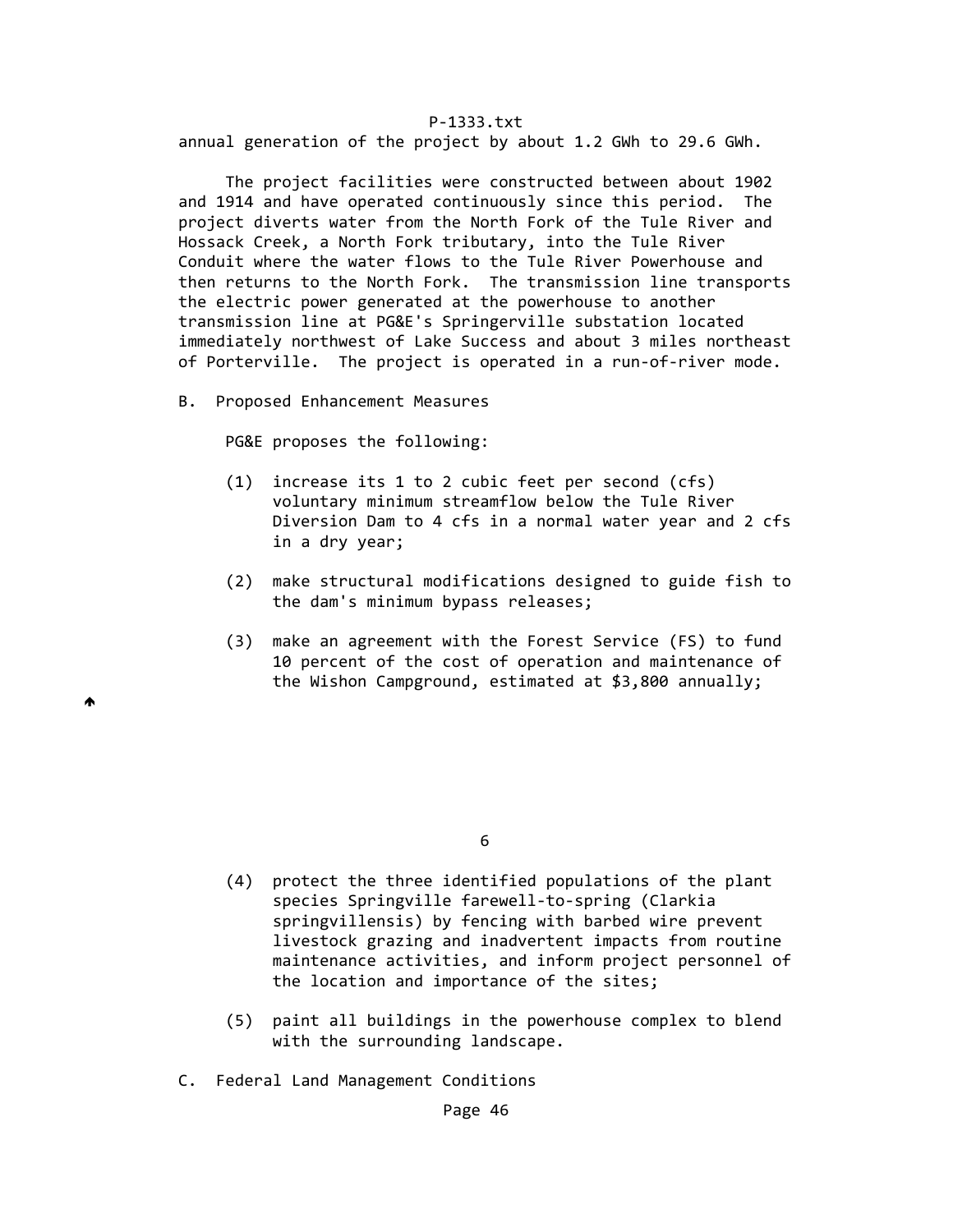As authorized under section 4(e) of the Federal Power Act, the FS is completing license conditions for the proposed project. The FS originally filed license conditions on June 22, 1988. PG&E appealed these conditions and subsequently the FS withdrew the conditions in a filing on October 26, 1989. The FS states in the October 26, 1989, filing that the FS and PG&E are cooperating to finalize a revised set of license conditions. The filing contains six draft conditions based on this work (attachment 1). In a filing dated May 25, 1990, the FS filed another set of draft conditions 1‐4, and recommended that these conditions together with conditions 5 and 6 of the October 26, 1989, filing be included in any license issued for the project (attachment 2).

 The draft license conditions are summarized as follows. Condition 1 is a standard condition requiring PG&E to obtain a special use permit. Conditions 2, 3, and 4 are standard conditions that would involve obtaining FS approval on final project design and project changes, and yearly consultation with the FS to ensure the protection and development of natural resources. Condition 5 requires a specific minimum flow regime. Condition 6 requires PG&E to pay for the operation and maintenance expense associated with project‐related recreation use.

# IV. CONSULTATION AND COMPLIANCE

# A. Agency Consultation

 The Commission's regulations require prospective applicants to consult with appropriate resource agencies before filing an application for license. This is the first step in compliance with the Fish and Wildlife Coordination Act, the Endangered Species Act, the National Historic Preservation Act, and other federal statutes. Prefiling consultation must be complete and must be documented in accordance with the Commission's regulations.

 After the Commission accepts an application, concerned entities may submit formal comments during a public notice

₳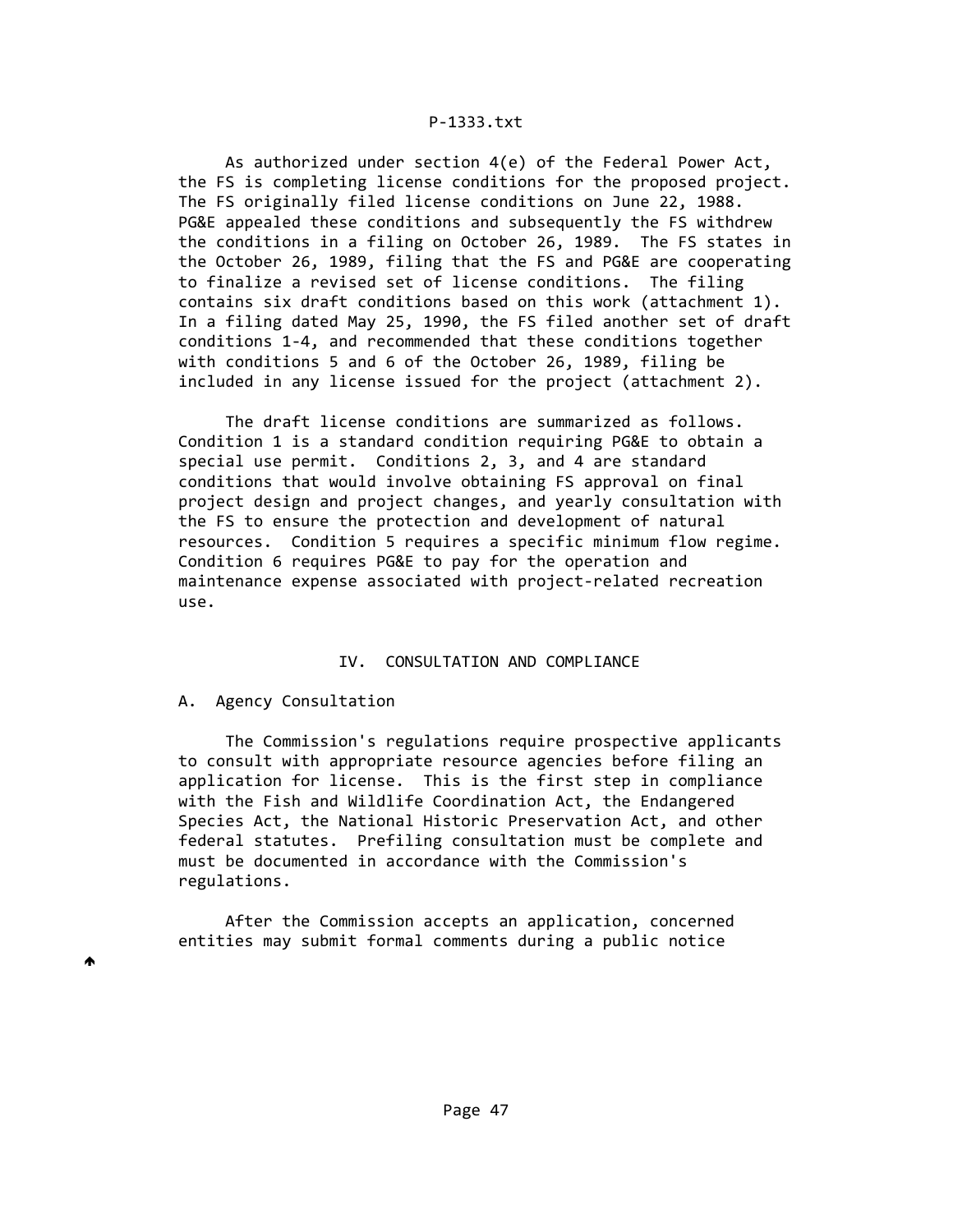period. In addition, organizations and individuals may petition to intervene and to become a party in any subsequent proceedings. The Commission makes the comments provided by concerned entities part of the record, and the staff considers the comments during the review of the proposed project. After the Commission issued a public notice of the initial application for the Tule River Project on November 14, 1986, the following entities commented on the application or filed petitions to intervene.

| Commenting entities                                               | Date of letter                                           |
|-------------------------------------------------------------------|----------------------------------------------------------|
| California Department of Fish<br>and Game                         | November 14, 1986<br>January 16, 1987<br>August 31, 1989 |
| California Resources Agency                                       | November 17, 1986<br>January 20, 1987                    |
| Department of the Interior                                        | December 5, 1986<br>August 22, 1989                      |
| Department of the Army, Sacramento<br>District Corps of Engineers | December 9, 1986                                         |
| Environmental Protection Agency                                   | January 21, 1987                                         |
| Forest Service                                                    | October 26, 1989;<br>May 25, 1990                        |
| Motion to intervene                                               | Date of intervention                                     |
| California Department of Fish<br>and Game                         | November 14, 1986                                        |

 PG&E did not respond to the comment letters or to the motion to intervene.

B. Water Quality Certification

 PG&E applied for water quality certification on November 14, 1985. On December 30, 1985, the California State Water Quality Resources Control Board (WRC) waived water quality certification of the project under Section 401 of the Clean Water Act.

# V. ENVIRONMENTAL ANALYSIS

A. General Description of the Locale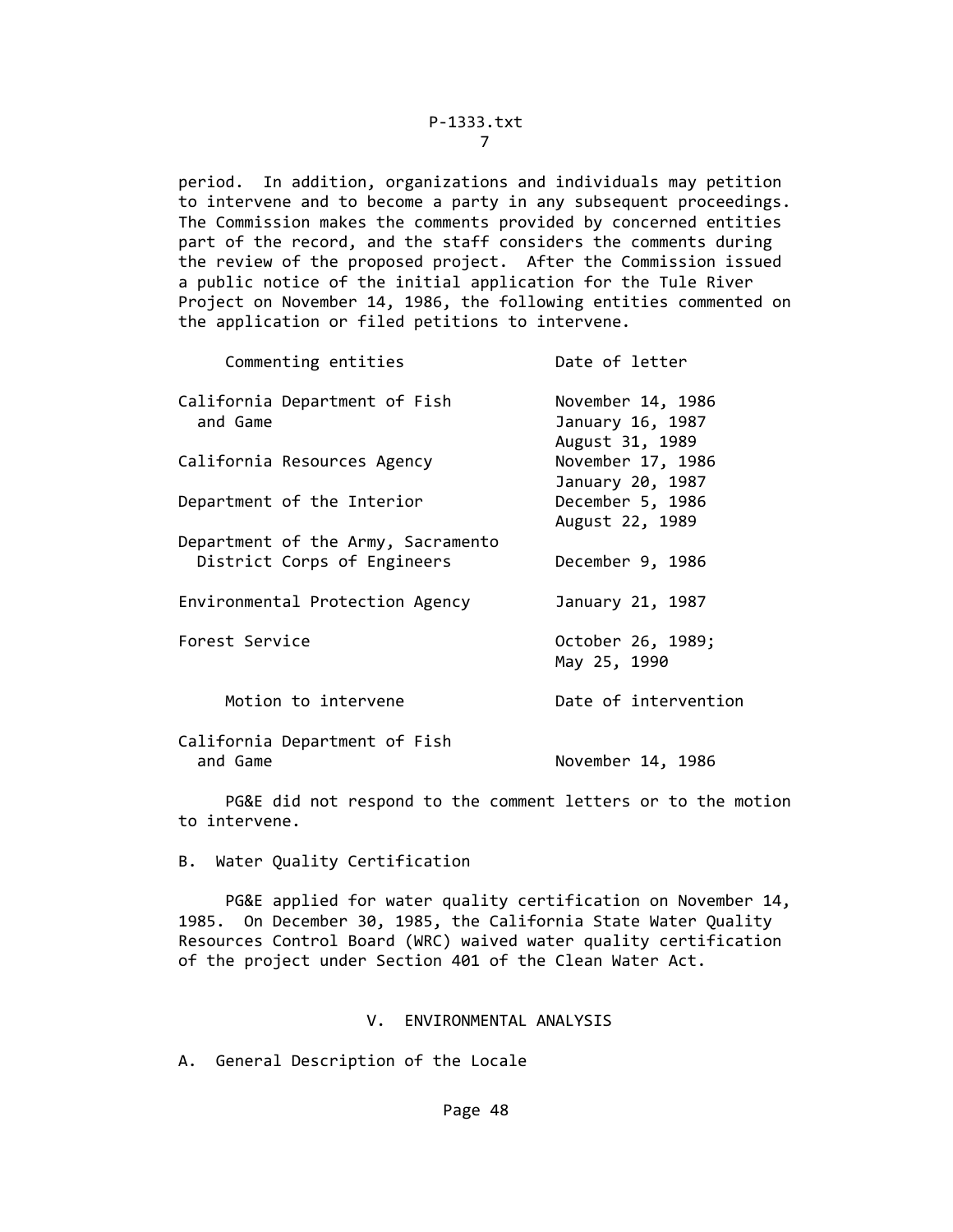#### 1. Tule River Geographic Region

₳

 The project is located in the upper portion of the Tule River drainage basin (figure 1). The Middle Fork Tule River is the principal tributary of the Tule River. The Middle Fork and South Fork of the Middle Fork Tule River merge immediately

<u>8 and 2008 and 2008 and 2008 and 2008 and 2008 and 2008 and 2008 and 2008 and 2008 and 2008 and 2008 and 2008 </u>

 downstream of the project powerhouse. The Middle Fork Tule River is impounded at Lake Success about 2 miles east of Porterville, at its confluence with the South Fork Tule River.

 The Tule River basin has a drainage area of 393 square miles above Lake Success. Lake Success provides flood control and irrigation service for the valley floor lands. From Lake Success the Tule River drains into Tulare Lake. Tule River flows from the Lake Success dam are normally depleted for irrigation purposes before reaching Tulare Lake, except during periods of flooding. Lake Success was constructed and is currently operated by the Army Corps of Engineers.

 Elevations in the project area range from about 700 feet above mean sea level (msl) at PG&E's Springville substation to about 4,000 feet msl at the Tule River Diversion Dam. Elevations rise to over 10,000 feet msl near the crest of the Sierra Nevada mountains east of the project.

 The terrain in the upper basin is rugged and heavily incised by streams and rivers. Lake Success marks the point where rugged mountainous terrain of the higher elevations changes into a more gentle foothills environment of the lower elevations. Granite rock outcrops, bushes and trees, and rugged steep slopes dominate the visual landscape of the upper project area. The project facilities follow the course of the North Fork of the Middle Fork Tule River and the Middle Fork Tule River through the steep terrain until approximately the town of Springville, north of Lake Success, where the transmission line crosses more gentle topography comprised of low hills and valleys.

 Mean annual precipitation in the project vicinity is approximately 40 inches. About 80 percent of this amount occurs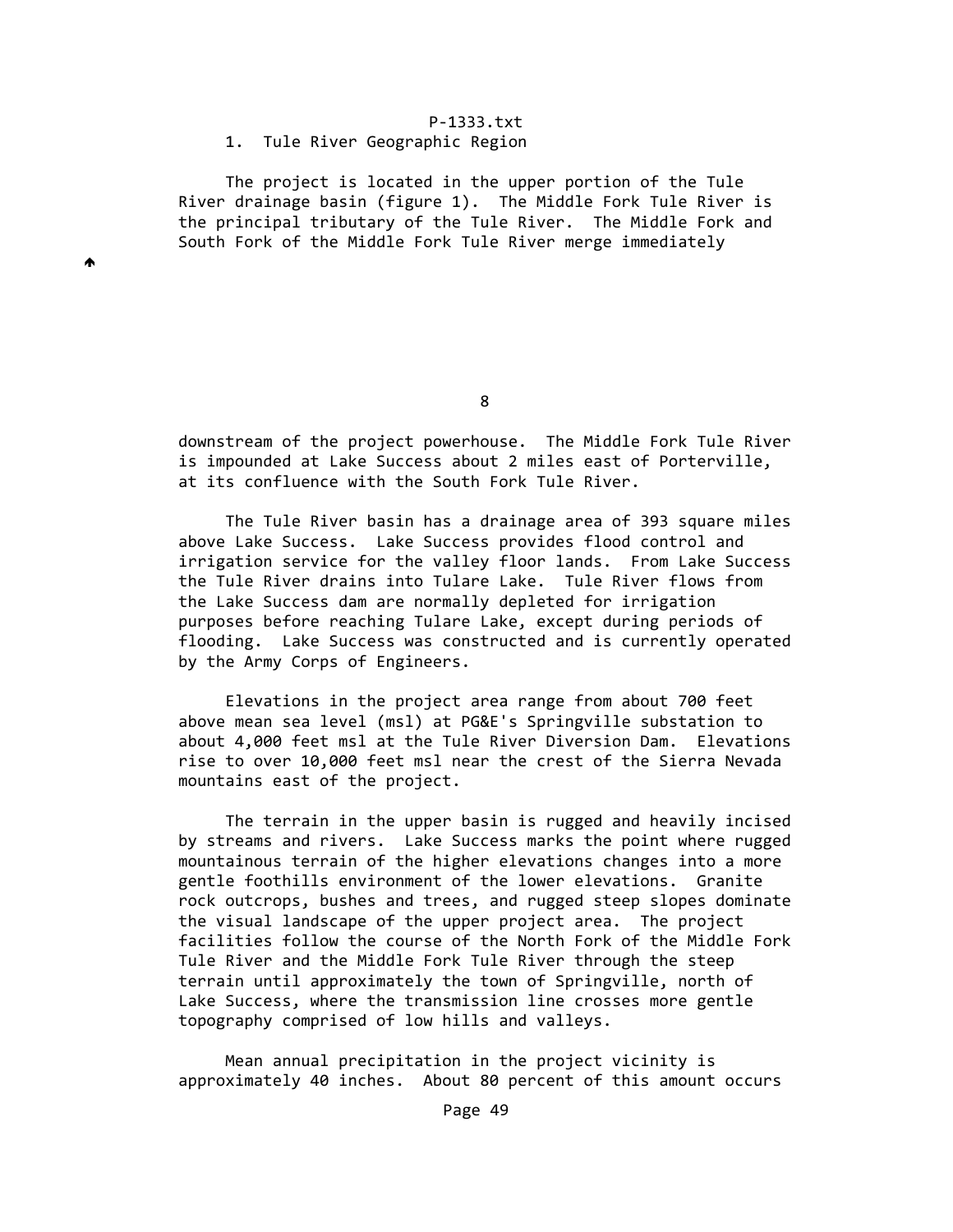between November and March. Mean annual snow fall is about 73 inches, with nearly the entire amount falling between December and March. Mean annual high and low temperatures are 65 and 40 degrees Fahrenheit (èF), respectively. The warmest temperatures occur in July and August, while the coolest temperatures occur in December through February.

 The basin has a low population density‐‐the largest towns in the basin are Springville and Porterville with populations of approximately 9,000 and 23,000, respectively. The principal recreational attractions are Sequoia National Forest, Sequoia and Kings Canyon National Parks, and the Golden Trout Wilderness. Agriculture is the most important component of the basin's economy (Federal Power Commission, 1966; Pacific Gas and Electric Company, 1986a).

₳

e de la construcción de la construcción de la construcción de la construcción de la construcción de la constru

2. Proposed Projects and Existing Hydroelectric Development

 Besides the Tule River Project, as of November 1, 1991, there are two licensed hydropower projects within the Tule River Basin‐‐the Lower Tule River Project (FERC No. 372) and the Success Power Project (FERC No. 3038) (figure 1). The Lower Tule River Project, with an installed capacity of 2 MW, is located downstream of the Tule River Project on the Middle Fork Tule River and has been in operation essentially unchanged since 1909. The Success Power Project, with an installed capacity of 1.4 MW, consists primarily of a powerhouse and short transmission line at the Lake Success dam. Construction of the project was completed in 1989.

 There are three hydropower projects in the basin which have been exempted from licensing‐‐the Tule River Indian Hydro Plant #1 Project (FERC No. 5067), the Old Oak Ranch Water Power Project (FERC No. 6136), and the Sequoia Ranch Project (FERC No. 8679) (figure 1). The projects are constructed and operating except for the Sequoia Ranch Project which is under construction.

 As of November 1, 1991, there are no other projects proposed for licensing in the Tule River Basin.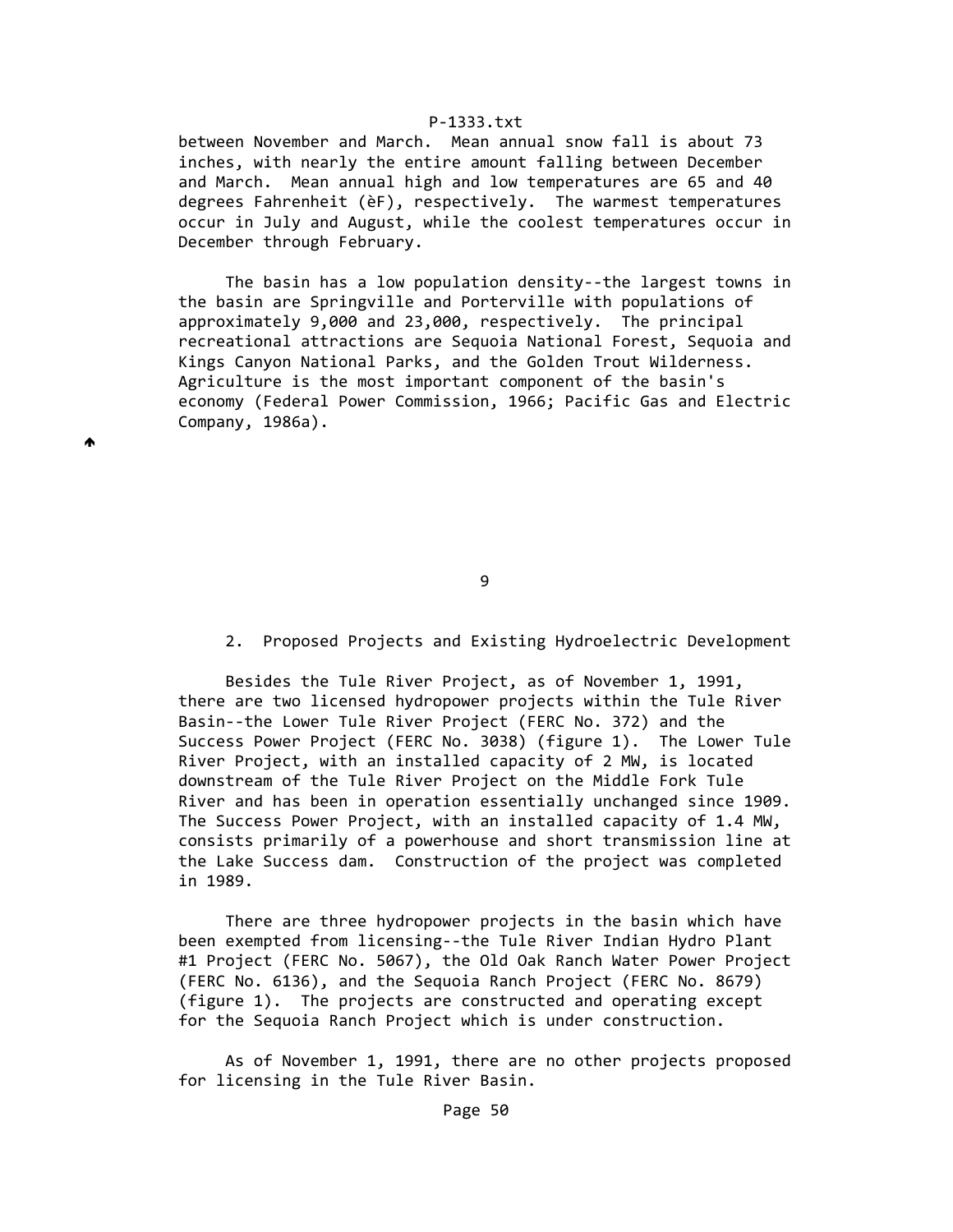3. Target Resources

 For this assessment, a target resource is defined as an important resource that could be affected cumulatively by two or more proposed hydropower projects.

 In assessing cumulative hydroelectric effects on this river basin, we identified two target resources: (1) resident trout, including brown trout and rainbow trout; and (2) outdoor recreation.

 We selected these resources because the California Department of Fish and Game (DFG) stocks catchable‐sized trout in these waters and the FS operates campgrounds adjacent to the river. Both target resources are directly affected by streamflows in the project reach of the North Fork of the Tule River. These resources would be enhanced by our recommended measures.

#### 4. Cumulative Impacts

 A cumulative impact is the impact on the environment that results when the effects of an action are added to other past, present, and reasonably foreseeable future actions, regardless of what agency (federal or nonfederal) or person undertakes such other actions. Cumulative impacts can result from individually

W

10

 minor but collectively significant actions taking place over a period of time (40 CFR, section 1508.7).

 The Tule River Project would cause cumulative beneficial impacts to the target resources in the Tule River Basin within the project reach. Both resident trout and outdoor recreation would be enhanced by the staff's recommended measures. As discussed in section V.B.3, our recommendations for increased flow releases and fish stocking would benefit trout populations and associated fishing activities. PG&E's partial funding of the FS campground would further benefit recreation in the project area.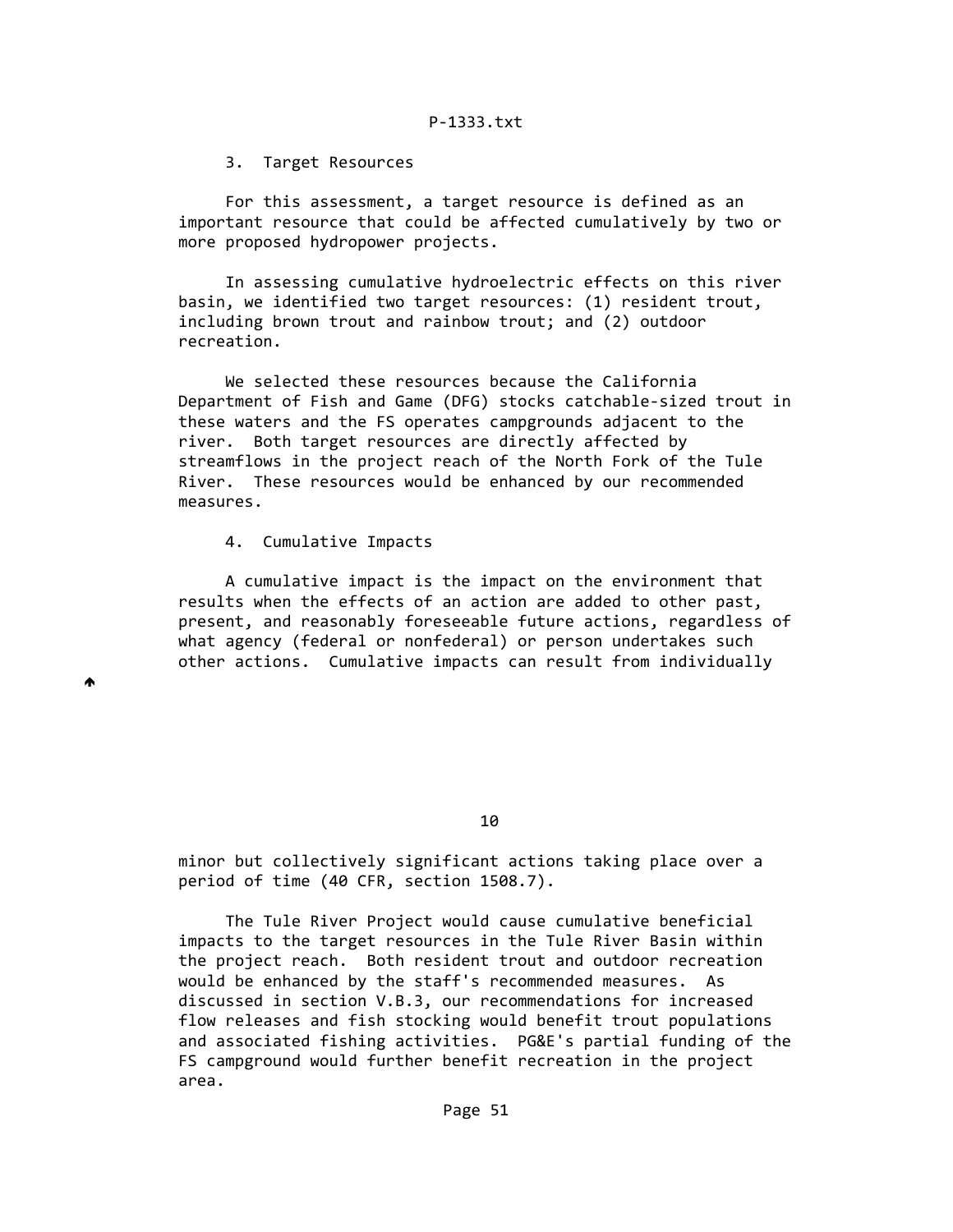B. Proposed Project

1. Geology and Soils

 Affected Environment: The project vicinity is located in the south‐central portion of the Sierra Nevada geomorphic province, which is composed of granitic rocks and older, structurally-complex metamorphic rocks. The granitic terrain along the tributaries of the Middle Fork Tule River has been deeply incised by the streams; slopes are steep with bold outcrops, talus, and decomposed granite exposures. Talus and decomposed slopes have developed soil which supports bushes and trees. Slopes have developed primarily from decomposed granite.

 Environmental Impacts and Recommendations: Erosion and sedimentation would not be a problem because no land‐disturbing construction activities would occur.

Unavoidable Adverse Impacts: None.

2. Water Resources

Affected Environment:

a. Streamflow

 The streams in the project area are fed by rain and melting snow. Streamflows gradually increase from January through February and rapidly increase from March through May‐‐followed by rapid decreases after June (table 1). The lowest monthly flow occurs between August and December.

 Under existing operating conditions, a total of 66 cfs can be diverted into the Tule River conduit. However, in normal years, PG&E tries to maintain a voluntary flow of 1 to 2 cfs below the Tule River Diversion Dam‐‐helping to dilute the 5 to 7 cfs flow from Doyle Springs (RM 3.2), which contains dissolved travertine minerals.

▲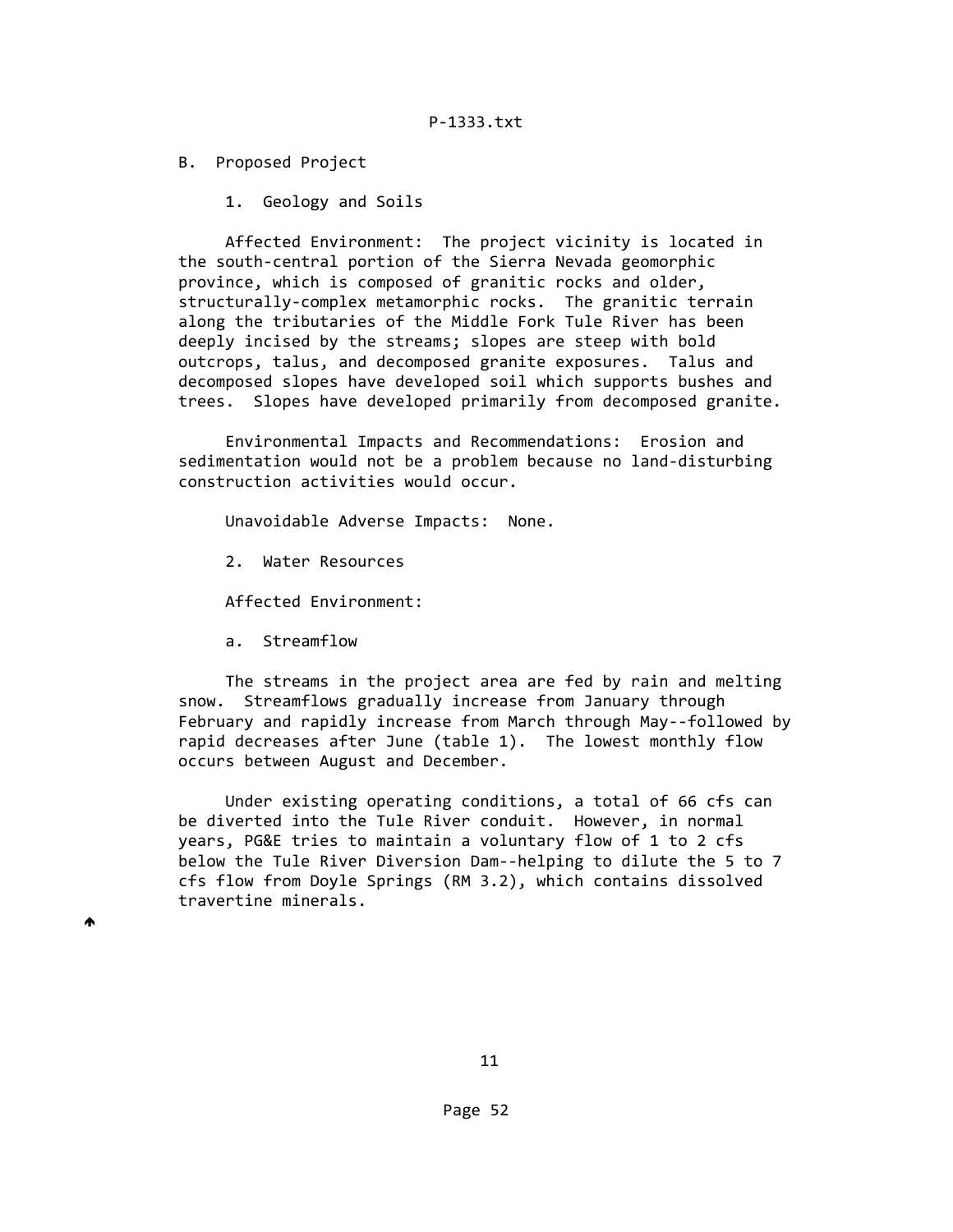Hossack and Meadow Creeks are small tributaries located below the Tule River and Doyle Springs Diversion Dams, respectively; neither provide substantial flow to the North Fork of the Middle Fork Tule River during the dry season. During the high flow months, the North Fork of the Middle Fork Tule River often exceeds the Tule River conduit's capacity, resulting in spills at both dams.

 Table 1. Average monthly flows (cfs) in the North Fork of the Middle Fork Tule River (Source: Pacific Gas and Electric, 1988). 1/

|           |        | Tule River Diversion Dam | Below Doyle | Below            |
|-----------|--------|--------------------------|-------------|------------------|
|           | above  | below                    | Springs     | Meadow Ck.       |
| Month     | RM 4.8 | RM 3.8                   | RM 3.2      | RM 1.5 to 2.2 2/ |
| January   | 23.5   | 1.1                      | 3.3         | 6.2              |
| February  | 30.0   | 1.3                      | 3.3         | 7.5              |
| March     | 47.4   | 1.4                      | 5.9         | 14.1             |
| April     | 66.3   | 7.5                      | 12.0        | 18.9             |
| May       | 120.2  | 62.1                     | 66.0        | 70.8             |
| June      | 63.1   | 7.0                      | 9.8         | 12.0             |
| July      | 25.6   | 2.2                      | 2.7         | 3.6              |
| August    | 15.0   | 2.2                      | 2.9         | 3.4              |
| September | 12.0   | 1.7                      | 2.5         | 2.7              |
| October   | 12.9   | 2.1                      | 3.3         | 3.2              |
| November  | 13.7   | 1.7                      | 2.5         | 3.2              |
| December  | 16.8   | 1.7                      | 3.1         | 4.0              |

1/ Fifteen year median.

2/ RM=at river mile.

b. Water Quality

 The water quality of the project reach of the North Fork of the Middle Fork Tule River is generally good; however, below Doyle Springs the water quality is characterized by increased levels of hardness, total dissolved solids, calcium, bicarbonate, total alkalinity, and electrical conductivity compared to other segments of the project area (table 2). Deposits of calcite have accumulated on the stream bottom below the Doyle Springs diversion dam.

 Lower project reaches, below Doyle Springs Diversion Dam, are also characterized by elevated water temperatures. Water temperatures generally increase from Tule River Diversion Dam to the powerhouse (table 3). The temperature in the vicinity of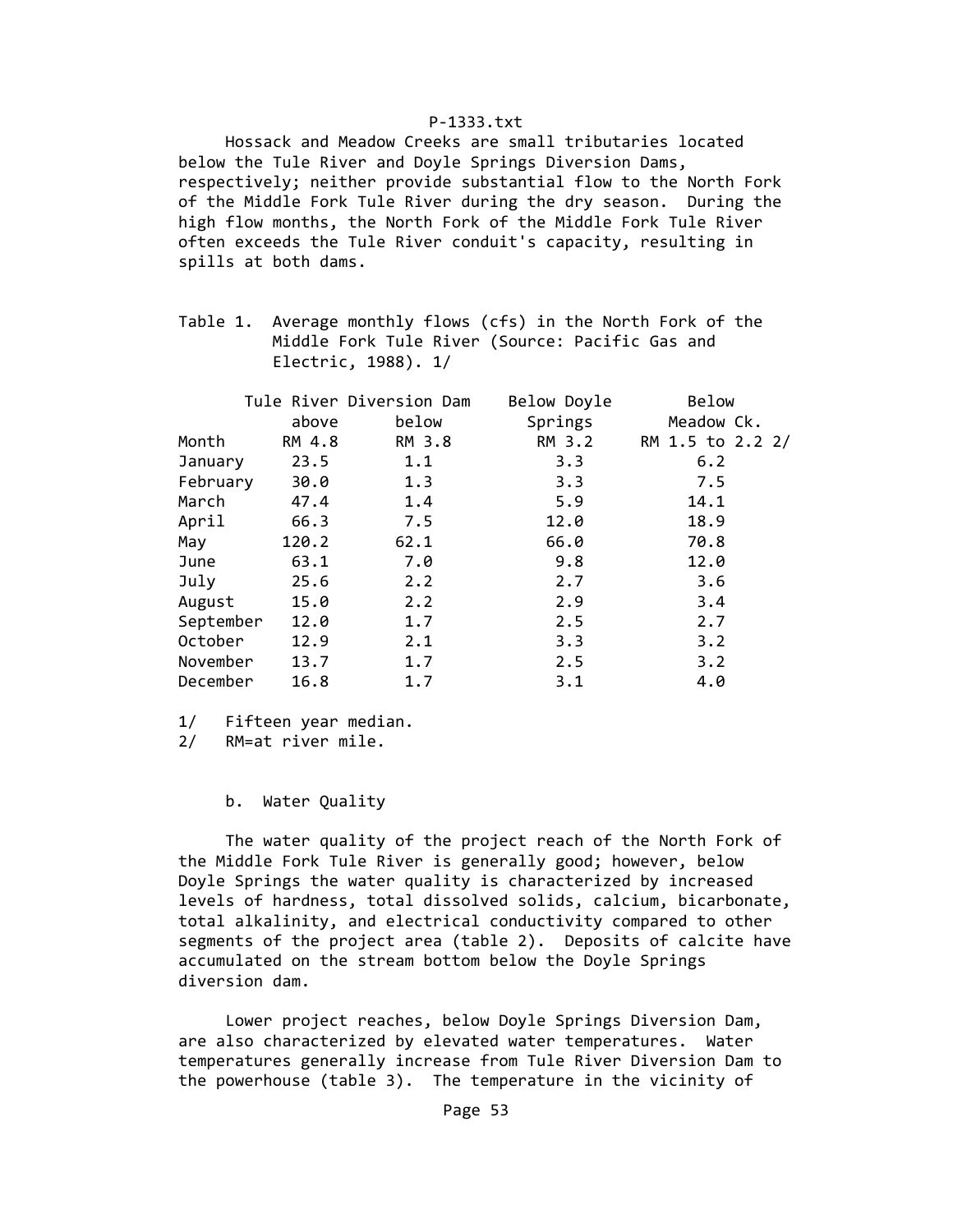W

 Doyle Springs is somewhat moderated by the addition of 5 to 7 cfs of cooler water from the springs.

12

 WRC has established a maximum electrical conductivity objective of 450 æmho/cm for the water in the project area (California State Water Quality Resources Control Board, 1975). This objective is being met, except for a short distance below the Doyle Springs diversion dam where the applicant measured 570 æmho/cm (table 2).

 Table 2. Water quality parameters measured in stream segments of the Tule River Project (Source: Pacific Gas and Electric Company, 1985).\*

|                     |      | Tule River Diversion Dam | Below   | Powerhouse |       |
|---------------------|------|--------------------------|---------|------------|-------|
|                     |      | Above Below              | Doyle   | Above      | Below |
|                     |      |                          | Springs |            |       |
| pH, field           | 7.80 | 7.55                     | 7.36    | 8.13       | 7.84  |
| pH, laboratory      | 7.90 | 8.11                     | 7.58    | 8.25       | 8.27  |
| Hardness            |      |                          |         |            |       |
| (as CaCO3)          | 40.1 | 39.5                     | 316     | 126        | 71.5  |
| Total dissolved     |      |                          |         |            |       |
| solids              | 79   | 76                       | 388     | 217        | 150   |
| Calcium             | 12.4 | 12.1                     | 107     | 37.7       | 22.3  |
| Bicarbonate         | 82.4 | 85.4                     | 437     | 212        | 128   |
| Total               |      |                          |         |            |       |
| alkalinity          |      |                          |         |            |       |
| (as CaCO3)          | 67.5 | 70.0                     | 358     | 174        | 105   |
| Electrical          |      |                          |         |            |       |
| conductivity        |      |                          |         |            |       |
| $(\text{amhos/cm})$ | 170  | 140                      | 570     | 350        | 200   |
| Dissolved           |      |                          |         |            |       |
| oxygen              | 9.04 | 8.96                     | 8.50    | 8.66       | 9.0   |
| (% saturation)      | 84%  | 83%                      | 85%     | 90%        | 86%   |
|                     |      |                          |         |            |       |

 \* Recorded as milligrams per liter unless otherwise indicated. Data collected on June 19, 1984.

Page 54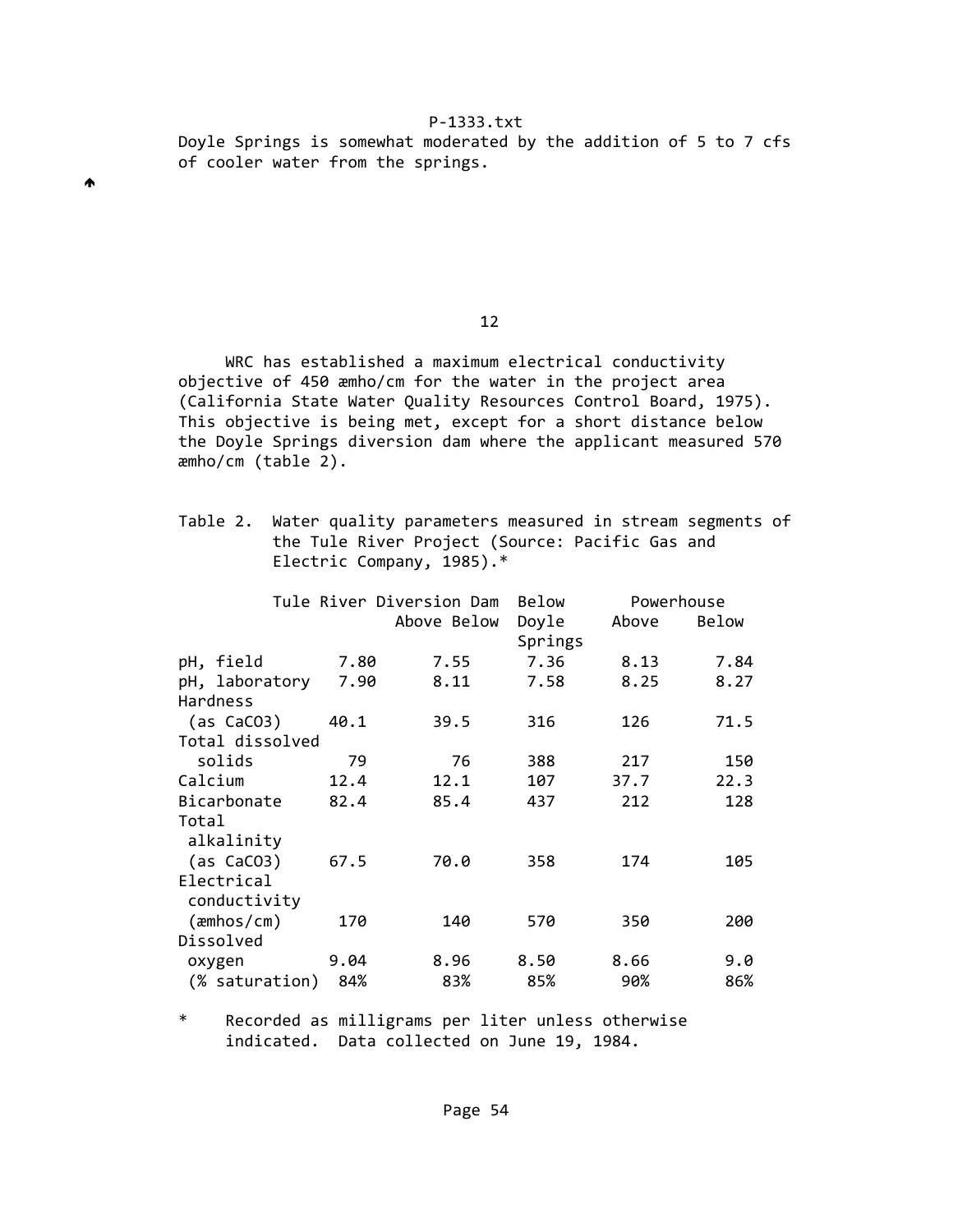#### Environmental Impacts and Recommendations:

 The bypassed reach is characterized by elevated water temperatures during the summer months. Increasing the existing minimum flow releases would improve the water temperatures for trout, especially in the reach below Doyle Springs. This issue is addressed in section V.B.3.

 Diverting flows at the Tule River Diversion Dam reduces the river flow near Doyle Springs. Consequently, the high levels of calcium carbonate that characterize Doyle Springs are no longer diluted and more readily precipitate out of solution. PG&E estimates that a flow of 100 to 250 cfs below the dam is necessary to reduce the downstream calcium deposits‐‐ the existing lowest average monthly flow above the dam is 12.0 cfs

13 and 13 and 13 and 13 and 13 and 13 and 13 and 13 and 13 and 13 and 13 and 13 and 13 and 13 and 13 and 13 an

 (table 1). We conclude that the calcium deposits would not be reduced significantly by increasing flow unless the current minimum flow releases are increased substantially (i.e., 100 to 200 cfs).

Unavoidable Adverse Impacts: None.

A

 Table 3. Tule River water temperatures (èC) recorded during 1984 (Source: Woodward‐Clyde Consultants, 1985a).

| Date |             | Tule River    | Wishon | Below                    | Above Tule River |
|------|-------------|---------------|--------|--------------------------|------------------|
|      |             | Diversion Dam | Pump   | Doyle Springs Powerhouse |                  |
| 7/1  | mean        | 15.79         | 16.23  | 16.48                    | 20               |
|      | maximum     | 19            | 17.5   | 17                       | 22.5             |
|      | 7/15 mean   | 16.67         | 16.58  | 16.77                    | 21.04            |
|      | maximum     | 18            | 17     | 17                       | 23               |
| 8/1  | mean        | 16.46         | 16.48  | 16.69                    | 21.25            |
|      | maximum     | 19.5          | 17.5   | 17                       | 23               |
|      | $8/15$ mean | 16.66         | 16.54  | 16.54                    | 19.79            |
|      | maximum     | 19.2          | 17     | 17                       | 20.5             |
| 9/1  | mean        | 15.25         | 15.78  | 15.98                    | 17.76            |
|      | maximum     | 17.2          | 17.1   | 17.1                     | 19.6             |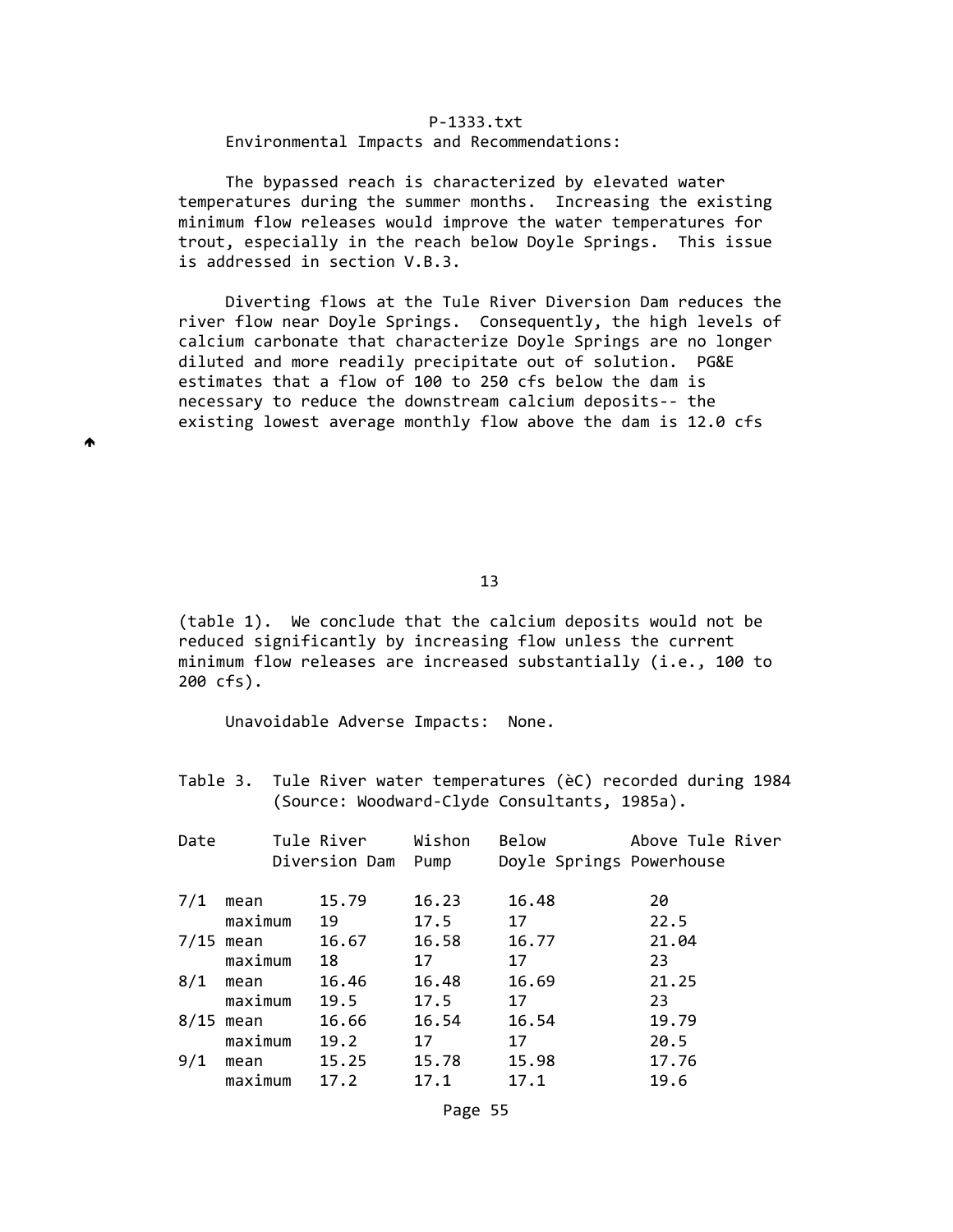| P-1333.txt |       |       |       |       |  |  |
|------------|-------|-------|-------|-------|--|--|
| 9/15 mean  | 15.38 | 16.01 | 16.19 | 18.86 |  |  |
| maximum    | 17.4  | 16.8  | 16.4  | 20.6  |  |  |
| 10/1 mean  | 10.88 | 13.8  | 14.84 | 14.3  |  |  |
| maximum    | 11.9  | 14.2  | 15.2  | 15.8  |  |  |

3. Fishery Resources

Affected Environment:

a. Fish species and populations

 Tule River, Meadow Creek, and Hossack Creek contain reproducing populations of rainbow trout and brown trout. Of the 1,176 fish sampled from the North Fork of the Middle Fork Tule River in 1984, PG&E found the following: (1) rainbow trout comprised 83 percent of the number sampled and 72 percent of the biomass; (2) brown trout comprised 11 percent of the number and 27 percent of the biomass; (3) California roach comprised 6 percent of the number and 1 percent of the biomass; and (4) a greater abundance of trout occurred in some of the less accessible portions of the river.

 Earlier field surveys and stocking practices indicate that Sacramento squawfish and brook trout have been found in the North

♠

# 14

 Fork of the Middle Fork Tule River, but were not observed during the 1984 samples.

 Since 1950, DFG has stocked about 3,500 pounds of catchable‐ sized rainbow trout per year in the North Fork of the Middle Fork Tule River at points with vehicular access--historically between Camp Four Road (RM 1.2) and Doyle Springs Housing Development (RM 4.4). Since about 1983, DFG has not planted fish in the river below the Wishon Campground (personal communication, Gilbert Banuelos, Kern River Hatchery, July 16, 1991). Currently, four locations are accessible‐‐one at the Doyle Springs Housing Development and three at the Wishon Campground. Between 100 and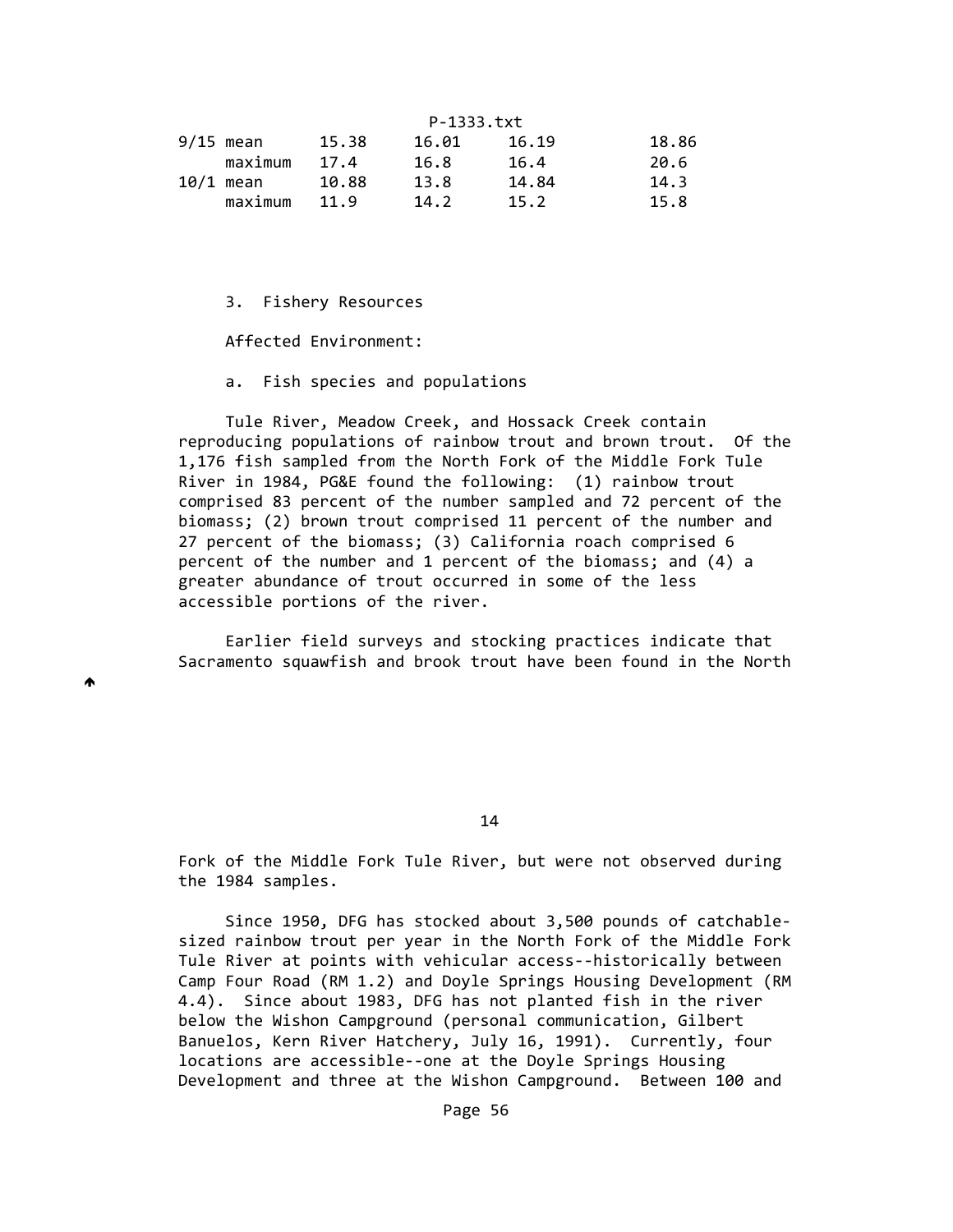200 pounds of fish (at 2 fish/pound) are distributed between these locations once a week between April through August. Stocking is discontinued when the yearly allotment has been reached or when the DFG fish stocking criteria are no longer met.

 PG&E is conducting a research and development program (R&D) at several of their project streams, including the North Fork of the Middle Fork Tule River, to determine the relationship between base streamflow and fish standing crops (Pacific Gas and Electric Company, 1988). Between 1986 and 1989, in addition to the 1984 Tule River Project application studies, PG&E collected summer and fall electrofishing data, streamflows, and stream flow modeling data for the U.S. Fish and Wildlife (FWS) Instream Flow Incremental Flow Methodology (IFIM) (Bovee, 1982; Milhous et al., 1989; Stalnaker et al., 1976; Trihey, 1979). Study sections were selected in the North Fork of the Middle Fork Tule River above and below the Tule River Diversion Dam, at RM 4.8 and RM 3.8, respectively.

 We did the following: (1) simulated the hydraulics of the R&D study's monthly low flows using the FWS's Physical Habitat Simulation Model; (2) generated rainbow and brown trout weighted usable area (WUA) habitat values (Raleigh et al., 1984; Raleigh et al., 1986) at the sampled flows; and (3) compared the adult habitat values with each study sites' fall electrofishing adult numbers (table 4). The mean adult rainbow and brown trout WUA values and total adult trout numbers of the upper R&D study section, where flows were greater, were approximately twice as great as those below the Tule River Diversion Dam. Rainbow trout were much more numerous than brown trout.

 From 1984 through 1987, DFG electrofished 66 sections from 30 major west slope Sierra Nevada stream reaches. The streams are located over a 400‐mile‐long range between Sonora and Bakersfield, California‐‐the North Fork of the Middle Fork Tule River is located about 100 miles north of this range's southern boundary. The surveys show that the Tule River project area is a productive trout section. The R&D study sites' mean of 803 adult-sized fish per mile (table 4) is more than the 638 per mile

▲

15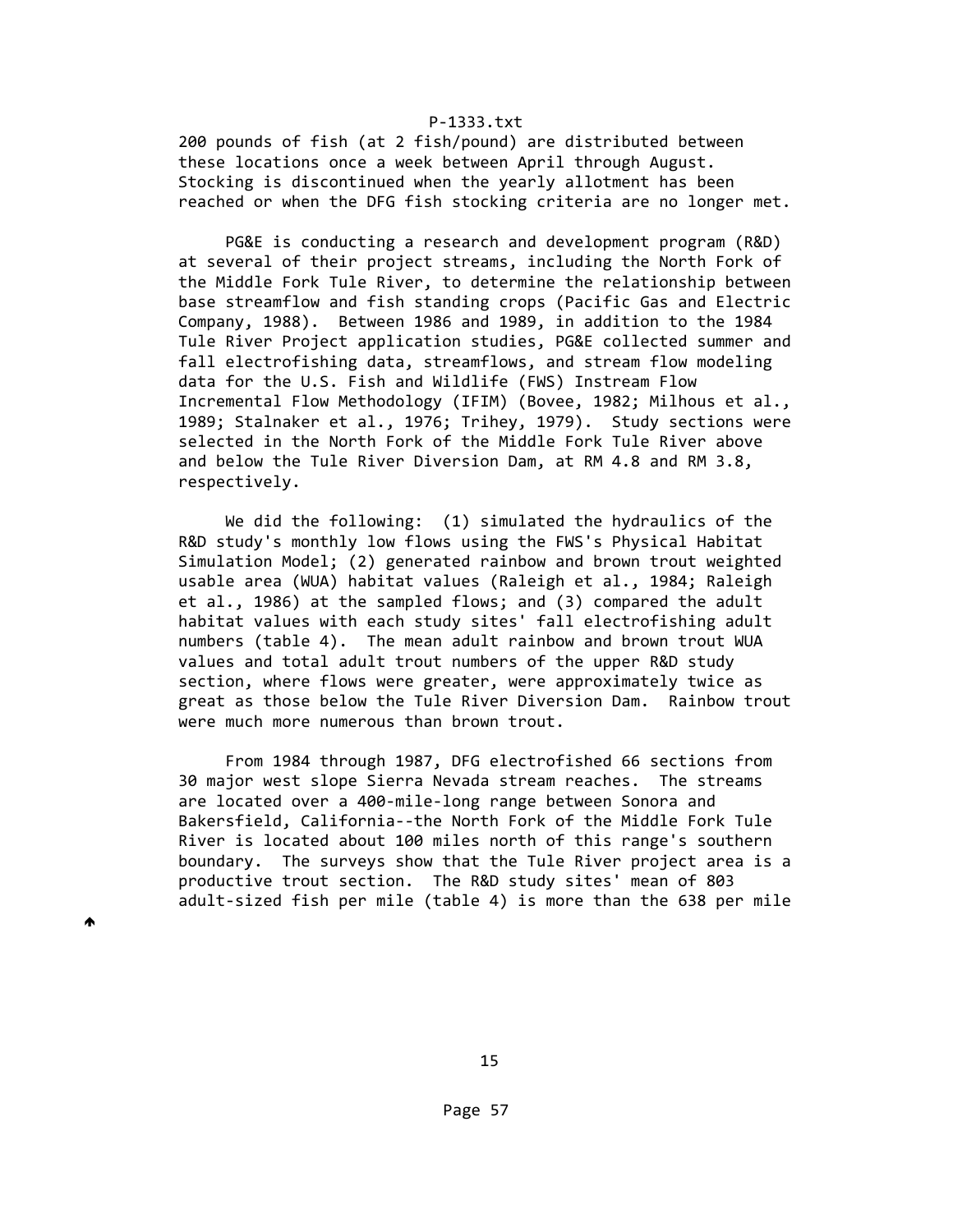|             |                                |                   |                         | Table 4. Low flow habitat values (WUA) and fall electrofishing   |        |
|-------------|--------------------------------|-------------------|-------------------------|------------------------------------------------------------------|--------|
|             |                                |                   |                         | data from the R&D study sites, located above and below           |        |
|             |                                |                   |                         | the Tule River Diversion Dam (Source: the staff                  |        |
|             |                                |                   |                         | generated from Pacific Gas and Electric Company, 1990).          |        |
|             |                                |                   |                         | ABOVE THE TULE RIVER DIVERSION DAM (RM 4.8)                      |        |
|             |                                | Rainbow Trout WUA |                         | Electrofishing data                                              |        |
| Year        |                                |                   | Flow Fry Juvenile Adult | Adults/mile lbs/ac*                                              |        |
|             | (cfs)                          |                   |                         |                                                                  |        |
| 1986        |                                | 15 7,111 7,363    | 10,569                  | 193                                                              | 7.80   |
| 1987        | 9                              | 7,451 6,817 8,858 |                         | 209                                                              | 8.14   |
| 1988        | $\overline{4}$                 | 7,388 5,685 6,729 |                         | 193                                                              | 7.88   |
| 1989        | 6                              | 7,504 6,245 7,675 |                         | 177                                                              | 6.83   |
| Mean        |                                | 7,364 6,528       | 8,458                   | 193                                                              | 7.66   |
|             |                                | Brown Trout WUA   |                         | Electrofishing data                                              |        |
| Year        | Flow                           |                   | Fry Juvenile Adult      | Adults/mile lbs/ac                                               |        |
|             | (cfs)                          |                   |                         |                                                                  |        |
| 1986        | 15                             | 1,091 2,322 2,904 |                         | 853                                                              | 49.20  |
| 1987 — 1987 | 9                              | 752 1,938 2,378   |                         | 596                                                              | 45.20  |
| 1988        | $\overline{4}$                 | 434 1,433         | 1,658                   | 1,143                                                            | 48.80  |
| 1989        | 6                              | 565 1,668         | 1,985                   | 1,223                                                            | 50.78  |
| Mean        | 711                            | 1,840             | 2,231                   | 954                                                              | 48.50  |
|             | Combined Means (Total trout)   |                   |                         | 1,147                                                            | 56.16  |
|             |                                |                   |                         | -------------BELOW THE TULE RIVER DIVERSION DAM (RM 3.8)-------- |        |
|             |                                | Rainbow Trout WUA |                         | Electrofishing data                                              |        |
| Year        | Flow                           |                   | Fry Juvenile Adult      | Adults/mile lbs/ac                                               |        |
|             | (cfs)                          |                   |                         |                                                                  |        |
| 1986        | 4,858<br>$\mathbf{1}$          | 3,226             | 4,103                   | 306                                                              | 17.37  |
| 1987        | $\mathbf{H}$<br>$\mathbf{1}$   | $\mathbf{H}$      | $\mathbf{u}$            | 97                                                               | 5.77   |
| 1988        | $\mathbf{H}$ .<br>$\mathbf{1}$ | $\mathbf{H}$      | $\mathbf{H}$            | 97                                                               | 4.21   |
| 1989        | $\mathbf{H}$<br>$\mathbf{1}$   | $\mathbf{H}$      | $\mathbf{H}$            | 137                                                              | 6.85   |
| Mean        | 4,858                          | 3,226             | 4,103                   | 159                                                              | 8.55   |
|             |                                | Brown Trout WUA   |                         | Electrofishing data                                              |        |
| Year        | Flow<br>Fry                    | Juvenile Adult    |                         | Adults/mile                                                      | lbs/ac |
|             | (cfs)                          |                   |                         |                                                                  |        |
| 1986        | 171<br>1                       | 690               | 928                     | 563                                                              | 52.52  |
| 1987        | П<br>1                         | H.                | п                       | 153                                                              | 25.02  |
| 1988        | п<br>1                         | п                 | п                       | 193                                                              | 31.73  |
| 1989        | $\mathbf{1}$<br>п              | п                 | п                       | 290                                                              | 24.56  |
| Mean        | 171                            | 690               | 928                     | 300                                                              | 33.46  |
|             | Combined Means (Total trout)   |                   |                         | 459                                                              | 42.01  |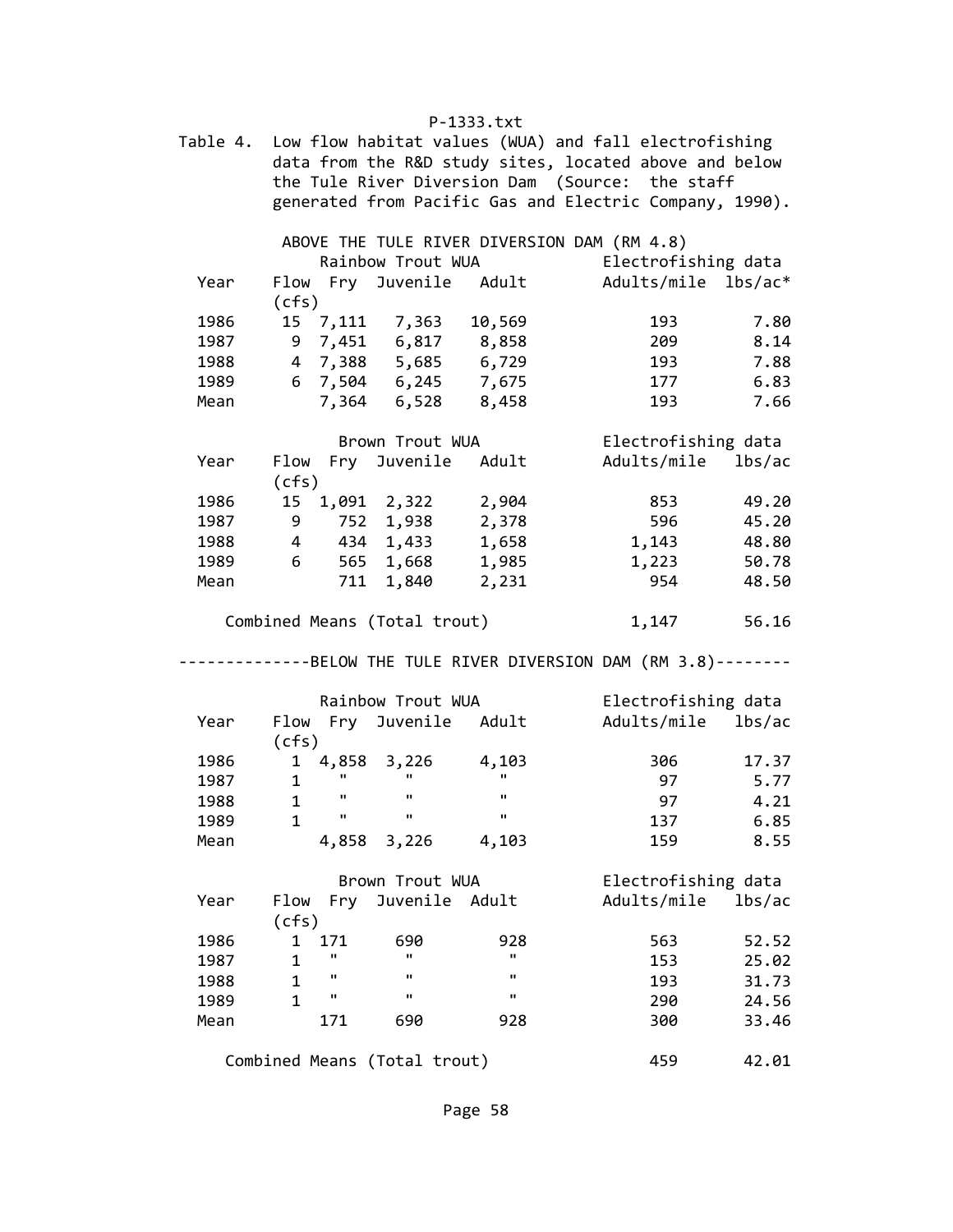P‐1333.txt Mean of both sections (Total trout) 803 49.09

\* Pounds per acre.

♠

16

 found in other west slope Sierra Nevada streams (Dienstadt et al., 1987). In addition, the R&D sites produced a mean biomass of 49.09 pounds per acre, compared with 51.2 pounds per acre for other west slope Sierra Nevada streams.

b. Fish habitat

 Above Doyle Springs Diversion Dam: This section is characterized as pool‐riffle habitat with an average channel gradient of three percent. Much of this section's habitat is comprised of pools, estimated to be 60 percent of the total area. The substrate in this section is dominated by small boulders and rubble. Spawning habitat, consisting of small pockets of gravel behind boulders in pools, is located sporadically throughout the reach.

 With a flow release of 1 cfs at the Tule River Diversion Dam, daily mean water temperatures increase downstream toward the Doyle Springs diversion dam, but remain less than 20èC in the 0.7‐mile‐long section‐‐even during a very hot and dry July.

 Below Doyle Springs Diversion Dam: The basic habitat characteristics in this section are similar to those in the upstream section; however highly mineralized inflow from Doyle Springs has considerable influence on its habitat. Mineral deposits (travertine) cover rock and sediments, and commonly form benches at the lower end of pools. In late June 1984, benthic algal production was substantial below Doyle Springs, and commonly formed dense mats on the stream bottom that tended to bind fine sediments and small debris.

 Doyle Springs helps cool the water below the Doyle Springs Diversion Dam (RM 3.2), but temperatures can exceed 20èC in the 1.1‐mile‐long section above the powerhouse in normal temperature years (table 3). During extreme temperature conditions, the 2.8‐ mile‐long section above the powerhouse can exceed 20èC.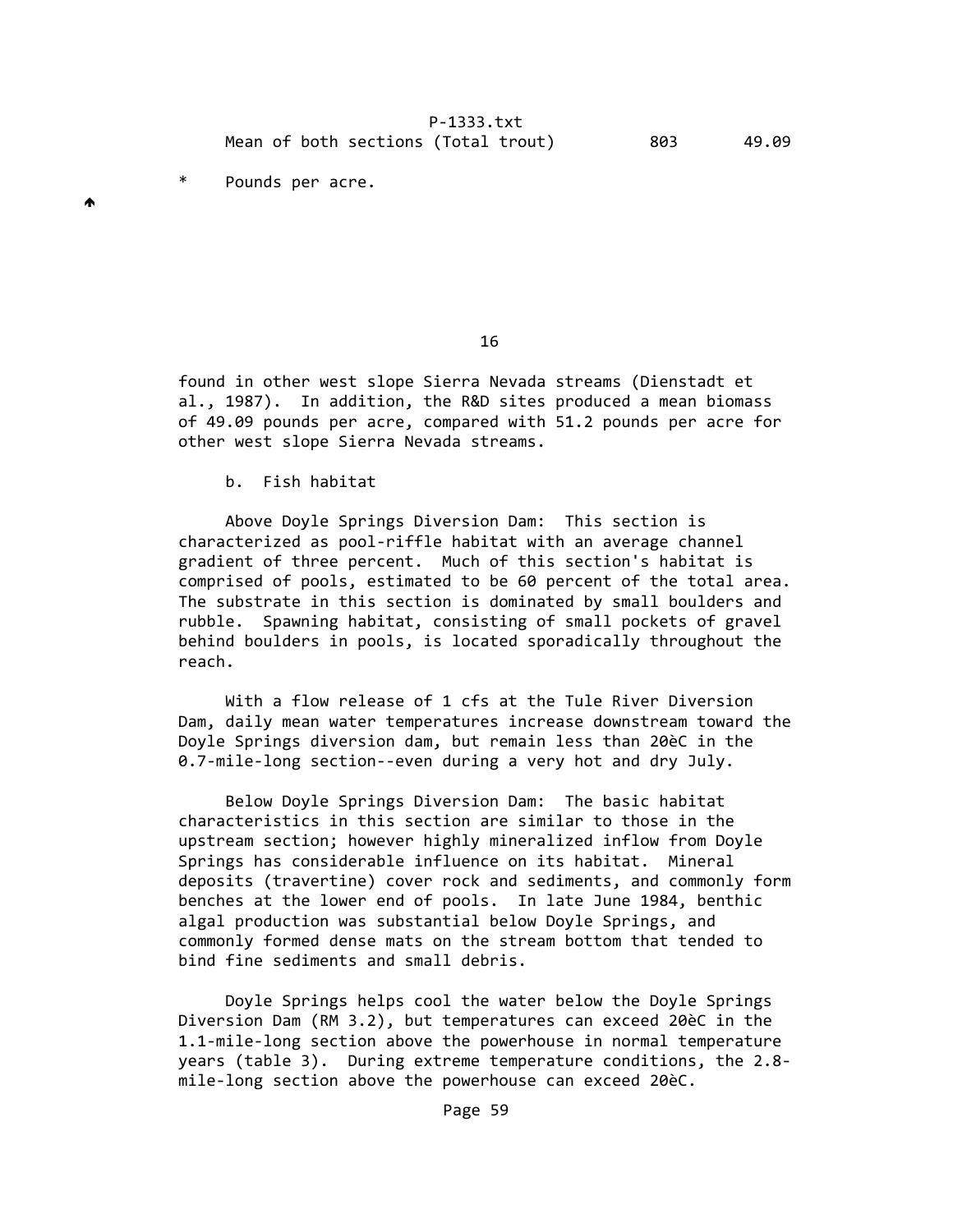#### c. Recreational fishing

♠

 During the 1984 summer recreation season, PG&E conducted a recreational user survey to obtain recreational use patterns and levels in the immediate project vicinity. Visitor interviews were conducted at six sites throughout the project area to determine recreational visitor use and experience in the project area.

 The total recreational use in the project vicinity is estimated at 12,660 visitor days annually. In the recreational user survey, a visitor-day is defined as any portion of a day that one visitor recreated in the area (personal communication, Tom Studley, Fishery Biologist, Pacific Gas and Electric Company,

17

 San Francisco, California, May 6, 1991). Participation in recreational fishing accounts for 14 percent of this use; we calculate recreational fishing use in the project area at 1,772 visitor days annually. Recreational use is expected to increase by 41 percent in the project area by the year 2020.

 The local DFG biologist says that the current demand for recreational fishing in the project area is high (personal communication, Alice Low, Fishery Biologist, California Department of Fish and Game, Fresno, California, May 2, 1991). She said that most campgrounds near the project are full on summer weekends and many campers go to the area to fish for trout.

Environmental Impacts and Recommendations:

a. Instream flows

 There are currently no minimum flow requirements for the project, although PG&E provides a voluntary 1 to 2 cfs release at the Tule River Diversion Dam. Increasing the streamflow between the dam and the powerhouse would increase the amount of trout habitat and reduce the water temperatures in the 3.7‐mile‐long project section of the North Fork of the Middle Fork Tule River.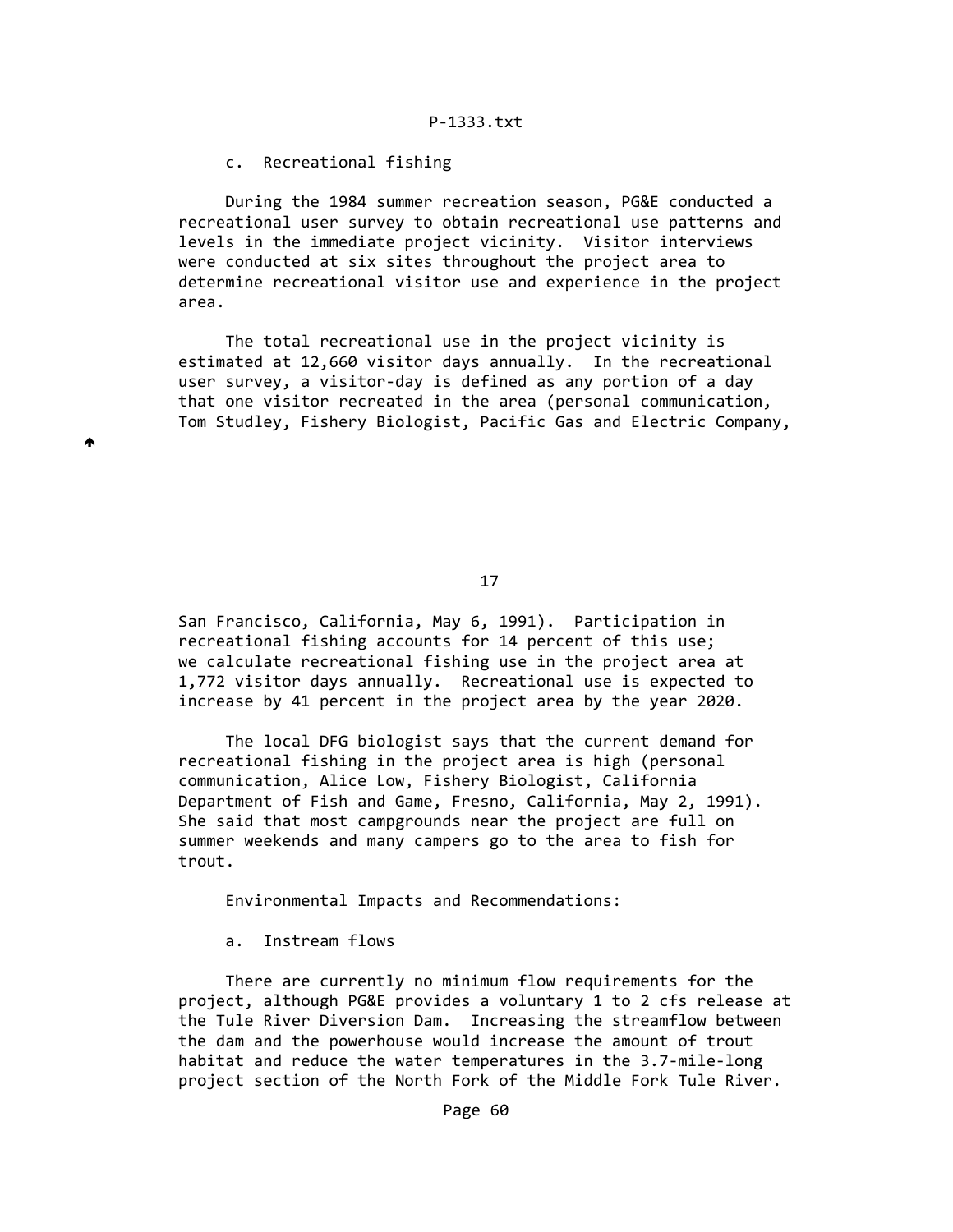These enhancements would be most pronounced during the summer low flow period‐‐especially July‐‐when the existing flow‐related habitat values are low and water temperatures are high.

 Streamflow release below Tule River Diversion Dam: The stream section affected by this release is located between Tule River Diversion Dam and Doyle Springs Diversion Dam, a distance of 0.7 miles (figure 2).

 The various minimum streamflow release proposals for below the Tule River Diversion Dam are presented in table 5.

 Proposed and agency recommended streamflows for below the Tule River Diversion Dam (table 5) would enhance both trout species. The degree of enhancement would vary for the species' four life stages. Generally, as flows increase, predicted WUA also increase for all life stages except rainbow trout fry. Rainbow trout fry habitat peaks at 7 cfs; WUA peaks above 12 cfs for all other life stages for both species', the lowest mean natural monthly flow (table 6). No spawning habitat is provided at the existing flow of 1 cfs.

 The FS's recommendation (table 5) is based on increased fish habitat and aesthetics during the recreation season. FS states the following: (1) increasing the present minimum releases to 4 and 7 cfs would increase fish habitat and provide anglers with a greater opportunity to catch fish; and (2) campers and other recreationers in the Wishon Campground area would benefit from

♠

18

 the increased water flow because of its greater attractiveness (attachment 1).

 The DFG's and FWS's recommendation (table 5) is designed to increase the habitat for wild trout by providing added: (1) spawning habitat for rainbow trout during March and April‐‐when the Tule River Diversion Dam is not spilling; (2) incubation and rearing habitat for juvenile trout during the summer months; (3) summer adult holding habitat; and (4) a somewhat reduced winter maintenance flow.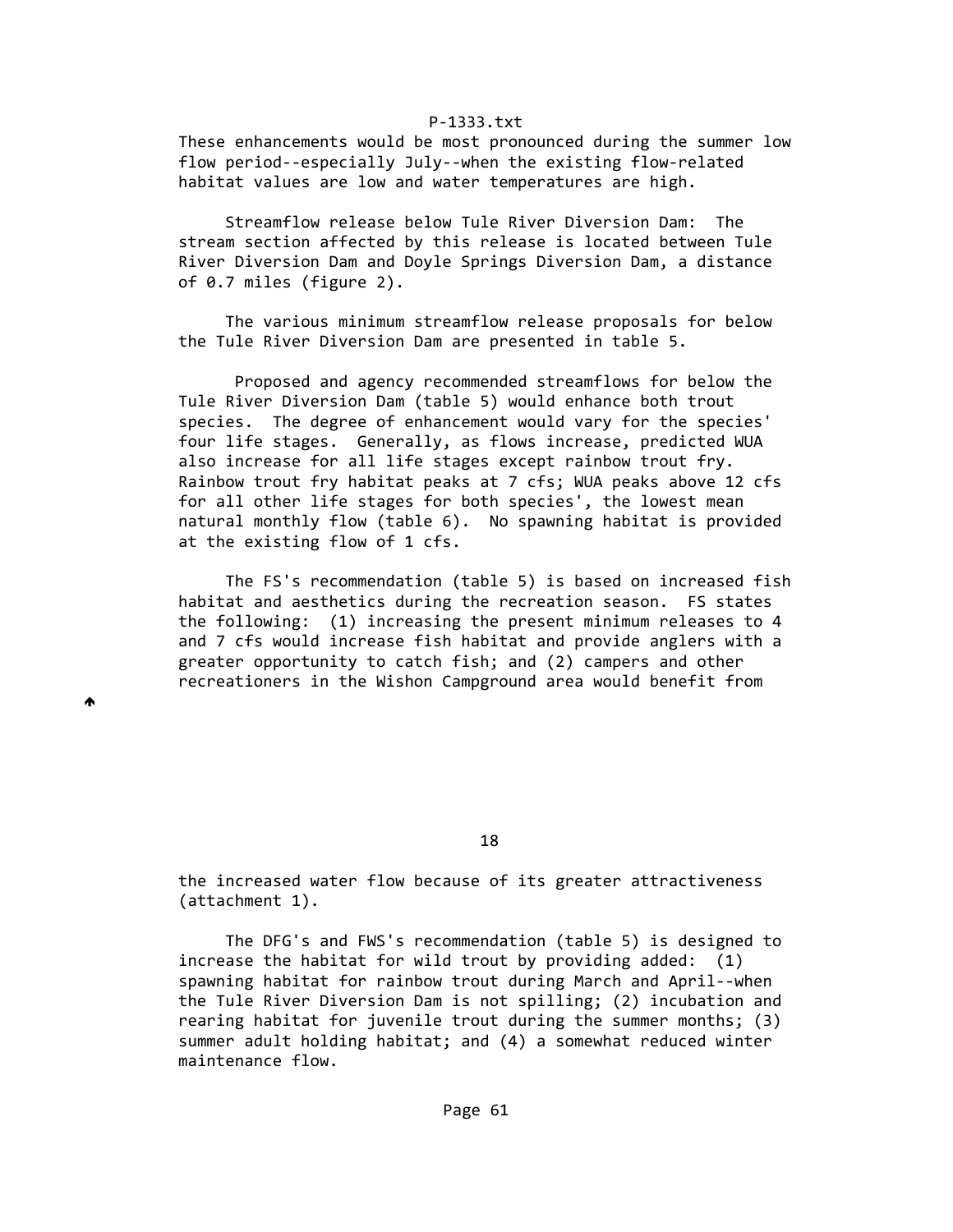Table 5. PG&E and resource agencies alternative flow recommendation (in cfs) below Tule River Diversion Dam (Source: the staff).

|           | PG&E normal year   | FS wet | <b>DFG</b> |  |
|-----------|--------------------|--------|------------|--|
| Month     | and FS dry year 1/ | year   | and FWS    |  |
| January   | 4                  | 4      | 8          |  |
| February  |                    | 4      | 8          |  |
| March     | 4                  | 4      | 10         |  |
| April     | 4                  | 4      | 12         |  |
| May       |                    | 72/    | 12         |  |
| June      |                    |        | 10         |  |
| July      | 4                  |        | 10         |  |
| August    | 4                  |        | 10         |  |
| September |                    |        | 10         |  |
| October   |                    |        | 8          |  |
| November  |                    | 4      | 8          |  |
| December  |                    |        | 8          |  |

- 1/ PG&E proposes a dry-year release of 2 cfs. FS dry year definition: any 12‐month period beginning May 1 in which the inflow to Lake Success for the water year, as forecast on April 1 by the State of California Department of Water Resources (DWR), and as may be adjusted by the State on May 1 or June 1, will be 50 percent or less of the average for such water year, as computed by the State for the 50‐year period used at the time. If during a designated dry year, the February 1 of March 1 DWR forecast indicates that dry year conditions no longer prevail, normal year flow releases will resume within 30 days of the forecast date.
- 2/ May 15 to September 15.

₳

 Excluding dry year flow regimes, the various alternatives would increase existing rainbow trout adult habitat by 47.1 to 100.9 percent and juvenile habitat by 38.8 to 69.7 percent; increases in fry habitat would be similar under each alternative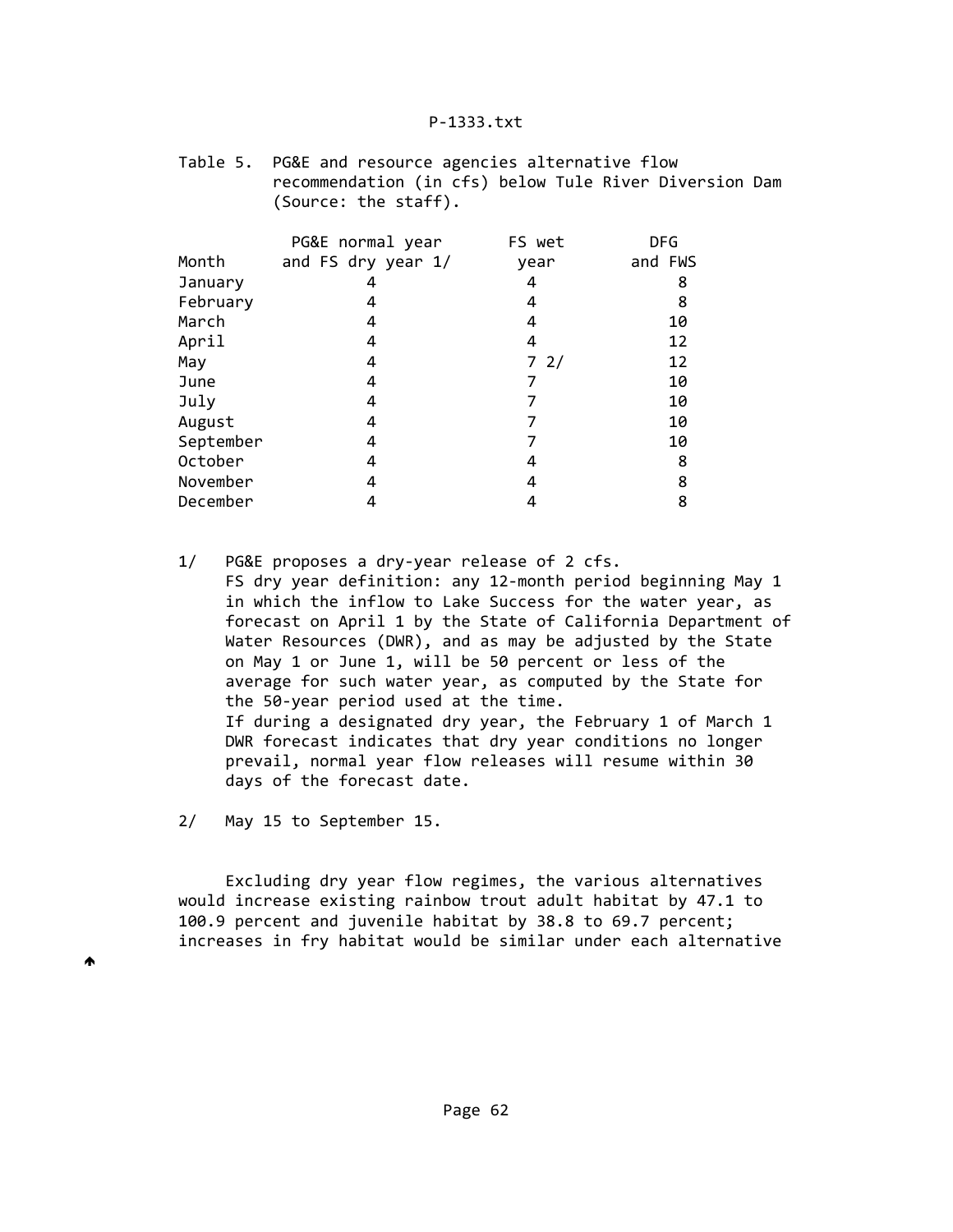20.4 to 22.1 percent (table 7). PG&E's dry year recommendation would increase habitat of all life stages by a small amount (less than 20 percent). All the flow regimes would provide the greatest percent increase for adult habitat, followed by juvenile habitat, and then fry habitat.

RAINBOW TROUT

| Discharge          | Adult | Juvenile | Fry   | Spawning       |
|--------------------|-------|----------|-------|----------------|
| 1.00               | 4574  | 4096     | 6136  | 0              |
| 2.00               | 5476  | 4806     | 6844  | 0              |
| 3.00               | 6158  | 5303     | 7202  | 0              |
| 4.00               | 6728  | 5684     | 7387  | 0              |
| 5.00               | 7224  | 5990     | 7474  | 0              |
| 6.00               | 7675  | 6245     | 7504  | $\overline{7}$ |
| 7.00               | 8100  | 6469     | 7509* | 22             |
| 8.00               | 8497  | 6659     | 7489  | 28             |
| 9.00               | 8858  | 6817     | 7451  | 32             |
| 10.00              | 9191  | 6950     | 7397  | 39             |
| 11.00              | 9499  | 7064     | 7342  | 54             |
| 12.00              | 9788* | 7162*    | 7287  | 70             |
| 13.00              | 10065 | 7242     | 7231  | 80             |
| 14.00              | 10325 | 7307     | 7171  | 87             |
| 15.00              | 10570 | 7363     | 7111  | 109            |
| <b>BROWN TROUT</b> |       |          |       |                |
| Discharge          | Adult | Juvenile | Fry   | Spawning       |
| 1.00               | 823   | 865      | 148   | 0              |
| 2.00               | 1219  | 1119     | 280   | 12             |
| 3.00               | 1465  | 1294     | 364   | 31             |
| 4.00               | 1658  | 1433     | 434   | 50             |
| 5.00               | 1830  | 1557     | 501   | 66             |
| 6.00               | 1985  | 1668     | 565   | 83             |
| 7.00               | 2124  | 1764     | 626   | 109            |
| 8.00               | 2254  | 1854     | 689   | 149            |
| 9.00               | 2378  | 1938     | 752   | 188            |
| 10.00              | 2494  | 2016     | 813   | 224            |
| 11.00              | 2600  | 2089     | 873   | 258            |
| 12.00              | 2696* | 2156*    | 931*  | 294            |
| 13.00              | 277   | 2217     | 987   | 356            |
| 14.00              | 2844  | 2272     | 1041  | 420            |
| 15.00              | 2904  | 2322     | 1091  | 481            |

Table 6. Rainbow and brown trout WUA habitat values for the North Fork of the Middle Fork Tule River (Source: Staff generated from Pacific Gas and Electric Company, 1990).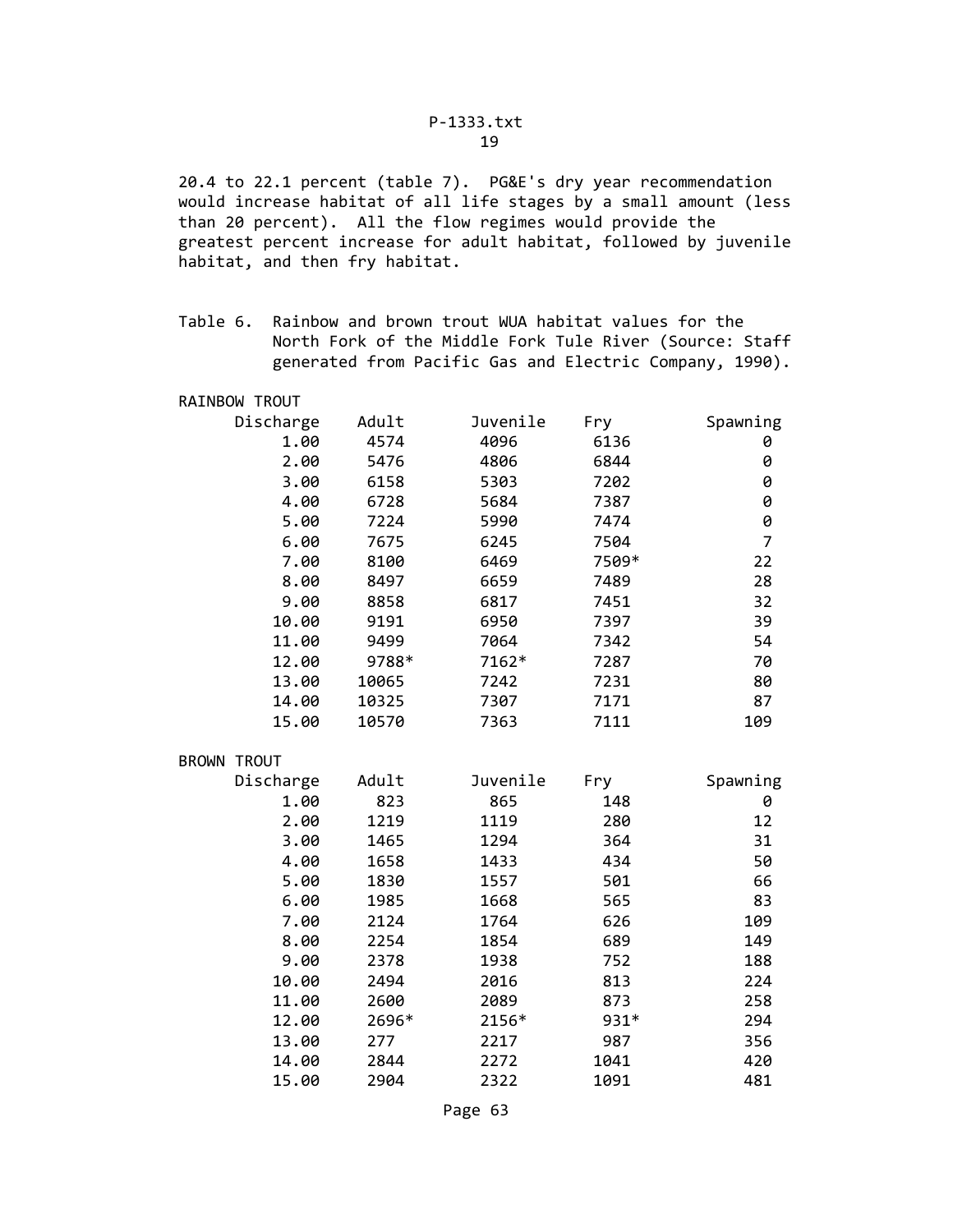W

 \* Maximum habitat between 0 and 12 cfs, the lowest mean natural monthly flow.

 $20$ 

 In addition to the WUA changes for the rainbow trout life stages shown in table 7, 45.22 sq ft/1000 ft more rainbow trout spawning habitat would be available in April with a flow of 12 cfs--compared to the median monthly flow of 7.5 cfs (table 1). No improvement in habitat would occur in May since existing spills yield a median monthly flow of 62.1 cfs below the Tule River Diversion Dam in May, exceeding all recommended flows.

 Table 7. Change in summer WUA for three life stages of rainbow trout with alternative minimum flows below the Tule River Diversion Dam (Source: the staff generated from Pacific Gas and Electric Company, 1990).

| Proponent                                                                                    | Flow<br>(cfs) | Adult        | Weighted usable area below the<br>North Fork diversion dam for each<br>alternative and the increase or<br>decrease in WUA between proposals.<br>Juv | Fry          |
|----------------------------------------------------------------------------------------------|---------------|--------------|-----------------------------------------------------------------------------------------------------------------------------------------------------|--------------|
| Existing flow                                                                                | $\mathbf 1$   | 4574         | 4096                                                                                                                                                | 6135         |
| PG&E's normal year flow<br>Change in WUA between<br>the existing flow and<br>PG&E's proposal | 4             | 6728<br>2154 | 5685<br>1589                                                                                                                                        | 7388<br>1253 |
| FS's normal year flow                                                                        | 7             | 8100         | 6469                                                                                                                                                | 7509         |
| Change in WUA between<br>FS's and PG&E's flow<br>proposals                                   |               | 1372         | 784                                                                                                                                                 | 121          |
| DFG/FWS summer flow                                                                          | 10            | 9190         | 6950                                                                                                                                                | 7397         |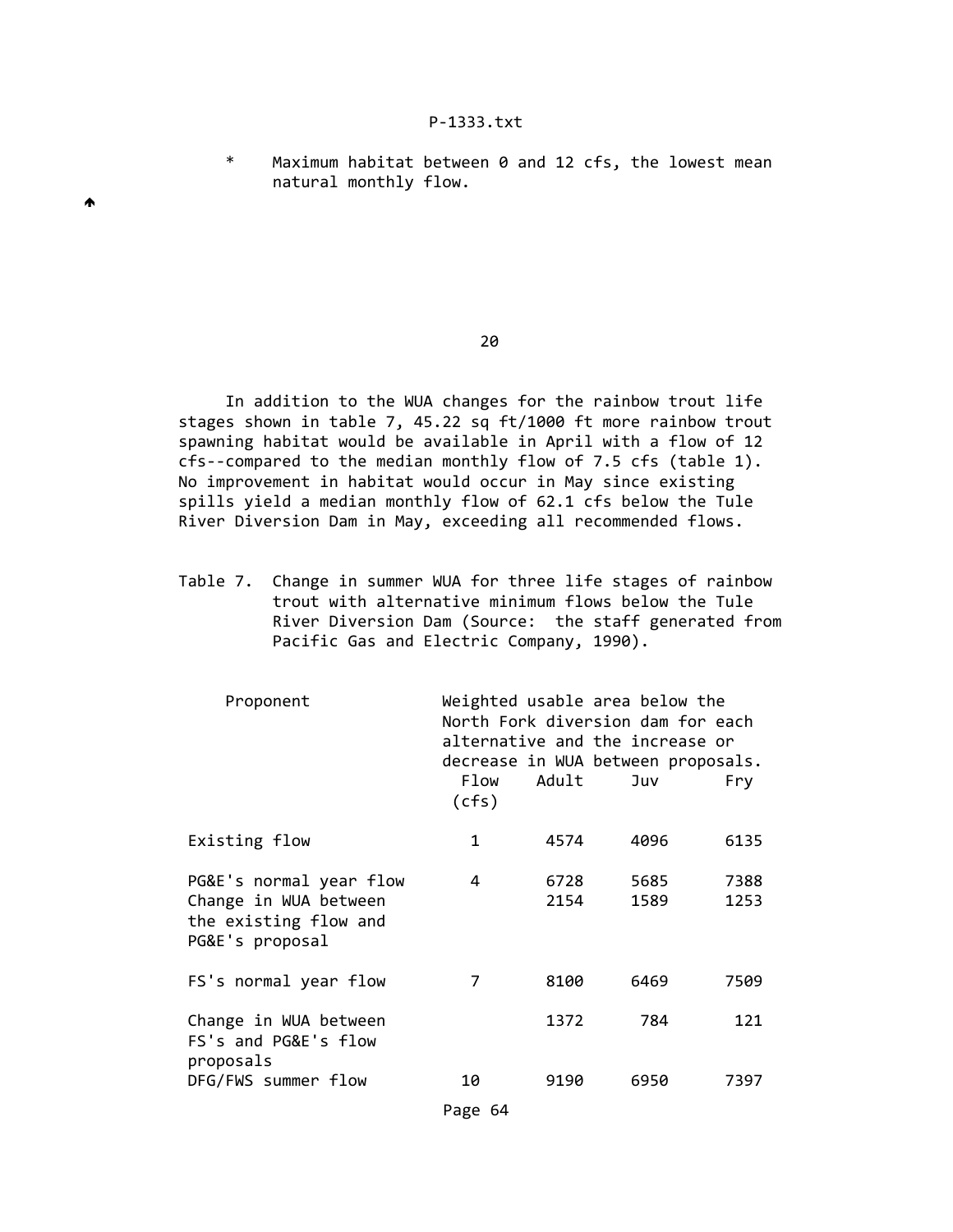Change in WUA between 1090 481 ‐112 DFG/FWS's and FS's flow proposals

A

 Brown trout spawning habitat would increase from the existing 11.69 sq ft/1000 ft (spawning habitat at 2 cfs‐‐October through December) to 49.99 under PG&E's proposal, to 108.96 under the FS recommendation, and to 294.29 under the FWS and DFG recommendations.

 All of the recommendations for flows downstream of the Tule River Diversion Dam would result in habitat enhancement for rainbow and brown trout over existing conditions. Each of the

21

 recommendations assume the continued operation of the project at some level; for our purposes, we consider that the recommendations represent the range of reasonable alternatives. However, the FS and PG&E proposals are directed more at enhancement of the fishery under current management alternatives, while the FWS/DFG proposal envisions a change in fisheries management towards creating conditions for self‐sustaining trout populations.

 Under section 4(e) of the Federal Power Act, the FS recommendations are mandatory unless we determine that a higher flow is needed. The IFIM analysis shows that trout habitat continues to improve with more flow well beyond the upper limit of the range of alternatives. As indicated earlier, however, the range of alternatives really represents a range of management options. As such, these options should be balanced with other uses of the water.

 The primary values of the river downstream of the Tule River Diversion Dam are the aesthetic and recreational fishery contributions to public use of the area. In order to determine the level at which these values would provide public benefits, considering both power and nondevelopmental values, we did an analysis of power benefits in relation to the value of the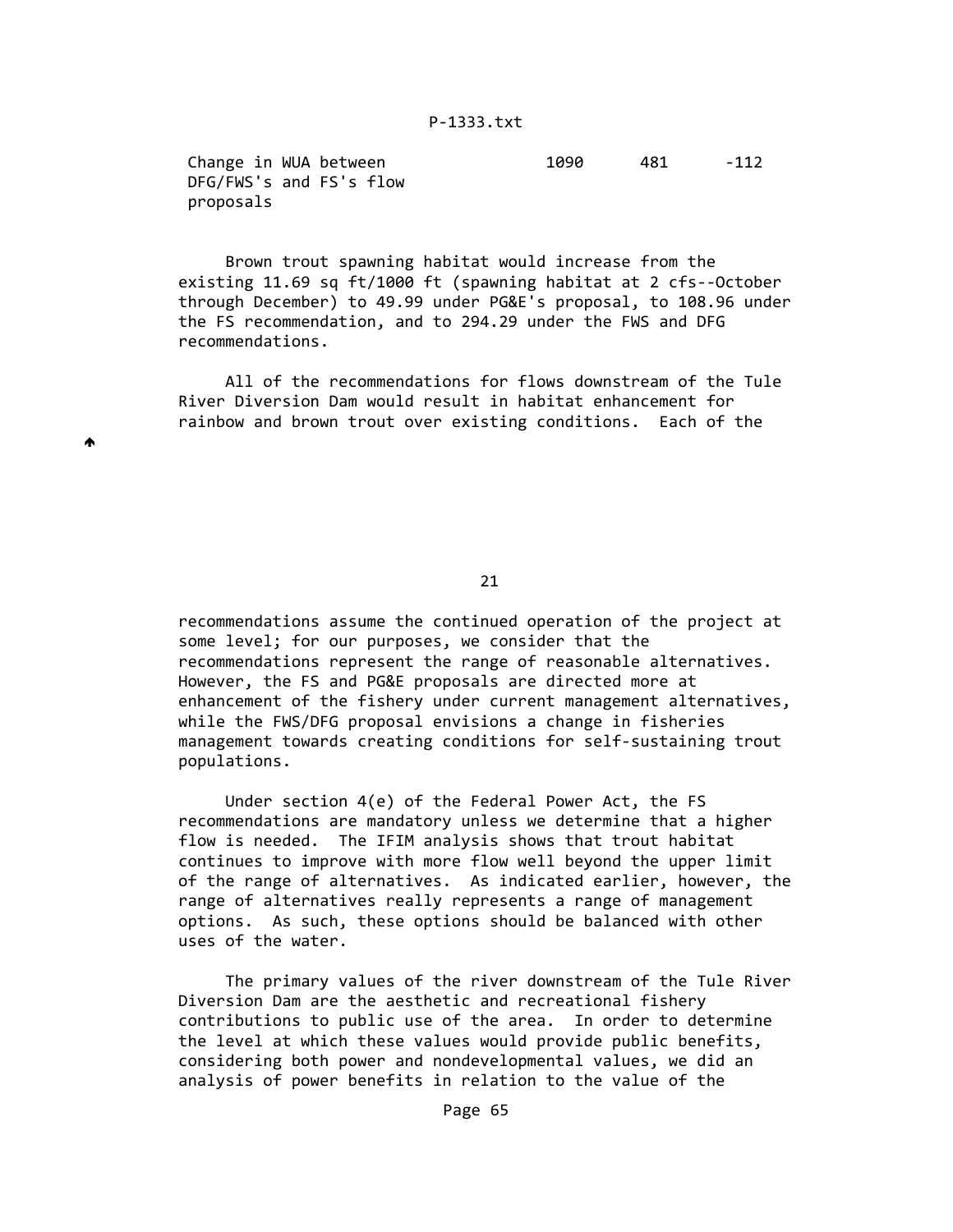fishery based primarily on willingness‐to‐pay techniques. The results of the analysis (see appendix A), indicate that the willingness‐to‐pay value of the fishery that corresponds to the FS recommended minimum flows exceeds the value for trout fishing derived from surveys in California. Accordingly, we conclude that the FS recommended minimum flows for the reach of the river downstream of the Tule River Diversion Dam are adequate.

 Streamflow regime below the Doyle Springs Diversion Dam: This stream section is located between the Doyle Springs Diversion Dam and the powerhouse (figure 2). The various minimum streamflow release proposals for this section are presented in table 8.

 In this section, water temperature is more limiting to trout production than flow related habitat. At one time, DFG stocked fish in this reach at the Camp Four Road crossing. Currently, all fish are stocked at or above the Wishon Campground where water conditions are more favorable.

W

<u>22</u>

 Table 8. PG&E and resource agencies alternative flow recommendations (in cfs) below Doyle Springs Diversion Dam (Source: the staff).

| Month     | PG&E* | FS | <b>DFG</b> | <b>FWS</b> |
|-----------|-------|----|------------|------------|
| January   |       | 2  |            |            |
| February  | 4     |    |            |            |
| March     |       |    |            |            |
| April     |       |    | 4          |            |
| May       | 4     |    | 4          |            |
| June      |       |    |            |            |
| July      |       |    |            |            |
| August    | 4     |    |            |            |
| September | 4     |    |            |            |
| October   | 4     |    |            |            |
| November  | 4     |    |            |            |
| December  |       |    |            |            |
|           |       |    |            |            |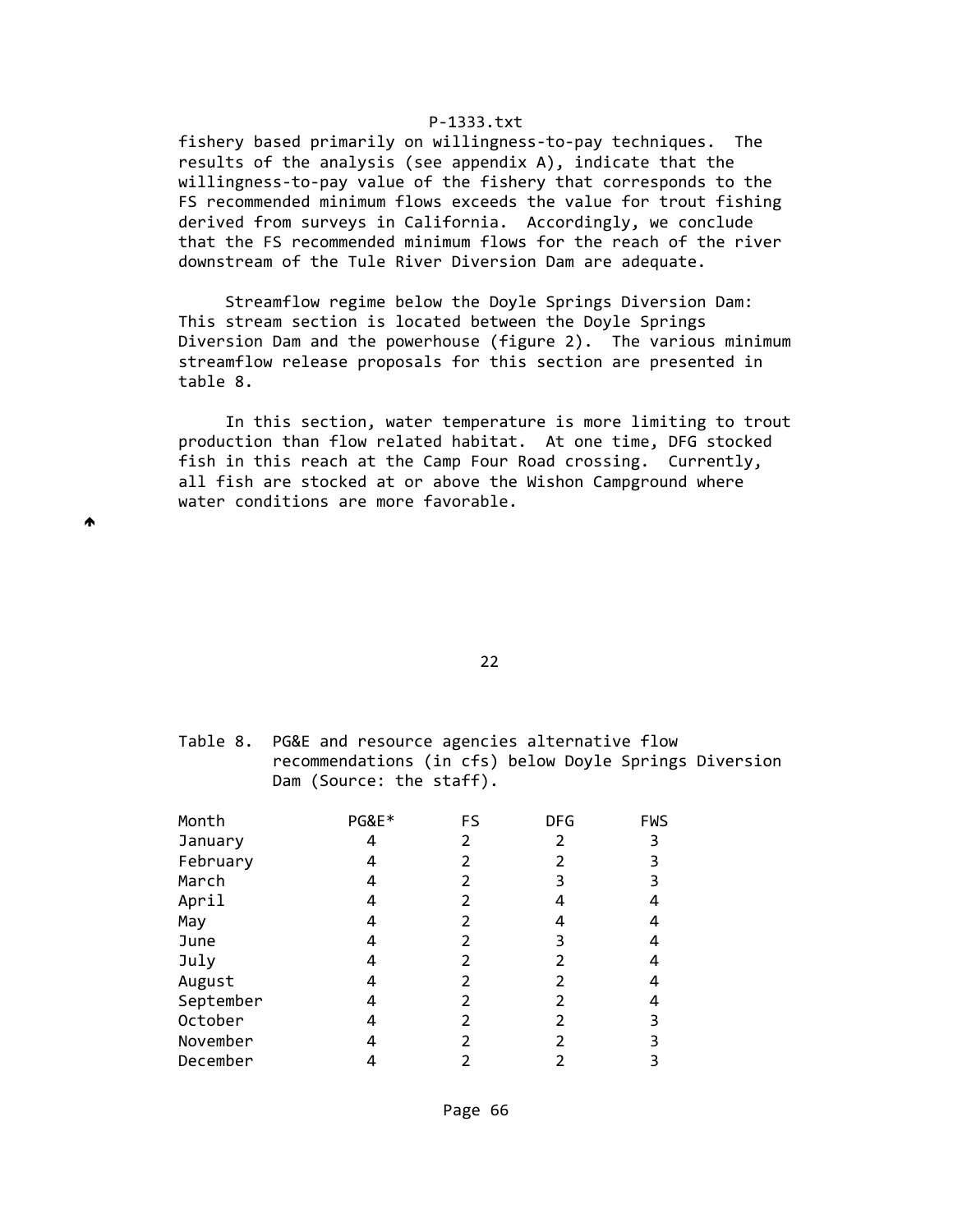P‐1333.txt \* Proposed dry‐year release is 2 cfs.

 DFG uses their standard temperature and flow criteria for determining if catchable trout stocking will be permitted in streams. 9/

 The relationship between streamflow and water temperature was modeled by PG&E to determine how much flow is necessary during the months of July through September to provide usable trout temperature conditions (Woodward‐Clyde Consultants, 1985a). Two temperature criteria were used for this evaluation: (1) daily mean temperatures based on criteria for acceptable long‐ term growth‐‐criteria selected was 20èC; and (2) daily maximum temperatures based on upper incipient lethal temperatures‐‐ criteria selected was 25èC and 27èC for rainbow and brown trout,

9/ DFG's standards are:

₳

 Catchable trout shall not be stocked in streams when water temperatures reach 75è F (23.88èC) and it appears that such temperatures will continue to occur regularly or when streamflows drop below 10 cfs. The exception is that suitable streams with flows between 2 and 10 cfs may be planted if water temperatures do not exceed 70è F (21.11èC) and other conditions are satisfactory. Stocking shall be discontinued if conditions are unsuitable because of shallow water, lack of pools, growth of algae, poor water quality, or other reasons (California Department of Fish and Game Operations Manual, Section 5355).

<u>23 and 23 and 23 and 23 and 23 and 23 and 23 and 23 and 23 and 23 and 23 and 23 and 23 and 23 and 23 and 23 and 23 and 23 and 23 and 23 and 23 and 23 and 23 and 23 and 23 and 23 and 23 and 23 and 23 and 23 and 23 and 23 a</u>

 respectively. Literature citings, other than those used by PG&E, indicate that adult lake rainbow trout select temperatures between 7 and 18èC (Fast, 1973; May, 1973), and avoid permanent residence in temperatures above 18èC (May, 1973). Adult stream rainbow trout select temperatures between 12 and 19.3èC (Bell, 1973; Cherry et al., 1977; Garside and Taft, 1958; McCauley et al., 1977). We believe that PG&E's water temperature criteria are reasonable.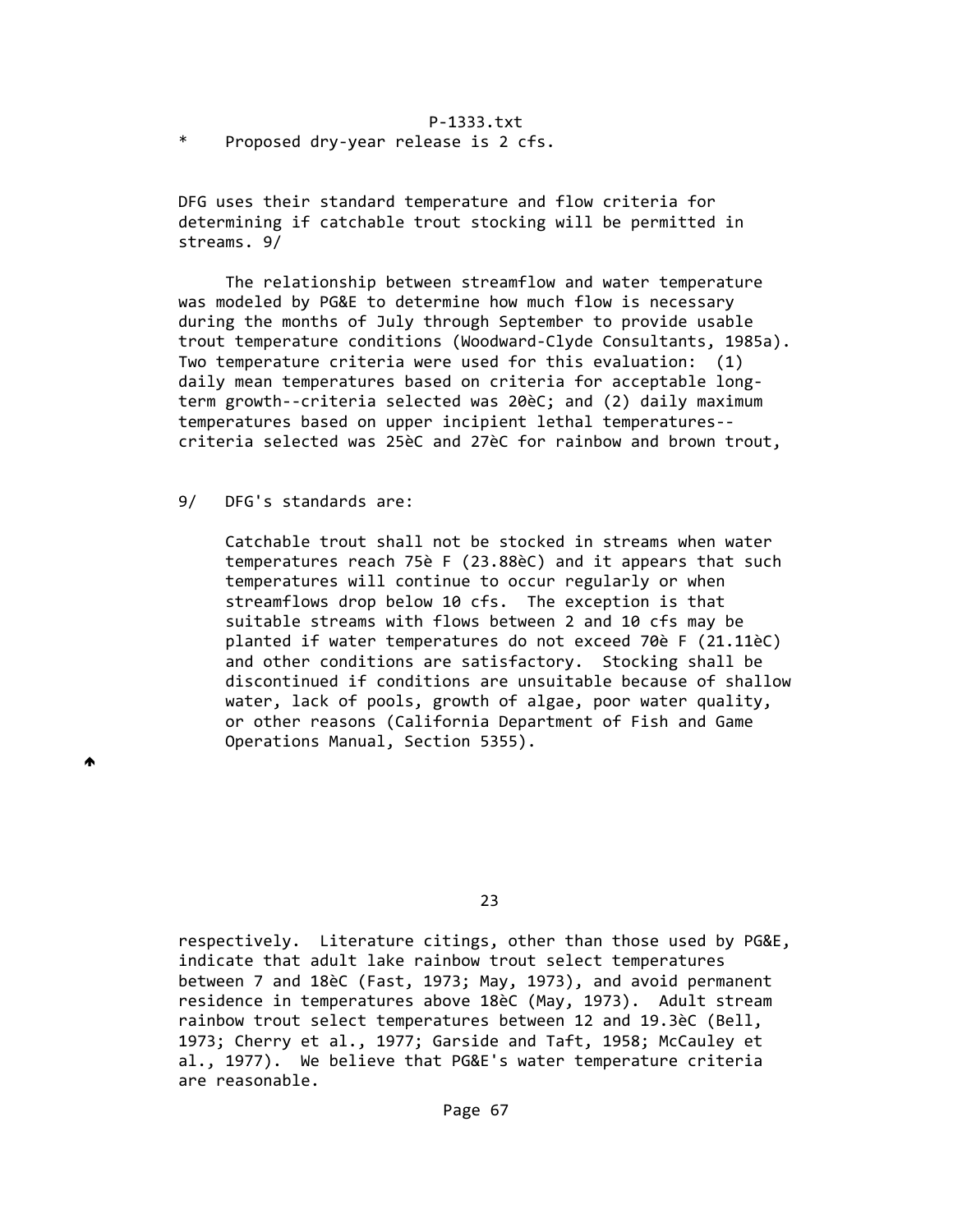Water temperatures were simulated for normal and extreme meteorological and hydrological conditions. Normal conditions were based on the 50 percent exceedance hydrology and the meteorology associated with the historical median monthly air temperature. Extreme conditions were defined as 90 percent exceedance for hydrology and 10 percent exceedance for air temperature conditions (dry and warm, respectively).

 Longitudinal water temperature simulations for flows between 0 and 50 cfs were conducted for five stream reaches between the Tule River Diversion Dam and the powerhouse. The percentage of the distance for each stream reach which satisfied the usable criteria was determined. During normal conditions, 1 cfs provides usable trout water temperatures for the entire project reach, except in July for the 1.1‐mile‐long section above the powerhouse. A flow simulation of 5.2 cfs provides 100 percent usability during a normal July. In an extreme July, a release of 10.3 cfs would be required to produce 100 percent usability of the project section (table 9).

 The FS and DFG recommendation of 2 cfs would provide complete protection throughout the project area during an extreme September, but in an extreme July and August much of the habitat below Doyle's Spring Diversion Dam would not be usable (table 9). The PG&E and FWS recommendation of 4 cfs would provide some improvement compared to 2 cfs, but the lower two study reaches (river miles 1.9 to 0.2) would still not be 100 percent usable in July and August (table 9).

 DFG commented that PG&E's temperature model should be verified before adopting a permanent flow regime below the Doyle Springs Diversion Dam. If the thermal criteria can't be achieved on a long‐term reliable basis, PG&E would request increased flows for the period between July to September.

 Although FWS doesn't plan to recommend an increase in their flow recommendation based on a post‐relicensing temperature monitoring study, FWS still believes that temperature monitoring is necessary below the Doyle Springs Diversion Dam to clarify the relationship between instream flows and water temperature, and to determine project impacts.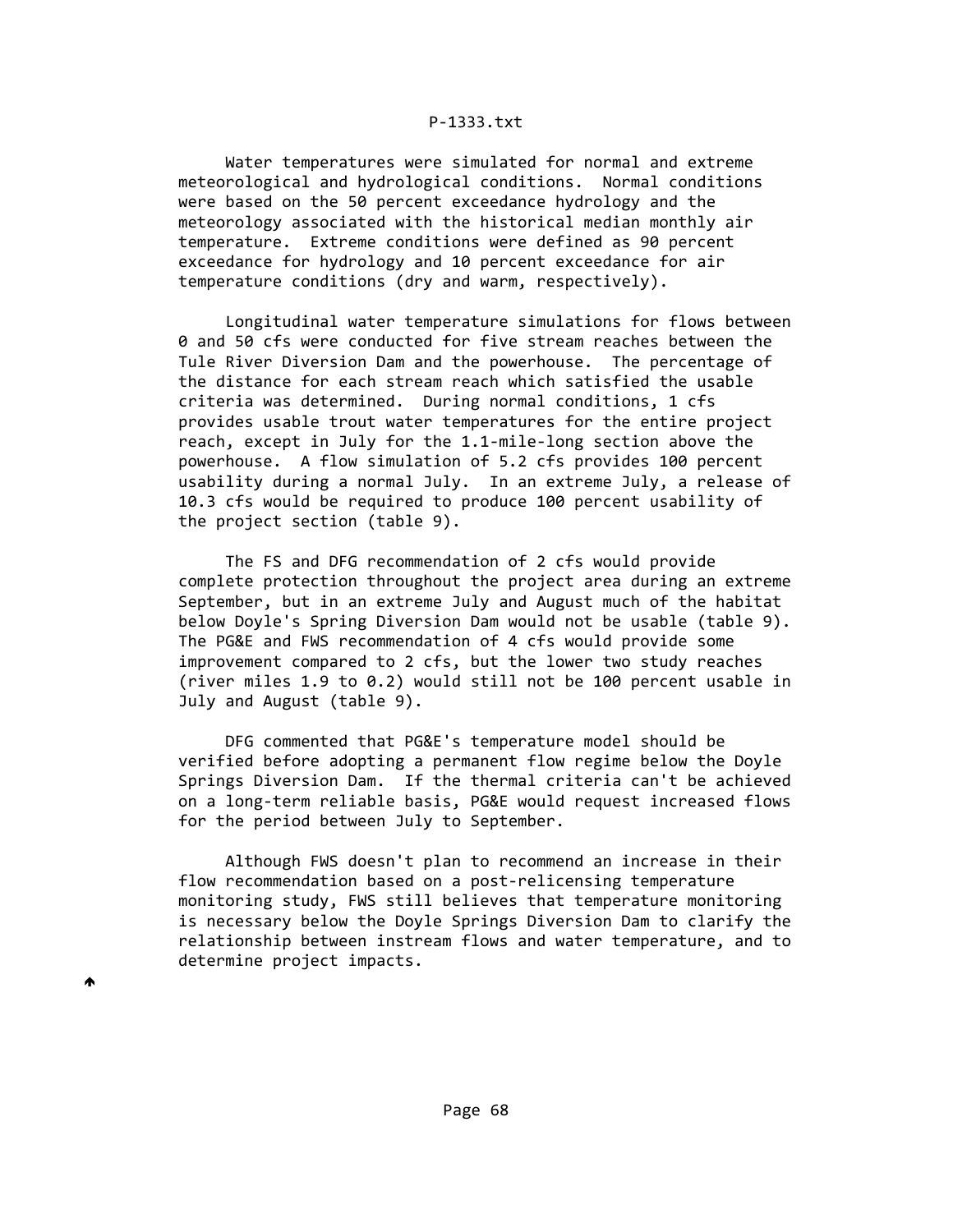Table 9. Percent of temperature usable habitat in the North Fork of the Middle Fork Tule River under different minimum flow regimes during extreme summer conditions between Tule River and Doyle Springs Diversion Dams (Source: Woodward‐Clyde Consultants, 1985a, as modified by staff)

Streamflow (cfs)

| Month     | River Mile<br>(RM) | $\mathbf{1}$ | $\overline{2}$ | $\overline{4}$ | $\overline{7}$ | 10.3 |
|-----------|--------------------|--------------|----------------|----------------|----------------|------|
| July      |                    |              |                |                |                |      |
|           | $3.9 - 3.2$        | 100          | 100            | 100            | 100            | 100  |
|           | $3.2 - 3.0$        | 100          | 100            | 100            | 100            | 100  |
|           | $3.0 - 1.9$        | 90           | $90 - 100$     | 100            | 100            | 100  |
|           | $1.9 - 1.3$        | 0            | $0 - 72$       | 72-100         | 100            | 100  |
|           | $1.3 - 0.2$        | 0            | 0              | $0 - 32$       | 84             | 100  |
| August    |                    |              |                |                |                |      |
|           | $3.9 - 3.2$        | 100          | 100            | 100            | 100            | 100  |
|           | $3.2 - 3.0$        | 100          | 100            | 100            | 100            | 100  |
|           | $3.0 - 1.9$        | 100          | 100            | 100            | 100            | 100  |
|           | $1.9 - 1.3$        | 54           | 54-100         | 100            | 100            | 100  |
|           | $1.3 - 0.2$        | 0            | $0 - 64$       | 64-100         | 100            | 100  |
| September |                    |              |                |                |                |      |
|           | $3.9 - 3.2$        | 100          | 100            | 100            | 100            | 100  |
|           | $3.2 - 3.0$        | 100          | 100            | 100            | 100            | 100  |
|           | $3.0 - 1.9$        | 100          | 100            | 100            | 100            | 100  |
|           | $1.9 - 1.3$        | 100          | 100            | 100            | 100            | 100  |
|           | $1.3 - 0.2$        | 100          | 100            | 100            | 100            | 100  |

We recommend a year-long flow in this section of 2 cfs because: (1) the agencies' decreased resource management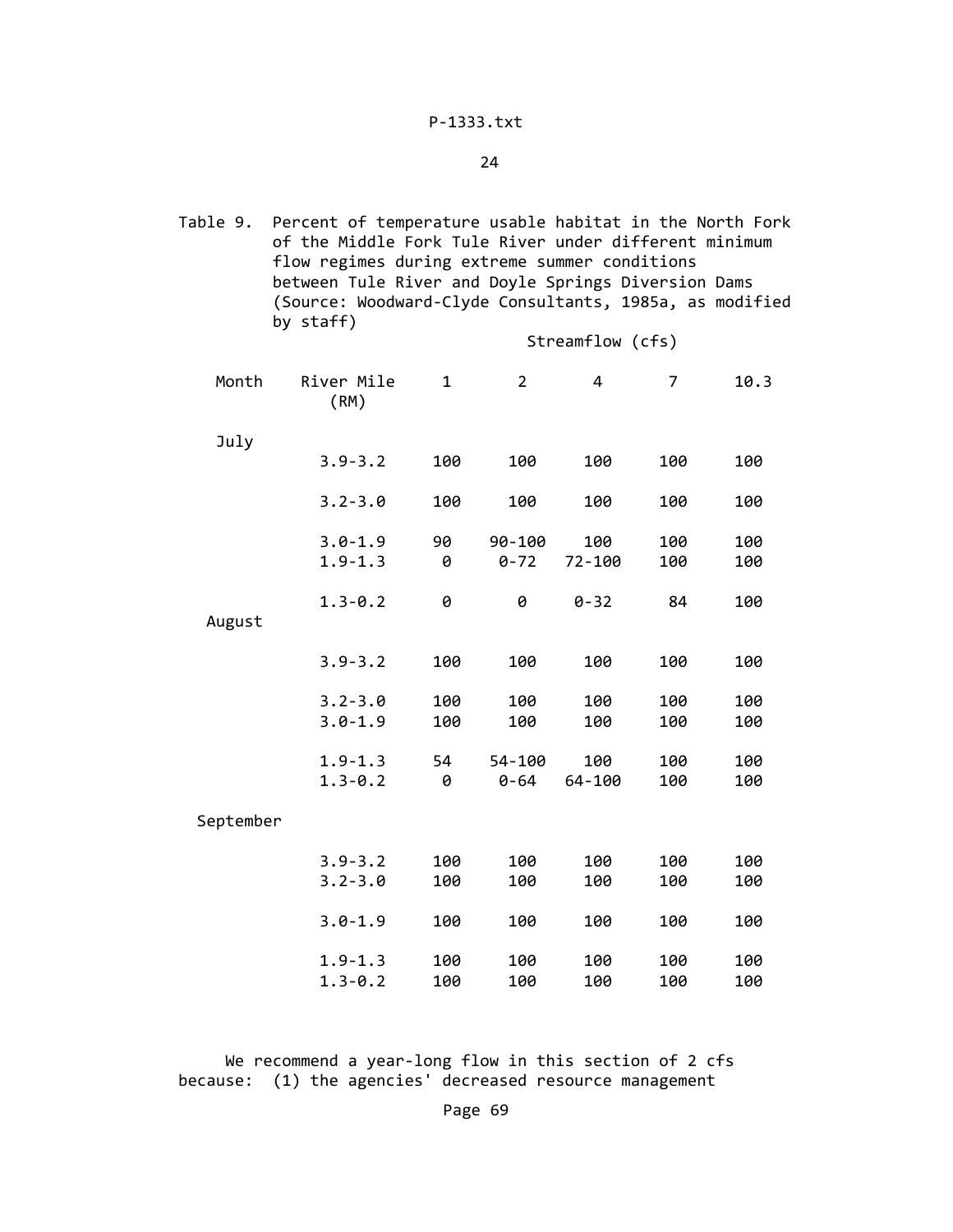emphasis in this section; (2) the lesser amount of recreational fishing pressure below the Doyle Springs Diversion Dam; and (3) the resource balance between fishery enhancement and power production.

<u>25 and 25</u>

 PG&E should also conduct a post‐relicensing temperature monitoring study to verify the temperature relationships shown in table 9.

b. Intake screening

 $\blacktriangle$ 

 Downstream migrating fish are subject to entrainment at the project intakes. Unless protected by diversion systems, downstream migrating fish can suffer injury or death by passing through turbines at hydroelectric plants (Eicher Associates, Inc., 1987).

 Project relicensing provides an opportunity to lessen the existing entrainment impacts. The following options were examined:

- 1. Stocking catchable-sized rainbow trout.
- 2. Constructing agency recommended passive modifications at the existing diversion facilities‐‐followed by a post‐monitoring study.
- 3. Installing positive fish screens.

 Stocking catchable trout: In the relicensing application, PG&E proposed to reimburse CDFG for stocking catchable trout to replace an estimated 2,385 fish‐‐an estimated number of fish which might be lost annually at the project's intakes. This estimate was based on the results of a fish diversion study conducted at another PG&E project located north of the Tule River, the Mokelumne River Project, FERC No. 137 (Woodward‐Clyde Consultants, 1987).

 The agencies are concerned that the Mokelumne River results are not site‐specific to the North Fork of the Middle Fork Tule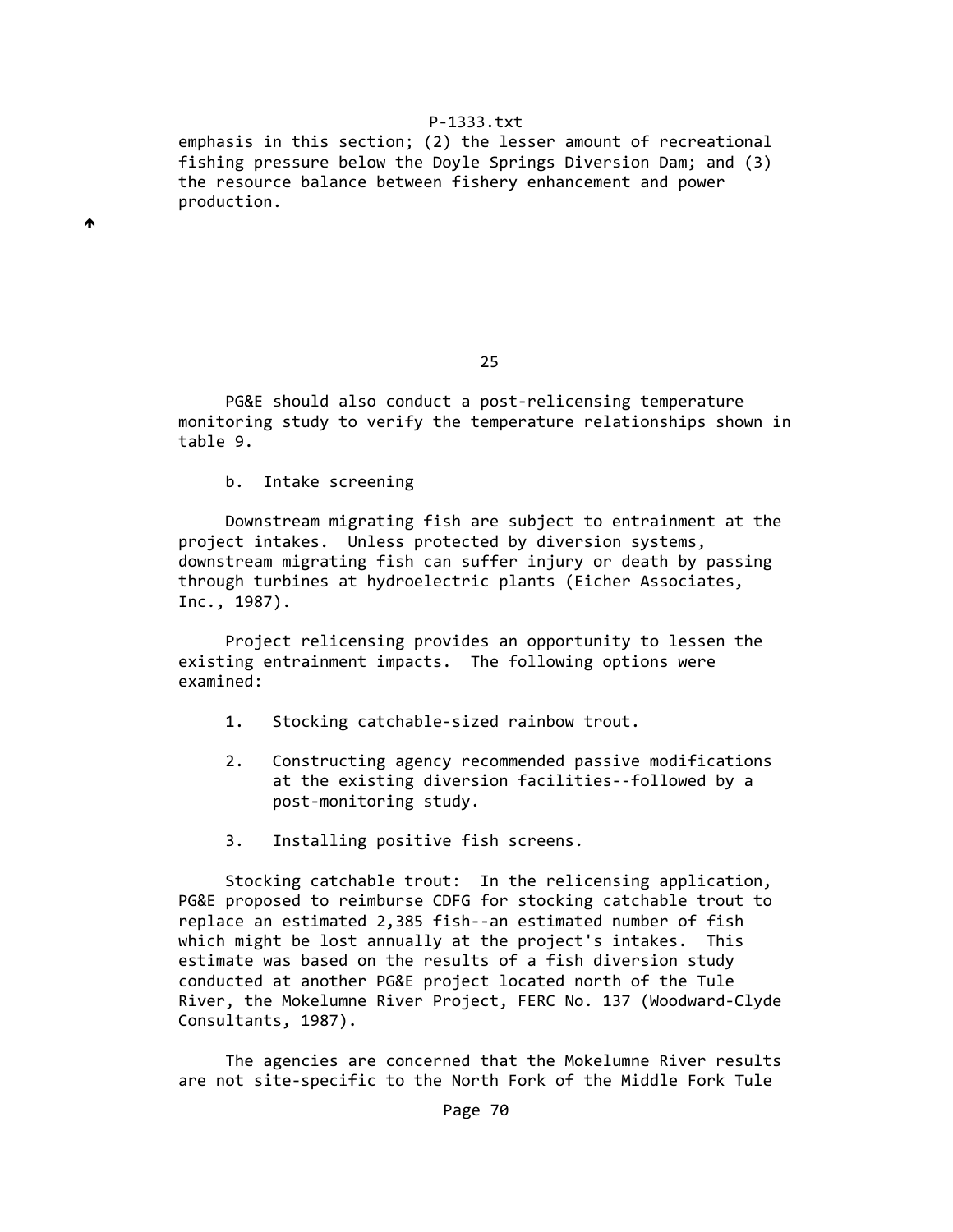River, noting that differences in the projects' facilities may result in inaccurate estimates of fish losses at the Tule River Project.

 Since its initial relicensing application, PG&E conducted creel census surveys throughout the project area to determine catch statistics for wild versus hatchery‐origin trout. The project area was divided into four surveys sections: (1) A, above Tule River Diversion Dam; (2) B, below Tule River Diversion Dam; (3) C, below Doyle Springs Diversion Dam; and (4) D, below Meadow Creek. During the 1987 planting season, about 7,550 fish were stocked in the project area, with the majority (over 90 percent) planted above the Doyle Springs Diversion Dam (sections A and B). DFG reported that 1,780 rainbow trout were stocked in the project area after the creel census was initiated.

A

# $26$

 During the four‐month 1987 study, PG&E estimated that 1,078 rainbow and brown were caught from the study area's four sections. Of these fish, 68 percent (728 fish) were rainbow trout of hatchery origin, caught at an average rate of 0.73 fish/hour.

 Approximately 68 percent of all hatchery‐origin rainbow trout and 78 percent of the wild trout were caught in the study sections A and B, where most of the plantings occurred. These study segments are close to the FS campground and received 93 percent of the project area's fishing use between 1987 and 1990 (table 10).

 Table 10. Tule River creel census data (Source: Pacific Gas and Electric Company, 1991; updated by personal communication, Tom Studley, Fishery Biologist, Pacific Gas and Electric Company, San Francisco, California, July 26, 1991).

 Tule River Creel Census Data Year Number of Anglers Hours Fished Observed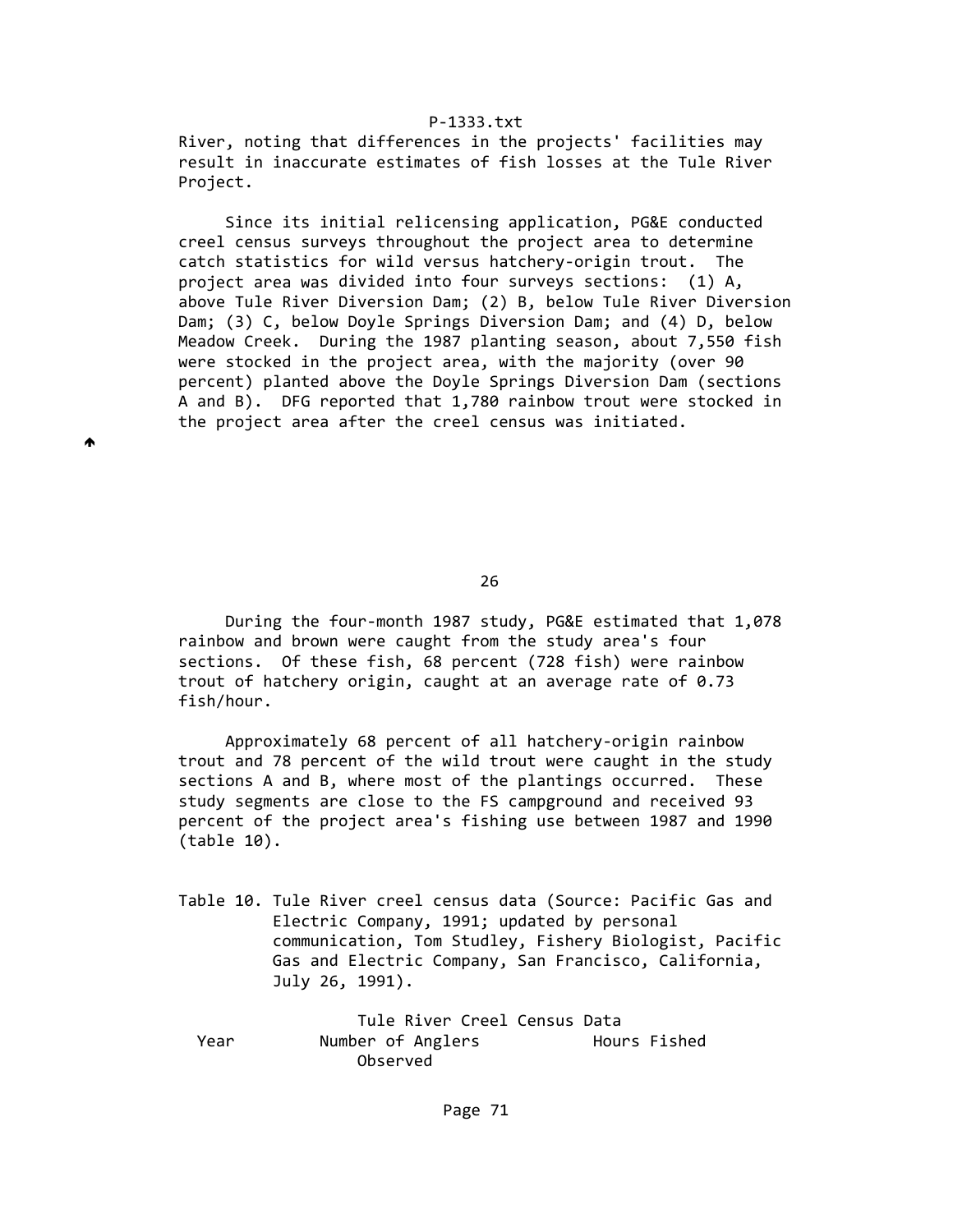| P-1333.txt            |           |           |         |                   |                   |                |            |             |
|-----------------------|-----------|-----------|---------|-------------------|-------------------|----------------|------------|-------------|
| Section               | A         | B         | C       | D                 | A                 | B              | C          | D           |
| 1987<br>1988          | 26<br>165 | 34<br>155 | 8<br>15 | 6<br>10           | 49<br>375.5 159.7 | 42             | 9.5<br>7.6 | 7.5<br>23   |
| 1989                  | 96        | 135       | 9       | 6                 | 332.7 296.1       |                | 15.6       | 7.3         |
| 1990<br><b>TOTALS</b> | 76<br>363 | 87<br>411 | 3<br>35 | $2^{\circ}$<br>24 | 203.8<br>961      | 140.9<br>638.7 | 2.3<br>35  | 2.5<br>40.3 |

 The 728 hatchery trout caught during the 1987 survey represents 41 percent of the fish stocked following the start of the survey. DFG reports that they expect a return of about 50 percent from most of their stocked trout (personal communication, Tim Farley, Fishery Biologist, California Department of Fish and Game, Sacramento, September 27, 1991). Using these percentages, 978 to 1,193 hatchery trout would be caught with this enhancement measure. At a catch rate of 0.73 fish/hour, the average catch per hour of hatchery trout in the project area, would provide 1,340 to 1,634 hours of recreational fishing.

 The average length of an angler day in the project area during 1989 and 1990 was 3.33 hours (personal communication, Marty Geslax, Entrix Consultants, October 3, 1991). Between 406 and 495 (451 average) recreational fishing days would be provided by PG&E's stocking proposal.

♠

<u>27 and 27</u>

 The value of a recreational day of fishing has been estimated at between \$38.00 to \$48.00/day (Brown and Hay, 1987). So PG&E's stocking proposal has an estimated recreation economic benefit between \$17,138 and \$21,648 per year.

 Passive modifications and a post‐monitoring study: During post-application consultation, PG&E agreed to (1) make certain passive modifications to the sand trap below the Tule River Diversion Dam, and (2) provide a minimum flow release structure from the Doyle Springs Diversion Dam. Both modifications were designed to enhance the downstream movement of trout at the two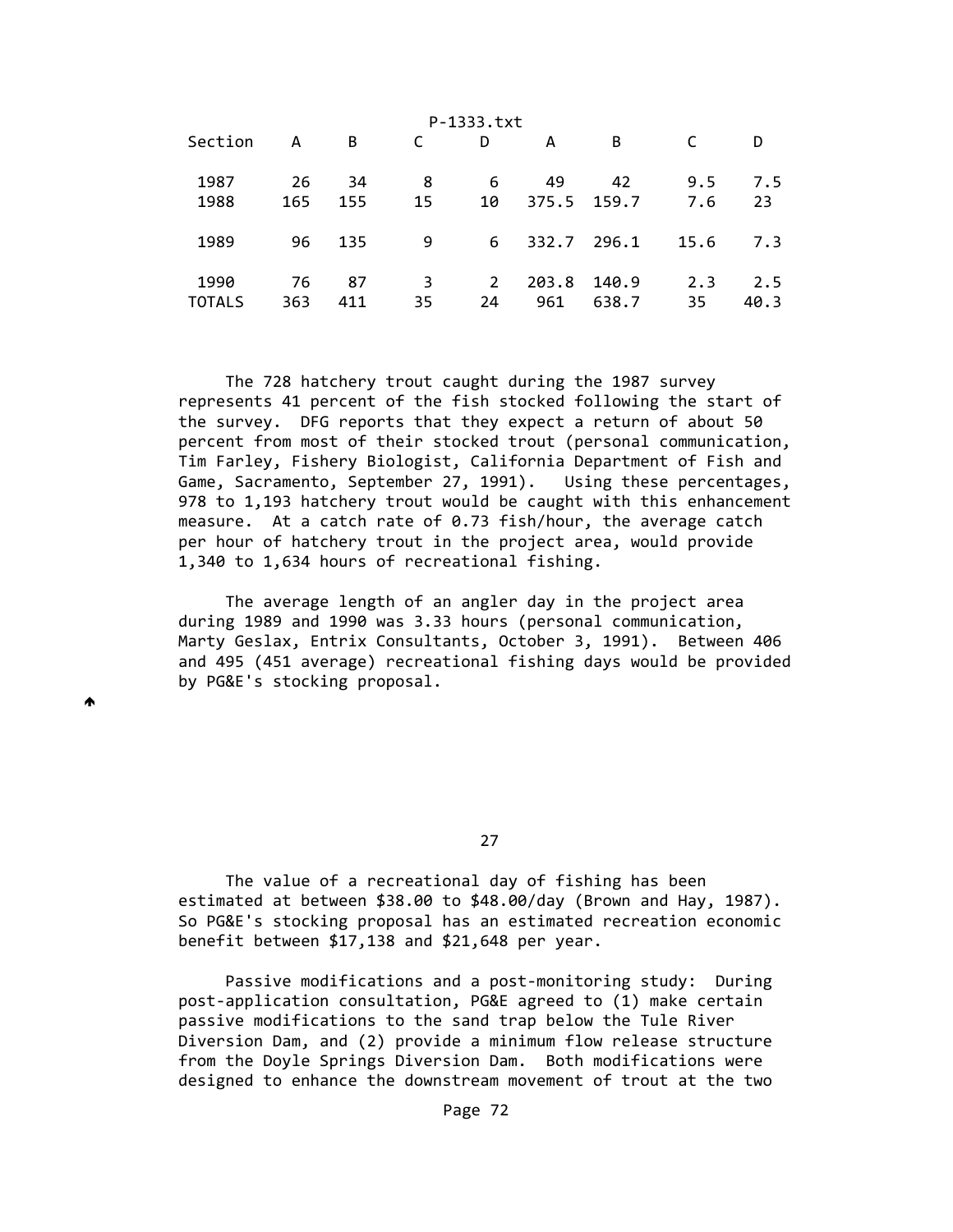dams without physically screening the intakes. PG&E does not believe that the expense of full screening is warranted, based on new juvenile fishery data they collected during the R&D studies. Their fish sampling studies show that the reach below the Tule River Diversion Dam is not as dependent on recruitment from upstream areas as previously speculated.

 The FS states that screening would not be required if identified structural modifications, designed to attract fish away from the intake, were implemented. These modifications involve: (1) painting the walls of the sand trap with a disruptive pattern to provide visual cover and attract fish away from the intake; (2) keeping the diversion side of the sand trap clear; and (3) providing lighting in the sand trap to repel fish to the bypass area.

 FWS states that PG&E's proposed sand trap modifications: (1) depend on fish behavior response; (2) are unproven; and (3) may be unsatisfactory.

 Literature on entrainment indicates that above a specific threshold velocity, a fish in flowing water will often orient itself into a current, even when moving with it, to facilitate respiration and feeding (Stone and Webster, 1986). To control its movement, the fish relies on visual and tactile stimuli. It is known that under conditions of adequate light intensity, fish utilize visual points, such as bottom topography, aquatic vegetation, and other objects in or above the water, to guide them in their movement (Pavlov, 1969). When ambient light conditions are low, such as at night or under highly turbid conditions, visual response is not elicited and fish must rely mainly on the movement of the flow for guidance. With the loss of visual reference points, fish can become susceptible to entrainment in artificially created currents, such as those encountered in water intakes. Therefore, use of lighting and visual stimuli have the potential to be effective in guiding fish away from the intakes.

 While the results of installing artificial reference points in conjunction with illumination have been encouraging, additional research has not been conducted. Further, it is

₳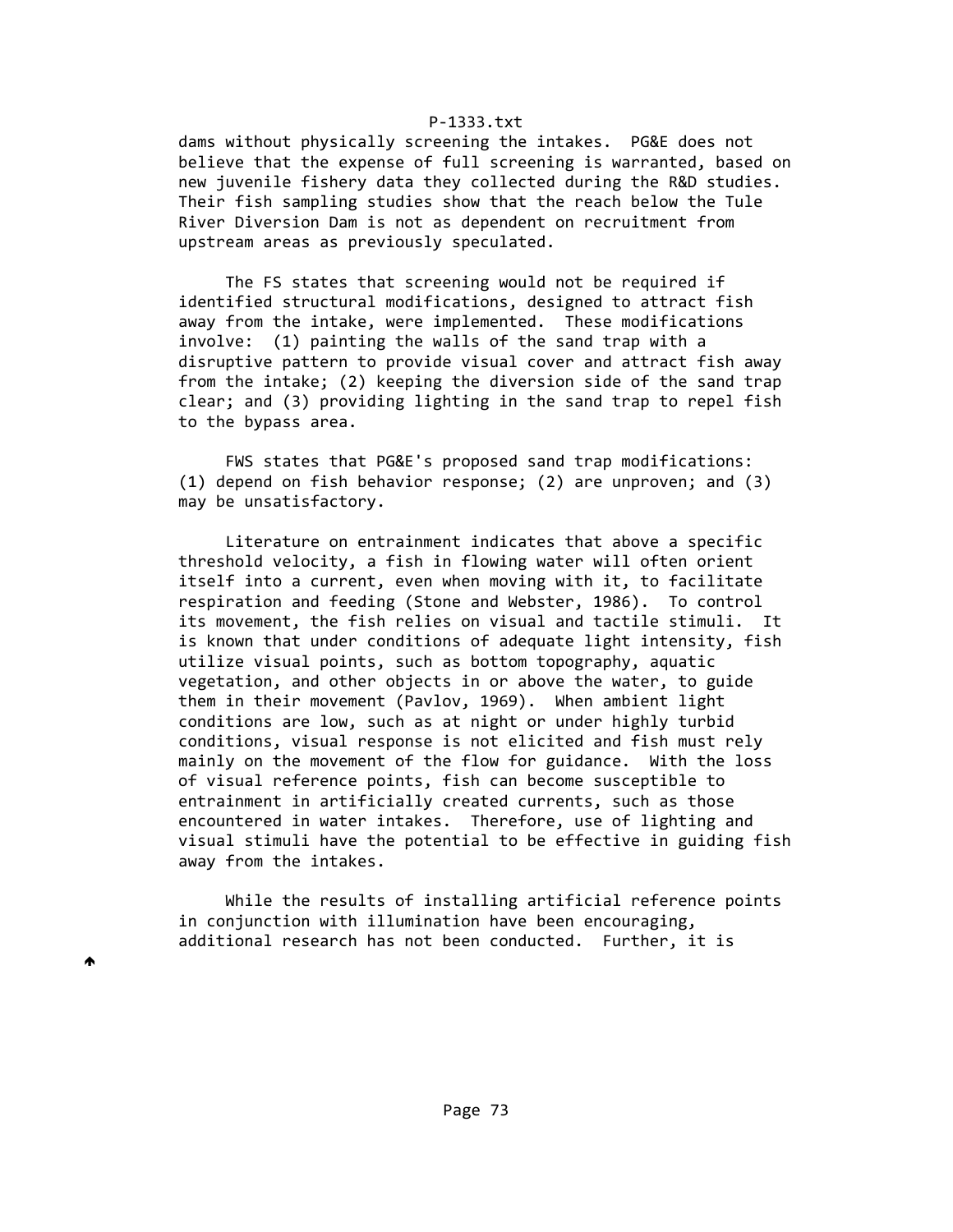likely that visual keys would be effective only under illuminated conditions in relatively clear water (Stone and Webster, 1986).

 PG&E estimated the cost of completing the FS's passive modifications at \$70,000 (1988 dollars).

 Installing positive screens: Screens offer the most protection for downstream migrating fish. DFG's final recommendation was to have screens installed at the project intakes. If it can be shown that other measures can acceptably prevent fishery losses or that significant losses are not occurring, they would be willing to reconsider this requirement.

 The literature indicates that fish passage survival at stationary perforated plate screens is reasonably high but does not approach the 100 percent values found with some rotary screens (Stone and Webster, 1986). Perforated plates can also require significant maintenance. PG&E estimated the cost of screening the project intakes at \$179,000 (1988 dollars).

 Our analysis and recommendation: We believe the stocking alternative offers the best enhancement, considering the enhancement that would be obtained by the increased flows. Most of the existing fishing use (93 percent) occurs in the stream section upstream of the Doyle Springs Diversion Dam, where the catchable trout would be planted. The mitigation measure would cost \$3,100 annually, based on the cost of raising catchable trout at \$2.60 per pound (personal communication, Ron Camacho, California Department of Fish and Game, Sacramento, California, May 14, 1991). As we have said, we estimate the recreational benefit of the proposal to be \$17,138 to \$21,648 per year.

 We cannot justify screening the project intakes with passive or positive screening facilities. The project is located in the lower reaches of the basin, where water temperatures within a few miles below the powerhouse become too high during the summer. Therefore, screening the project intakes would only provide additional juvenile seeding to a 4‐ to 5‐mile‐long section‐‐with adequate year‐round temperatures for trout.

c. Ramping rates

 Project operation affects the rate which flow releases are increased or decreased below the diversion sites. Ramping rates that rapidly decrease water levels downstream from the diversion dams can strand fish in pockets of water along the stream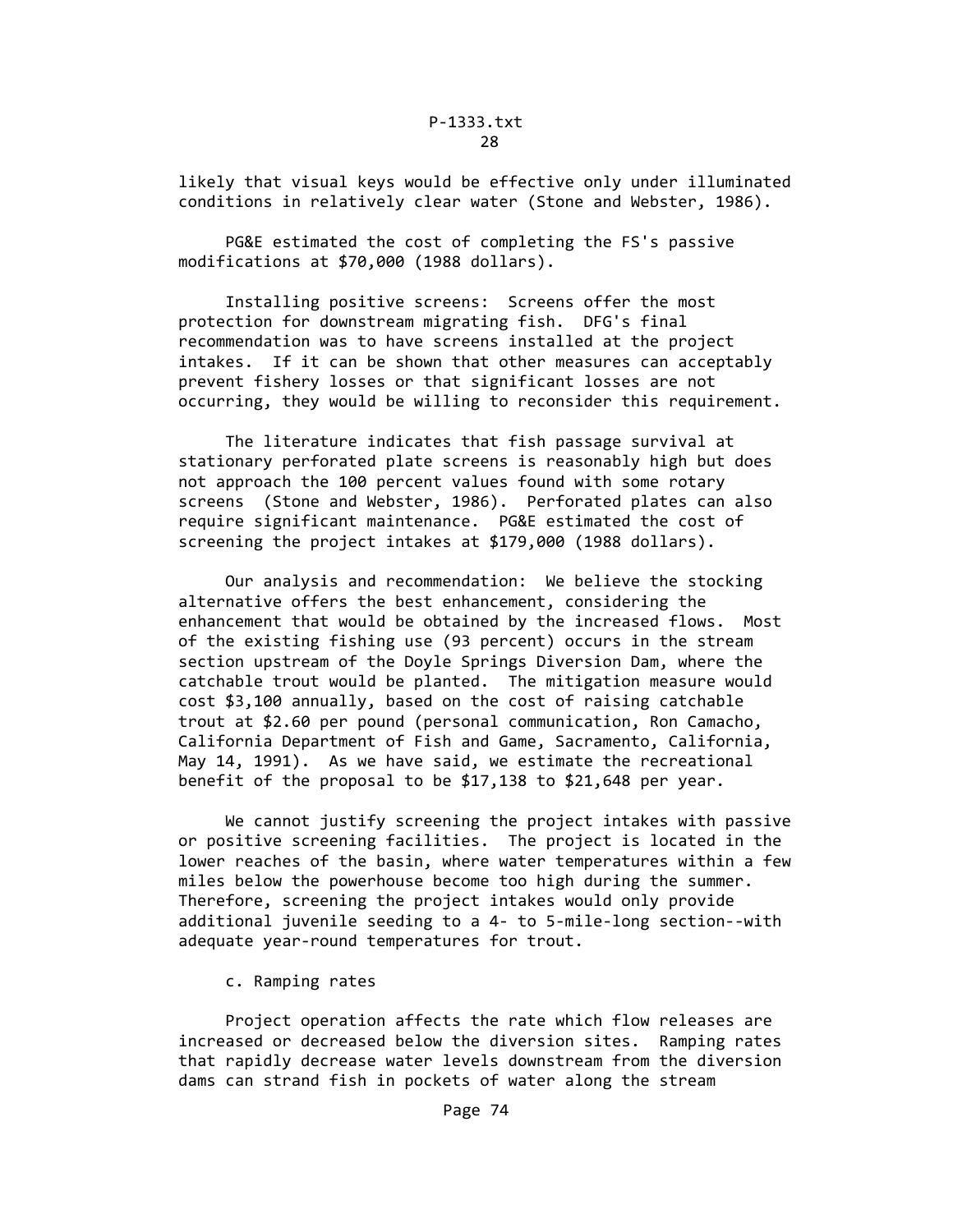margins.

 $\blacktriangle$ 

 FWS recommends that the licensee be required to limit ramping to a rate that does not exceed 30 percent of the existing flow per hour. PG&E does not object.

29 and 20 and 20 and 20 and 20 and 20 and 20 and 20 and 20 and 20 and 20 and 20 and 20 and 20 and 20 and 20 an

 Based on experience with other small hydroelectric projects in similar California foothill streams, we believe the recommended ramping rate would provide adequate protection against the minor expected changes in wetted perimeter. As shown in figure 3, generated from the IFIM data, the 30 percent per hour ramping rate would change the width of riffle sections between 1 and 5 feet per hour. The total change in stream width, including pool and run habitats, would be less. Therefore, PG&E should implement the recommended ramping rate.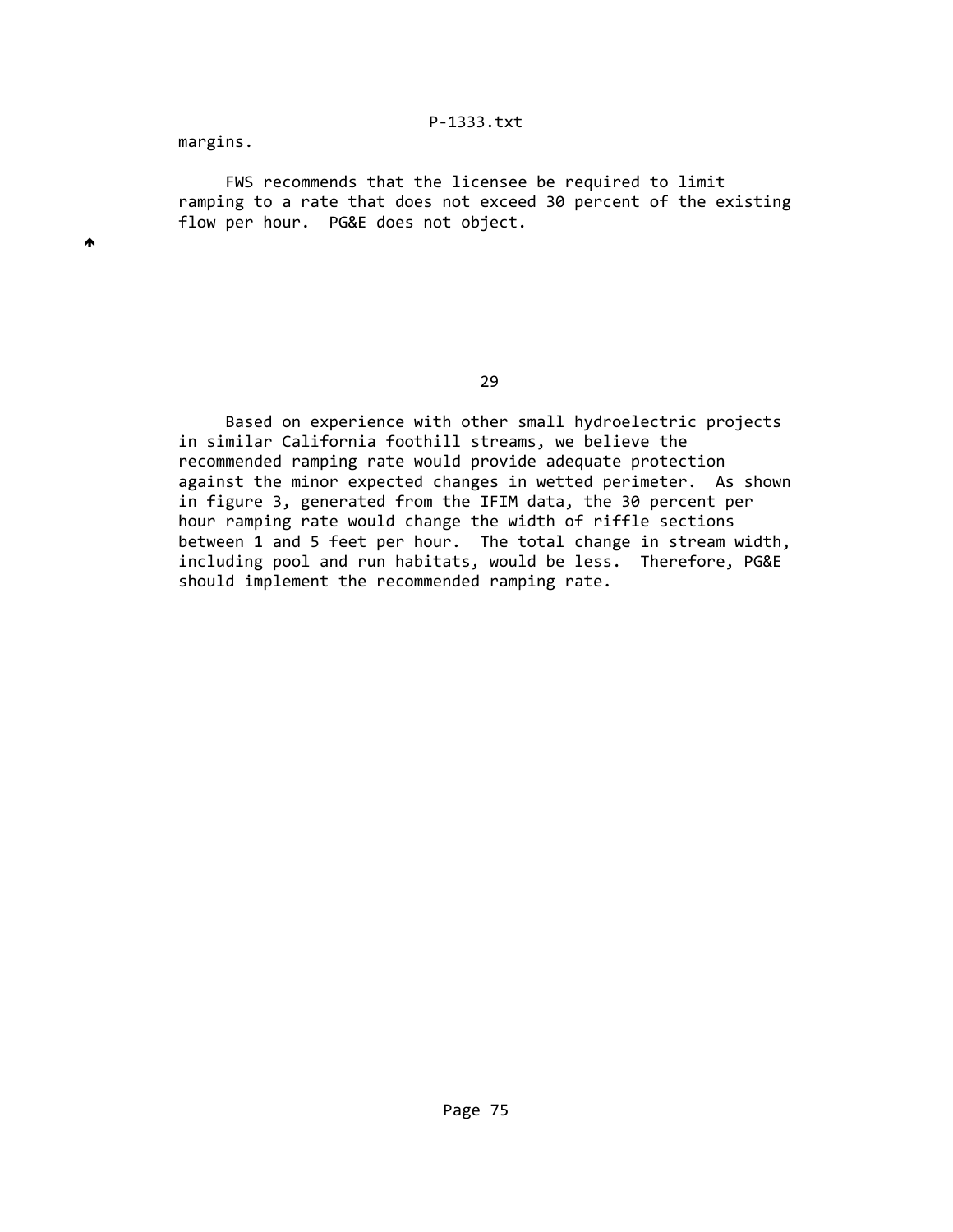# Figure 3. Changes in Tule River stream width with changes in flow (Source: the staff, generated from Pacific Gas and Electric Company, 1990).

### d. Stream gaging stations

 Gaging is necessary to ensure compliance with our recommended minimum instream flows and ramping rates.

 PG&E has monitored the flows at the Tule River Diversion Dam headworks and at two locations in the Tule River conduit for a long time (personal communication, Tom Studley, Fishery

▲

 $30$ 

 Biologist, Pacific Gas and Electric Company, San Francisco, California, May 6, 1991). In 1987, they installed a permanent, continuously recording stream gaging station below the Doyle Springs Diversion Dam for the R&D study. In addition, a staff gage was installed below the Tule River Diversion Dam, which is currently read once a day by a local project operator. PG&E would continue monitoring flows at these gaging stations.

 We recommend that PG&E monitor and record the continuous streamflows, for the duration of the license, at gaging stations located: (1) above the Tule River Diversion Dam; (2) below the Tule River Diversion Dam; and (3) below the Doyle Springs Diversion Dam.

Unavoidable Adverse Impacts: None

4. Terrestrial Resources

Affected Environment:

a. Vegetation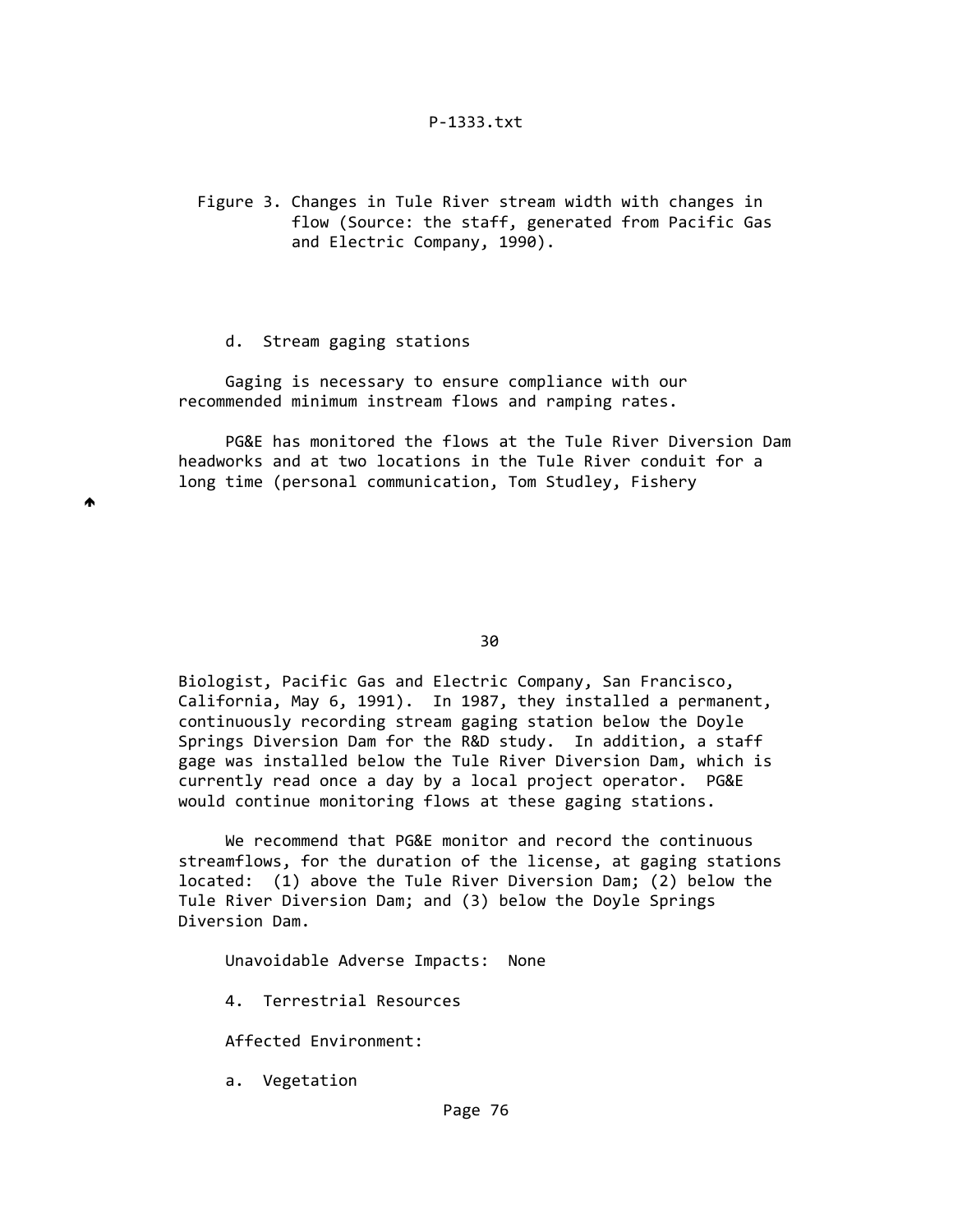The project area is characterized by the following habitat types (Woodward‐Clyde Consultants, 1985b):

| Habitat type      | Dominant species                             |
|-------------------|----------------------------------------------|
| chaparral         | chamise, yerba santa, buckbrush              |
| blue oak woodland | blue oak, canyon oak, California bay         |
| mixed conifer     | ponderosa pine, incense cedar, canyon oak    |
| riparian          | white alder, bigleaf maple, thimbleberry     |
| grassland         | wild oat, ripgut grass, filaree, wild fescue |

 Three of the five known populations in the United States of Clarkia springvillensis, a candidate for federal listing as threatened or endangered species, are found in the project area. Two populations (30 and 150 plants) are found along the transmission line right‐of‐way and a third population (150 plants) is found along Camp Four Road (Woodward‐Clyde Consultants, 1985b).

b. Wildlife

♠

 The project area provides summer and winter habitat for the Tule River mule deer . Upland game species include mountain quail, blue grouse, and band‐tailed pigeons. The red‐tailed hawk, barn owl, American kestrel, and red‐shouldered hawk nest

31

 along the transmission line right‐of‐way (Woodward‐Clyde Consultants, 1985c).

 There are no endangered species known to occur in the project area (letter from Bruce Blanchard, Director, Environmental Project Review, Department of the Interior, Washington, D.C., December 5, 1986). The bald eagle, however, is commonly observed during the winter at Lake Success (5 to 10 individuals), located southeast of the project. The peregrine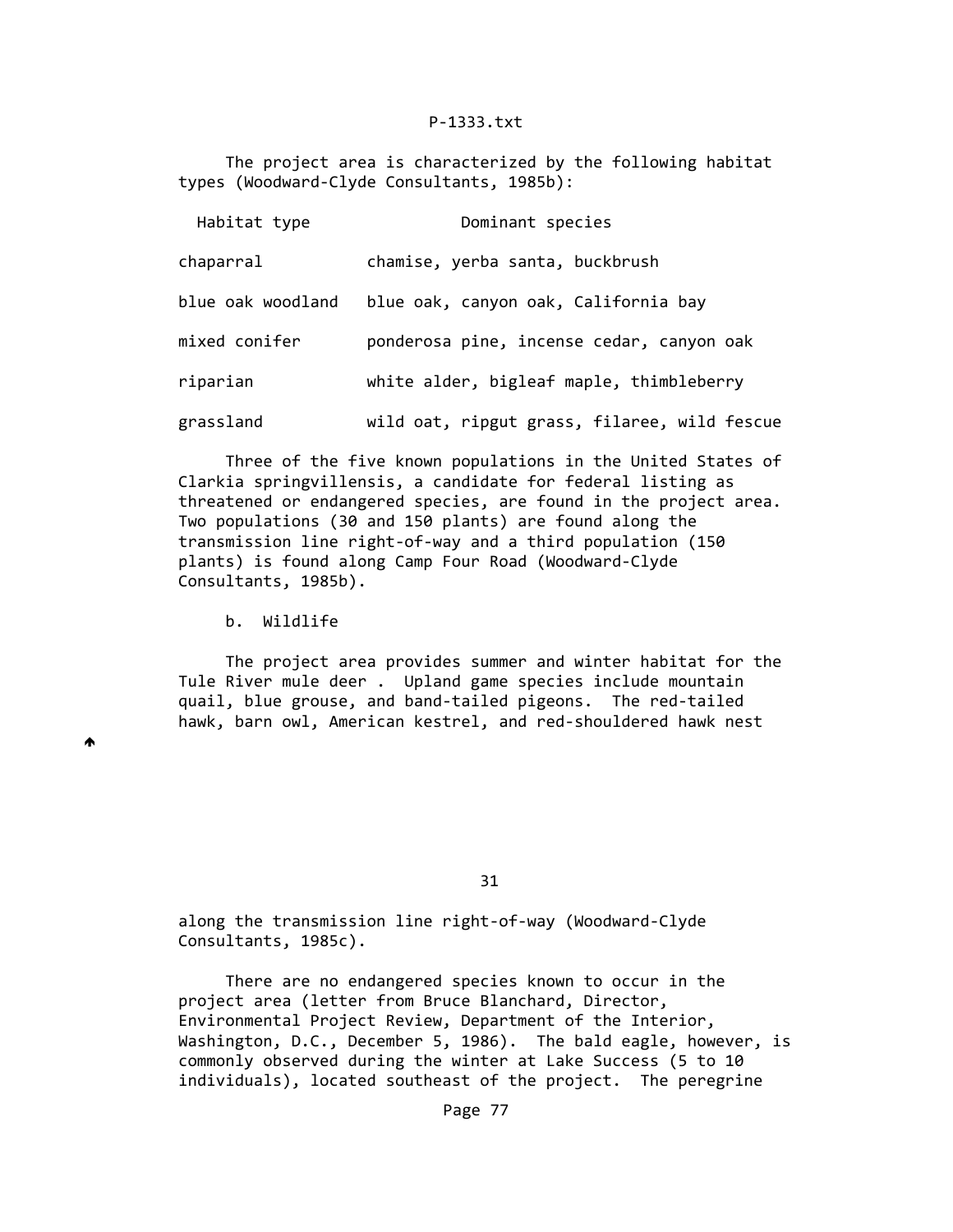falcon has been sighted in the Lake Success area, but nesting has not been confirmed (Woodward‐Clyde Consultants, 1985c).

Environmental Impacts and Recommendation:

 The existing populations of Clarkia springvillensis are vulnerable to land disturbance such as road‐clearing and maintenance of the existing 70‐kV transmission line. FWS recommends that all identified populations be staked and marked, and if potentially disturbing activities would be located close to the populations then fencing is recommended.

 PG&E's proposal to fence the three populations of Clarkia and to inform project personnel of the location and importance of the populations would be more stringent than the FWS's recommendation.

 Since only five populations of Clarkia are known to exist in the United States, the loss or degradation of any plants would be a significant loss. Therefore, PG&E should fence the known populations of Clarkia, as proposed, and should also fence any populations that may be located in the future. A qualified biologist should be present to ensure that fence construction does not destroy any of the plants. In addition, PG&E should prepare site‐specific construction plans, after consultation with the appropriate agencies, in the event future land‐disturbing activities would be located near the Clarkia populations. With implementation of these measures, the populations would be protected.

 FWS also recommends that a qualified biologist be on site during construction to ensure protection of the Clarkia populations. This measure does not appear necessary because all construction activities, consisting of replacing turbine runners and increasing the capacity of the pipeline from the Doyle Springs diversion to the project conduit, would be located more than 1 mile from the Clarkia populations. FWS subsequently commented that fencing, as proposed by PG&E and recommended by staff, would preclude the need for on‐site monitoring (personal communication, Roger Guinee, Fish and Wildlife Biologist, U.S. Fish and Wildlife Service, Sacramento, California, Sacramento, California, February 13, 1990).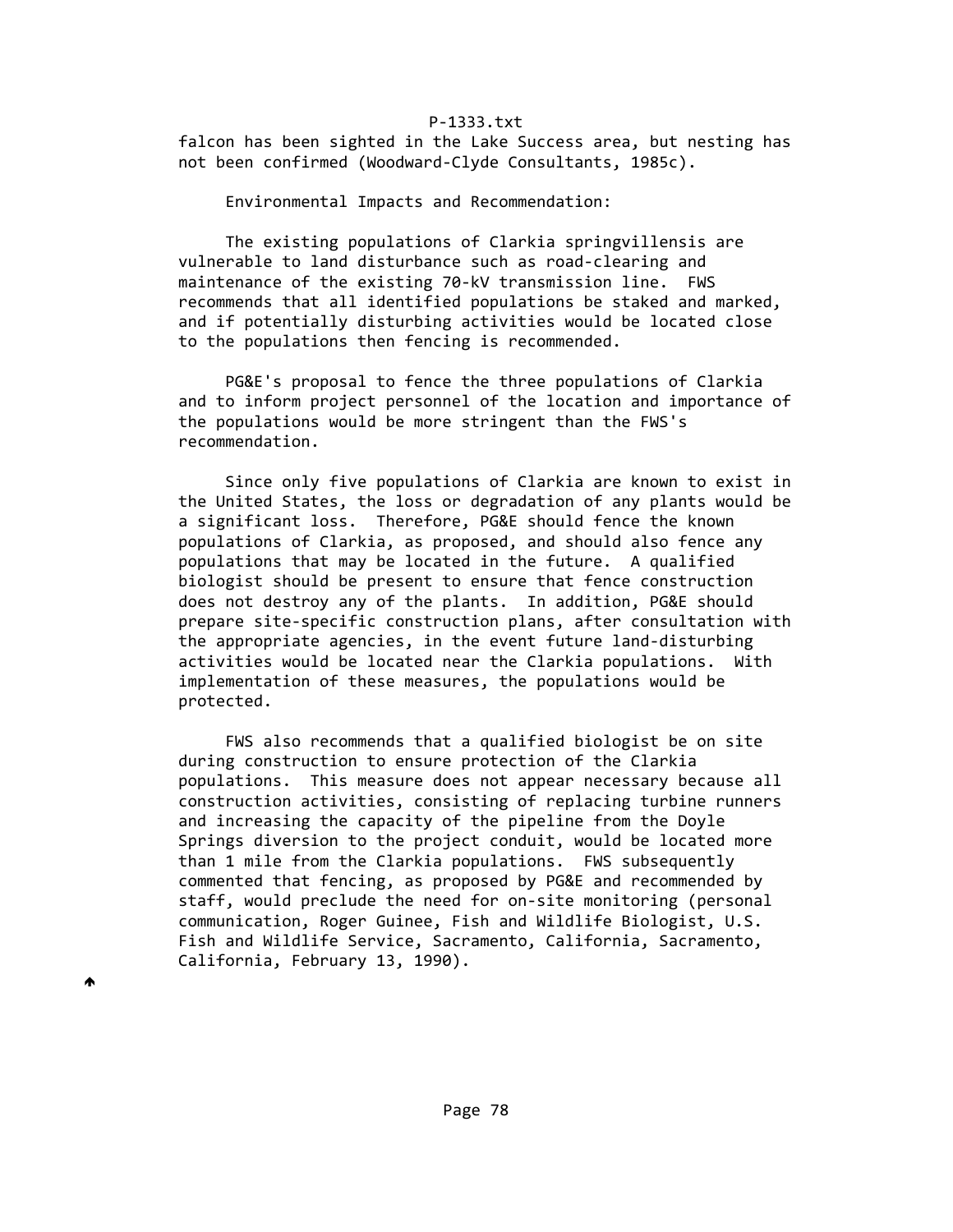Unavoidable Adverse Impacts: None.

5. Recreation and Land Use

 Affected Environment: The Sequoia National Forest, surrounding the project site, provides numerous recreational opportunities including camping, picnicking, boating, swimming, and viewing Giant Sequoia trees. Although no developed recreational facilities are located at the project, a 36‐unit FS campground (Wishon Campground) is located within 500 feet of the project's Wishon pump pool on the North Fork of the Middle Fork of the Tule River. The pool is popular with Wishon Campground users for swimming. Campground users also visit other portions of the stream near this site to hike, hunt, fish and swim. The project reach of the North Fork is extremely rugged with steep slopes and rocky, erodible soil, limiting recreational development. The North Fork supports significant resident and migratory trout that provide significant angling opportunities (letter from Denis Smaage, California Department of Fish and Game, Sacramento, California, November 13, 1986).

 Areas in the immediate project vicinity receive dispersed recreation use with swimming being the most popular activity. In 1984, approximately 12,660 visitor days were recorded in the project area (5,170 visitor days of dispersed recreation and 7,490 visitors days related to the Wishon Campground). Recreationists park along the shoulder of the county road and walk to the North Fork of the Middle Fork Tule River via undeveloped trails.

 Land in the project vicinity is used primarily for rural residential development and recreation. The main access route into the area is State Route 190.

 Environmental Impacts and Recommendations: Our recommended minimum flows to protect the trout fishery would enhance fishing opportunities and therefore could lead to an increase in recreational use of the project area, including the nearby Wishon Campground. According to PG&E's 1984 recreational use survey, recreational use in the project area could increase by 41 percent over the next 30 years resulting in a total of 12,660 visitor days by the year 2020. The survey results, however, indicate that this increase in use would not exceed the carrying capacity of existing recreational facilities in the project area. This information is based on projected county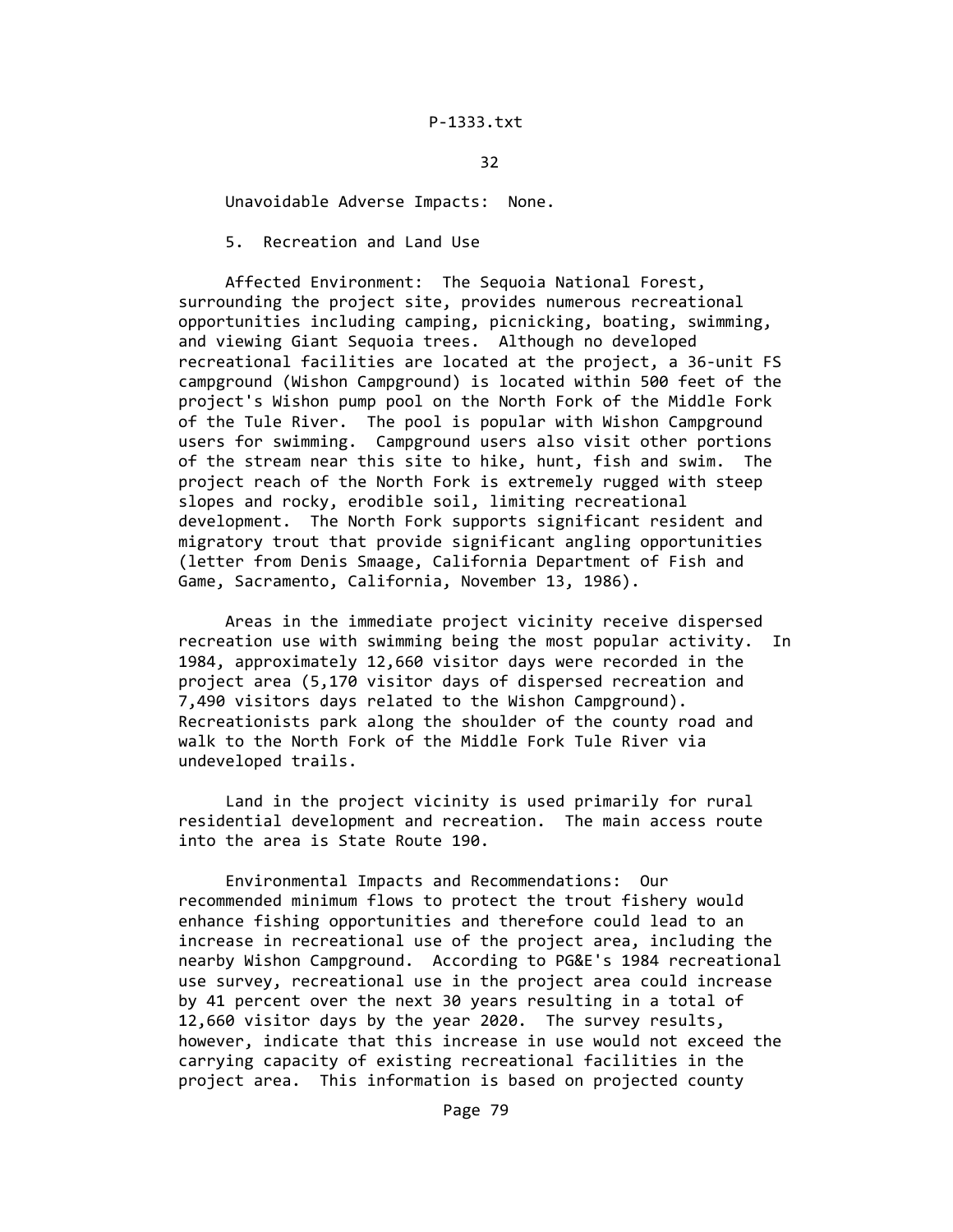population growth and the assumption that existing recreational use patterns would not change significantly. The FS concurs with PG&E's carrying capacity estimates (personal communication, Bill Deisman, Resource Officer, Sequoia National Forest, Porterville, California, December 4, 1989).

 According to the 1984 survey results, about 10 percent of the Wishon Campground use can be attributed to the presence of the Wishon pump pool. To ensure that existing recreational facilities are adequately operated and maintained to accommodate project‐related use, PG&E proposes to enter into an agreement with the FS to fund 10 percent of the cost of operation and maintenance of facilities at Wishon Campground. This would translate to \$3,800 annually given a 1985 cost base. FS 4(e) condition No. 6 would require PG&E to make an agreement with the FS to fund 10 percent of the operation and maintenance of Wishon Campground facilities. By providing such funding, PG&E would help accommodate project‐related recreation at the Wishon Campground.

Unavoidable Adverse Impacts: None.

6. Visual Resources

W

 Affected Environment: The existing project is located in a natural appearing broad canyon with steep slopes. The slopes are mostly vegetated with trees and shrubs and contain bold rock outcroppings, talus, and decomposed granite exposures. County Road 190, a heavily used recreation route, follows the canyon bottom and is the main platform from which the project facilities are viewed.

 Environmental Impacts and Recommendations: The diversions, conduit, and penstock are mostly hidden from view. However, the powerhouse, surge structure, and transmission line are visible. The surge structure is nearly 1/2 mile away from the road. At this distance, it is inconspicuous. The powerhouse complex is near the road and is obvious. PG&E proposes to paint the buildings to blend with the surrounding landscape. The transmission line, although visible, has become established in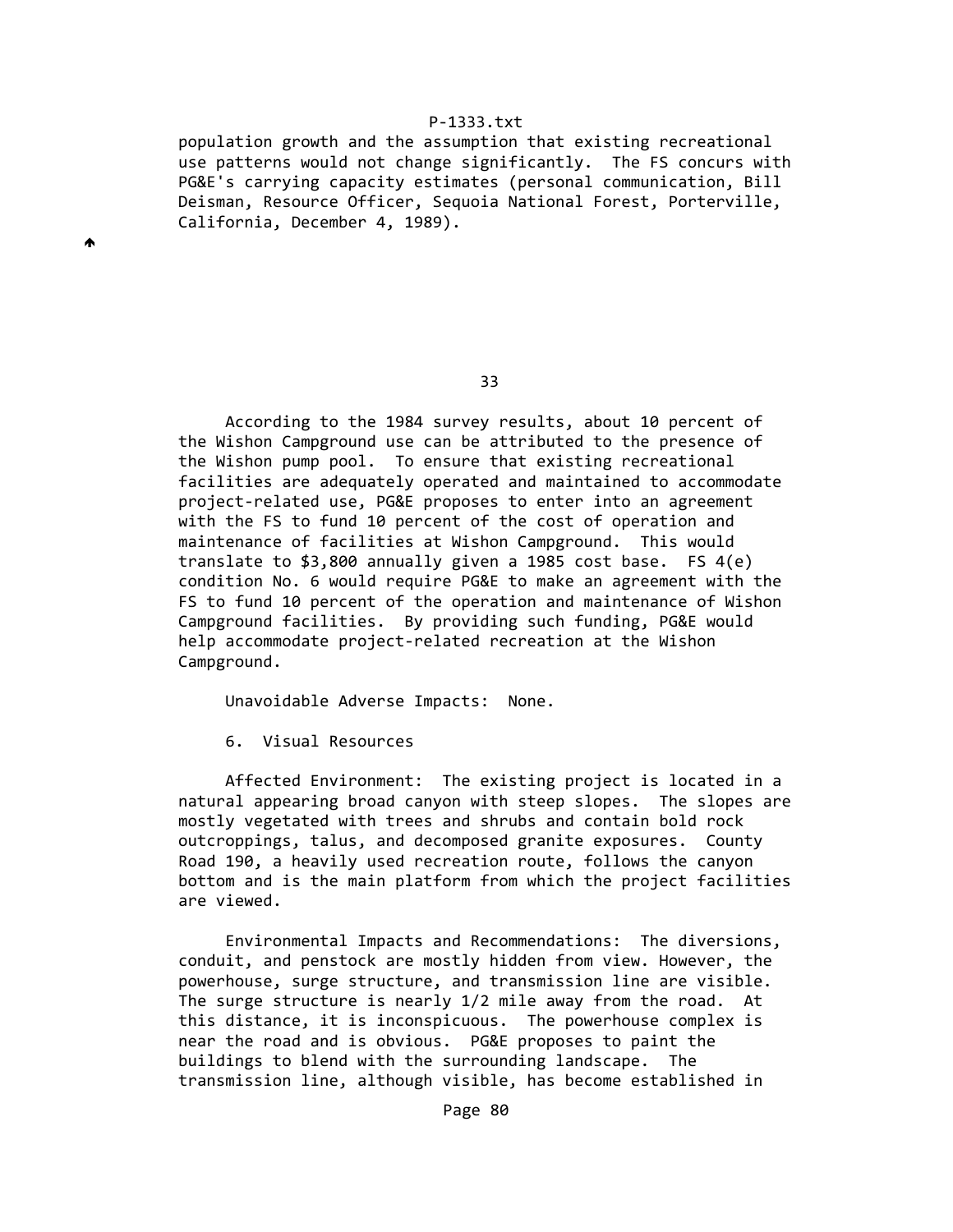the landscape over the years and is not a strong adverse visual element.

 PG&E, after consulting with the FS on colors, should paint the powerhouse complex buildings and roofs to blend with the surrounding landscape.

Unavoidable Adverse Impacts: None.

7. Cultural Resources

 Affected Environment: The Tule River Project is one of two components of the Tule River Hydroelectric Complex, a historic property determined eligible for inclusion in the National Register of Historic Places. The second component is the Lower Tule Hydroelectric Project, FERC Project No. 372, operated by Southern California Edison Company approximately 5 miles downstream along the Middle Fork Tule River. The Complex was

₳

 $34$ 

 constructed in the early 1900's, and is significant primarily for its contribution, as a provider of electric power, to the local economic development of Tulare County and the San Joaquin Valley.

 Cultural resources surveys have been conducted at the project (Pacific Gas and Electric Company, 1989). The California State Historic Preservation Officer (SHPO) and the National Park Service (NPS) have stated, and the staff concurs, that no historic or archeological sites listed or eligible for inclusion in the National Register would be affected, including the Tule River Hydroelectric Complex (letters from Kathryn Gualtieri, State Historic Preservation Officer, California Department of Parks and Recreation, Sacramento, California, November 18, 1985; and Garland Gordon, Chief, Interagency Archeological Services‐ National Park Service, San Francisco, California, October 29, 1985). The FS did not specifically comment on the effect of the project on cultural resources, but did indicate that cultural resources investigations and consultation with the SHPO have been completed (letter from Paul Barker, Regional Forester, Forest Service, Pacific Southwest Region, San Francisco, California, June 22, 1988).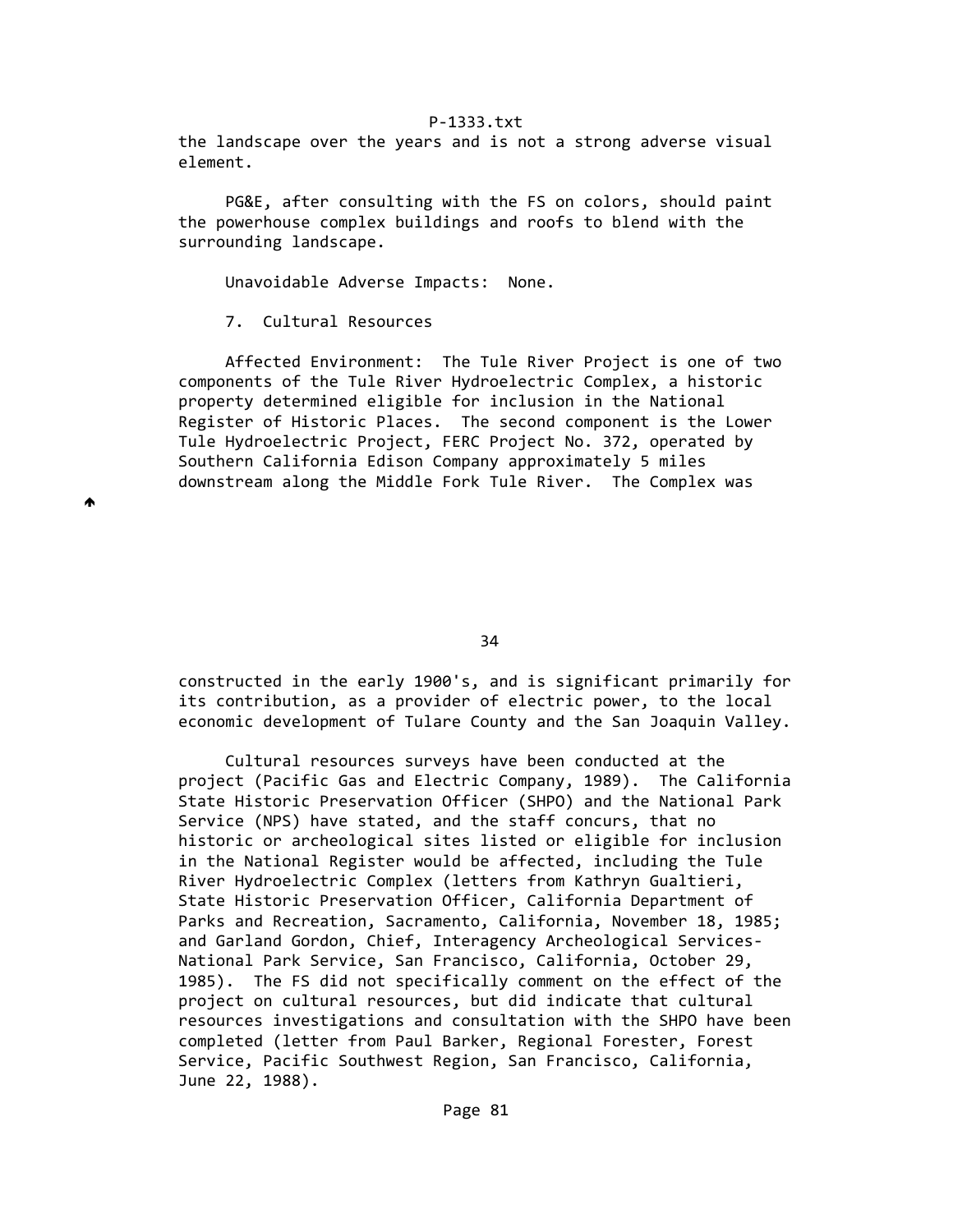Environmental Impacts and Recommendations: The SHPO's, the FS's, and the NPS's comments on the proposed project are based on the premise that the project would require no new construction and would be operated as described in the application without significant changes. Changes to the project are occasionally found to be necessary after a license has been issued. Under these circumstances, whether or not an application for amendment of license is required, the SHPO's, the FS's, and the NPS's comments would no longer reliably depict the cultural resources impacts that would result from operating the project.

 Therefore, before starting any future land‐clearing, land‐ disturbing, or spoil‐producing activities associated with the project, PG&E should consult with the SHPO and the FS about the need to conduct a cultural resources survey and to implement avoidance or mitigative measures and should conduct any necessary survey. PG&E should file for Commission approval a report containing the results of any survey work and a cultural resources management plan for avoiding or mitigating impacts to inventoried cultural resources, along with copies of the SHPO's and the FS's written comments on the report. The survey and the report should be based on the recommendations of the SHPO and the FS and adhere to the Secretary of the Interior's Standards and Guidelines for Archeology and Historic Preservations. PG&E should not implement any cultural resources management plan or begin any land‐clearing, land‐disturbing, or spoil‐producing activities until informed by the Commission that the requirements discussed above have been fulfilled.

Unavoidable Adverse Impacts: None.

<u>35 and 200 and 200 and 200 and 200 and 200 and 200 and 200 and 200 and 200 and 200 and 200 and 200 and 200 and 200 and 200 and 200 and 200 and 200 and 200 and 200 and 200 and 200 and 200 and 200 and 200 and 200 and 200 an</u>

## C. Alternative of No Action

₳

 Carrying out the no‐action alternative would not change the existing physical, biological, and cultural components of the area that have developed with the project. Under the no‐action alternative, annual licenses would be issued until another entity takes the facility over for nonpower use.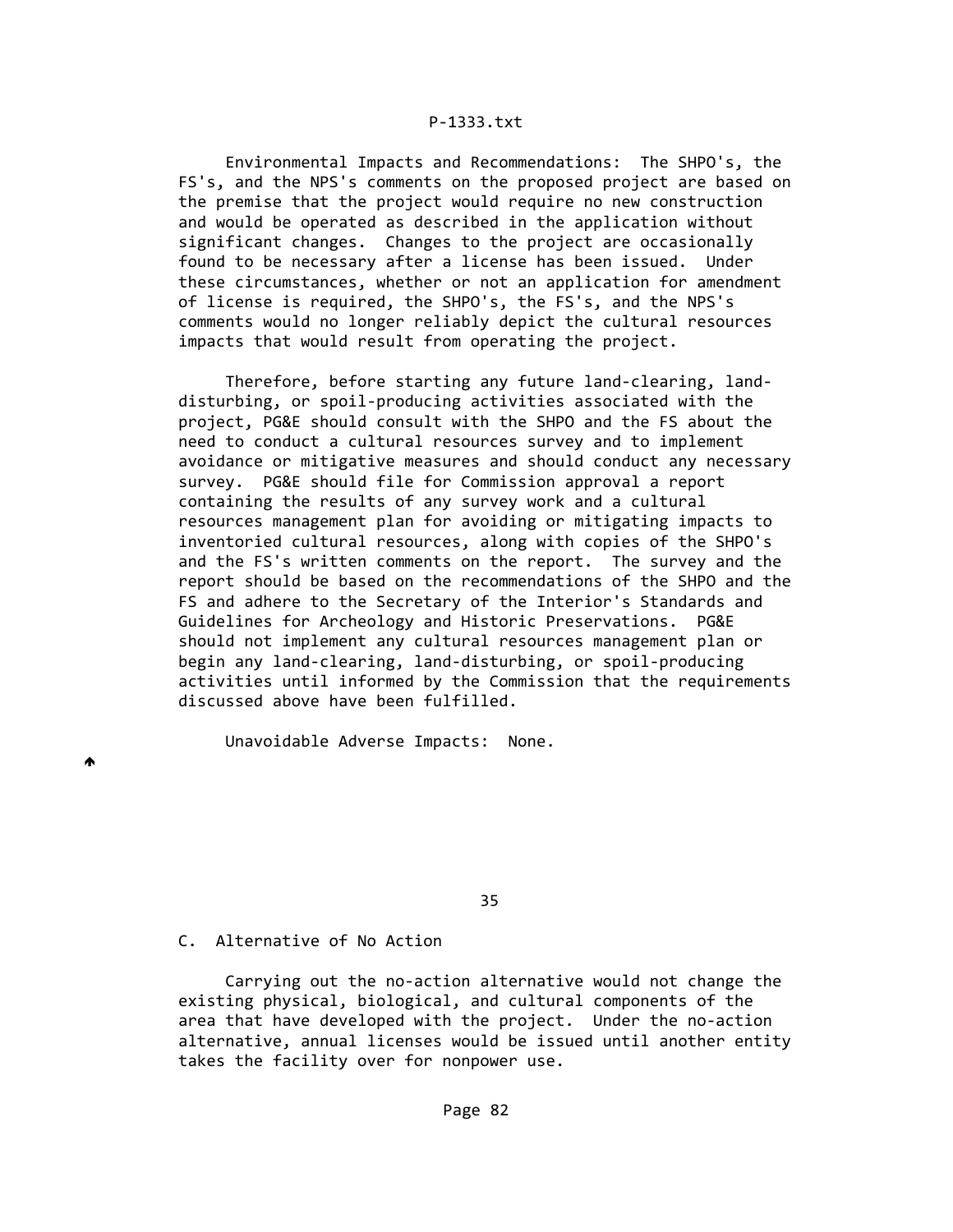Denying the license would force PG&E to do the following:

(1) stop operating the project for power generation.

 PG&E would have to replace the project's output of 28.4‐GWh electrical energy by consuming fossil fuels in their existing power plants. Burning fossil fuels emits air pollutants that may contribute to (a) acid rain, (b) global warming (the greenhouse effect), and (c) depletion of the ozone layer. Using fossil‐fueled alternatives to generate energy equal to the project's generation would consume about 50,000 barrels of oil or 12,000 tons of coal annually.

 (2) find other sources of capacity and energy they could develop to meet their existing and forecasted load growth.

Other possible resource options include:

- . Building cogeneration facilities that use biomass fuels, if the fuels are available
- Taking part in projects that use geothermal, wind, and solar power
- Using combustion turbines for peaking, though the turbines consume nonrenewable fossil‐fuels and pollute the air
- D. Comprehensive Development

 Based on our review of the proposed action and the alternatives under sections 4(e) and 10(a) of the Act, we recommend the proposed action with our environmental measures, which include the FS's recommended instream flows. We recommend the FS flows based on a consideration of the effects raising instream flow has on both fishery habitat and the power and nonpower value of the project (see appendix A).

 With the instream flows we recommend and PG&E's proposed improvement in the generation equipment the project would generate about 28.7 GWh annually‐‐a net increase over the historical annual generation of 28.4 GWh.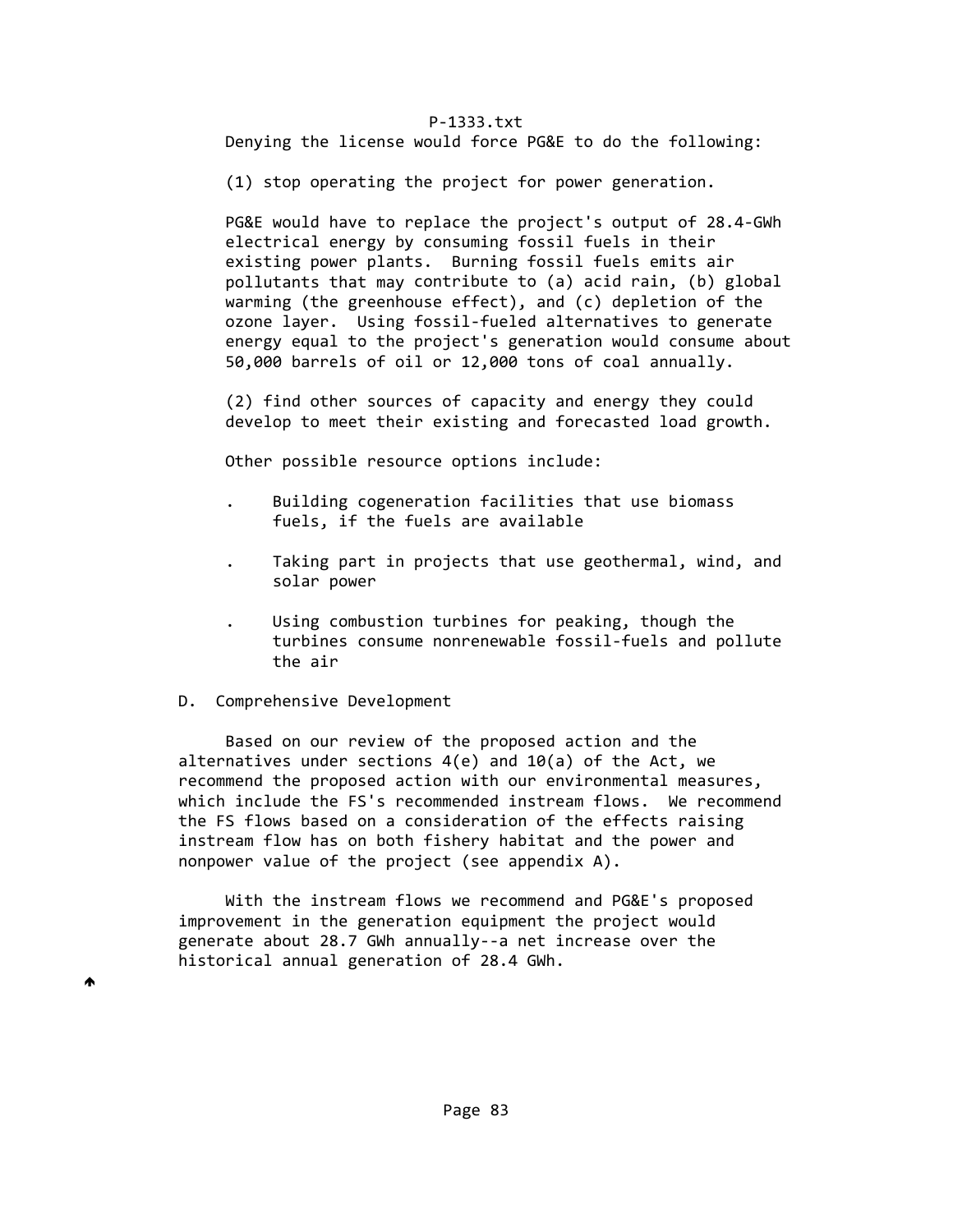We prefer the proposed action with our environmental recommendations over the proposed action and the no‐action alternatives because: (1) trout habitat and recreational fishing would be enhanced in the North Fork of the Middle Fork Tule River; and (2) electricity would continue to be generated by the project, potentially lessening the need for and use of fossil fuels.

#### VI. FINDING OF NO SIGNIFICANT IMPACT

 Licensing the proposed project, with our environmental recommendations, would not result in any unavoidable adverse impacts on environmental resources. The project with protective measures would not affect federally listed or proposed endangered and threatened species within the project area. The project would not affect archeological or historic sites listed on or eligible for inclusion in the National Register of Historic Places.

 On the basis of this independent environmental analysis, issuance of a license for the Tule River Project as proposed with staff environmental recommendations would not constitute a major federal action significantly affecting the quality of the human environment.

# VII. PRELIMINARY DETERMINATION OF CONSISTENCY OF FISH AND WILDLIFE RECOMMENDATIONS WITH THE FEDERAL POWER ACT AND APPLICABLE LAW

 Under the provisions of the Federal Power Act (Act), as amended by the Electric Consumers Protection Act of 1986, each hydroelectric license issued by the Commission shall include conditions based on recommendations provided by federal and state fish and wildlife agencies for the protection, mitigation, and enhancement of such resources affected by the project.

Section  $10(i)$  of the Act states that whenever the Commission believes that any fish and wildlife agency recommendation is inconsistent with the purposes and the requirements of the Act or other applicable law, the Commission and the agency shall attempt to resolve any such inconsistency, giving due weight to the recommendations, expertise, and statutory responsibilities of such agency.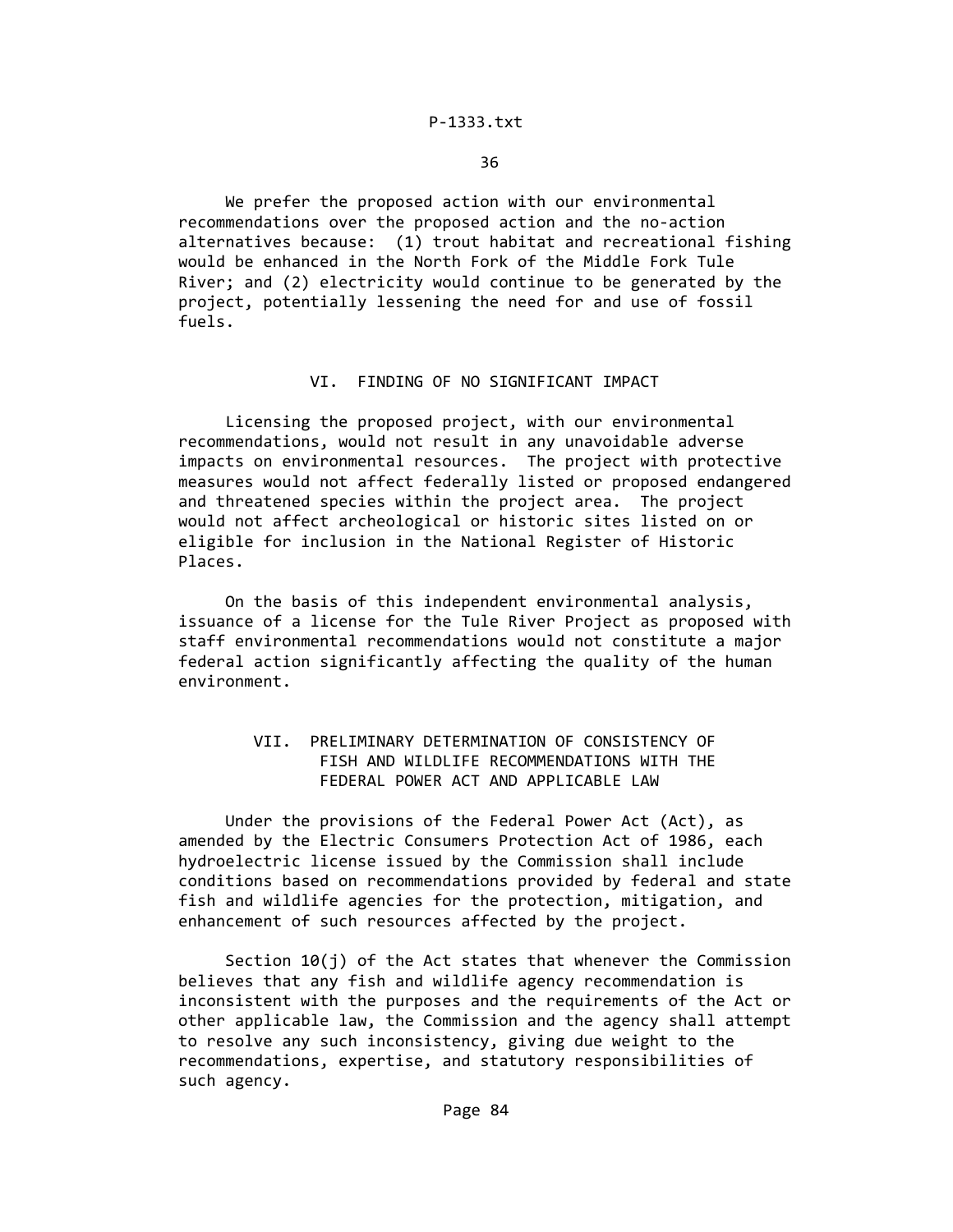Under section  $10(j)$  of the Act, we are making a preliminary determination that certain of the recommendations of the federal and state fish and wildlife agencies are inconsistent with the purpose and requirements of Part 1 of the Act or other applicable law.

₳

37

 As we discussed in section V.B.3, we did not recommend adopting the DFG's and FWS's recommendations concerning minimum flow releases downstream of the Tule River diversion dam and downstream of the Doyle Springs diversion dam. We believe that our minimum flow recommendation provides a better balance of fishery and power benefits, as discussed in section VI.D of this EA. Thus we believe the agencies' flow recommendations are inconsistent with the public interest standard of section 4(e) and comprehensive planning standard of section  $10(a)$  of the Act.

 We also did not recommend the installation of fish screens at the project. Due to the abundance of stocked fish and the cost of screens, we believe that increased stocking is preferred over the construction of fish screens based on cost. Therefore, we believe the agencies' recommendations are inconsistent with the provision of section 4(e) and section 10(a) of the Act.

### VIII. LITERATURE CITED

- Bell, M.C. 1973. Fisheries handbook of engineering requirements and biological criteria. U.S. Army Corps Engineers, North Division.
- Bovee, K.D. 1982. A guide to stream habitat analysis using the instream flow incremental methodology. Instream flow information paper 12. U.S. Department of Interior, U.S. Fish and Wildlife Service. FWS/OBS‐82/26.
- Brown, G., and M.J. Hay. 1987. Net economic recreation values for deer and waterfowl hunting and trout fishing, 1980. Working Paper No. 23, Division of Policy and Directions Management, U.S. Fish and Wildlife Service, Washington, D.C.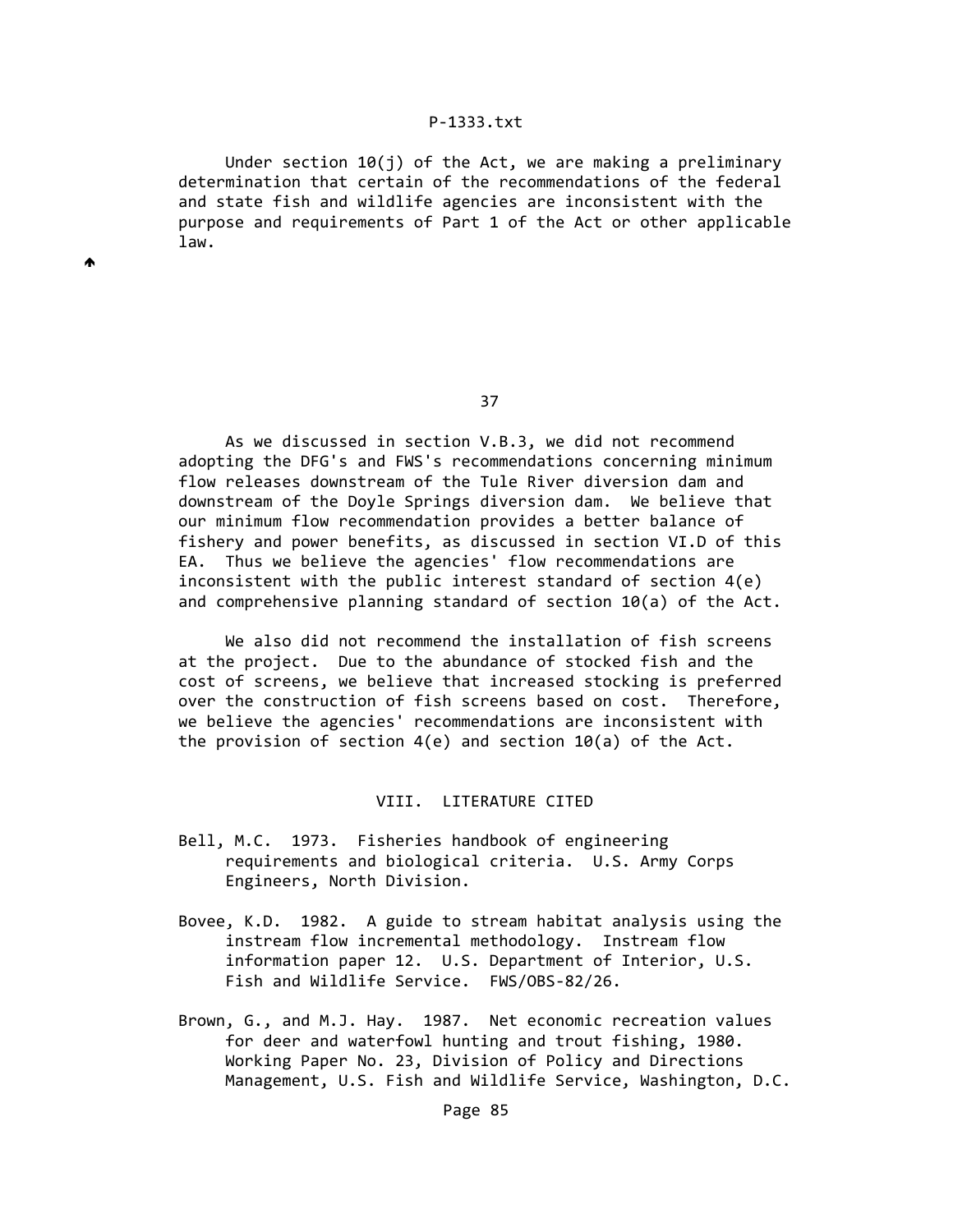27 pages.

₳

- California State Water Quality Resources Control Board. 1975. Water quality control plan report, Tulare Lake Basin (5D). Regional Water Quality Control Board, Central Valley Region (5), Part I. August 1975.
- Cherry, D.S., K.L. Dickson, J. Cairnes, and J.R. Stauffer. 1977. Preferred, avoided, and lethal temperatures of fish during rising temperature conditions. Journal of the Fisheries Research Board of Canada. 34:239.
- Deinstadt, J.M., J.E. Swanson, G.F. Sibbald, and D.R. McEwan. 1987. Survey of fish populations in west slope Sierra Nevada streams: 1984‐86. California Department of Fish and Game, Inland Fisheries Administrative Report No. 87‐August 1987.

<u>38 and 200 and 200 and 200 and 200 and 200 and 200 and 200 and 200 and 200 and 200 and 200 and 200 and 200 and 200 and 200 and 200 and 200 and 200 and 200 and 200 and 200 and 200 and 200 and 200 and 200 and 200 and 200 an</u>

- Eicher Associates, Inc. 1987. Turbine‐related fish mortality: review and evaluation of studies. EPRI AP‐54580. Prepared for Electric Power Research Institute, Palo Alto, California. November 1987.
- Fast, A.W. 1973. Effects of artificial hypolimnion aeration on rainbow trout (Salmo gairdneri Richardson) depth distribution. Transactions of the American Fisheries Society. 102:715‐722.
- Federal Power Commission. 1966. Kern‐Kaweah River basin, California. Planning Status Report, Water Resource Appraisals for Hydropower Licensing. Bureau of Power, Washington, D.C.
- Garside, E.T., and J.S. Taft. 1958. Preferred temperatures of rainbow trout (Salmo gairdneri Richardson) and its unusual relationship to acclimation temperature. Canadian Journal of Zoology. 36:563‐567.
- McCauley, R.W., J.R. Elliot, and L.A.A. Read. 1977. Influence of acclimation temperature on preferred temperature in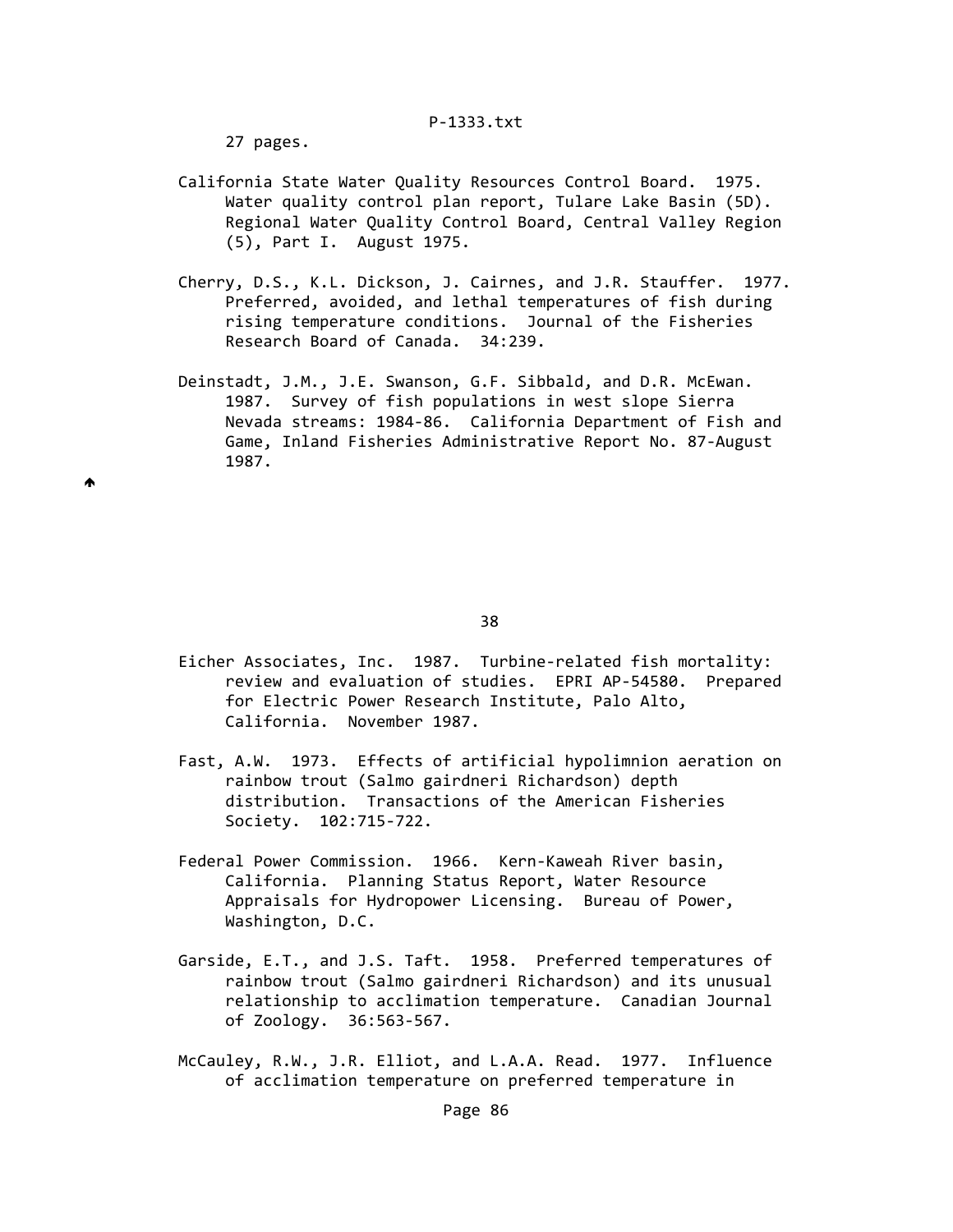rainbow trout, Salmo gairdneri. Transactions of the American Fisheries Society. 106:362.

- May, B.E. 1973. Seasonal depth distribution of rainbow trout (Salmo gairdneri) in Lake Powell. Proceedings of the Utah Academy of Science, Arts, and Letters. 50:64‐72.
- Milhous, R.T., M.A. Updike, and D.M. Schneider. 1989. Physical habitat simulation system reference manual ‐ version II. Instream flow information paper 26. U.S. Department of Interior, U.S. Fish and Wildlife Service. Biological Report 89(16).
- Pacific Gas and Electric Company. 1985. Application for new license for Tule River Project, FERC No. 1333, California, September 12, 1986. Prepared by Pacific Gas and Electric Company, San Francisco, California.

 \_\_\_\_\_\_\_\_\_\_\_\_\_\_\_\_\_\_\_\_\_\_. 1988. Response of fish populations to altered flows project. PG&E Research and Development Project, 1987 Annual Report. December 1988.

 \_\_\_\_\_\_\_\_\_\_\_\_\_\_\_\_\_\_\_\_\_\_. 1990. Response of fish populations to altered flows project. PG&E Research and Development Project. Updated information provided to staff. November 1990.

 \_\_\_\_\_\_\_\_\_\_\_\_\_\_\_\_\_\_\_\_\_. 1991. Creel census sampling at the Tule River project: Summary of draft reports 1987 through 1990.

♠

39 - Santa Carlos Carlos (m. 1939).<br>1990 - Carlos Carlos (m. 1956).<br>1990 - Carlos Carlos (m. 1956).

 Pavlov, D.S. 1969. Entrapment of fish fingerlings in pumping installations as related to features of their behavior and orientation in the stream of water. Problems in Ichthyology, American Fisheries Society 9(2):237‐243.

 Raleigh, R., T. Hickman, R. Solomon, and P. Nelson. 1984. Habitat suitability information: rainbow trout. U. S. Fish and Wildlife Service, FWS/OBS‐82/10.60. Washington, D.C.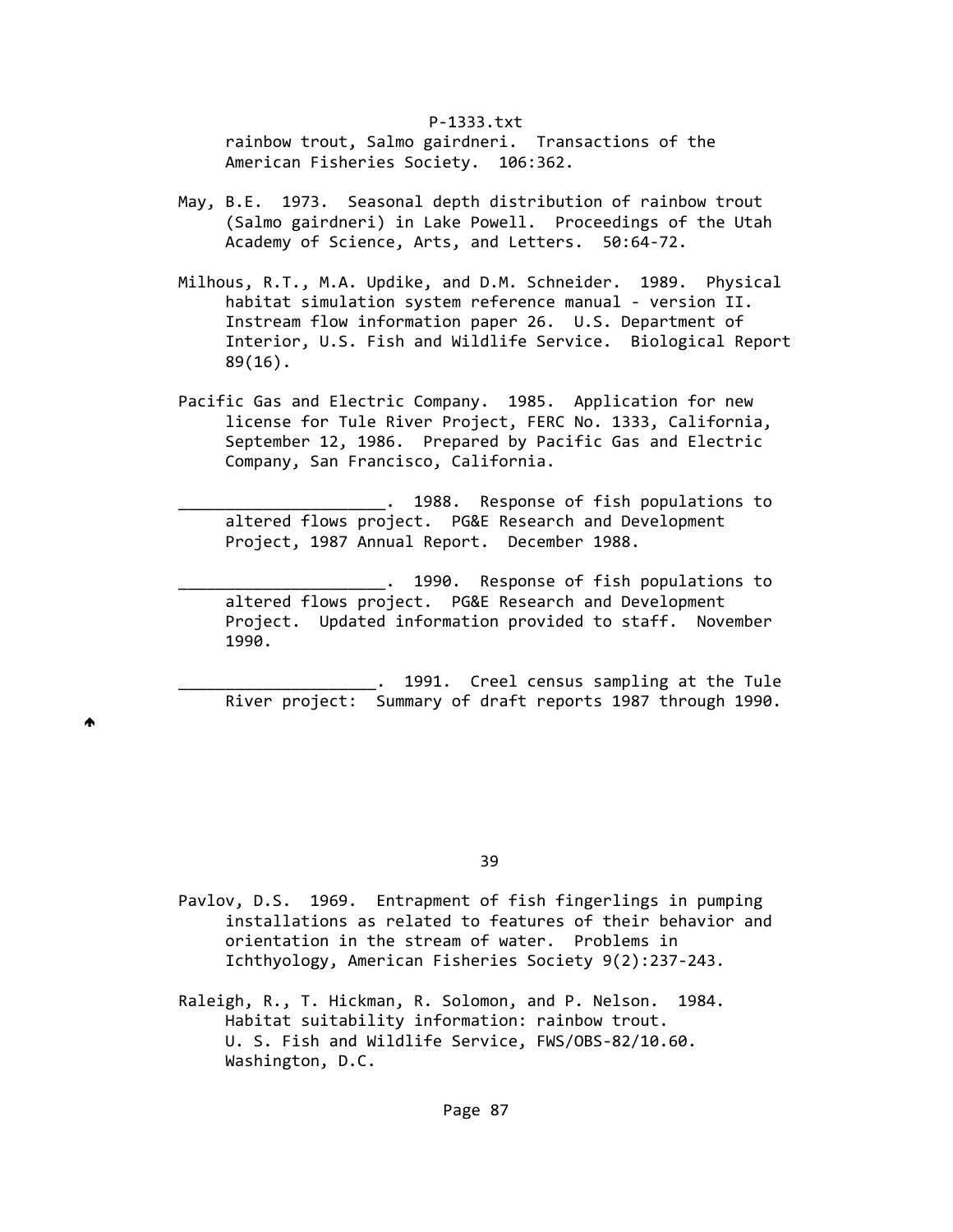- Raleigh, R., L. Zuckerman, and P. Nelson. 1983. Habitat suitability information: brown trout. U. S. Fish and Wildlife Service, FWS/OBS‐83/September 1983. Washington, D.C.
- Stalnaker, C.B., and J.L. Arnette. 1976. Methodologies for determining instream flows for fish and other aquatic life. in: Methodologies for the determination of stream resource flow requirements: an assessment (C.B. Stalnaker and J.L. Arnette, editors). U.S. Department of Interior, U.S. Fish and Wildlife Service. pages 89‐137.
- Stone and Webster Engineering Corporation. 1986. Assessment of downstream migrant fish protection technologies for hydroelectric application. EPRI AP‐4711. Prepared for Electric Power Research Institute, Palo Alto, California. September 1986.
- Trihey, E.W. 1979. The IFG incremental methodology. in: Proceedings of the instream flow criteria and modeling workshop, edited by G.L. Smith, Colorado Water Resources Research Institute, Colorado State University, Information Series No. 40, Fort Collins, Colorado. pages 24‐44.
- U. S. Fish and Wildlife Service. 1985. 1985 national survey of fishing, hunting, and wildlife associated recreation. Department of the Interior, Washington, D.C.
- Woodward‐Clyde Consultants. 1985a. Tule River Project fisheries technical report. Prepared for Pacific Gas and Electric Company. Walnut Creek, California.
	- 1985b. Tule River Project rare and endangered plants technical report. Prepared for Pacific Gas and Electric Company. Walnut Creek, California.

 \_\_\_\_\_\_\_\_\_\_\_\_\_\_\_\_\_\_\_\_\_\_\_\_\_\_. 1985c. Tule River Project rare wildlife technical report. Prepared for Pacific Gas and Electric Company. Walnut Creek, California.

A

 $40$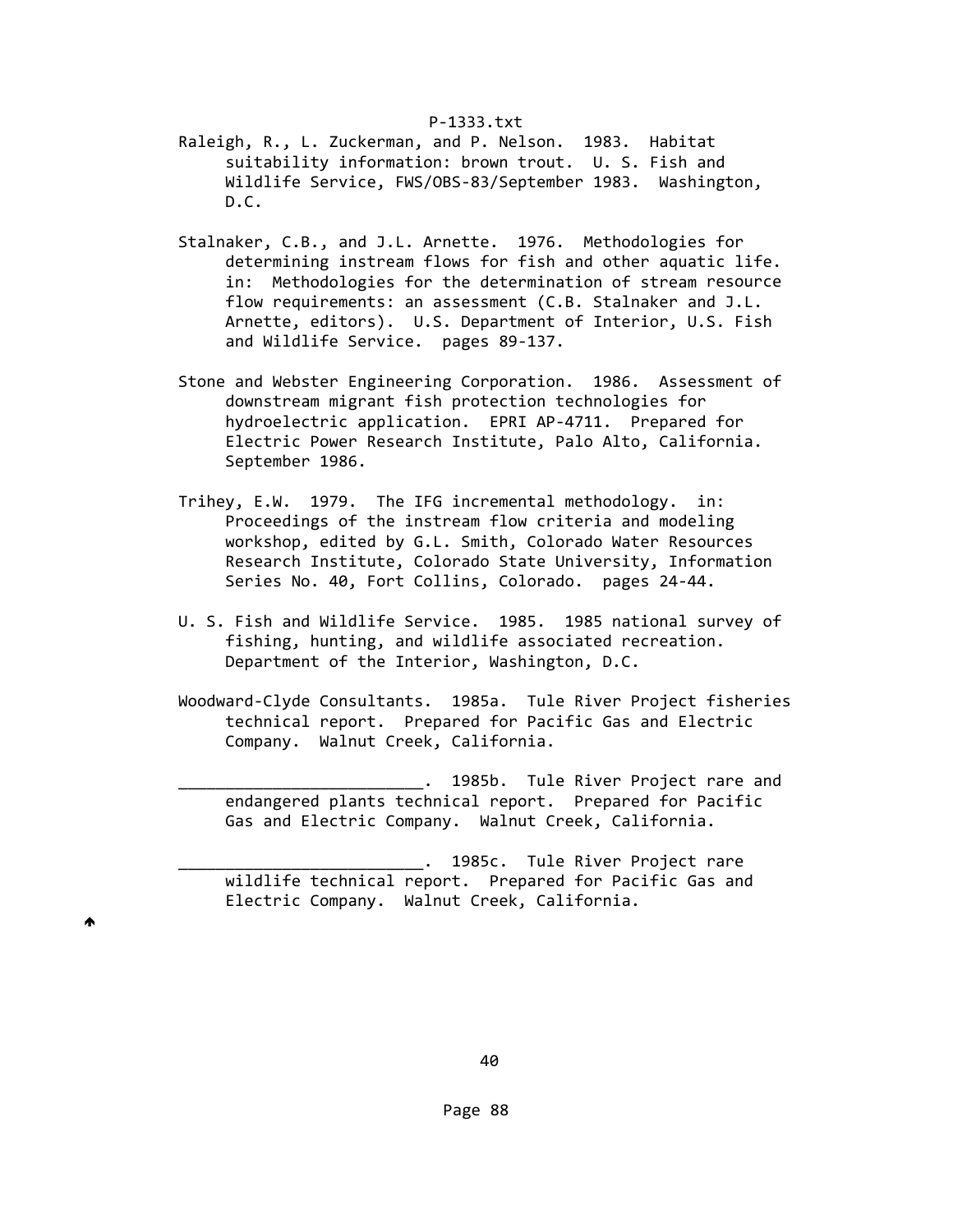1987. Fish diversion study. Prepared for PG&E's application for new license, Mokelumne River Project (FERC No. 137). November 1987.

## IX. LIST OF PREPARERS

- Edwin Slatter‐‐EA Coordinator, Cultural Resources (Archeologist; Ph.D., Anthropology).
- Suzanne Brown‐‐Recreation and Land Use (Environmental Protection Specialist; M.A., Recreation Resource Management).
- Thomas Camp‐‐Visual Resources (Landscape Architect; M.S., Landscape Architecture).
- Roland George‐‐Need for Power (Electrical Engineer; B.S., Electrical Engineering).
- Chuck Hall‐‐Comprehensive Development (Civil Engineer; B.S., Civil Engineering).
- Michael Henry--Water and Fishery Resources (Fishery Biologist; B.S., Fishery Biology).
- John Mitchell--Editor (Writer-editor; B.S., Social Science).
- Alan Mitchnick--Terrestrial Resources (Supervisory Ecologist; M.S., Wildlife and Fisheries Sciences).
- Kathleen Sherman‐‐Geology and Soils (Soil Conservationist; M.S., Agronomy/Soil Science).

## APPENDIX A

# INSTREAM FLOW NEEDS ANALYSIS

Page 89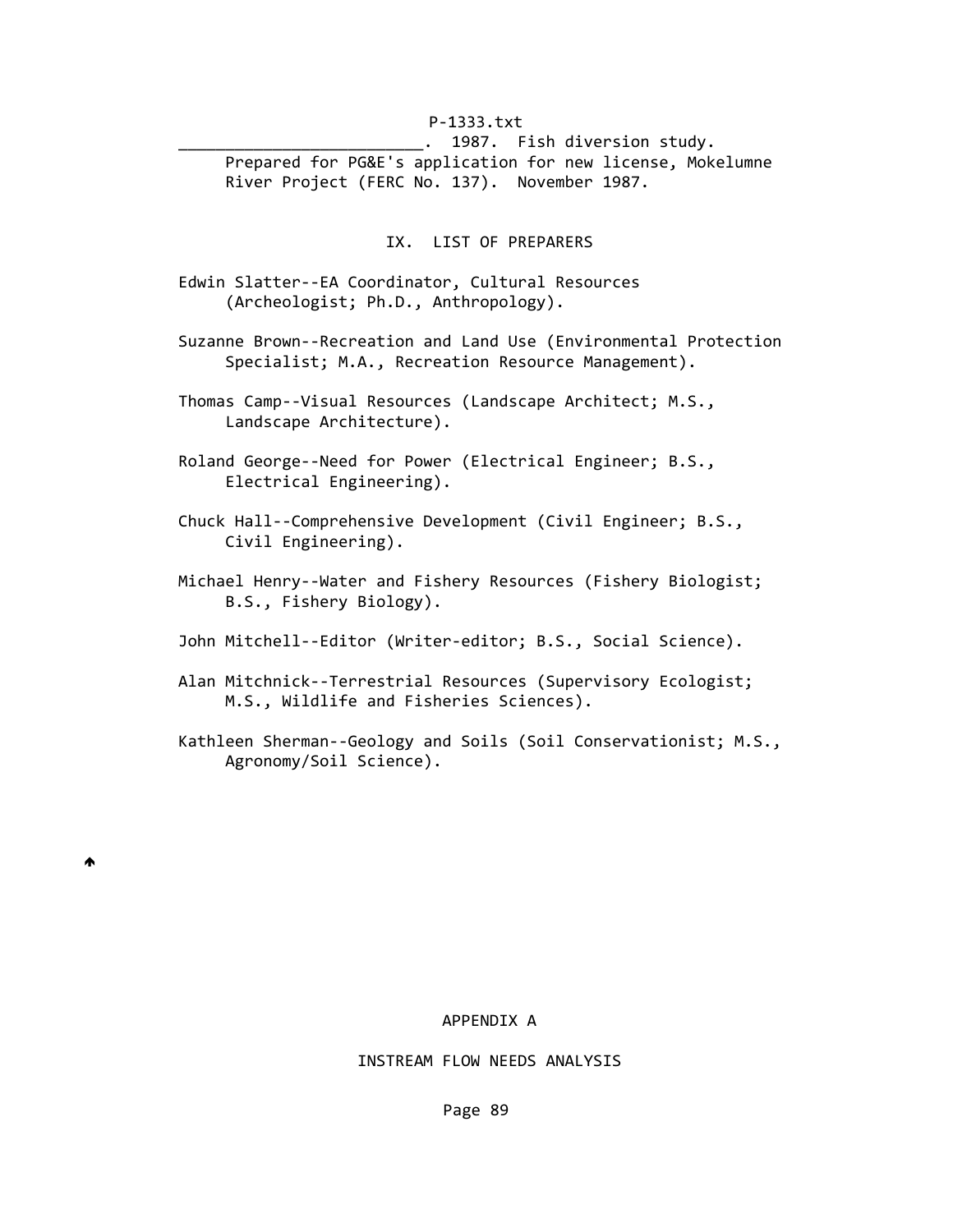In our environmental analysis, we found that recreational trout fishing is the principal resource competing with power for the water resources of the North Fork of the Middle Fork Tule River. We considered the effects of the project on this resource, as well as the effects of alternative instream flows recommended by FS, DFG, FWS, and PG&E.

 Using data developed from habitat simulation models, we looked at how the available habitat for rainbow and brown trout varies with streamflow. For the purposes of analysis, the instream flows represented by the existing conditions and the agency recommendations provide a reasonable range of fishery enhancement alternatives. We didn't consider it necessary to develop other instream flow alternatives.

 We know from studies that a moderately healthy population of trout exists under the current flow conditions. All of the instream flows recommended would increase the habitat area and enhance the existing trout fishery. We conclude that the increase in habitat provided by the FS instream flow proposal will substantially improve the fishery and provides the most balanced use of the available resources.

 To reach this conclusion, we did the following: (1) a power value analysis, comparing the increase in WUA between alternatives to the corresponding decrease in power value; and (2) a nonpower value analysis, comparing the economic value of the potential increase in fishery benefits for each alternative to the corresponding value of the power loss.

Power value analysis

 By computing the energy the project would have produced from stream flows released for fishery enhancement purposes, the lost power benefits can be readily estimated as the difference between the cost of generation by the project and the cost of generation using alternative sources. Table 11 gives our estimate of the economic value of lost power benefits for each minimum flow alternative with the corresponding increase in WUA. We also show: (1) the percent reduction in total project power as compared to current project operation; and (2) the cost, in terms of reduced power value, per unit of additional habitat.

 As table A‐1 shows, the marginal cost per unit of additional habitat is significantly higher for the DFG/FWS alternative than for either the FS or PG&E proposal. Going from the current flows to the PG&E recommended flows produces the biggest increase in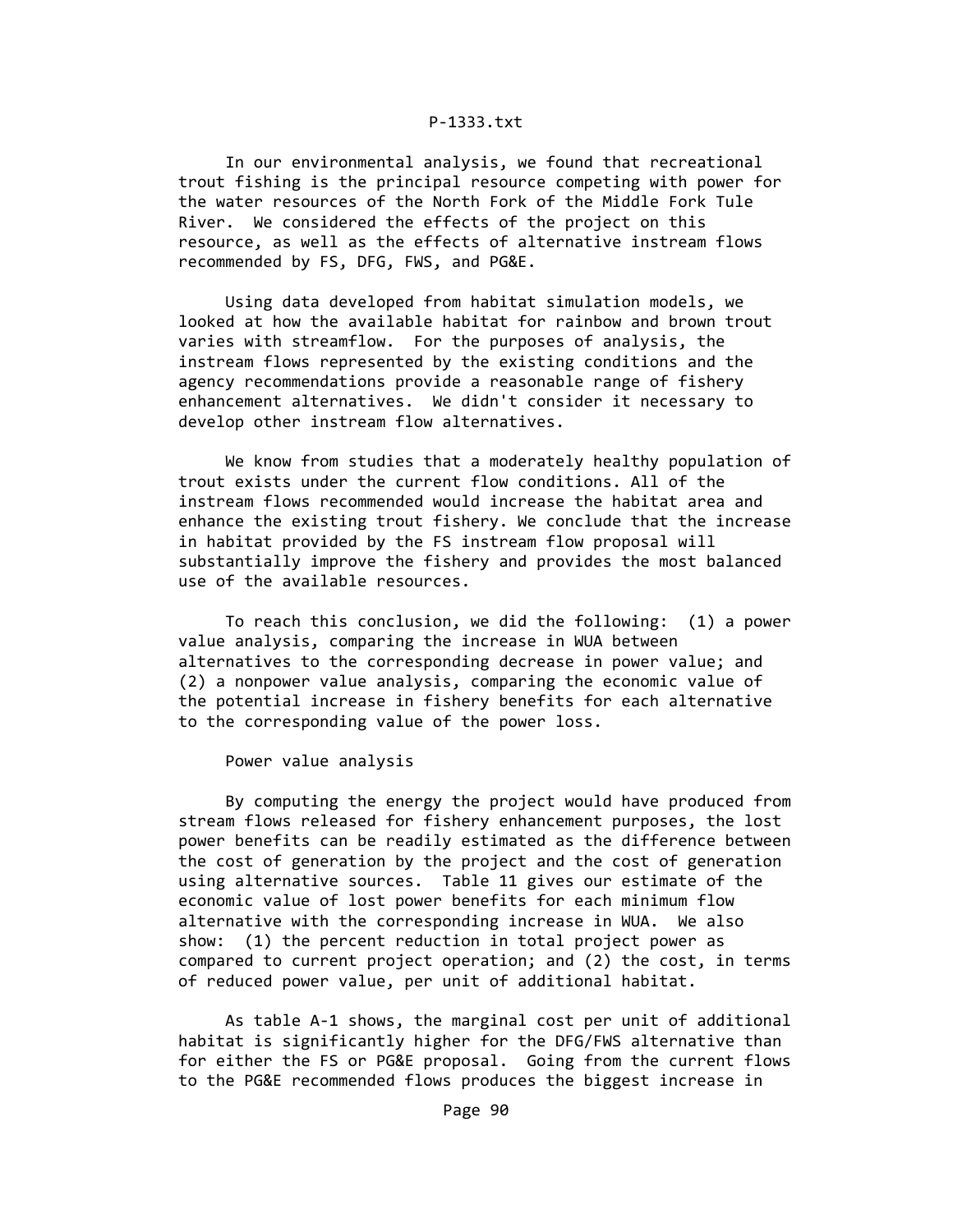P‐1333.txt habitat area‐‐2,154 WUA units; and going from PG&E's

₳

2

 Table A‐1. Effect of flow alternatives on power benefits and WUA (Source: the staff).

| Flow Alternative                                                   | Current | PG&E      | FS.       | DFG/FWS   |
|--------------------------------------------------------------------|---------|-----------|-----------|-----------|
| Minimum normal year<br>summer flow, cfs                            | $0 - 1$ | 4         | 7         | 10        |
| Total generation, GWh/yr                                           | 28.4    | 26.2      | 25.3      | 22.9      |
| Percent reduction                                                  | 0       | 7.7%      | 10.9%     | 19.7%     |
| Lost energy value, \$/yr                                           | 0       | \$130,000 | \$180,000 | \$330,000 |
| Total adult rainbow<br>trout habitat*                              | 4,574   | 6,728     | 8,100     | 9,191     |
| Change in habitat area<br>between alternatives                     | NА      | 2,154     | 1,372     | 1,091     |
| Cost/unit of additional<br>rainbow trout habitat,<br>\$/WUA unit** | NА      | \$60      | \$36      | \$137     |

- \* WUA units. Adult life stages were analyzed due to DFG's catachable‐trout management emphasis.<br>\*\* Change in cost between alternatives d
- Change in cost between alternatives divided by change in habitat area between alternatives.

 recommendation to the FS alternative gives the most increase per dollar of lost generation. All alternatives would result in a loss of project power benefits over the life of the new license but the DFG/FWS recommendation reduces power value benefits the most.

Nonpower value analysis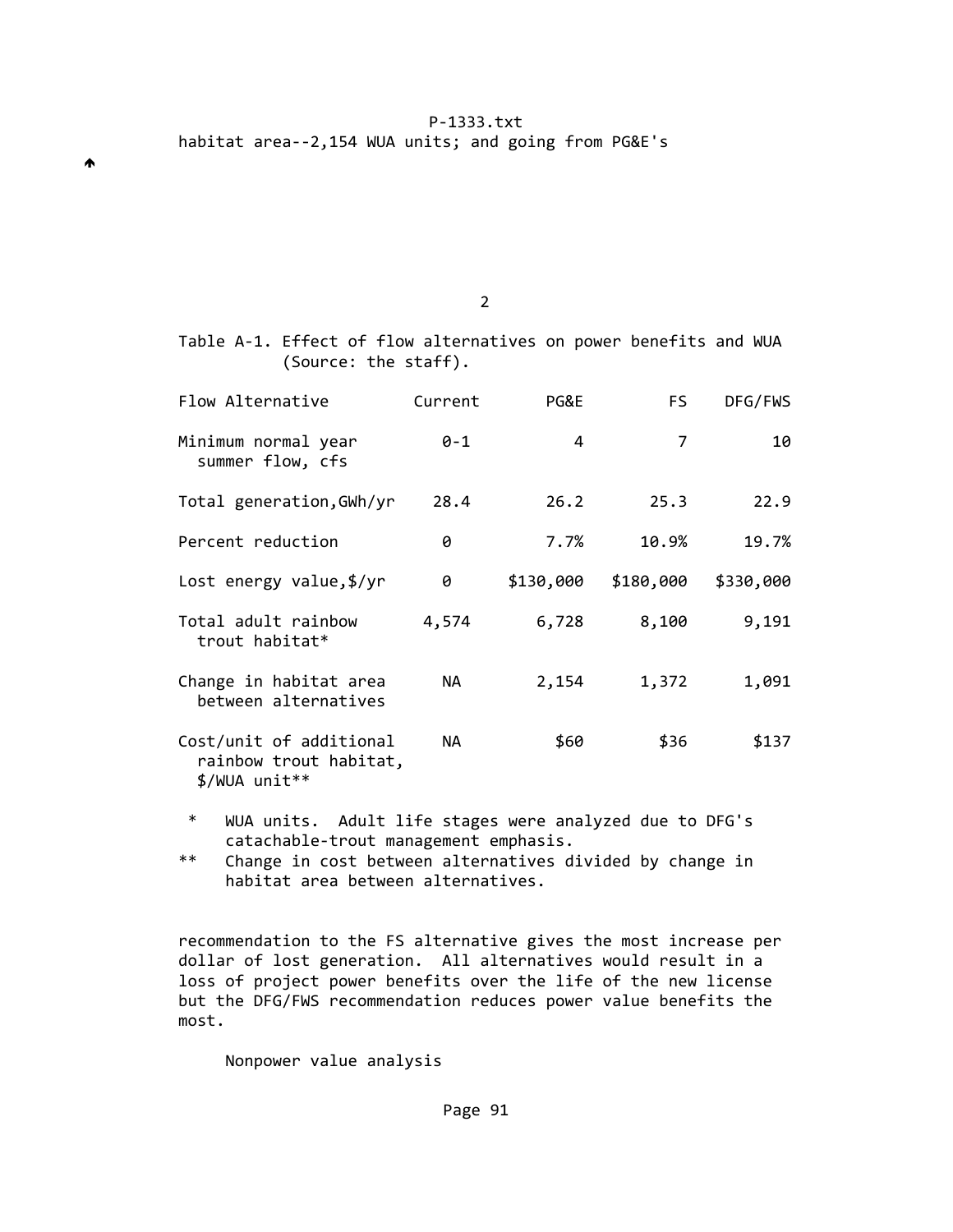Besides using the attribute of WUA to show how each instream flow proposal changes both the quality and quantity of fish habitat, we also looked at how raising instream flow could change the economic value of nonpower benefits.

 As we have said, the nonpower benefits of raising instream flow below the Tule River Diversion Dam are mainly from the use of the river for recreational trout fishing. We identify resident trout‐‐both rainbow and brown‐‐and outdoor recreation as target resources. DFG stocks catchable sized trout in the river and FS operates campgrounds next to the river.

 We used available information to estimate the economic value of trout and recreational trout fishing in the project waters.

 $\sim$  3

 For the fish, we assigned an existence value of \$2.80 each for adult brown trout and \$3.80 each for adult rainbow trout. We searched the literature for information on the economic value of recreational fishing and found several references citing the results of surveys designed to arrive at an estimate of peoples' willingness‐to‐pay for recreational fishing. Using values reported by Brown and Hay (1987) for trout fishing in California and escalating these values through the license period, we arrived at a range in willingness to pay of from \$38 to \$48 per fishing‐day.

 Also, for each instream flow proposal, we estimated how the existing conditions would change‐‐the change in the number of fish, and in the number of recreational fishing days. Table A‐2 shows the data we used to estimate the change from current conditions for each of the alternative enhancement proposals.

Table A-2. Data used to estimate economic value of nonpower benefits (Source: the staff)

 Alternative PG&E FS DFG/FWS

% Increase in brown

₳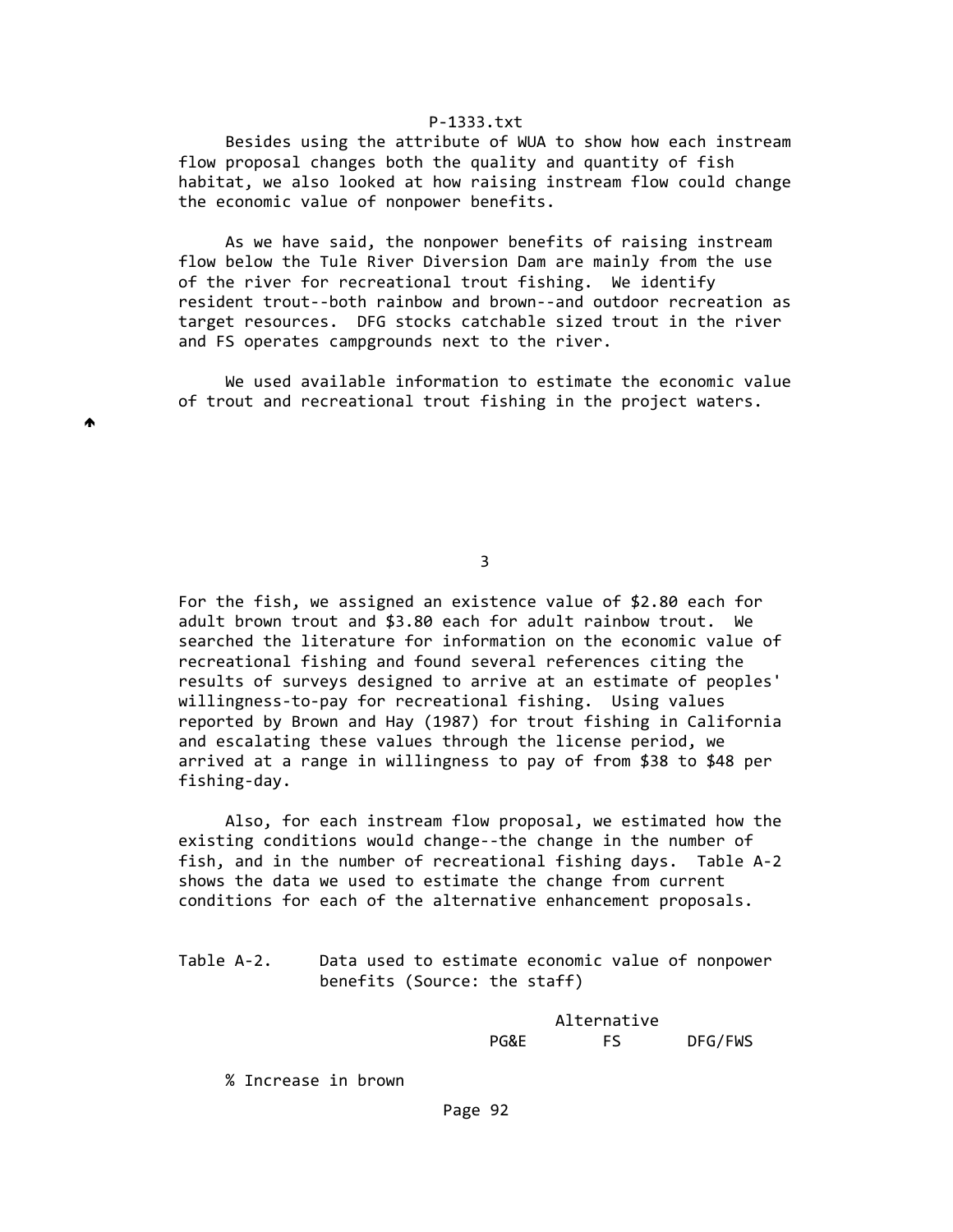|                                             | P-1333.txt |      |      |  |  |
|---------------------------------------------|------------|------|------|--|--|
| trout population                            | 100%       | 200% | 300% |  |  |
| % Increase in rain-<br>bow trout population | 10%        | 15%  | 25%  |  |  |
| % Increase in number<br>of fishing days/yr  | 50%        | 75%  | 100% |  |  |

 We arrived at the fish population increase values shown in Table A‐2 by considering the electrofishing population data above and below the Tule River Diversion Dam (table 4) as representative of maximum and current condition fish population respectively.

 We estimated the increase in fishing days to attribute to each alternative--considering the level of existing use and the 41% projected increase in overall recreational use reported in the applicant's recreational survey. As we've said, the total existing condition recreational fishing use is estimated at 1,772 fishing days per year.

 Using the above values, we find that none of the alternative instream flow management proposals has a positive value‐‐the value to fish and recreational fishing exceeds the power cost. But we find that our results are sensitive to the value we use

4

 for a recreational fishing day. So we tested the sensitivity of the results by looking at a range of willingness to pay for recreational fishing values.

 The PG&E proposal gives the highest total benefits for recreational fishing values up to about \$100 per fishing day; but for values between \$100 to \$250 the FS proposal gives the greatest total economic benefit.

Recommendation

W

Since (1) our instream flow recommendation of 4 cfs from